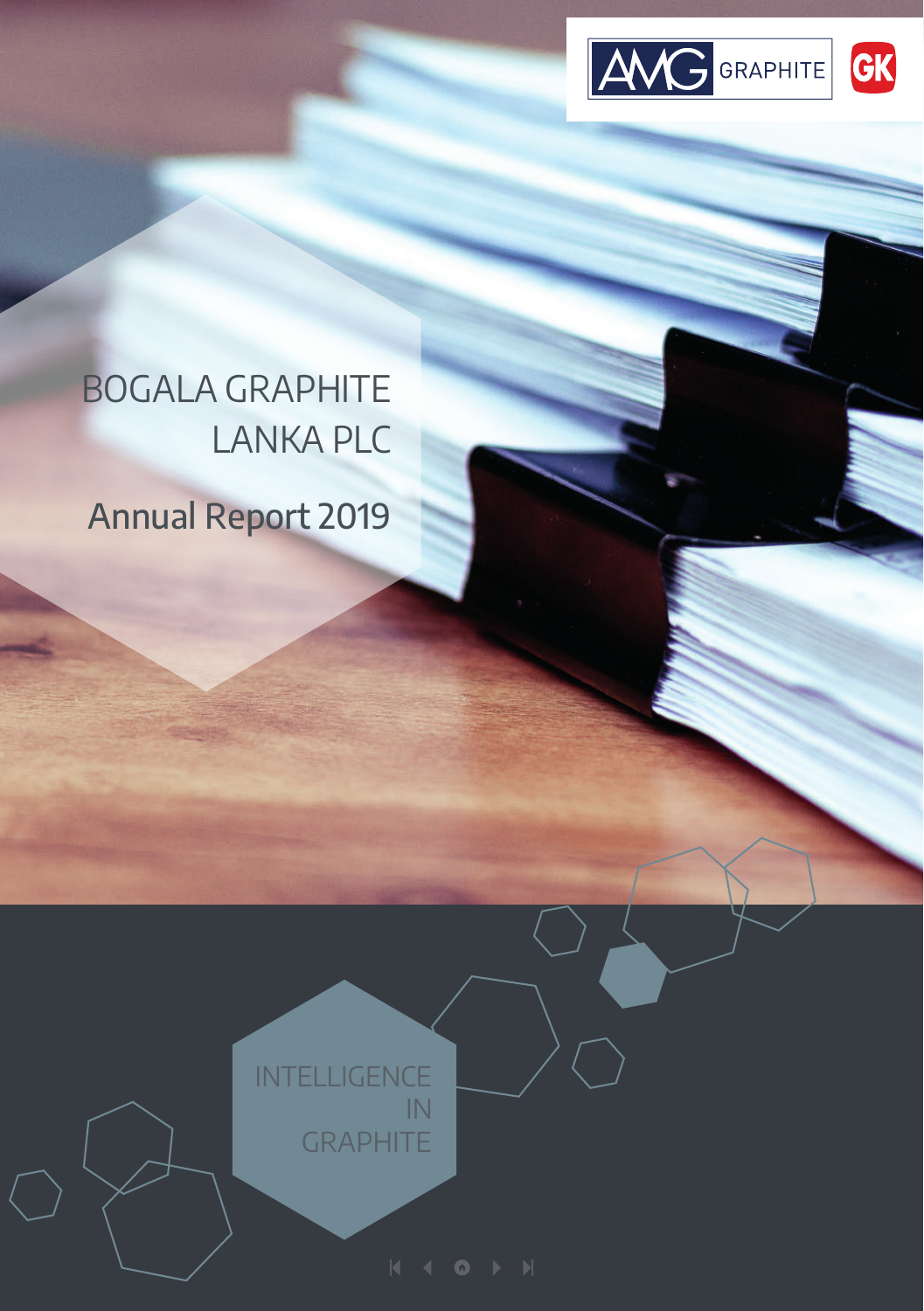

# Bogala Graphite Lanka PLC **Annual Report 2019**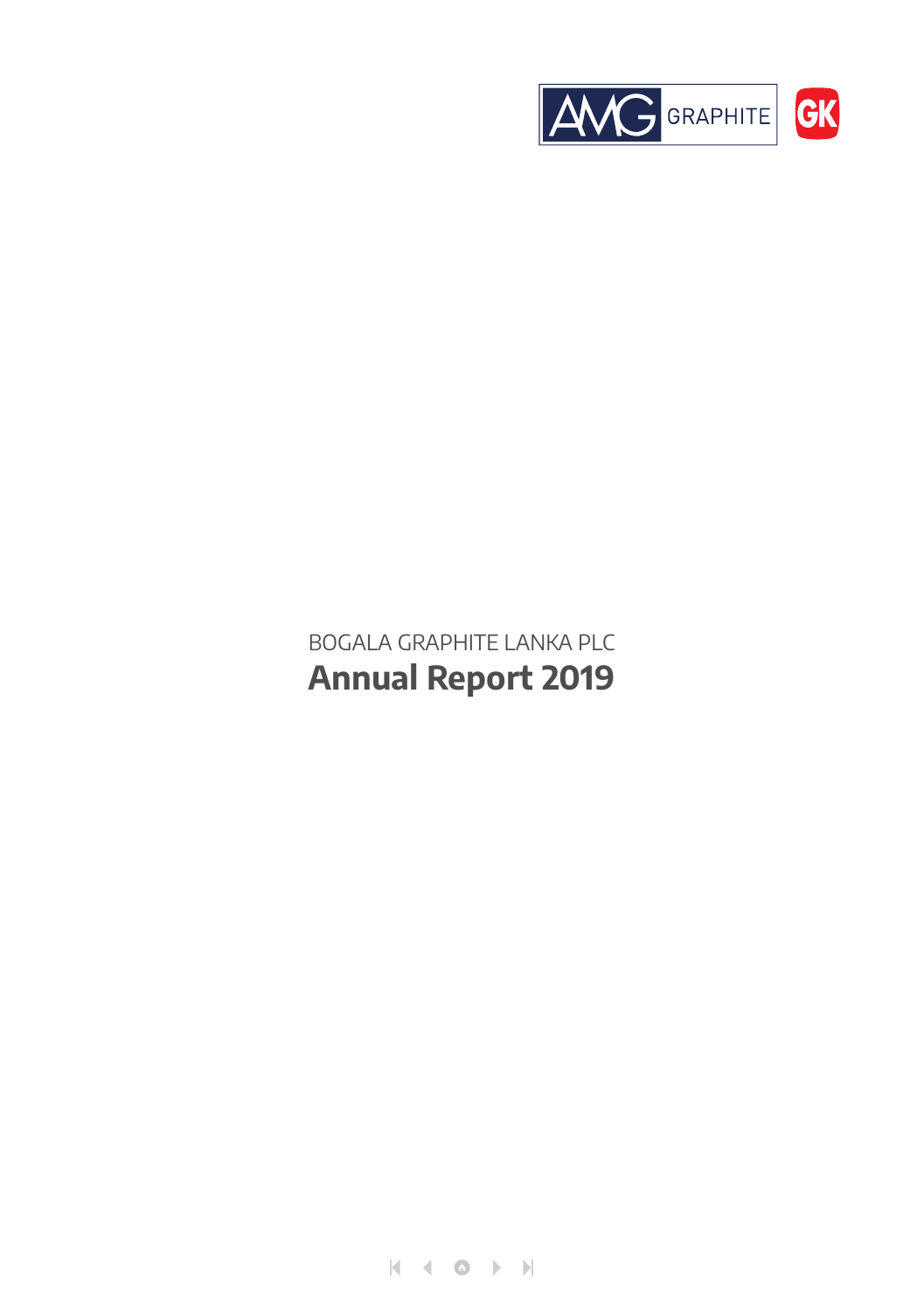# **CONTENTS**

| Overview                                                      | Financial and Operational Highlights                               | 4          |
|---------------------------------------------------------------|--------------------------------------------------------------------|------------|
| <b>Executive Reviews and</b><br><b>Management Information</b> | Chairman's Review                                                  | $5 - 6$    |
|                                                               | Chief Executive Officer's Review                                   | $7 - 8$    |
|                                                               | Directors' Profiles                                                | 9          |
| <b>Governance Reports</b>                                     | Corporate Governance Report                                        | $10 - 21$  |
|                                                               | Audit Committee Report                                             | $22 - 23$  |
|                                                               | Remuneration Committee Report                                      | $24 - 25$  |
|                                                               | Report of the Related Party<br><b>Transaction Review Committee</b> | $26 - 27$  |
| <b>Financial Reports</b>                                      | Annual Report of the Board of Directors                            | $28 - 33$  |
|                                                               | Statement of Directors' Responsibility                             | $34 - 35$  |
|                                                               | Independent Auditors' Report                                       | $36 - 40$  |
|                                                               | <b>Financial Statements</b>                                        |            |
|                                                               | Statement of Profit or Loss and<br>Other Comprehensive Income      | 41         |
|                                                               | <b>Statement of Financial Position</b>                             | 42         |
|                                                               | Statement of Changes in Equity                                     | 43         |
|                                                               | <b>Statement of Cash Flows</b>                                     | 44         |
|                                                               | Notes to the Financial Statements                                  | $45 - 83$  |
|                                                               | 10-Year Financial Summary                                          | 84         |
|                                                               | Investor Information                                               | $85 - 86$  |
|                                                               | Notice of Meeting                                                  | 87         |
|                                                               | Form of Proxy                                                      | 89         |
|                                                               | Corporate Information                                              | <b>IBC</b> |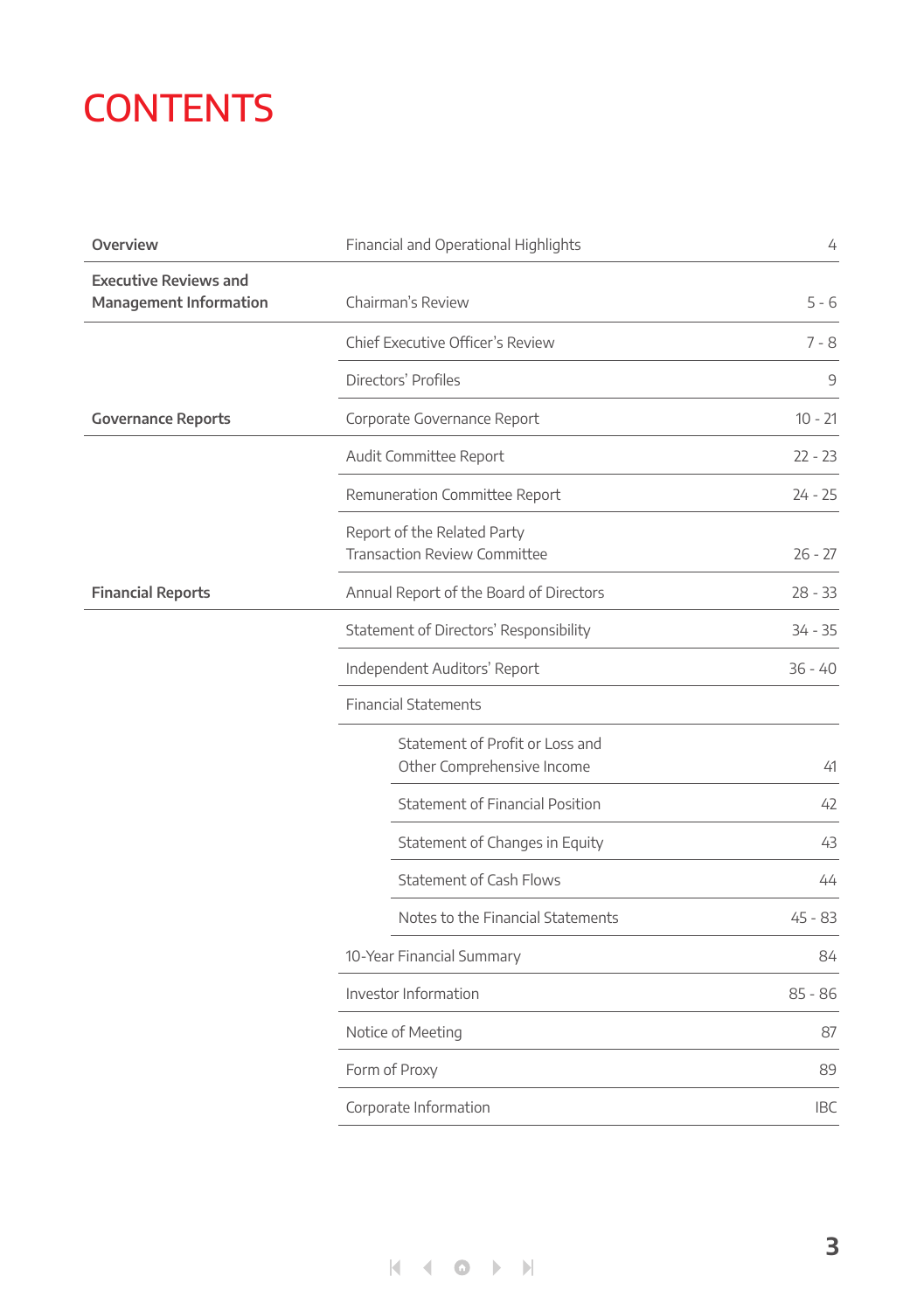# Financial and Operational Highlights

Year Ended 31st December

| <b>Earnings Highlights and Ratios</b> | 2019        | 2018  | % Change |        |
|---------------------------------------|-------------|-------|----------|--------|
| Revenue                               | Rs. million | 815.6 | 877.8    | (7.1)  |
| Gross profit                          | Rs. million | 323.0 | 389.5    | (17.1) |
| Profit/(Loss) from operations         | Rs. million | 115.6 | 178.4    | (35.2) |
| Profit/(Loss) before tax              | Rs. million | 116.4 | 175.5    | (33.7) |
| Profit/(Loss) after tax               | Rs. million | 97.4  | 152.2    | (36.0) |
| <b>EBITDA</b>                         | Rs. million | 157.6 | 215.5    | (26.9) |
| Cash from operating activities        | Rs. million | 175.4 | 158.2    | 10.9   |
| Gross profit to turnover              | $\%$        | 39.6  | 44.4     | (10.8) |
| Net income to turnover                | $\%$        | 11.9  | 17.3     | (31.1) |
| Interest cover                        | $\%$        | 25.2  | 26.7     | (5.5)  |
| Return on equity (ROE)                | $\%$        | 16.8  | 31.7     | (46.8) |

# **Balance Sheet Highlights & Ratios**

| Total assets              | Rs. million | 822.3 | 724.9 | 13.4   |
|---------------------------|-------------|-------|-------|--------|
| Total debt                | Rs. million | 243.9 | 244.2 | (0.1)  |
| Total shareholders' funds | Rs. million | 578.4 | 480.6 | 20.3   |
| No. of shares in issue    | million     | 94.6  | 94.6  |        |
| Net assets                | Rs. million | 578.4 | 480.6 | 20.3   |
| Net assets per share      | Rs.         | 6.1   | 5.1   | 20.3   |
| Debt/equity (book value)  | $\%$        | 42.2  | 50.8  | (17.0) |

# **Operational Highlights**

| Lost-time accident rate | $\%$ | Zero | 1.00 | 100.0  |
|-------------------------|------|------|------|--------|
| Accident severity rate  | %    | Zero | 0.06 | 100.0  |
| Earnings per share      | Rs.  | 1.03 | 1.60 | (36.0) |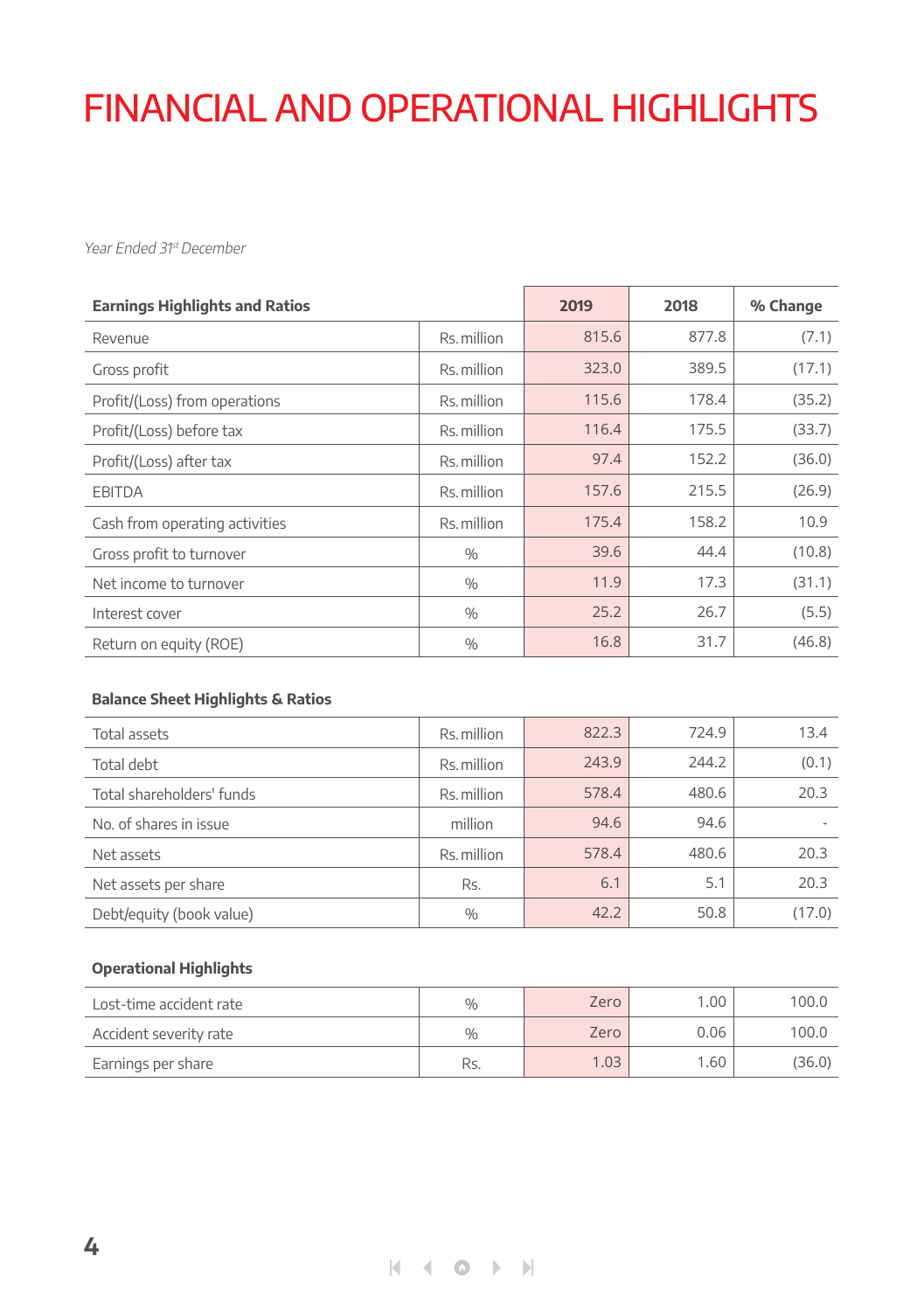# Chairman's Review

I am pleased to welcome you all on behalf of the Board to the 29<sup>th</sup> Annual General Meeting of our Company.

The past year was not an easy one. It was a year of upheaval and tragedy with the Easter attacks and their repercussions affecting the economy. It was a testimony to the resilience of our nation and its people that we overcame incredible adversities to move forward. I am happy to state that our Company too has similarly progressed despite the challenges. We have recorded another year of good performance.

Whilst the uncertain economic conditions in the country prevailed we concentrated on doubling our efforts towards increasing productivity. We also continued to improve safety measures, prioritising our diligent adherence to standards as the safety of our workers will always remain a primary focus of our Company. During the past year, a total of 2611 hours were allocated for safety training for all our employees. Indeed, safety and health training sessions continued to be held with the employees as well as their family members on a regular basis. The year under review was the best ever recorded, with zero lost-time accidents reported, resulting in zero working days lost due to accidents. With only three minor accidents reported we successfully completed 557 days with zero lost-time accidents.

Despite the adverse economic conditions during the year under review, as a result of these efforts your Company achieved a turnover of Rs. 815.6 million.

# **Economic Environment**

The growth of the Sri Lankan economy was affected in the first half of the year amidst challenges emanating mainly from the domestic front, including the spillover effects of the Easter Sunday attacks. According to the provisional estimates of the Department of Census and Statistics, the Sri Lankan economy recorded a subdued growth rate of 2.6 percent during the first half of 2019, in comparison to the 3.9 percent growth in the corresponding period of 2018.

The slow growth in industrial activities recorded since last year continued in the first half of 2019, registering 2.3 percent growth, compared to the 2.2 percent growth in the corresponding period in 2018. Growth in industrial activities was primarily driven by growth in construction, and mining and quarrying activities. The Easter Sunday attacks adversely affected activities in every sector especially in the second quarter of 2019, dragging down the overall growth performance of the economy during the quarter as well as the first half of the year.

Earnings from exports grew by 2.4 percent, year-onyear, during the first eight months of the year, due to the favourable impact of the restoration of the EU GSP+ facility, and conducive external trade policies together with improved institutional support. The growth in exports mainly emanated from industrial exports, while agricultural and mineral exports declined during the period.

Industry activities grew by 2.3 percent during the first half of 2019 compared to the growth of 2.2 percent recorded in the corresponding period of 2018. The rebound in construction and mining and quarrying activities contributed to the expansion in Industry activities during the first half of 2019. Accordingly, construction, mining and quarrying activities grew by 4.7 percent and 2.8 percent, respectively, during the first half of 2019 compared to contractions of 0.8 percent and 1.2 percent, respectively, recorded in the corresponding period of 2018.

# **International Economic Environment**

The October 2019 release of the World Economic Outlook (WEO) of the IMF warned of the precarious status of the global economy as growth projections for 2019 and 2020 were downgraded amidst a synchronised slowdown of the global economy. The global growth projection for 2019 was further downgraded to 3.0 percent from its previous update of 3.2 percent (July 2019), which is also the slowest pace of growth to be recorded since the global financial crisis. Although global growth is expected to record a modest improvement in 2020, it was also revised downward by 0.2 percent in the April WEO projections to 3.4 percent. The lacklustre performance of the global economy appears to stem from rising trade tensions and geopolitical uncertainties.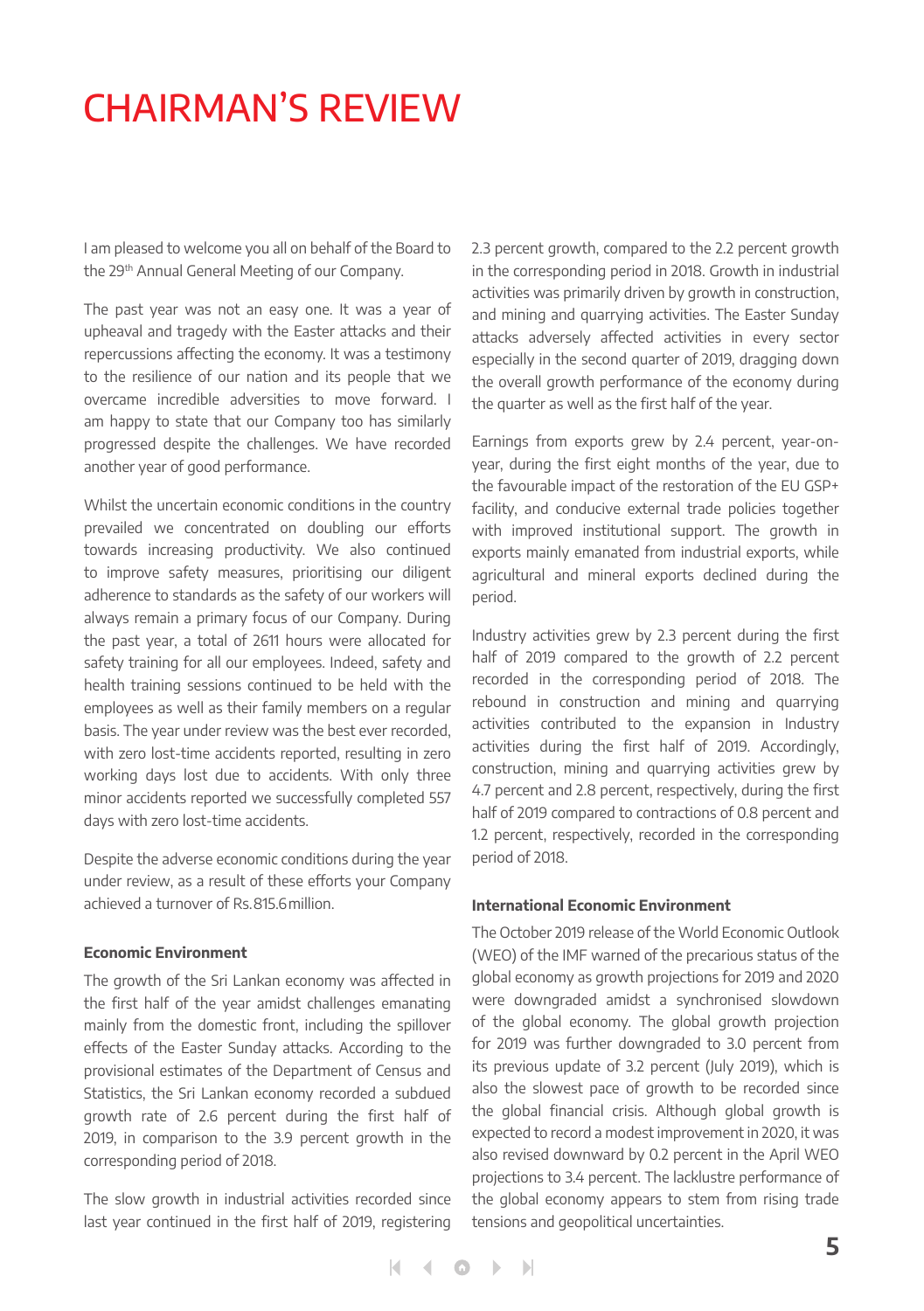# Chairman's Review

### **Expected Developments**

Although the Easter Sunday attacks weakened growth in tourism and related subsectors, these negative effects are expected to be short-lived and the economy is envisaged to regain its growth momentum gradually in the medium term, and expected to grow by 3.0 percent in 2019. Meanwhile, the recovery in construction, mining and quarrying activities spurred an expansion in Industry activities during the first half of the year. Going forward, most of the activities which were affected by the Easter Sunday attacks are recovering faster than initially expected, which would help accelerate growth during the second half of the year. The recent outbreak of the Coronavirus is likely to affect the tourism sector.

# **Corporate Performance**

Continuing our success from the previous year, in 2019 we were once again able to surpass expectations in meeting the material requirements of both our parent company GK and sister companies.

I am pleased to note another year of commendable performance where we were able to exceed revised expectations and surpass our set targets, considering the adverse conditions we had to face. Our total revenue for the year was Rs. 815.6 million whilst the profit after tax (PAT) was Rs. 97.4 million.

Further investments made towards the improvement of machinery during the year under review also enabled increased efficiency-one of the key factors in raising our overall corporate performance to higher levels than expected.

### **Compliance and Risk Management**

An effective mechanism is in place to ensure total compliance and risk management of the Company, in keeping with our long-standing commitment to strict adherence to regulatory requirements.

Risk Management is a vital part of our processes and in alignment with this policy a comprehensive review and analysis of risks to the business are identified, and a sound disaster recovery plan and a business continuity plan have been put in place to address any issues that may arise.

We comply diligently with the regulations laid down by the SEC in respect of establishing a Related Party Transaction Review Committee as well as having in place both Audit and Remuneration Committees. These and other requirements of Corporate Governance as laid down by the SEC are meticulously observed.

### **Future Prospects**

Proving once again the strength and resilience of our Company under duress, we were able to record success during the year under review-despite the external turmoil and uncertainties. Facing the challenges head-on we were able to overcome them, and we are confident in our ability to continue to do so in the year ahead. With systems in place to further improve efficiency and performance we believe we can successfully reach our goals and hope to exceed expectations as we have done this year.

#### **Acknowledegment**

In conclusion, on behalf of the Board of Directors and the employees of the Company, I thank our valued shareholders: our major shareholder and parent company, Graphit Kropfmühl, for their continued support, and the stakeholders for the trust and confidence they place in the management of the Company as well as for the support they always extend to the Company.

I also take this opportunity to thank my colleagues on the Board for their guidance and support, and extend my sincere appreciation to the Management team and all employees, who performed their duties diligently to create greater value for our stakeholders. I am confident that they will continue to support us in our future endeavors. 

Lijny at Lablache

**Vijaya Malalasekara** Chairman 11th February 2020

**KK**  $\mathbb{N}$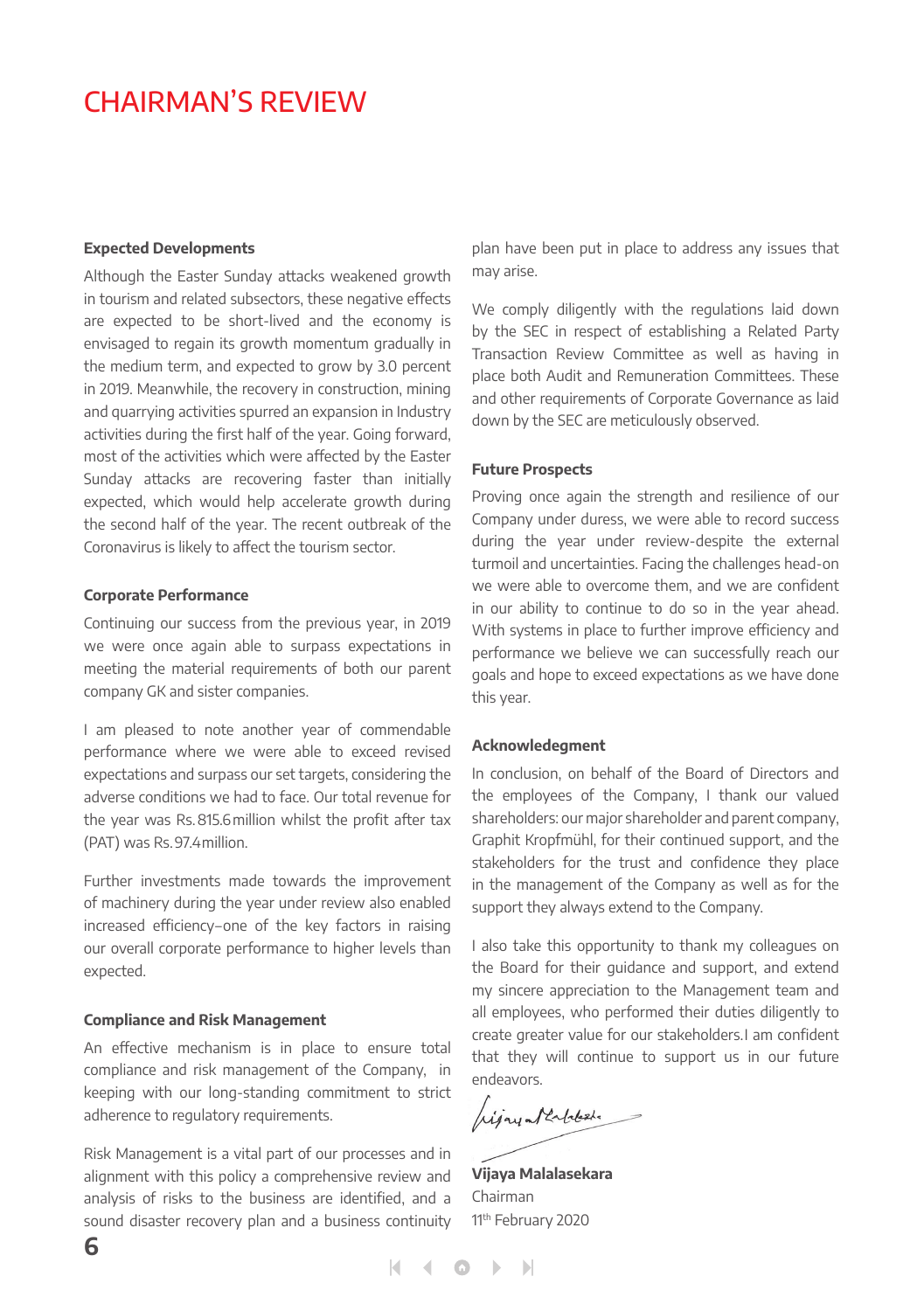# Chief Executive Officer's Review

The year past was undoubtedly a turbulent one for our country with the Easter attacks and their repercussions as well as the uncertain political environment serving to challenge the normalcy of business and social activities, affecting economic performance. Despite these adversities, however, we are pleased to record another year of progress beyond our expectations. As always obstacles only serve to spur us on to strive harder to achieve our goals to the best of our ability-and once again, in the year under review, we have risen above the circumstances to do that.

In keeping with our ongoing commitment to maintain exceptional safety standards, we strengthened our focus on adherence to safety regulations and measures, with regular training being continued for all employees as well as their family members. 

We have recorded another year of commendable performance where we were able to better our expectations in achieving our targets considering the challenges we faced. Main reason for the good performance of 2019 despite the drop in sales revenue is transfer of high margin sales from parent company to Bogala. (most of the customers in carbon brush industry and friction industry developed by parent company was transferred to us). Our total revenue for the year was Rs. 815.6 million resulting in a slight decrease of 7.08 percent compared to the previous year (2018 Rs. 877.8 million). This was as expected, taking into consideration the uncertain economic climate which prevailed during the year. Revenue from supply of specialised solutions to the Carbon Brush Industry and the Friction Industry grew continuously and represents 28 percent of total revenue (2018-26 percent).

The Company also reported good results with the Profit before Taxation being Rs. 116.4 million.

# **Health and Safety**

As in previous years, regular training programme on health and safety were carried out throughout the year under review with a total of 2611 hours set aside for safety training. This resulted in 2019 being the best recorded for safety so far with no working days lost due to accidents. We successfully completed 557 days with zero lost-time accidents, and only three minor accidents reported–achieving the target of zero lost-time accidents we set ourselves the previous year. The safety of our workers is a vital aspect of our operations and to that end continued improvements to ensure due diligence to standards will always be a priority.

During the year we also conducted Family Day events which focused on creating awareness on topics such as domestic safety and health.

## **Outlook**

With the current uncertainties in the global political and economic climates, the challenges our industry and the industries linked to ours will invariably need to face are factors that we need to seriously consider as we set our goals for the year ahead. The outlook for 2020-as predicted by global reports-is not positive. For instance the Global Credit Rating Agency, Moody's Investors' Service, stated that "…the 2020 outlook for global automotive manufacturers and parts suppliers is negative, driven by our expectations of a continued decline in global light vehicle sales…" With the automobile industry, among others, facing a decline, we need to focus even more on monitoring industry developments and on identifying possible threats that will affect us, and how to counter them. We have always overcome adversities in the past, and I am confident that whatever obstacles we may come across in the year ahead, we can pull through with the support and commitment of our team. We must, as always, look forward with hope and work determinedly towards positive results.

## **Appreciation**

In closing another progressive year of good performance, I wish to express my appreciation to our parent company, Graphit Kropfmühl GmbH, the Chairman and the Board of Directors for their continued confidence in me, as well as for their steadfast support and guidance at all times.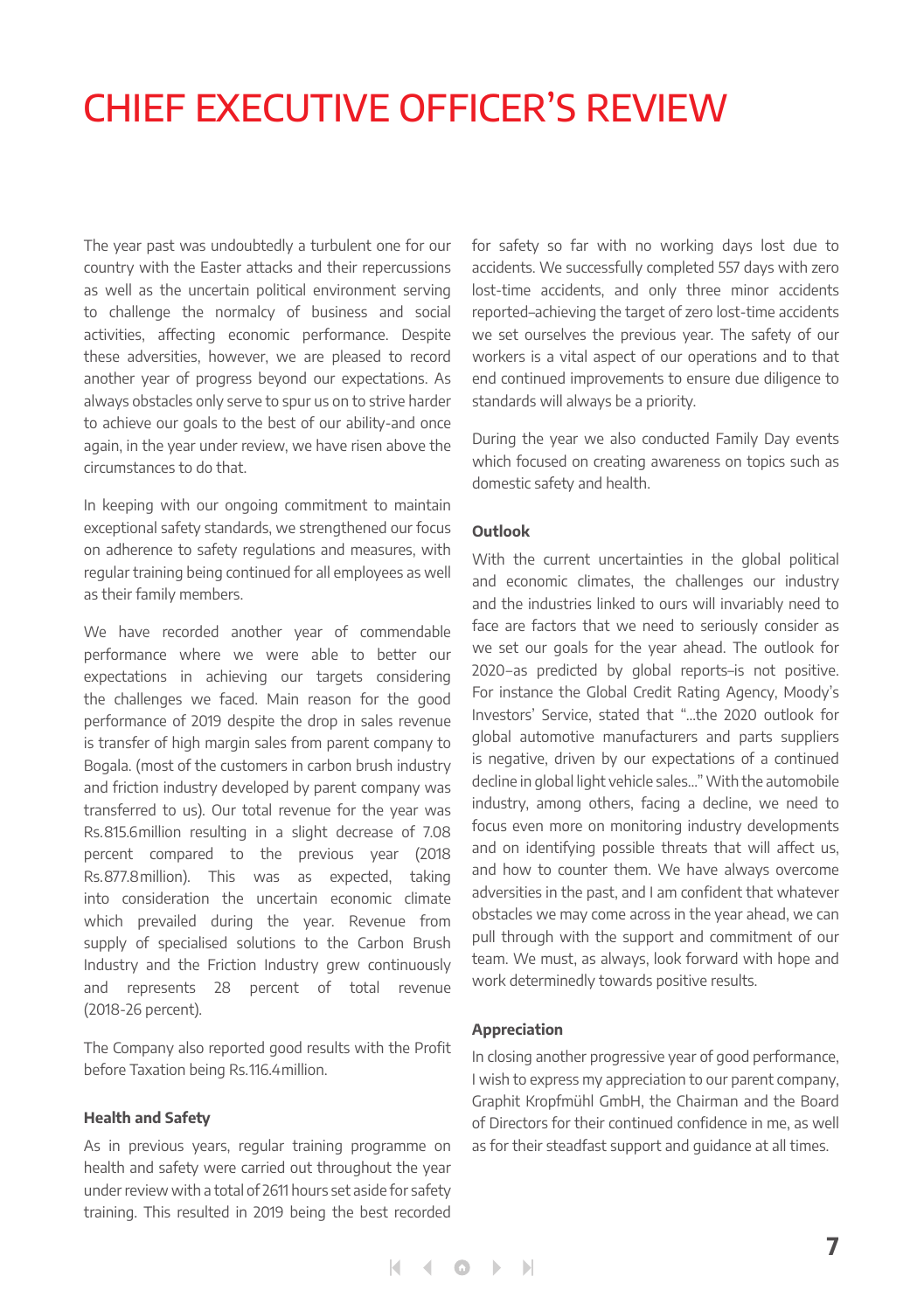# Chief Executive Officer's Review

My heartfelt appreciation is hereby extended to all our shareholders, employees, the management team and staff for the unstinted support they always offer me. Together we look forward to recording another year of progress and achievement.

Egg

**Amila Jayasinghe** Chief Executive Officer 11th February 2020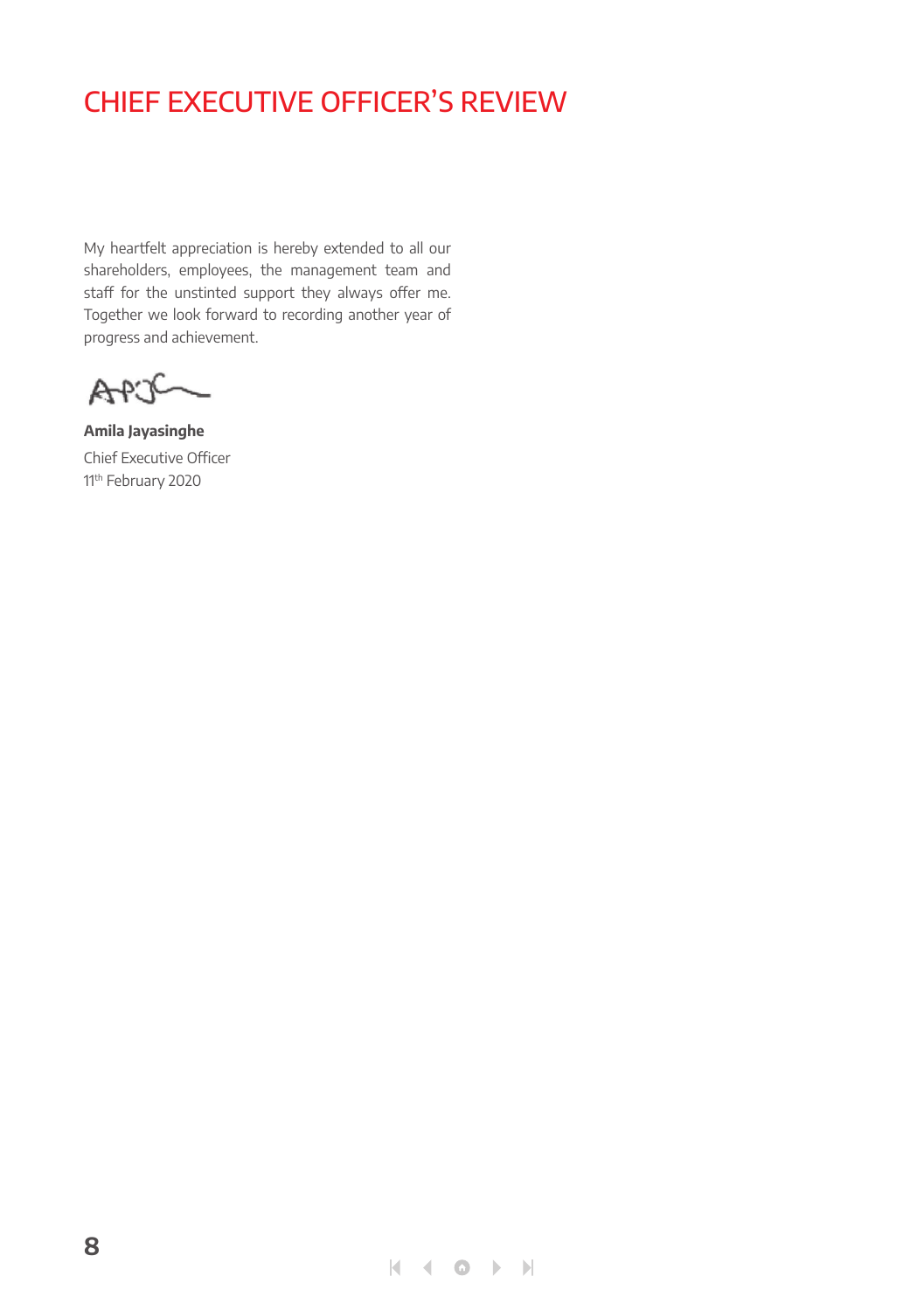# Directors' Profiles

**Vijaya Malalasekera** (Non-executive/Independent Director) **MA (Cantab.), Barrister-at-Law (Inner Temple), Attorney-at-Law**

Mr. Malalasekara was appointed Chairman of Bogala Graphite Lanka PLC in April 2000. He serves on the Boards of Carson Cumberbatch PLC and 1990 Suwa Seriya Foundation as a Board Member.

### **Thomas A. Junker** (Non-executive Director)

Mr. Junker is a graduate in Civil Engineering from the University of Applied Science in Aalen, Germany. He was appointed a Director of Bogala Graphite Lanka PLC on 26<sup>th</sup> March 2010. He has been with Graphit Kropfmühl since April 2008 and currently serves as the President of AMG Graphite group. He also is the Managing Director of Qingdao Kropfmühl Graphite Ltd and a Board Director since 2011.

#### **J. C. P. Jayasinghe** (Non-executive Director)

### **B.Com (Ceylon)**

Mr. Jayasinghe was appointed Vice Chairman/CEO of Bogala Graphite Lanka PLC in April 2000. Upon his retirement from the position of CEO he was invited to the Board of the Company as a Consultant/Director in January 2008 and holds the position to date.

#### **Roger P. Miller** (Non-executive Director)

Mr. Miller was appointed a Director of Bogala Graphite Lanka PLC on 28<sup>th</sup> April 2016. He is a founder and Managing Partner of Alterna Capital Partners (a private investment manager in the United States) since 2007 and a Director of AMG GK since March 2015. He holds a BS in Mining Engineering from Montana School of Mines and a MBA from Cornell University.

### **A. P. Jayasinghe** (Executive Director)

### **B.Bus (Monash), CPA**

Mr. Jayasinghe was appointed to the Board of Bogala Graphite Lanka PLC in April 2004. He has worked in the capacity of Executive Director of the Company from April 2000 to August 2005. Mr. Jayasinghe was appointed Chief Executive Officer in January 2008.

### **Ms. M. C. Pietersz** (Non-executive/Independent Director)

Ms. Pietersz was appointed a Director on 14<sup>th</sup> May 2013. She is an associate member of the Institute of Chartered Accountants in England and Wales and a fellow member of the Institute of Chartered Accountants of Sri Lanka and holds a B.Sc. (Honours) degree in Physics from the University of Sussex and an MBA from Heriot-Watt University, Edinburgh. Ms. Pietersz is the Finance Director of Finlays Colombo Limited, Hapugastenne Plantations PLC and Udapussellawa Plantations PLC. She serves as an Independent Director on the Board of Seylan Bank PLC, and as a member of the Council of the Institute of Chartered Accountants of Sri Lanka.

# **Sugath Amarasinghe** (Executive Director)

# **ACA, ASCMA**

Mr. Amarasinghe was appointed a Director on 4th April 2014. He is a member of the Institute of Chartered Accountants of Sri Lanka and the Institute of Certified Management Accountants of Sri Lanka. He possesses 26 years of working experience in the Mercantile Sector with industry coverage from FMCG (Foods & Beverages), Automobile, Services (Corporate and Management Consultancy), Information Technology, Garment Manufacturing and Garment Processing.

## **Mohamed Adamaly** (Non-executive/Independent Director)

#### **Attorney-at-Law, Marketer**

Mr. Adamaly was appointed to the Board with effect from 2nd October 2014. He is an Attorney-at-Law, holds a Bachelors in Law (LL.B.) with Honours from the University of Colombo, and a postgraduate diploma in Marketing from the Chartered Institute of Marketing, UK. Mr. Adamaly is a practising lawyer specialising in investment consultancy, commercial litigation, and labour and public law. He is also a resource person for Director Training for the Sri Lanka Institute of Directors, a Senior Lecturer in Marketing, and serves on boards of several public and private companies.

#### **Ulla Neunzert** (Non-executive Director)

Mrs.  Neunzert was appointed a Director of Bogala Graphite Lanka PLC on 15<sup>th</sup> August 2019. She joined Graphit Kropfmühl GmbH in May 2019 as CFO for the AMG Graphite Group. Mrs.  Neunzert holds a Master of Arts Degree from Freie University of Berlin, Germany.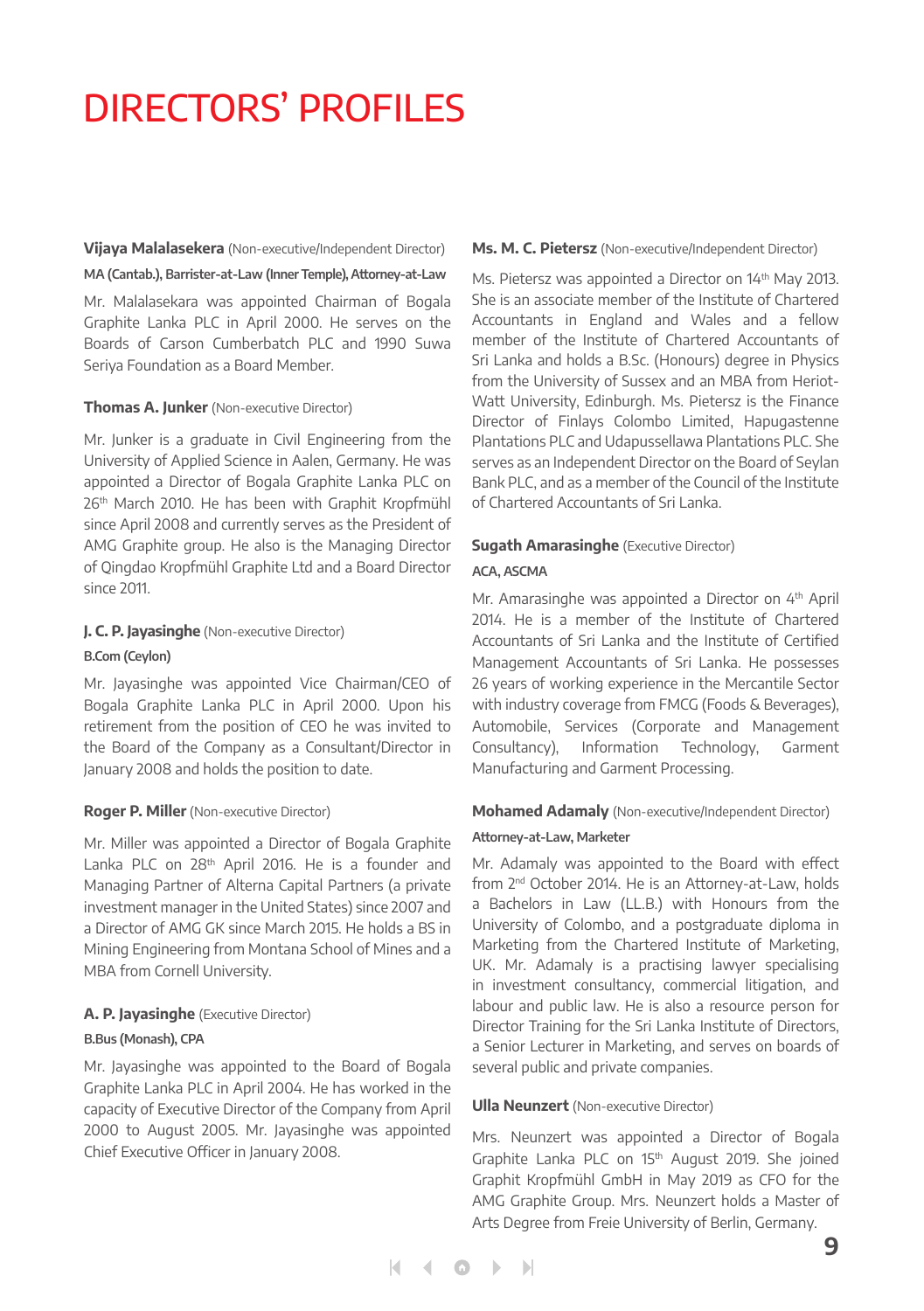The governance framework of the Company ensures compliance with regulatory requirements and provides clear directions on the decision-making process, promoting a culture of openness, productive dialogue, constructive dissent, employee empowerment and engagement, thereby creating value to all stakeholders. 

The Board provides strategic direction to the Company by adopting a sound governance framework, and by setting in place proper risk management and internal control systems to ensure compliance with specific mandatory requirements set out in Section 7.10 of the Listing Rules of the Colombo Stock Exchange and the voluntary requirements of the Code of Best Practices on Corporate Governance jointly issued by the Institute of Chartered Accountants of Sri Lanka and the Securities and Exchange Commission of Sri Lanka.

## **Board Composition and Skills**

The Board, comprises nine Directors as at 31st December 2019, six of them being Non-executive Directors of whom three are Independent Directors whilst two are Executive Directors. The Company policy is to maintain a sufficient balance of power that minimises the tendency for one or a few members of the Board to dominate its decision-making process.

| <b>Director</b>                                            | <b>Independent</b><br>Non-executive / Executive |
|------------------------------------------------------------|-------------------------------------------------|
| Vijaya Malalasekera                                        | Independent Non-executive                       |
| Thomas A. Junker                                           | Non-executive                                   |
| J. C. P. Jayasinghe                                        | Non-executive                                   |
| Amila Jayasinghe                                           | Executive                                       |
| Coralie Pietersz                                           | Independent Non-executive                       |
| Sugath Amarasinghe                                         | Executive                                       |
| Mohamed Adamaly                                            | Independent Non-executive                       |
| Roger Miller                                               | Non-executive                                   |
| Ulla Neunzert<br>appointed<br>15 <sup>th</sup> August 2019 | Non-executive                                   |

The Board brings in a wealth of diverse exposure in the fields of management, business administration, economics, and human resources. Hence Directors contribute varied perspective to boardroom deliberations and exercise independent judgement to bear on matters set before them.

All Non-executive Directors are expected to disclose any material business interest and submit an annual declaration confirming his/her independence/nonindependence as required under the Listing Rules of the Colombo Stock Exchange. Each Non-executive Director has submitted a declaration of his or her independence or non-independence for the year under review. Nonexecutive Directors do not have any business interest except what is stated under note 25, Related Party Disclosures on page 75 of the Annual Report.

The Board places strong emphasis on transparency, accountability and integrity of transactions, in line with the code of Corporate Governance. Whilst the Board is responsible for guiding the overall direction, strategies and financial objectives, and for overseeing systems of internal control, risk management, and strategic plans, it is the responsibility of the corporate management team to ensure implementation of their directives.

The Board has determined that Mr. Vijaya Malalasekera is an independent Director since he is not directly involved in the Management of the Company. Having considered these factors the Board is of the opinion that Mr. Vijaya Malalasekera continue to serve on the Board as an independent Director notwithstanding the fact that he has served on the Board for more than ten years, as it is beneficial to the Company and its shareholders. 

## **The Board's responsibilities include:**

• Providing strategic direction and guidance to the Company in formulating sustainable, high-level, medium- and long-term strategies which are aimed at promoting the long-term success of the Company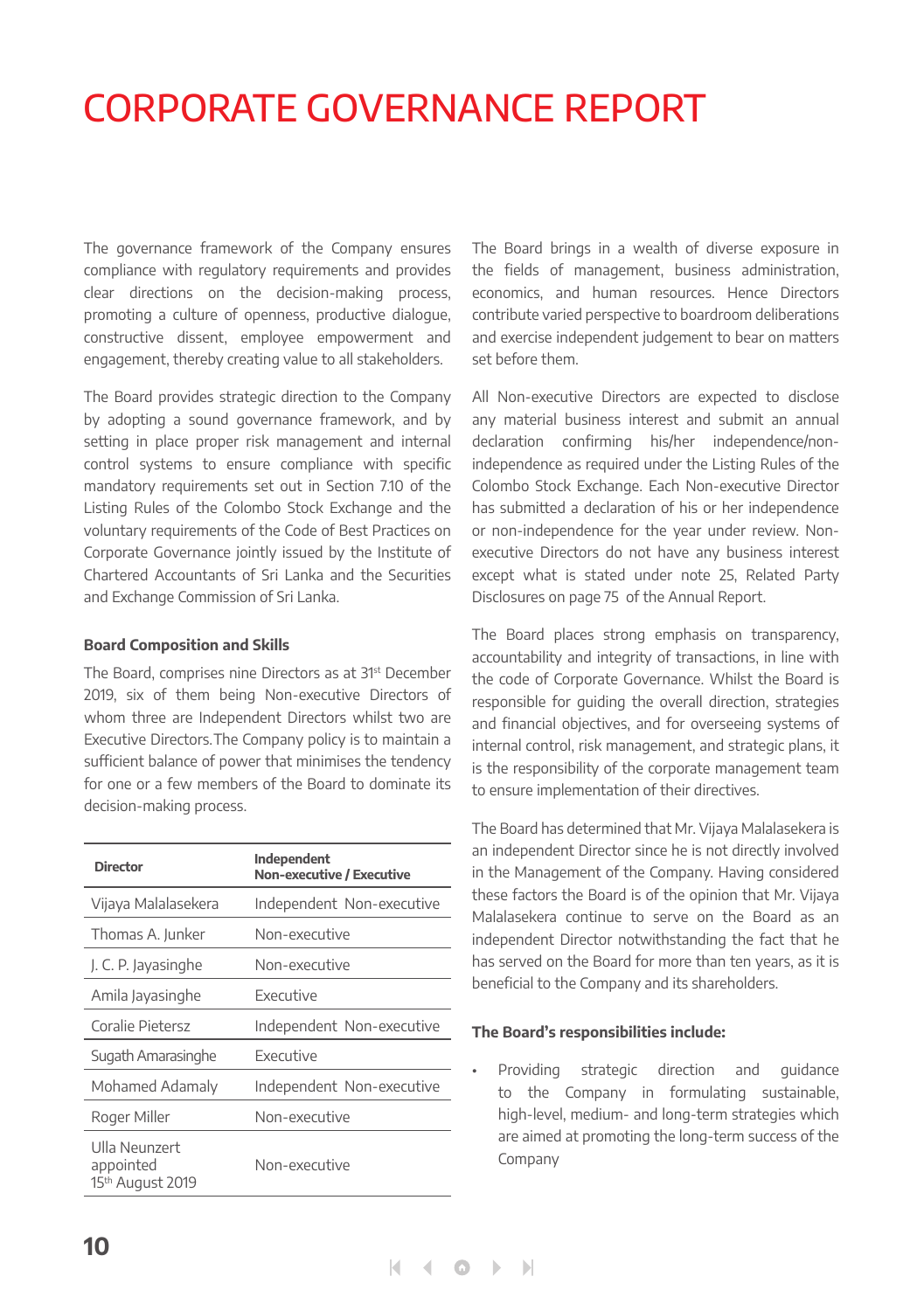- Reviewing and approving annual and long-term business plans, tracking actual progress
- Ensuring succession planning to facilitate the sustainability of the business
- Ensuring operations are carried out within the scope of the Company risk management framework
- Ensuring proper stewardship of the Company's resources and towards this, monitoring systems of governance and overseeing systems of internal control, and risk management, and establishing which behaviour call for whistle blowing
- Determining any changes to the discretions/ authorities delegated by the Board to the executive level.
- Ensuring the highest standards of informationparticularly financial information, business ethics and integrity
- Reviewing and approving major acquisitions, disposals and capital expenditure
- Ensuring all Related Party Transactions are compliant with the statutory obligations

During the year under review the Board met four times. The Directors are provided with relevant information and background material set out by the agenda prior to every meeting to enable them to make informed decisions. Board papers are submitted in advance on Company performance, new investments, capital projects and other issues which require specific Board approval.

# **The Role of the Chairman**

The Chairman is responsible for the efficient conduct of Board meetings and ensures effective participation of both Executive and Non-executive Directors. It is also the responsibility of the Chairman to ensure the views of all Board members are expressed and, where necessary make available access to Key Management Personnel (KMP) and to presentations done by experts and other team members. It is also the responsibility of the Chairman to ensure that the Board is in complete control of the Company's affairs. The Chairman maintains close contact with all Directors and, where necessary, holds meetings with Non-executive Directors without Executive Directors being present, to ensure appropriate balance of power.

The Chairman, whilst providing leadership to the Board, also sets the tone for the governance and ethical framework of the Company, facilitates and solicits the views of all Directors by keeping in touch with local and global industry developments, and ensures that the Board is sensitive to its obligations to the Company's shareholders and stakeholders. 

## **Delegation of Authority**

The Board is responsible for the overall governance and implementation of sound business strategies for the Company. The Board exercises its ordinary and extraordinary powers in carrying out its duties within the relevant laws/regulations of the country, regulatory authorities, professional institutes and trade associations to achieve the Company objectives. In exercising its business judgement, the Board acts as an advisor and counselor to the CEO/Managing Director, who defines and enforces standards of accountability, with a view to enabling senior management to execute their responsibilities fully in the interests of the Company and its shareholders. The Board assesses the effectiveness of the management team through periodic review of their performance and compliance with best corporate practices.

## **Board Committees**

The Board has delegated some of its functions to the Sub-Committees, whilst retaining the rights of final decision. Members of these Sub-Committees are able to focus on their designated areas of responsibility and impart knowledge and oversight in areas where they have greater expertise. The Directors dedicate sufficient time at committee meetings to review pertinent documentation relating to the meeting, and call for additional information or further clarification where necessary. The Committee Chairperson reports to the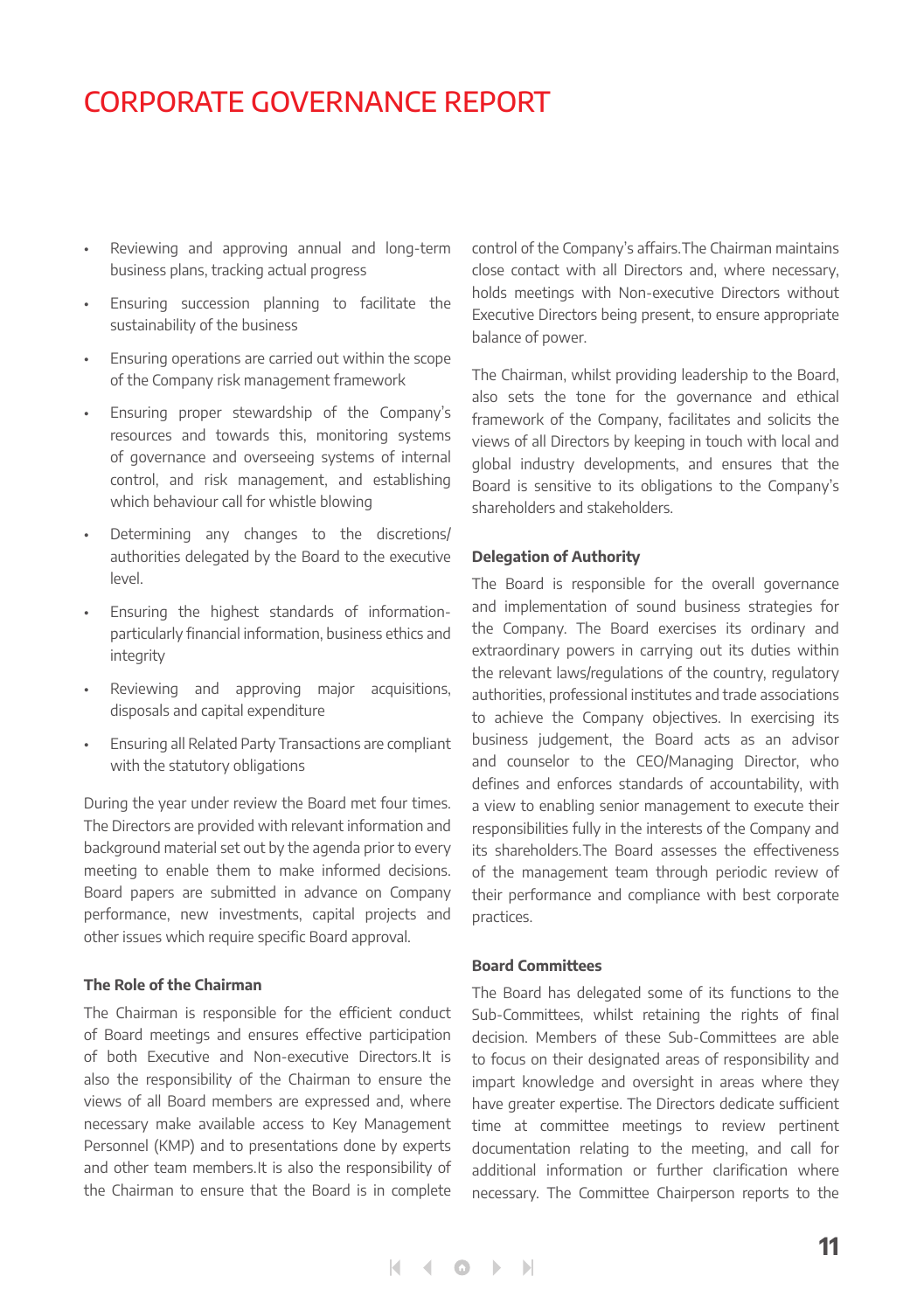Board on the activities of the respective Committees at each Board meeting, highlighting matters for the Board's attention.

The Board has appointed three Sub-Committees to assist in the discharge of its duties as summarised below.

| <b>Board</b><br>Committee                                                | <b>Areas of Oversight</b>                                                         | Composition                                                        |
|--------------------------------------------------------------------------|-----------------------------------------------------------------------------------|--------------------------------------------------------------------|
| <b>Audit Committee</b>                                                   | Financial Reporting                                                               | Independent                                                        |
| Report of the                                                            | Internal Controls                                                                 | Non-executive<br>Directors - 3                                     |
| Audit Committee                                                          | Internal Audit                                                                    | Non-independent                                                    |
| is given on                                                              | External Audit                                                                    | Non-executive                                                      |
| page 22                                                                  | Management of Risks                                                               | Directors - 1                                                      |
| <b>Related Party</b><br><b>Transaction</b><br><b>Review</b><br>Committee | Related party<br>transaction policy/<br>code                                      | Independent<br>Non-executive<br>Directors - 2                      |
| Report of the<br><b>RPTRC Committee</b>                                  | Review of related<br>party transactions for<br>regulatory compliance              | Non-independent<br>Non-executive                                   |
| is given on<br>page 26                                                   | Disclosure of related<br>party transactions                                       | Directors - 1                                                      |
| Remuneration<br>Committee                                                | Remuneration policy<br>and practices                                              | Independent<br>Non-executive                                       |
| Report of the<br>Remuneration<br>Committee is<br>given on page 24        | Recommend<br>executive Directors<br>remuneration and<br>senior management<br>team | Directors - 2<br>Non-independent<br>Non-executive<br>Directors - 1 |

The Board Sub-Committees comprise mainly independent Non-executive Directors. The committees are provided with all resources to empower them to undertake their duties in an effective manner. The Company Secretary acts as secretary to these committees with the exception of the Remuneration Committee. The minutes of each committee meeting are circulated to all Directors on completion.

| <b>Director</b>                                   | Board<br>Meetings | <b>Committee</b><br>Audit | Transaction Review<br>Committee<br>Related Party | Remuneration<br><b>Committee</b> |  |  |
|---------------------------------------------------|-------------------|---------------------------|--------------------------------------------------|----------------------------------|--|--|
| <b>Independent Non-executive</b>                  |                   |                           |                                                  |                                  |  |  |
| Vijaya<br>Malalasekera                            | Chairman          | Member                    | Chairman                                         | Chairman                         |  |  |
| Coralie<br>Pietersz                               | Member            | Chairperson               | Member                                           | By<br>Invitation                 |  |  |
| Mohamed<br>Adamaly                                | Member            | Member                    | Member                                           | Member                           |  |  |
| Non-executive                                     |                   |                           |                                                  |                                  |  |  |
| Thomas A.<br>lunker                               | Member            | Member                    | Member                                           | Member                           |  |  |
| I. C. P.<br>Jayasinghe                            | Member            | By<br>Invitation          | By<br>Invitation                                 | By<br>Invitation                 |  |  |
| Roger Miller                                      | Member            | By<br>Invitation          | By<br>Invitation                                 | By<br>Invitation                 |  |  |
| Ulla Neunzert<br>appointed<br>15th August<br>2019 | Member            | By<br>Invitation          | By<br>Invitation                                 | By<br>Invitation                 |  |  |
| <b>Executive</b>                                  |                   |                           |                                                  |                                  |  |  |
| Amila<br>Jayasinghe                               | Member            | By<br>Invitation          | By<br>Invitation                                 | By<br>Invitation                 |  |  |
| Sugath<br>Amarasinghe                             | Member            | Bv<br>Invitation          | By<br>Invitation                                 | By<br>Invitation                 |  |  |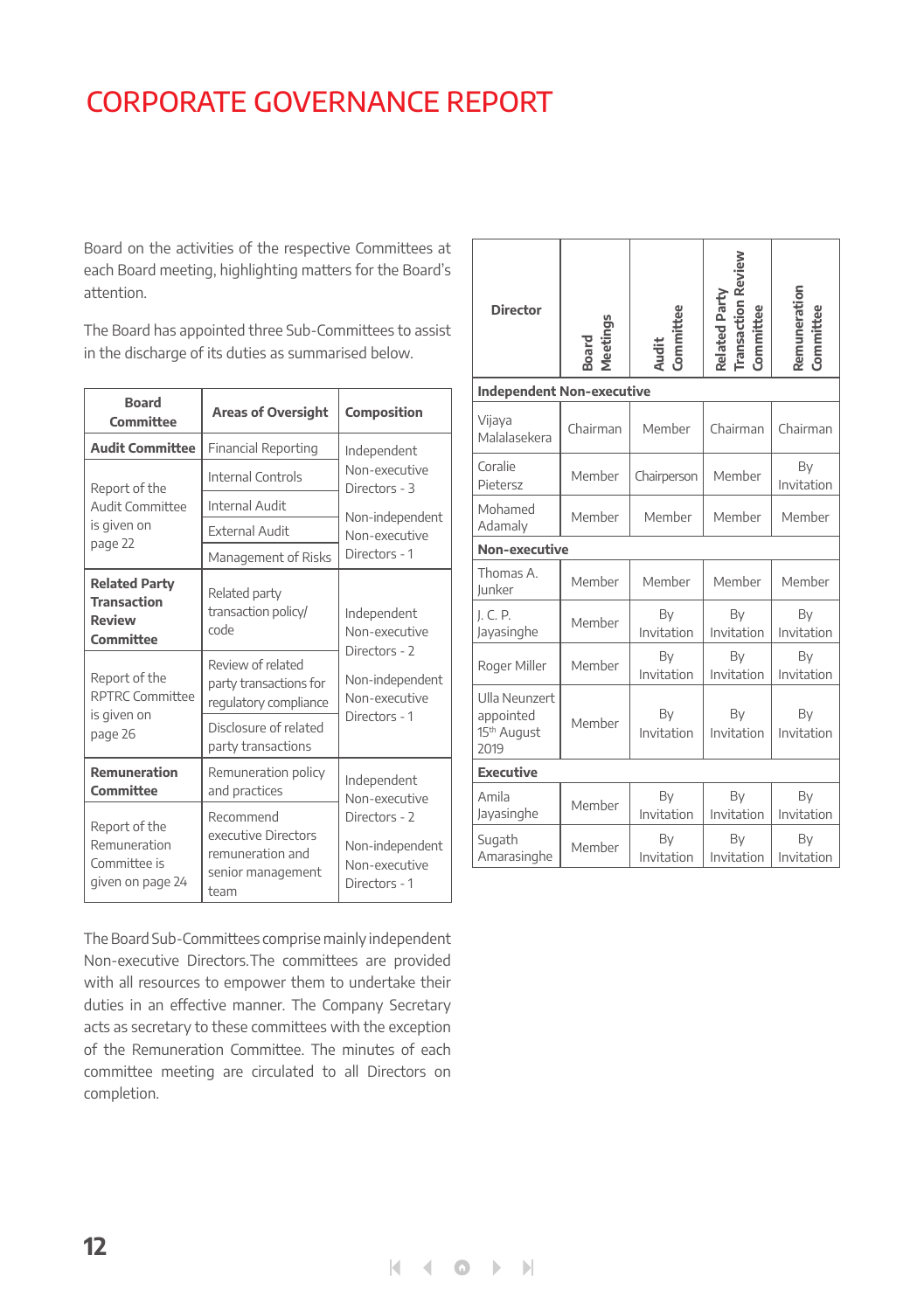The Board held four meetings during the year, one meeting per quarter. Attendance of Directors at the Board and Sub-Committee meetings is summarised below.

| <b>Director</b>                  | Meetings<br><b>Board</b> | Committee<br>Audit | Related Party<br>Transaction Review<br>Committee | Remuneration<br>Committee |  |  |
|----------------------------------|--------------------------|--------------------|--------------------------------------------------|---------------------------|--|--|
| <b>Independent Non-executive</b> |                          |                    |                                                  |                           |  |  |
| Vijaya Malalasekera              | 4/4                      | 4/4                | 4/4                                              | 1/1                       |  |  |
| Coralie Pietersz                 | 4/4                      | 4/4                | 4/4                                              | N/A                       |  |  |
| Mohamed Adamaly                  | 4/4                      | 4/4                | 4/4                                              | 1/1                       |  |  |
| Non-executive                    |                          |                    |                                                  |                           |  |  |
| Thomas A. Junker                 | 2/4                      | 2/4                | 2/4                                              | Excused                   |  |  |
| J. C. P. Jayasinghe              | 4/4                      | N/A                | N/A                                              | N/A                       |  |  |
| Roger Miller                     | 4/4                      | 4/4                | 4/4                                              | N/A                       |  |  |
| Ulla Neunzert<br>appointed       | 2/2                      | 2/2                | 2/2                                              | N/A                       |  |  |
| 15th August 2019                 |                          |                    |                                                  |                           |  |  |
| <b>Executive</b>                 |                          |                    |                                                  |                           |  |  |
| Amila Jayasinghe                 | 4/4                      | 4/4                | 4/4                                              | N/A                       |  |  |
| Sugath Amarasinghe               | 4/4                      | 4/4                | 4/4                                              | N/A                       |  |  |

# **Attendance at Board and Sub-Committee Meetings**

# **Audit Committee**

The Board has appointed an Audit Committee consisting of three Independent Non-executive Directors and a Non-executive Director. The Committee is chaired by Ms. M. Coralie Pietersz. A comprehensive report of the Audit Committee appears on page 22.

The Audit Committee is responsible for monitoring and supervising the financial reporting process defined by the management ensuring:

1. Review of the quarterly and annual Financial Statements, including the quality, transparency, integrity, accuracy and compliance with Sri Lanka Accounting Standards

- 2. Compliance with Companies Act No. 7 of 2007, Listing Rules of the Colombo Stock Exchange, the Code of Best Practice of Corporate Governance issued by the Institute of Chartered Accountants of Sri Lanka and other relevant laws and regulations.
- 3. The independence of both External Auditors, Internal Auditors and recommendation of re-appointment of External Auditors.
- 4. Review of the adequacy and effectiveness of the Internal Control and Risk Management systems over the financial reporting process.
- 5. Review of the adequacy and effectiveness of the internal audit arrangements.

The Audit Committee has formalised its authority, responsibilities, and duties through the Audit Committee Terms of Reference, which is reviewed by the Board annually.

# **Remuneration Committee**

The Remuneration Committee comprises three Non-executive Directors of whom two are Independent Directors. The Committee is headed by Mr. Vijaya Malalasekera and the members include Mr. Thomas A. Junker and Mr. Mohammed Adamaly.

The Committee is responsible for determining and agreeing with the Board a framework for remuneration of Chief Executive Officer, Finance Director and Management Team. They consider industry benchmark principles for any performance-related scheme to determine total remuneration package. Employee performance is measured through key performance indicators including financial and non-financial measures of performance, and links a significant component of pay to individuals and the Company's performance.

Determining the Non-executive Directors' compensation is not under the scope of this Committee.

The remuneration policy and its role is discussed in the report of the Remuneration Committee given on page 24.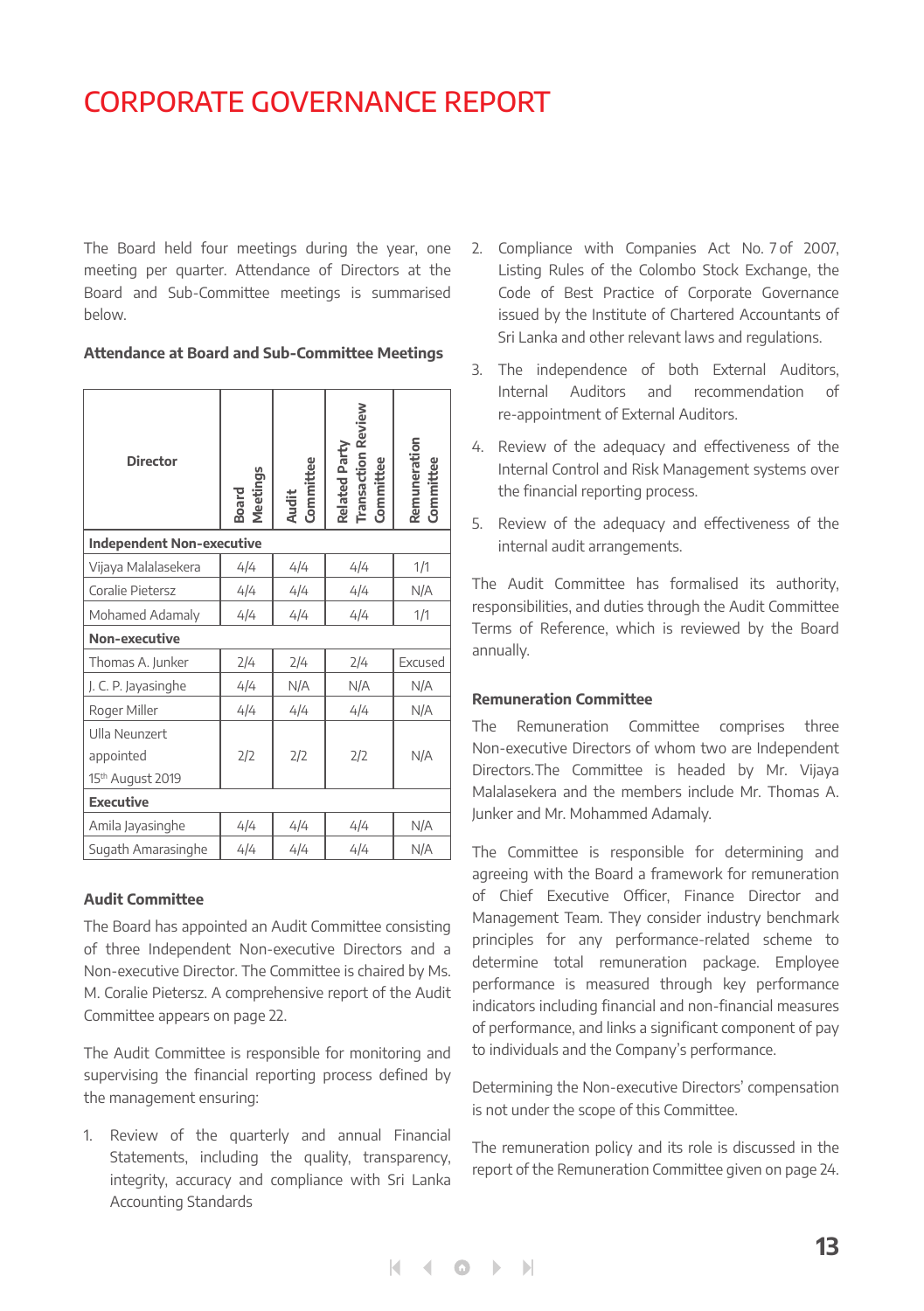### **Related Party Transaction Review Committee**

The Committee comprises four Non-executive Directors and three of them are Independent Directors. The Committee is headed by Mr. Vijaya Malalasekera; the Report of the Related Party Transaction Review Committee is given on page 26. The Chief Executive Officer and Finance Director attend the meetings by invitation and the Company Secretary serves as the Secretary to the Committee.

The objective of the Committee is to exercise oversight on behalf of the Board, to ensure compliance with the Code on Related Party Transactions, as issued by the Securities Exchange Commission (SEC) of Sri Lanka ("The Code") and with the Listing Rules of the Colombo Stock Exchange (CSE). The Committee has also adopted best practices as recommended by the Institute of Chartered Accountants of Sri Lanka and CSE.

The Committee in discharging its functions has developed and recommended a policy for adoption by the Board on RPTs of the Company with its parent, associate companies. The Committee updates the Board on related party transactions on a quarterly basis following the reporting templates, specifying recurrent and non-recurrent transactions which require discussion in detail. Related Party Transactions which require pre-approval by the Board are reviewed periodically as specified in the guidelines of the SEC.

The Committee in discharging its functions has introduced a process whereby periodic reporting by the Company ensures that there is compliance with the Code, and that the shareholder interests are protected whilst fairness and transparency are maintained at all times.

# **Accountability and System of Internal Control**

The Board has taken necessary steps to ensure the integrity of accounting and financial reporting systems and that internal control systems remain robust and effective through the review and monitoring of such systems on a periodic basis. However, any system can only ensure reasonable and not absolute assurance that errors and irregularities are either prevented or detected within a reasonable time period.

The Board has, through the Company's Business Process Review function, taken steps to obtain reasonable assurance that systems designed to safeguard the Company assets, maintain proper accounting records and provide management information, are in place and are functioning as planned. Effectiveness of the internal control system is reviewed quarterly by the Audit Committee and major observations are reported to the Board through the reports of internal audit.

The Board, having reviewed the systems of internal control, is satisfied with the Company's adherence to them and their effectiveness for the period up to the date of signing the Financial Statements.

# **Internal and External Audit**

The internal audit function is outsourced to Messrs B. R. De Silva & Company, Chartered Accountants. The Board reviews the comments arising from the internal audits and monitors their progress through action plans focused to take corrective measures. The Audit Committee evaluates appropriateness of the Internal Audit function through the Internal Audit Charter reviewed annually to ensure that the internal audit plan adequately covers the significant risks of the Company.

The External Auditor is a qualified independent external party whose objective is to determine whether the Financial Statement of the Company represents a true and fair view of its financial performance, position and cash flow status. The audit firm KPMG, Chartered Accountants, was re-appointed at the AGM in 2018 as external auditors of the Company for the financial year 2019. The Audit Committee reviews the annual audit plan with the recommended work approach.

The knowledge and experience of the Audit Committee ensures effective usage of the expertise of the auditors, while maintaining independence, in order to derive transparent Financial Statements. The Company maintains independence from financial and non-financial interest between auditors and re-assesses the same on a regular basis. The fees paid to audit and non-audit services are separately disclosed in the Notes to the Financial Statements.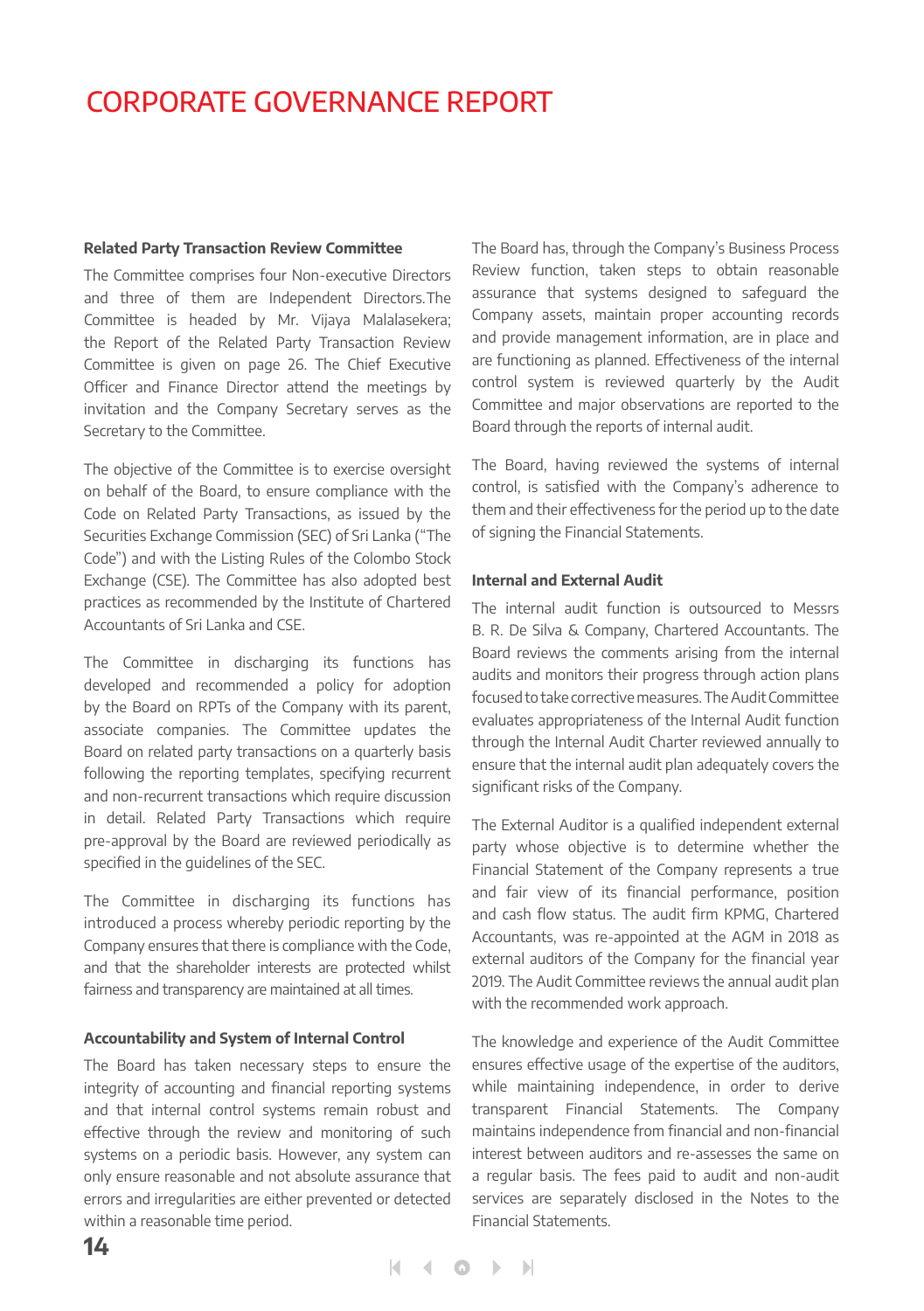#### **Risk Management**

The Company has established an integrated risk management process to identify the types of risk specific to the industry in which we operate, and to measure those potential risks to develop strategies to mitigate them. Risk management is an essential element of our corporate governance structure and strategic development process. Therefore, appropriate systems, policies and procedures are in place in all areas of operations and are periodically reviewed to ensure adequacy and adherence.

Risk management, being an integrated discipline, plays a pivotal role in balancing strategic planning with business execution and compliance. This facilitates informed decision-making and a conscious evaluation of opportunities and risks. The Company's overall risk management process is overseen by the Board through the Audit Committee as an important part of corporate governance.

However, we also recognise that risk management is a shared responsibility of all employees of the Company, rather than being a separate and stand-alone process. Hence it is integrated into overall business and decision-making processes including strategy formulation, business planning, business development, investment decisions, capital allocation, internal control and day-to-day functions.

Having the right people to execute strategies is imperative for success in the new and diverse opportunities emerging in growth markets. The Board recognises the crucial role of human capital, since talent, culture and work attitude are arguably the biggest drivers of competitive advantage. The Board will play an important role in ensuring that the leadership stays focused on building the talent strategy.

The Company conducts regular reviews of the major risks such as regulatory changes, and political and environment changes that could affect the business and financial performance, and creates awareness of them. It also evaluates the potential threats that could be posed from possible competitors.  The Company analyses the exposure to business risks by identifying its vulnerability to them and the probability of occurrence in order to determine how best to handle such exposure.

The Company also engages consistently in new exploration techniques and processing methods, focusing on overall efficiency improvement to be more attractive in terms of pricing, and product quality, and to make certain that possible new entrants do not compromise the Company's strategic advantage.

The Company manages its working capital at a healthy level of liquidity, monitors its net operating cash flow and maintains cash and cash equivalent at an appropriate level to support operational and capital expenditure requirements.

Investment risks are hedged through close monitoring and compliance to production and quality parameters agreed and projected when making such investments. Periodic review and implementation of customer feedback also ensures sustained product quality.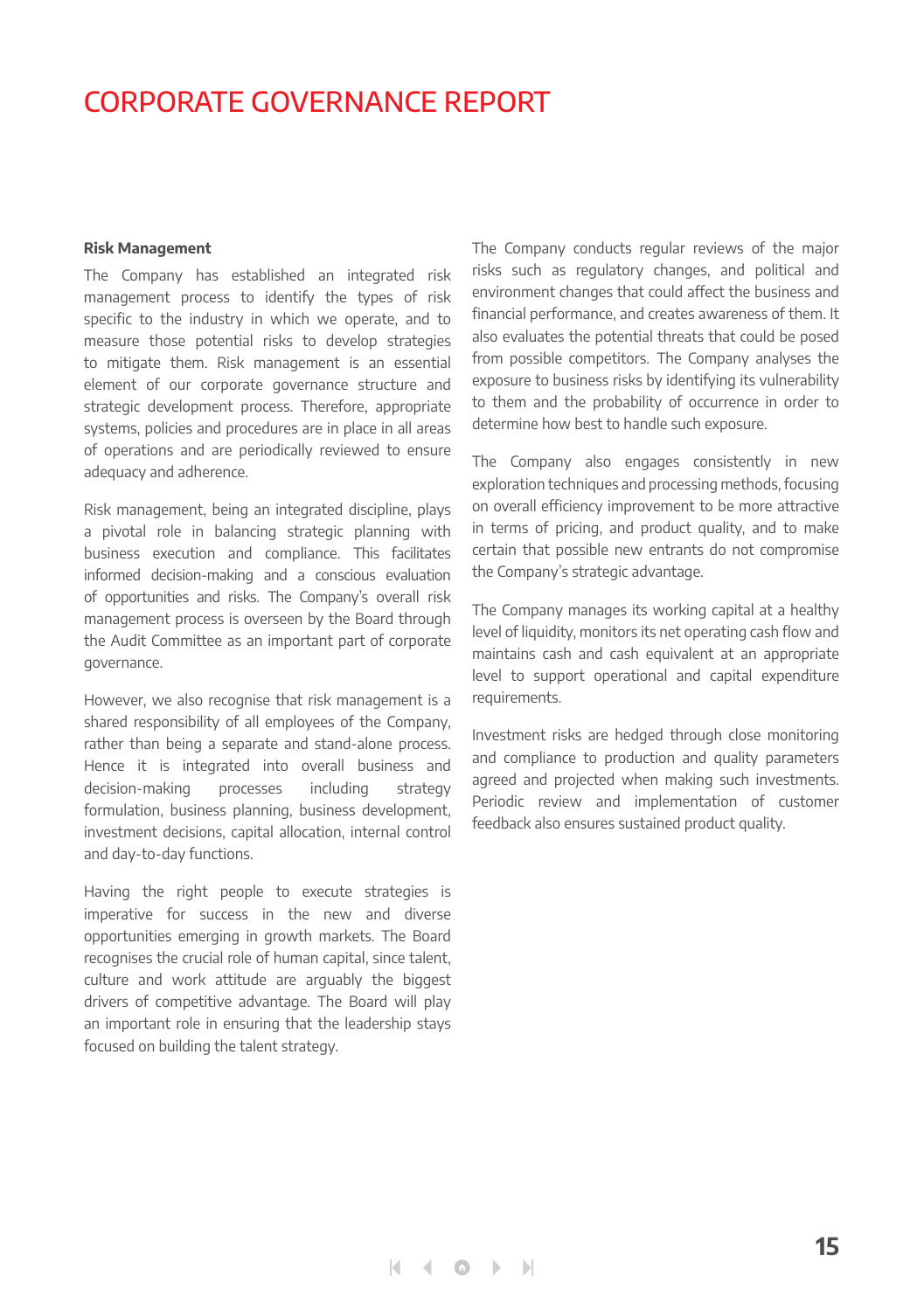# **Statement of compliance under Section 7.6 of the Listing Rules of the Colombo Stock Exchange (CSE) on Annual Report Disclosure (Mandatory provisions – Fully Compliant)**

| <b>CSE Rule</b><br><b>Reference</b> | <b>Companies Act Requirement</b>                                                                                                                                                                | Compliance<br><b>Status</b> | <b>Reference to Annual Report 2019</b>                                                                               |  |
|-------------------------------------|-------------------------------------------------------------------------------------------------------------------------------------------------------------------------------------------------|-----------------------------|----------------------------------------------------------------------------------------------------------------------|--|
| 7.6 (i)                             | Names of persons who were Directors of the<br>Entity                                                                                                                                            | Complied                    |                                                                                                                      |  |
| $7.6$ (ii)                          | Principal activities of the Entity and its<br>subsidiaries during the year, and any changes<br>therein                                                                                          | Complied                    | Annual Report of the Board of<br>Directors, pages 28-33                                                              |  |
| 7.6 (iii)                           | The names and the number of shares held by<br>the 20 largest holders of voting and non-voting<br>shares and the percentage of such shares held                                                  | Complied                    | Investor Information, pages 85-86                                                                                    |  |
| $7.6$ (iv)                          | The public holding percentage                                                                                                                                                                   | Complied                    |                                                                                                                      |  |
| 7.6(v)                              | A statement of each Director's holding and<br>Chief Executive Officer's holding in shares of<br>the Entity at the beginning and end of each<br>financial year                                   | Complied                    | Annual Report of the Board of                                                                                        |  |
| 7.6 (vi)                            | Information pertaining to material foreseeable<br>risk factors of the Entity                                                                                                                    | Complied                    | Directors, pages 28-33                                                                                               |  |
| 7.6 (vii)                           | Details of material issues pertaining to<br>employees and industrial relations of the Entity                                                                                                    | Complied                    |                                                                                                                      |  |
| 7.6 (viii)                          | Extents, locations, valuations and the number<br>of buildings of the Entity's land holdings and<br>investment properties                                                                        | Complied                    | Notes to the Financial Statements,<br>page 66                                                                        |  |
| 7.6 (ix)                            | Number of shares representing the Entity's<br>stated capital                                                                                                                                    | Complied                    |                                                                                                                      |  |
| 7.6(x)                              | A distribution schedule of the number of<br>holders in each class of equity securities, and<br>the percentage of their total holdings                                                           | Complied                    | Investor Information, pages 85-86                                                                                    |  |
| 7.6 (xi)                            | Financial ratios and market price information                                                                                                                                                   | Complied                    |                                                                                                                      |  |
| 7.6 (xii)                           | Significant changes in the Company's or its<br>subsidiaries' fixed assets, and the market value<br>of land, if the value differs substantially from<br>the book value as at the end of the year | Complied                    | Company has no subsidiaries.<br>Notes to the Financial Statements,<br>page 65                                        |  |
| 7.6 (xiii)                          | Details of funds raised through a public issue,<br>rights issue and a private placement during<br>the year                                                                                      | Complied                    | The Company had no public issue,<br>right issue or private placement<br>during the year under review.                |  |
| 7.6 (xiv)                           | Information in respect of Employee Share<br>Ownership or Yes Stock Option Schemes                                                                                                               | Complied                    | As at date, the Company has no<br>share option / purchase scheme<br>made available to its Directors or<br>employees. |  |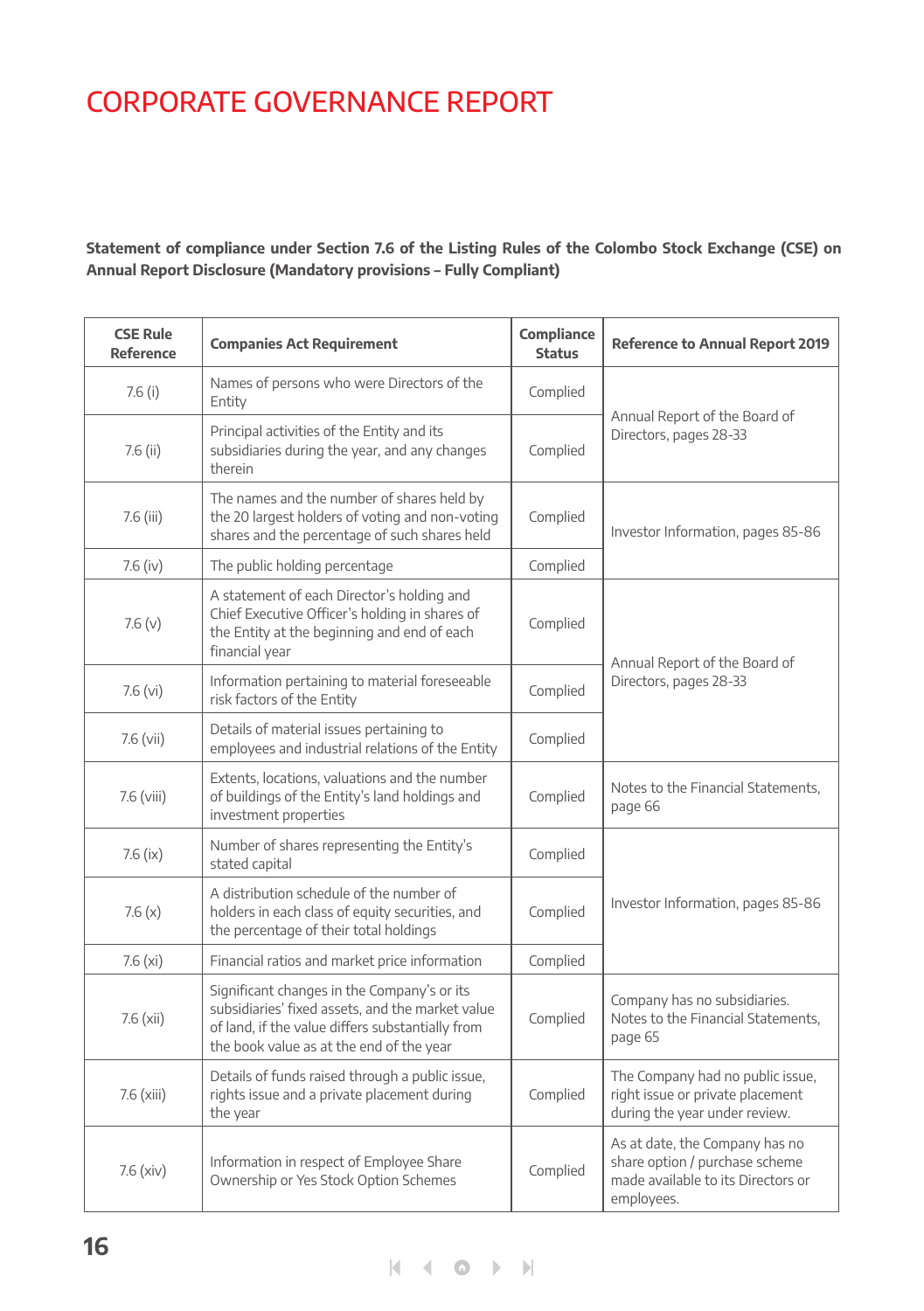| <b>CSE Rule</b><br><b>Reference</b> | <b>Companies Act Requirement</b>                                                                                                                                            | <b>Compliance</b><br><b>Status</b> | <b>Reference to Annual Report 2019</b>                |
|-------------------------------------|-----------------------------------------------------------------------------------------------------------------------------------------------------------------------------|------------------------------------|-------------------------------------------------------|
| $7.6$ (xv)                          | Disclosures pertaining to Corporate Governance<br>practices in terms of Rules 7.10.3, 7.10.5 c. and<br>7.10.6 c. of Section 7 of the Listing Rules                          | Complied                           | Refer to pages 22, 24 and 26 of this<br>Annual Report |
| $7.6$ (xvi)                         | Related Party transactions exceeding 10 per<br>cent of the equity or 5 percent of the total<br>assets of the Entity per audited Financial<br>Statements, whichever is lower | Complied                           | Related Party Disclosure, page 75                     |

# **Statement of compliance under Section 7.10 of the Rules of the Colombo Stock Exchange (CSE) on Corporate Governance (Mandatory provisions - Fully Compliant)**

Company has complied with the mandatory disclosure Companies in Sri Lanka issued by the Colombo Stock requirement on Corporate Governance for Listed Exchange (CSE) as set out below.

| <b>CSE Rule</b><br><b>Reference</b> | <b>Corporate Governance Principles</b>                                                                                                                               | <b>Compliance</b><br><b>Status</b> | <b>Bogala extent of adoption</b>                                                                                 |
|-------------------------------------|----------------------------------------------------------------------------------------------------------------------------------------------------------------------|------------------------------------|------------------------------------------------------------------------------------------------------------------|
| 7.10 $(a,b,c)$                      | Compliance                                                                                                                                                           | Complied                           | Compliance with Corporate<br>Governance Rules                                                                    |
| 7.10.1 (a, b, c)                    | Non-executive Directors (NEDs)                                                                                                                                       | Complied                           | Seven out of nine Directors are<br>Non-executive Directors                                                       |
| 7.10.2(a)                           | Independent Directors - 2 or 1/3 of NEDs,<br>whichever is higher, should be independent                                                                              | Complied                           | Three out of seven Non-executive<br>Directors are independent                                                    |
| $7.10.2$ (b)                        | Independent Directors - each NED should<br>submit a signed and dated declaration of<br>independence or non-independence                                              | Complied                           | All NFDs have submitted their<br>confirmation on independence in<br>line with regulatory requirement             |
| $7.10.3$ (a, b)                     | Disclosure Relating to Directors - The Board<br>shall annually determine the independence or<br>otherwise of the NEDs                                                | Complied                           | Names of the Independent<br>Directors are disclosed on page 30<br>and Criteria for independence have<br>been met |
| 7.10.3(c)                           | Disclosure relating to Directors - a brief resume<br>of each Director should be included in the<br>Annual Report (AR) including the Director's<br>areas of expertise | Complied                           | Brief resumes of the Directors are<br>given under Directors' Profiles on<br>page 9                               |
| $7.10.3$ (d)                        | Disclosure relating to Directors - provide a<br>brief resume of new Directors appointed to the<br>Board along with details                                           | Complied                           | Disclosed the appointments of<br>new Directors to the CSE with brief<br>resume                                   |
| $7.10.4$ (a to h)                   | Criteria for Defining Independence - requirements<br>for meeting criteria to be an independent<br>Director                                                           | Complied                           | Company has established the<br>Criteria through its independence<br>statement                                    |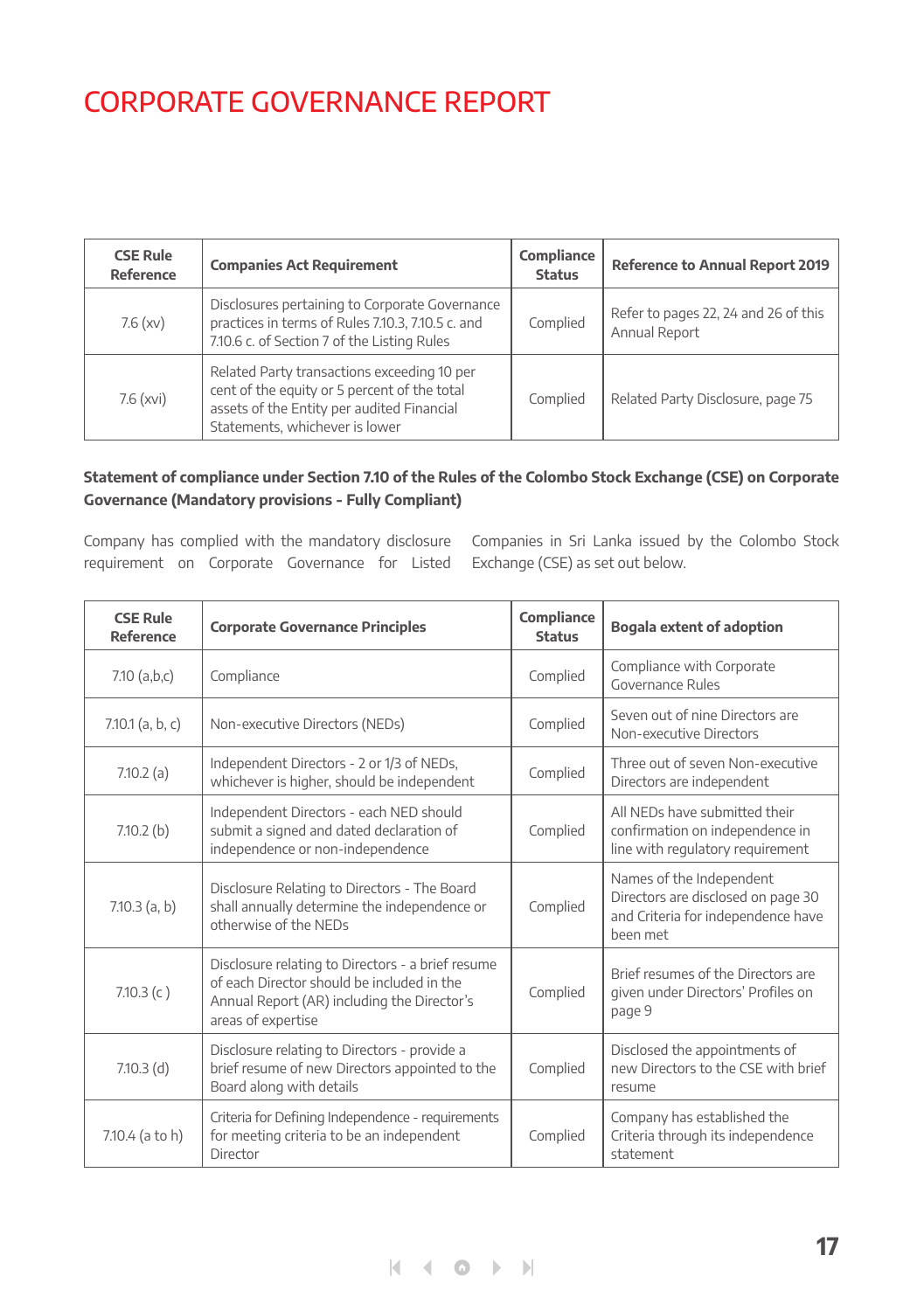| <b>CSE Rule</b><br><b>Reference</b> | <b>Corporate Governance Principles</b>                                                                                                                                                                                                                                                                                                                                                                                                                                                                                                                                                                                                                    | <b>Compliance</b><br><b>Status</b> | <b>Bogala extent of adoption</b>                                                                                                                                                                                                                 |
|-------------------------------------|-----------------------------------------------------------------------------------------------------------------------------------------------------------------------------------------------------------------------------------------------------------------------------------------------------------------------------------------------------------------------------------------------------------------------------------------------------------------------------------------------------------------------------------------------------------------------------------------------------------------------------------------------------------|------------------------------------|--------------------------------------------------------------------------------------------------------------------------------------------------------------------------------------------------------------------------------------------------|
| 7.10.5                              | Remuneration Committee (RC)                                                                                                                                                                                                                                                                                                                                                                                                                                                                                                                                                                                                                               | Complied                           | Company has a Remuneration<br>Committee                                                                                                                                                                                                          |
| $7.10.5$ (a)                        | Composition of Remuneration Committee - shall<br>comprise NEDs, a majority of whom shall be<br>independent; one NED shall be appointed as<br>Chairman of the Committee                                                                                                                                                                                                                                                                                                                                                                                                                                                                                    | Complied                           | The Committee comprises two<br>Independent Non-executive<br>Directors and a Non-executive<br>Director                                                                                                                                            |
| $7.10.5$ (b)                        | Functions of Remuneration Committee - the RC<br>shall recommend the remuneration of the CEO<br>and Executive Director and Senior Management<br>Staff                                                                                                                                                                                                                                                                                                                                                                                                                                                                                                      | Complied                           | The Committee has recommended<br>the remuneration of Chief Executive<br>Officer, Finance Director, and<br>Management Committee                                                                                                                   |
| 7.10.5(c)                           | Disclosure in Annual Report relating to<br>Remuneration Committee - names of the<br>Directors comprising the RC, statement of<br>policy, aggregated remuneration paid to<br>ED and NED                                                                                                                                                                                                                                                                                                                                                                                                                                                                    | Complied                           | Refer to page 24 for names of the<br>committee members, and for the<br>remuneration policy. The aggregate<br>remuneration paid to Executive and<br>Non-executive Directors is given<br>under note 25.2 to the Financial<br>Statements on page 75 |
| 7.10.6                              | Audit Committee (AC)                                                                                                                                                                                                                                                                                                                                                                                                                                                                                                                                                                                                                                      | Complied                           | Company has an Audit Committee                                                                                                                                                                                                                   |
| 7.10.6(a)                           | Composition of Audit Committee - shall<br>comprise NEDs, a majority of whom shall be<br>independent, a NED to be the Chairman of the<br>Committee, CEO and FD to attend AC meetings,<br>Chairman of the AC or one member should be a<br>member of a professional accounting body                                                                                                                                                                                                                                                                                                                                                                          | Complied                           | The Audit Committee comprises<br>three Independent Non-executive<br>Directors, and a Non-executive<br>Director. CEO and Finance Director<br>attended committee meetings by<br>invitation                                                         |
| 7.10.6(b)                           | Audit Committee Functions - Preparation,<br>presentation and adequacy of disclosures in<br>the Financial Statements in accordance with<br>Sri Lanka Accounting Standards (SLFRS/<br>LKAS); compliance with financial reporting<br>requirements, ensuring that internal controls<br>and risk management are adequate to meet the<br>requirements of the SLFRS/LKAS; assessment<br>of the independence and performance of the<br>external auditors; make recommendations to<br>the Board pertaining to appointment,<br>re-appointment and removal of external<br>auditors; and approve the remuneration and<br>terms of engagement of the external auditors | Complied                           | Please refer to page 22 for the<br>functions of the Audit Committee                                                                                                                                                                              |
| 7.10.6(c)                           | Disclosure in Annual Report relating to AC -<br>names of Directors comprising the AC; the AC<br>shall make a determination of the independence<br>of the Auditors and disclose the basis for such<br>determination. Annual Report shall contain a<br>Report of the AC setting out the manner of<br>compliance with their functions                                                                                                                                                                                                                                                                                                                        | Complied                           | The names of the Audit Committee<br>members and the basis of<br>determination of the independence<br>of the auditor are given in the Audit<br>Committee report on page 22                                                                        |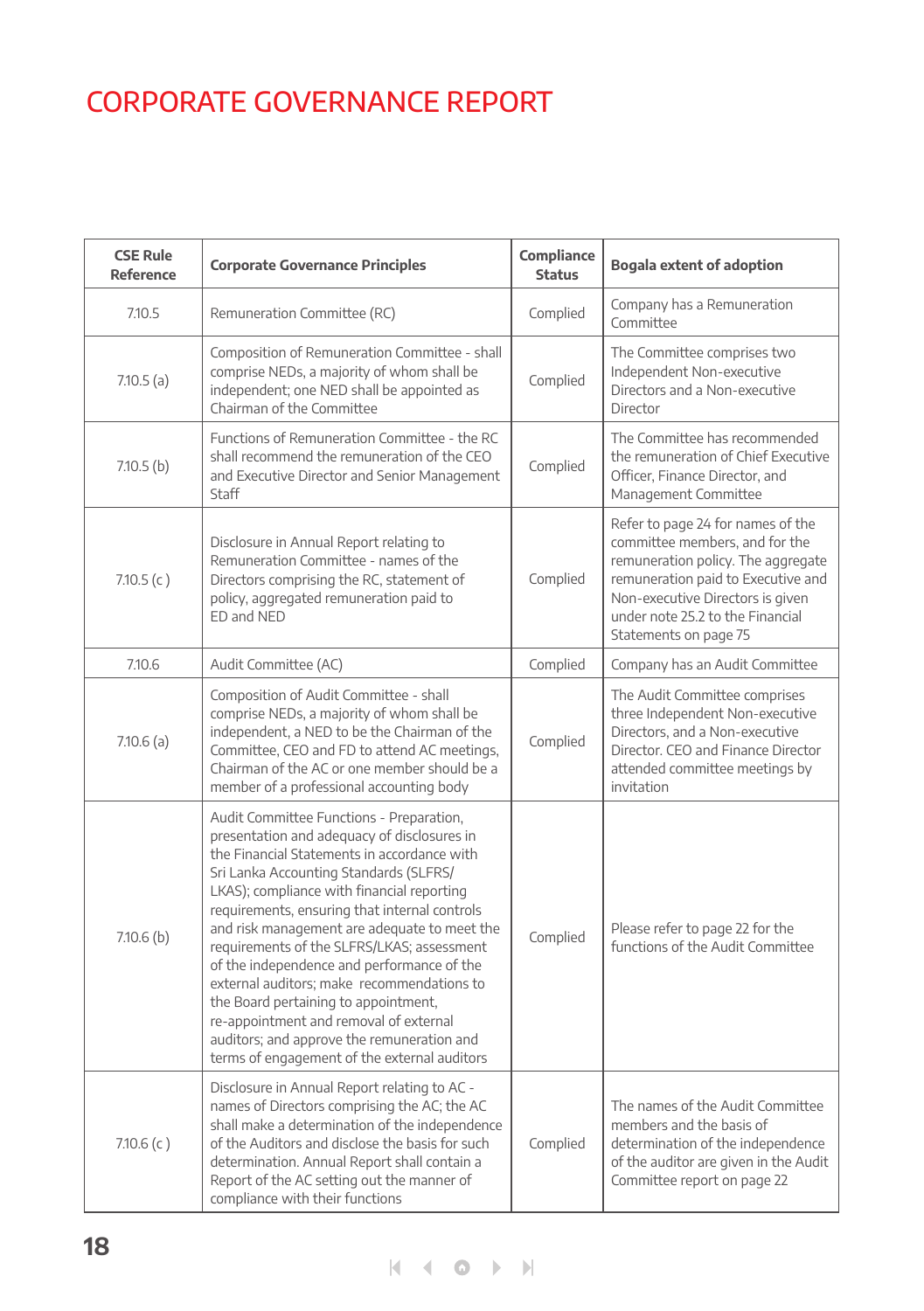# **Statement of Compliance under Section 9.3.2 of the Listing Rules of the CSE on Related Party Transactions (Mandatory provisions – Fully Compliant)**

| <b>CSE Rule</b><br>Reference | <b>Companies Act Requirement</b>                                                                                                                                                    | <b>Compliance</b><br><b>Status</b> | <b>Reference to Annual Report 2019</b>                                               |  |
|------------------------------|-------------------------------------------------------------------------------------------------------------------------------------------------------------------------------------|------------------------------------|--------------------------------------------------------------------------------------|--|
| 9.3.2(a)                     | Details pertaining to Non-recurrent Related<br>Party Transactions                                                                                                                   | Complied                           | Notes to the Financial Statements.                                                   |  |
| 9.3.2(b)                     | Details pertaining to Recurrent Related Party<br>Transactions                                                                                                                       | Complied                           | page 76                                                                              |  |
| 9.3.2(c)                     | Report of the Related Party Transactions<br>Review Committee                                                                                                                        | Complied                           |                                                                                      |  |
| $9.3.2$ (d)                  | Declaration by the Board of Directors as an<br>affirmative statement of compliance with the<br>rules pertaining to Related Party Transactions,<br>or a negative statement otherwise | Complied                           | Refer to Report of the Related Party<br>Transaction Review Committee,<br>pages 26-27 |  |

# **Statement of compliance under Section 168 of Companies Act No. 07 of 2007**

| <b>CSE Rule</b><br><b>Reference</b>                                                                                                                | <b>Companies Act Requirement</b>                                                                | <b>Compliance</b><br><b>Status</b> | <b>Reference to Annual Report 2019</b>              |  |
|----------------------------------------------------------------------------------------------------------------------------------------------------|-------------------------------------------------------------------------------------------------|------------------------------------|-----------------------------------------------------|--|
| The nature of the business of the Company<br>together with any change thereof during the<br>168(1)(a)<br>accounting period                         |                                                                                                 | Complied                           | Annual Report of the Board of<br>Directors, page 28 |  |
| 168(1)(b)                                                                                                                                          | Signed Financial Statements of the Company for<br>the accounting period completed - section 151 | Complied                           | Financial Statements, page 42                       |  |
| Auditors' Report on Financial Statements of the<br>168 $(1)(c)$<br>Company                                                                         |                                                                                                 | Complied                           | Independent Auditors' Report,<br>page 36            |  |
| 168(1)(d)<br>Accounting policies and any changes therein                                                                                           |                                                                                                 | Complied                           | Notes to the Financial Statements.<br>page 45       |  |
| 168(1)(e)                                                                                                                                          | Particulars of the entries made in the Interests<br>Register during the accounting period       |                                    | Annual Report of the Board of<br>Directors, page 28 |  |
| Remuneration and other benefits paid to<br>Directors of the Company during the accounting<br>168(1)(f)<br>period                                   |                                                                                                 | Complied                           | Notes to the Financial Statements,<br>page 75       |  |
| Corporate donations made by the Company<br>168(1)(q)<br>during the accounting period                                                               |                                                                                                 | Complied                           | Notes to the Financial Statements,<br>page 62       |  |
| 168(1)(h)                                                                                                                                          | Information on the Directorate of the Company<br>at the end of the accounting period            |                                    | Annual Report of the Board of<br>Directors, page 28 |  |
| Amounts paid/payable to the external auditor as<br>audit fees and fees for other services rendered<br>168 $(1)(i)$<br>during the accounting period |                                                                                                 | Complied                           | Notes to the Financial Statements.<br>page 62       |  |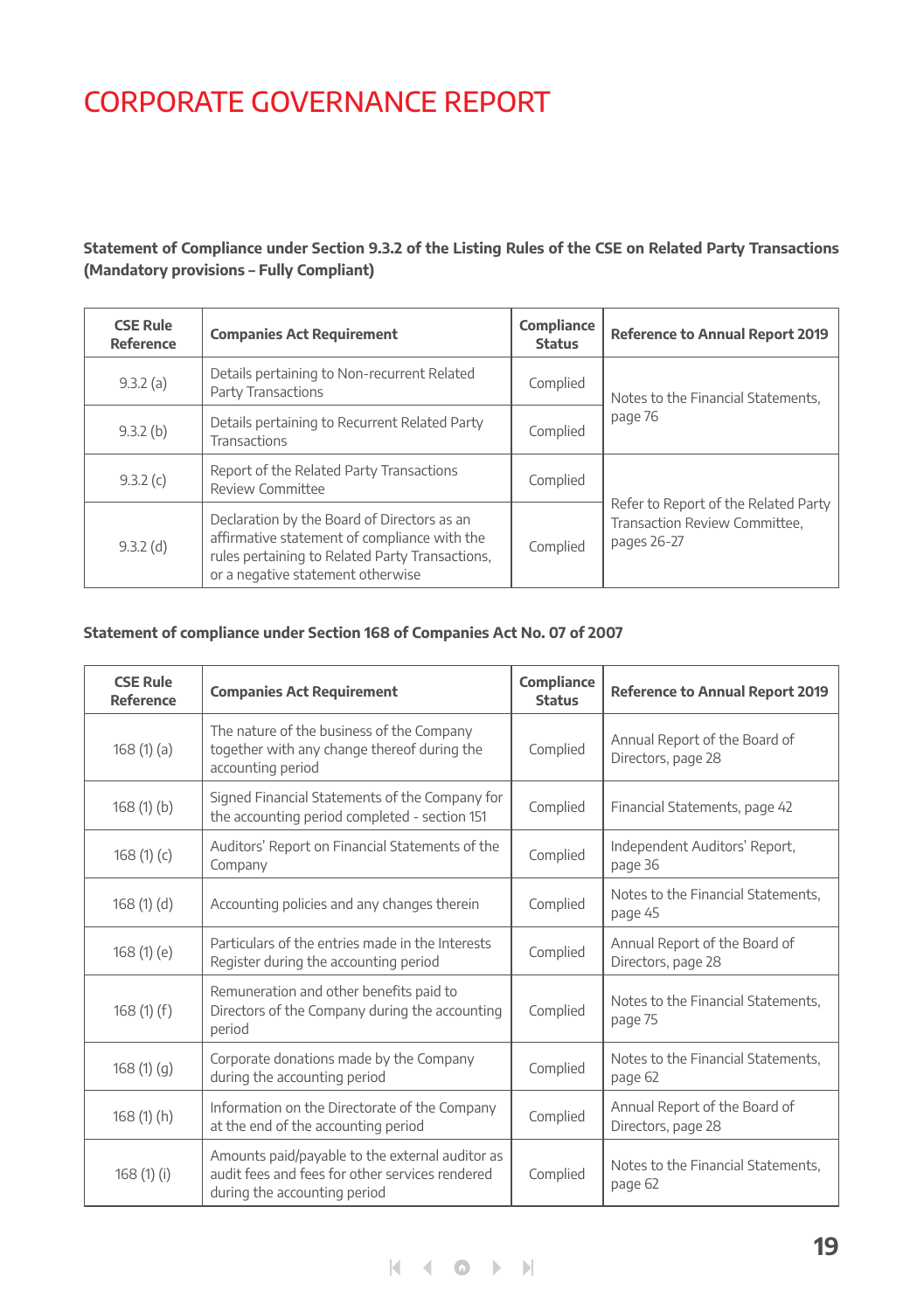| <b>CSE Rule</b><br><b>Reference</b> | Compliance<br><b>Companies Act Requirement</b>                                          |          | Reference to Annual Report 2019                         |  |
|-------------------------------------|-----------------------------------------------------------------------------------------|----------|---------------------------------------------------------|--|
| 168(1)(i)                           | Auditors' relationship or any interest with the<br>Company                              |          | Audit Committee Report,<br>Complied<br>page 22          |  |
| 168(1)(k)                           | Acknowledegment of the contents of this<br>Report and signatures on behalf of the Board | Complied | Annual Report of the Board of<br>Directors, pages 28-33 |  |

# **Going Concern, Financial Reporting and Transparency**

The Board of Directors, after reviewing the Company's business plans for the ensuing year, capital expenditure requirements, prospects and risks, cash flows and ability to raise funds, has a reasonable expectation that the Company has adequate resources to continue in operational existence in the foreseeable future. Therefore, the going concern principle has been adopted in preparing the Financial Statements presented in this Annual Report.

The Financial Statements are prepared in accordance with the Sri Lanka Financial Reporting Standards (SLFRS/LKAS) and all statutory and material declarations are highlighted in the Annual Report of the Board of Directors. The Directors have taken reasonable steps to ensure the accuracy and timeliness of information in the annual Financial Statements.

The Board discusses full information, both financial and non-financial, within the bounds of commercial realities. Being the only mining company listed on the Colombo Stock Exchange, it is committed to a responsible business discipline.

# **Conflict of Interest and Independence**

Each Director has a continuing responsibility to determine whether he or she has a potential or actual conflict of interest arising from external associations, interests in material matters and personal relationships which may influence their judgement. Whilst the Board members are free to express their own opinions on matters of importance to the Company and its operation, the Board reviews such potential conflicts from time to time. Related Party Disclosures note 25 of the Annual Report on page 75 provides information regarding the exception.

Each Non-executive Director has submitted a declaration of his or her independence or non-independence for the year under review.

# **Independent Professional Advice by the Board during the Financial Year**

The Board seeks independent professional advice when deemed necessary. During the year under review, professional advice was taken on the following matters:

- Legal, tax and accounting aspects, particularly where independent external advice was deemed necessary in ensuring the integrity of the subject decision.
- Actuarial valuation of retirement benefits and valuation of property.
- Information technology consultancy services pertaining to existing ERP system software support and human resource management software upgrade.
- Specific technical knowledge and domain knowledge required for productivity improvements.

# **Investor Relations**

The Company continues to maintain an active dialogue with shareholders, potential investors, banks, analysts and other interested parties in ensuring effective investor communication. The Board invites questions from shareholders during the Annual General Meeting.

# **Release of Information to the Public and CSE**

The Board of Directors, where applicable with the Audit Committee, is responsible for ensuring the accuracy and timeliness of published information and for presenting a true and fair view, and a balanced assessment of financial results in the interim and annual Financial Statements.

 $\blacksquare$  $\mathbb{N}$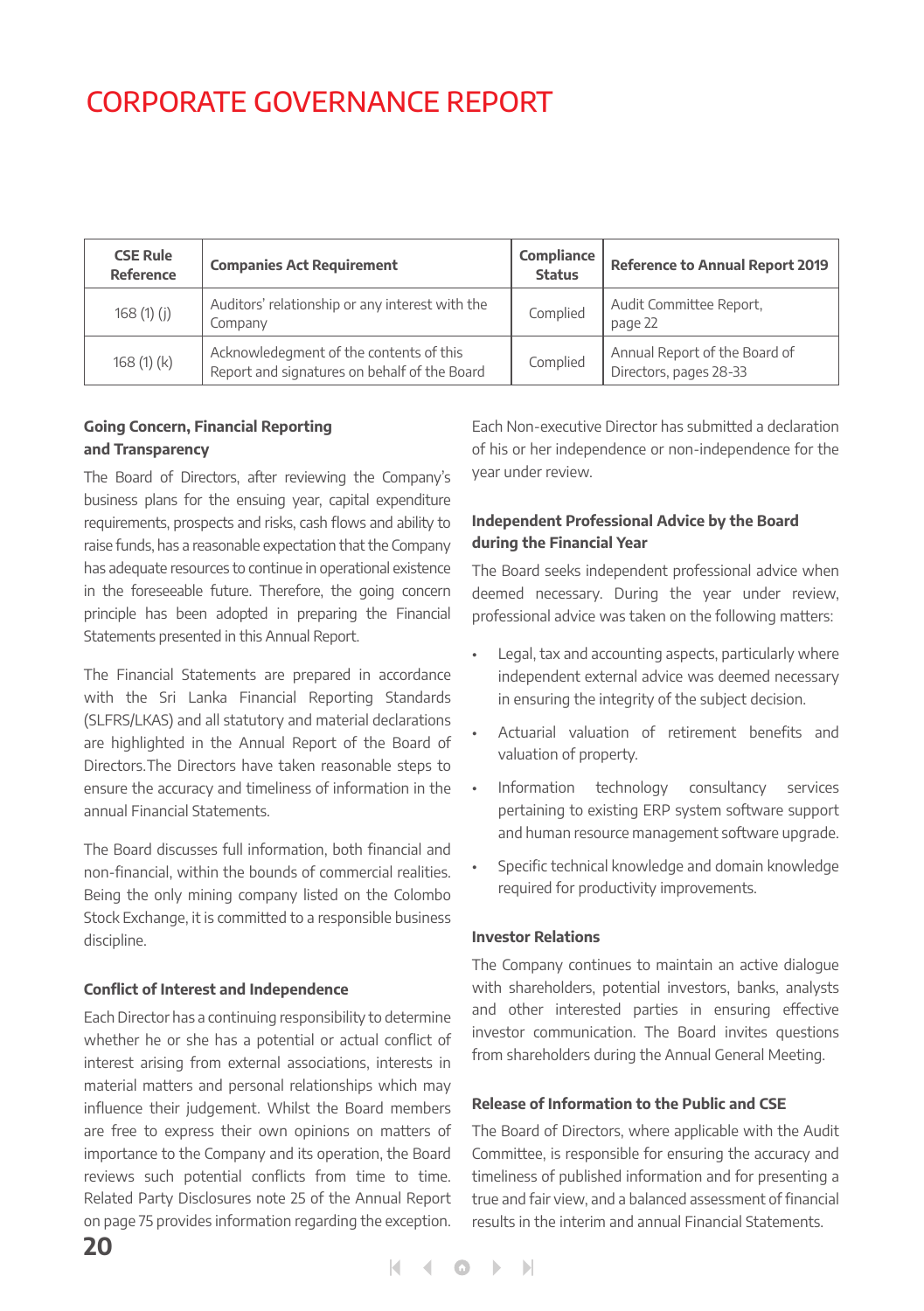### **Employee Participation and Industrial Relations**

The Company had no industrial dispute during the year under review, which was a direct result of the effective and supportive management approach it had followed in dealing with the employees and their industry relations.

The Company considers its employees as its greatest asset and includes them at various levels within its internal governance structure. Policies, processes and systems are in place to ensure effective recruitment, development and retention as the Company is committed to hiring, developing and promoting individuals who possess the required competencies.

The Company is continuously working towards introducing innovative and effective ways of employee communication and employee awareness. The importance of communication top-down, bottom-up and laterally in gaining employee commitment to Company goals has been conveyed extensively through various communications issued by the Chairman, CEO/Managing Director and the management. Constant dialogue and facilitation are maintained pertaining to work-related issues and matters of general interest that could affect employees and their families. Further, the Company promotes an open-door policy for its employees and key stakeholders, at all levels.

The Company provides an environment conducive to the safety and security of its employees, that allows freedom of association and collective bargaining, prohibits child labour, forced or compulsory labour and any discrimination based on gender, race or religion, and promotes a workplace that is free from physical, verbal or sexual harassment, all of which complement effective Corporate Governance.

# **Annual General Meeting**

Information is provided to the shareholders prior to the AGM to give them an opportunity to raise any issues relating to the business of the Company. Shareholders are provided with the Annual Report of the Company in CD form. Shareholders may at any time elect to receive an Annual Report from the Company in printed form which is provided free of charge if requested.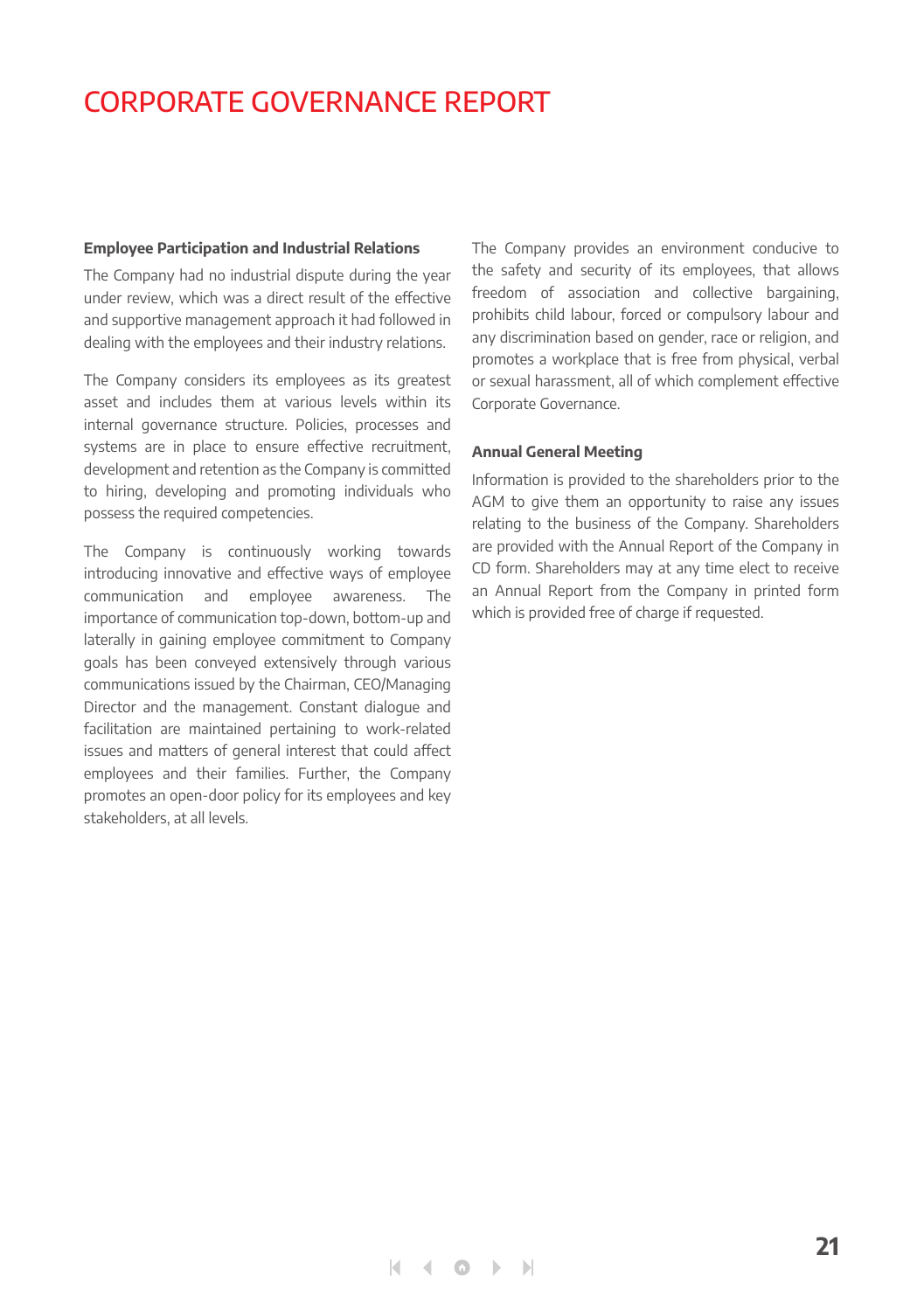# Audit Committee Report

The objective of the Audit Committee is to assist the Board to fulfill its oversight responsibilities including but not limited to the financial reporting, internal and external audit, internal controls and risk. The Audit Committee's authority, responsibilities, and duties are formalised through the Terms of Reference which are reviewed annually by the Committee and approved by the Board. The primary functions of the Audit Committee are to:

- review the effectiveness and adequacy of the internal control procedures,
- seek assurance on the integrity of the Company's financial reporting process and the reliability of the published Financial Statements,
- monitor the processes in place for ensuring compliance with statutory requirements,
- evaluate the adequacy of the process established by management for identifying, assessing and managing risk.

## **Composition of the Committee and Meetings**

The Audit Committee is composed of three Independent Non-executive Directors and a Non-independent Non-executive Director. The Committee is chaired by Ms. Coralie Pietersz, an independent Non-executive Director. The Chief Executive Officer and Finance Director of the Company and other members of the Board and Management of the Company were invited to the meetings as and when the Committee required their presence.

| <b>Audit Committee</b><br><b>Members</b> | Independent /<br>Non-executive / Executive |
|------------------------------------------|--------------------------------------------|
| Coralie Pietersz<br>(Chairperson)        | Independent Non-executive                  |
| Vijaya Malalasekera                      | Independent Non-executive                  |
| Thomas A. Junker                         | Non-executive                              |
| Mohamed Adamaly                          | Independent Non-executive                  |

| <b>Director</b>        | Attended | <b>Directors</b><br><b>Attended by</b><br><b>Invitation</b> | Attended |
|------------------------|----------|-------------------------------------------------------------|----------|
| Coralie Pietersz       | 4/4      | Ulla Neunzert                                               | 2/2      |
| Vijaya<br>Malalasekera | 4/4      | Roger Miller                                                | 4/4      |
| Thomas A. Junker       | 2/4      | Amila Jayasinghe<br>(CEO)                                   | 4/4      |
| Mohamed<br>Adamaly     | 4/4      | Sugath<br>Amarasinghe<br>(CFO)                              | 4/4      |

## **Attendance at Audit Committee Meetings (out of four)**

The Audit Committee met four times during the year. This included one meeting with the Internal and External auditors without the presence of the Management.

# **Financial Reporting System**

The Audit Committee exercised oversight over the financial reporting system adopted by the Company. The Committee in its evaluation of the financial reporting system also recognised the adequacy of the content and quality of the management information. The review included ascertaining the consistency and relevance of the Accounting Policies adopted and compliance with the Sri Lanka Financial Reporting Standards.

The Committee reviewed and recommended the Interim Financial Statements and Annual Financial Statements to the Board for approval. The Committee reviewed the issues and recommendations arising from the audit of the Annual Financial Statements together with the management responses thereto, and monitored the progress made by the Management in resolving the issues raised by the auditors. 

The Audit Committee reviewed the process adopted by the management to apply SLFRS 16-Leases, for the first time, the initial impact assessment on SLFRS 16-Leases, the accounting treatment and the recommended appropriate disclosure in year-end Financial Statements.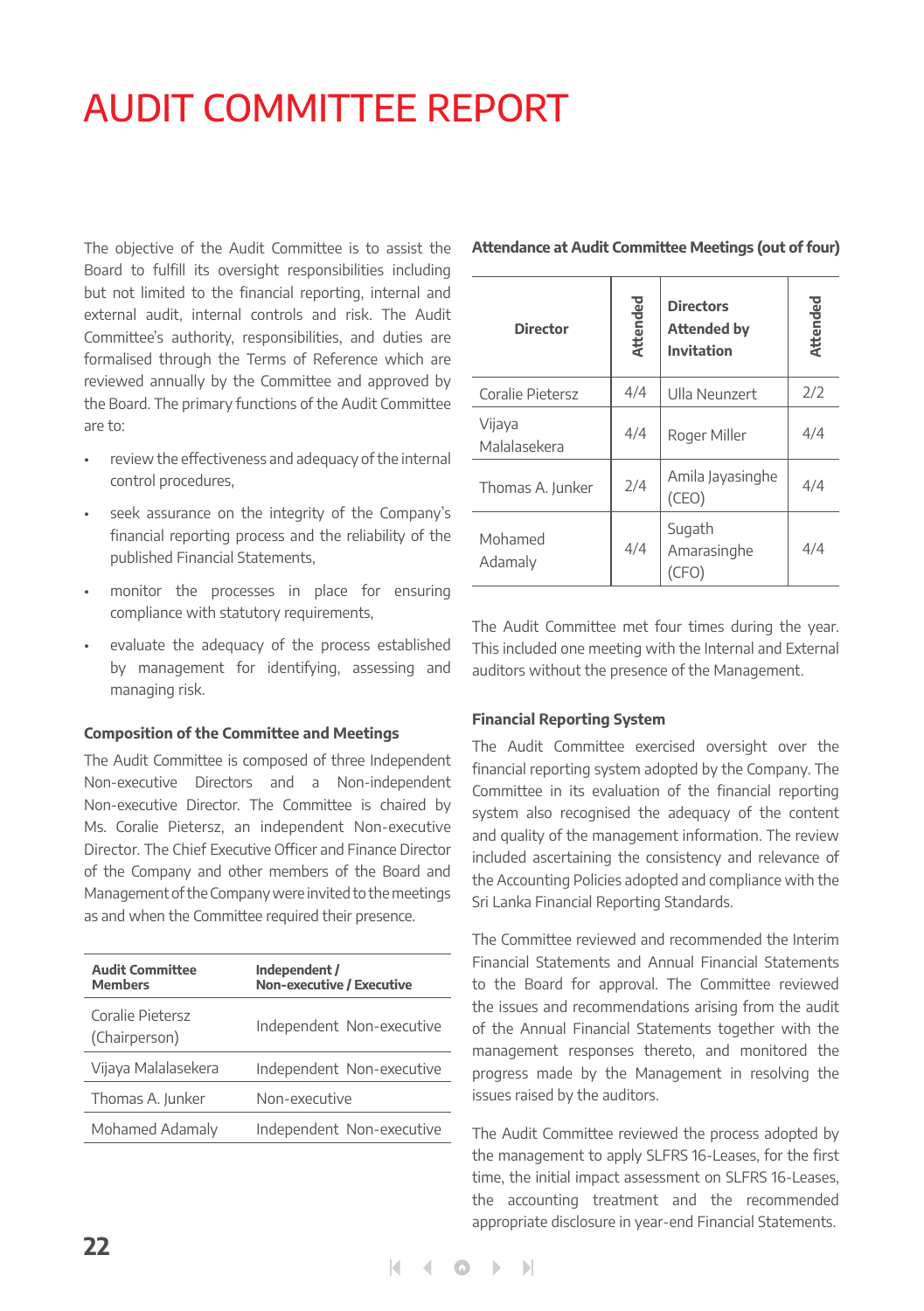# Audit Committee Report

### **Internal Audit**

The Internal Audit Function conforms to the terms and guidelines of the Internal Audit Charter, which sets out the scope, functions, authority, and responsibility of the internal audit function. The internal audit function is outsourced to an independent and leading professional firm, Messrs B. R. De Silva & Company, Chartered Accountants.

During the year, the Audit Committee reviewed and approved the Annual Internal Audit Plan, considering its depth and appropriate coverage of risks. The Committee also reviewed the internal audit reports issued quarterly by the Internal Auditors, along with the management responses thereto. The Committee ensured that with the quarterly review mechanism in place, Management takes ownership for effective implementation of the recommendations in internal audit reports.

The Audit Committee evaluated the independence, effectiveness and competency of the internal audit function, their resource requirements, and made recommendations for any required changes.

## **External Audit**

The Audit Committee held meetings with external auditors during the year to discuss the scope of the audit, audit approach and procedures to be adopted during the audit.

The external auditors kept the Committee advised on an ongoing basis regarding matters of significance. Before the conclusion of the Audit, the Committee met with the external auditors and management to discuss audit issues highlighted in the management letter and management response thereto. The Committee also met the external auditors, without the presence of the management, prior to the finalisation of the Financial Statements to ascertain whether they had any areas of concern. The Committee also held discussions to review and assess the impact of current developments and changes to the Accounting Standards and other relevant legislation.

The Committee, having evaluated the performance of the external auditors, was satisfied that the independence of the external auditors has not been impaired by any event or service that gives rise to a conflict of interest.

## **Re-Appointment of External Auditors**

The Committee, having evaluated the performance of the External Auditors, has recommended to the Board that Messrs KPMG be re-appointed as the external auditors for the year ending  $31^{st}$  December 2020, subject to approval by the shareholders at the forthcoming Annual General Meeting.

## **Risk Management and Internal Control**

The Audit Committee reviews the risk management and internal control procedures through the audit process at quarterly Audit Committee meetings. The Committee ensured that the principal risks are monitored and controlled appropriately and mitigating action taken by the management when required.

### **Compliance**

The Committee obtained representations on the adequacy of provisions made for possible liabilities and reviewed reports tabled by the Finance Director certifying compliance with relevant statutory requirements. The Committee obtains quarterly updates from the Finance Director regarding compliance with laws and regulations.

MCP. Liv

**Coralie Pietersz**  Chairperson-Audit Committee 11th February 2020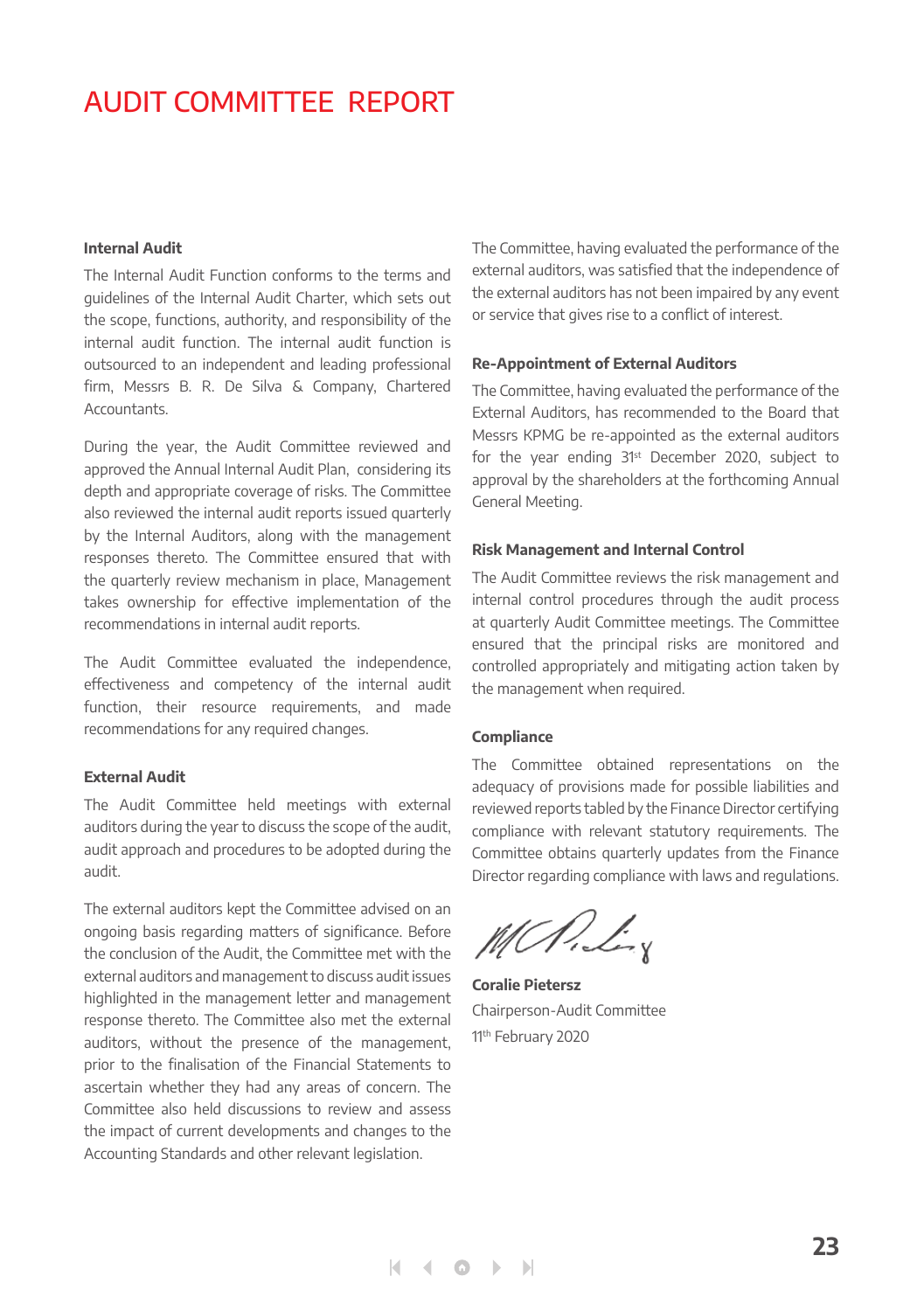# Remuneration Committee Report

The Remuneration Committee, appointed by and responsible to the Board of Directors, comprises three Non-executive Directors of whom two are independent.

The Committee is chaired by Independent Non-executive Director Mr. Vijaya Malalasekera.

| <b>REMCO Members</b>              | Independent /<br>Non-executive / Executive |
|-----------------------------------|--------------------------------------------|
| Vijaya Malalasekera<br>(Chairman) | Independent Non-executive                  |
| Thomas A. Junker                  | Non-executive                              |
| Mohamed Adamaly                   | Independent Non-executive                  |

The committee was assisted at meetings by the Chief Executive Officer/MD, Amila Jayasinghe, and Finance Director, Sugath Amarasinghe, who acts as the Secretary.

### **Committee Meetings**

The Committee formally met on 6<sup>th</sup> April 2019 with the attendance of two of its Independent Non-executive Directors, which is the quorum for a meeting. The CEO and CFO attended the meeting by invitation.

# **Attendance at Committee Meetings**

| <b>Director</b>     | <b>Attendance</b> |  |
|---------------------|-------------------|--|
| Vijaya Malalasekera | 1/1               |  |
| Thomas A. Junker    | <b>Excused</b>    |  |
| Mohamed Adamaly     | 1/1               |  |

In addition, the Committee meets only on an as-needed basis. The Chairman of the Committee can convene a special meeting if required, provided all members are given sufficient notice of such meeting. The CEO is invited to participate in the Committee meetings when required by the Chairman, considering the topics for deliberation at such meetings.

## **Remuneration Policy**

The Committee believes that the Company's remuneration policy differentiates us from the competitors to retain top performers. Therefore the remuneration policy of the Company is to attract, motivate, and retain a qualified and experienced workforce to achieve the objectives of the Company, and rewards performance accordingly. The Committee focuses on, and is responsible for, ensuring that the total package is competitive in order to attract the best talent for the Company.

The Committee is not responsible for determining the remuneration of Independent Non-executive Directors, which is determined by the Board.

# **Framework and Scope**

The Committee is responsible for developing the Company's remuneration policy and determining the remuneration packages of executive employees of the Company. The Committee recommends to the Board the remuneration to be paid to Key Management Personnel. In designing competitive compensation packages, the Committee, in consultation with the Chief Executive Officer, consciously balances short-term performance with medium- to long-term goals of the Company.

The Committee reviews all significant changes in the corporate sector in determining salary structures, and terms and conditions. In this decision-making process, necessary information and recommendations are obtained from the Chief Executive Officer. The Company ensures internal equity, and fairness among employees is maintained at all times; a suitable work environment and working conditions are also provided.

The Committee is responsible for determining, reviewing and evaluating the performance of the Chief Executive Officer, Finance Director and the Senior Management Team of the Company. The Committee lays down guidelines and parameters for management development and succession planning. The Chief Executive Officer,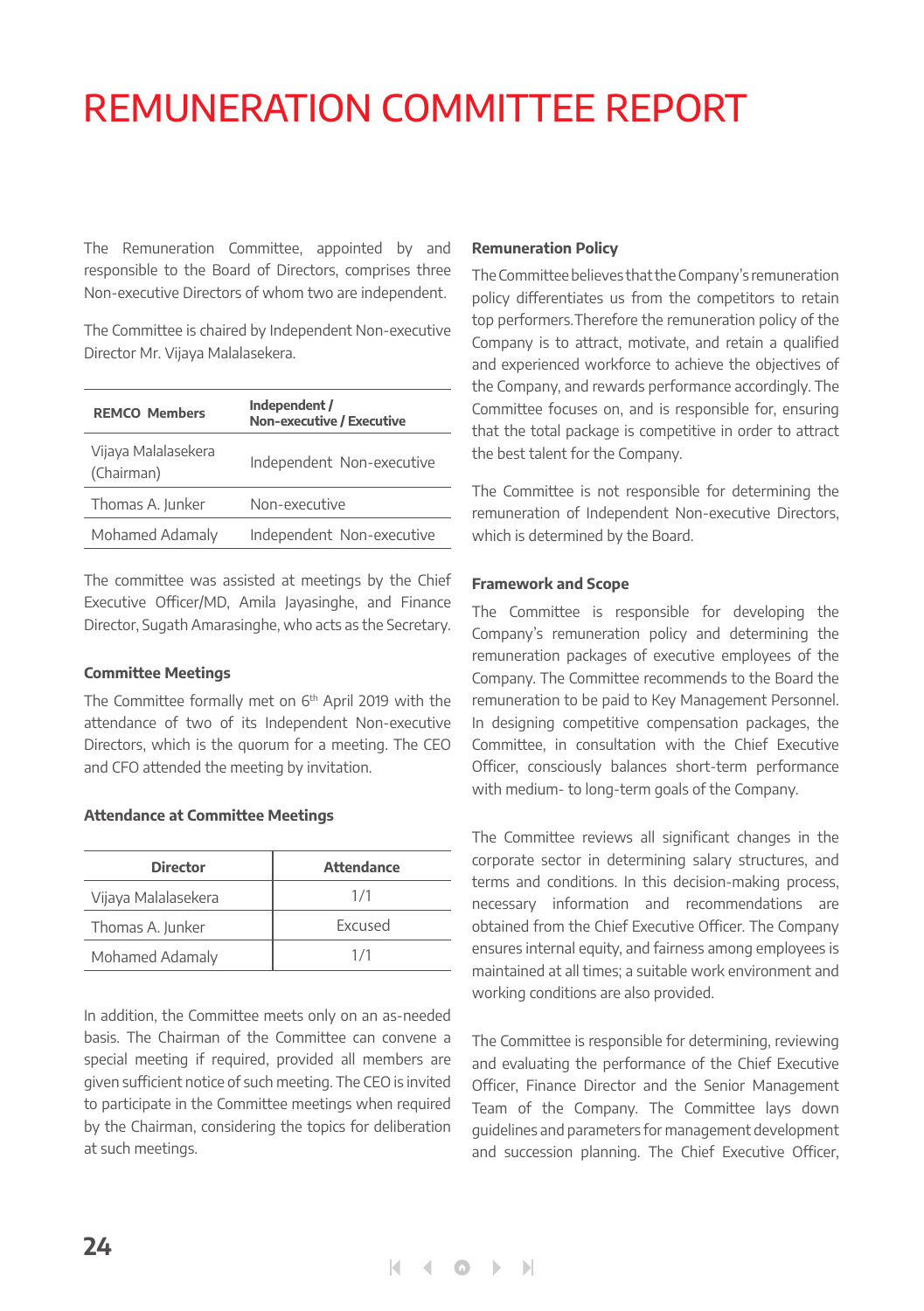# Remuneration Committee Report

who is responsible for the overall management of the Company, attends all meetings by invitation and participates in all deliberations except when his own performance and compensation package are discussed.

# **Succession Planning**

Succession planning is an ongoing process in responding to change so that Company operation can go on with the minimum disruption possible. The Committee reviewed the succession planning process in place to ensure that our best talent is in place for future leadership and critical roles, and to mitigate the risk of future talent shortages.

### **Fees**

Independent Directors receive a fee for attendance at Board Meetings and for serving on Sub-Committees. They do not receive any performance or incentive payments. Total remuneration to Directors is shown in note 25.2 to the Financial Statements on page 75.

In conclusion, I wish to thank my colleagues on the Committee for their helpful contributions to the deliberations of the Committee.

Lijny at Labeteste

**Vijaya Malalasekera** Chairman-Remuneration Committee 11th February 2020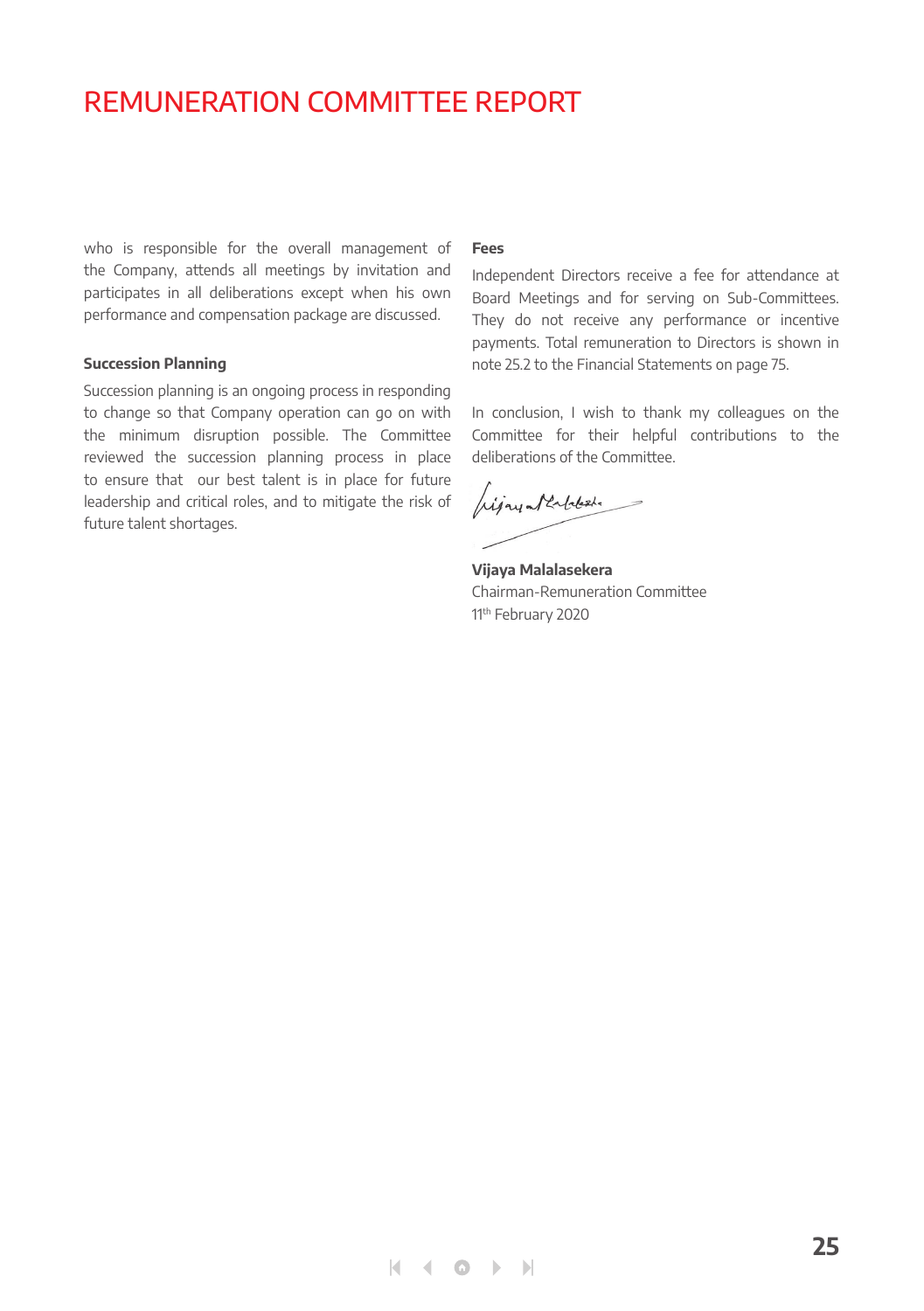# Report of the Related Party Transaction Review Committee

# **Code of Best Practice on Related Party Transactions**

The Board of Directors of the Company formed a Related Party Transaction Review Committee (RPTRC) on 11th November 2014 in accordance with the Code of Best Practices on Related Party Transactions issued by the Securities Exchange Commission of Sri Lanka (SEC) and Section 9 of the Listing Rules of the Colombo Stock Exchange.

# **Composition of the Committee**

The Related Party Transaction Review Committee consisted of the following Directors as of 31<sup>st</sup> December 2019.

| <b>RPTRC Members</b>              | Independent /<br>Non-executive / Executive |
|-----------------------------------|--------------------------------------------|
| Vijaya Malalasekera<br>(Chairman) | Independent Non-executive                  |
| Coralie Pietersz                  | Independent Non-executive                  |
| Thomas A. Junker                  | Non-executive                              |
| Mohamed Adamaly                   | Independent Non-executive                  |

# **Purpose of the Committee**

The purpose of the RPTRC of the Company is to exercise oversight on behalf of the Board to ensure compliance with the Code on Related Party Transaction, as issued by the Securities and Exchange Commission of Sri Lanka and Section 9 of the Listing Rules of the Colombo Stock Exchange (CSE). The primary objective of the said rules is to ensure that the interests of the shareholders are considered when entering into related party transactions, and to prevent Directors, Key Management Personnel or substantial shareholders from taking advantage of their positions. To achieve this purpose the Committee has adopted the Related Party Transaction Code, which contains the Company's Policy governing the review, approval and oversight of related party transactions.

# **Procedure for Reporting Related Party Transactions**

The Chief Executive Officer and the Chief Financial Officer are responsible for reporting to the Committee, for its review and approval, the information set out under the Code, in respect of each category of related party transaction, classifying them under recurrent and nonrecurrent transactions. Moreover, on a quarterly basis, the CEO and CFO are required to report to the Committee on the related party transactions entered into by the Company.

The Company has approved the Related Party Transaction Declaration Form required to be filled out by the Directors and Key Management Personnel of the Company. The Company uses this form to capture the related party transactions at the end of every quarter.

# **Attendance at RPTRC Meetings (out of four)**

| <b>Director</b>     | <b>Attendance</b> |  |
|---------------------|-------------------|--|
| Vijaya Malalasekera | 4/4               |  |
| Coralie Pietersz    | 4/4               |  |
| Thomas A. Junker    | 7/4               |  |
| Mohamed Adamaly     | 4/4               |  |

# **The Duties of the Related Party Transactions Committee**

The Committee's main focus is to review all proposed related party transactions prior to the entering into or completion of the transaction according to the procedures laid down by Section 9 of the Listing Rules of the Colombo Stock Exchange, and the duties are as follows:

- To review the related party transactions of the Company presented to the Committee in a specified format and decide upon same.
- To seek any information the Committee requires from Management, employees, or external parties regarding any transactions entered into with a related party.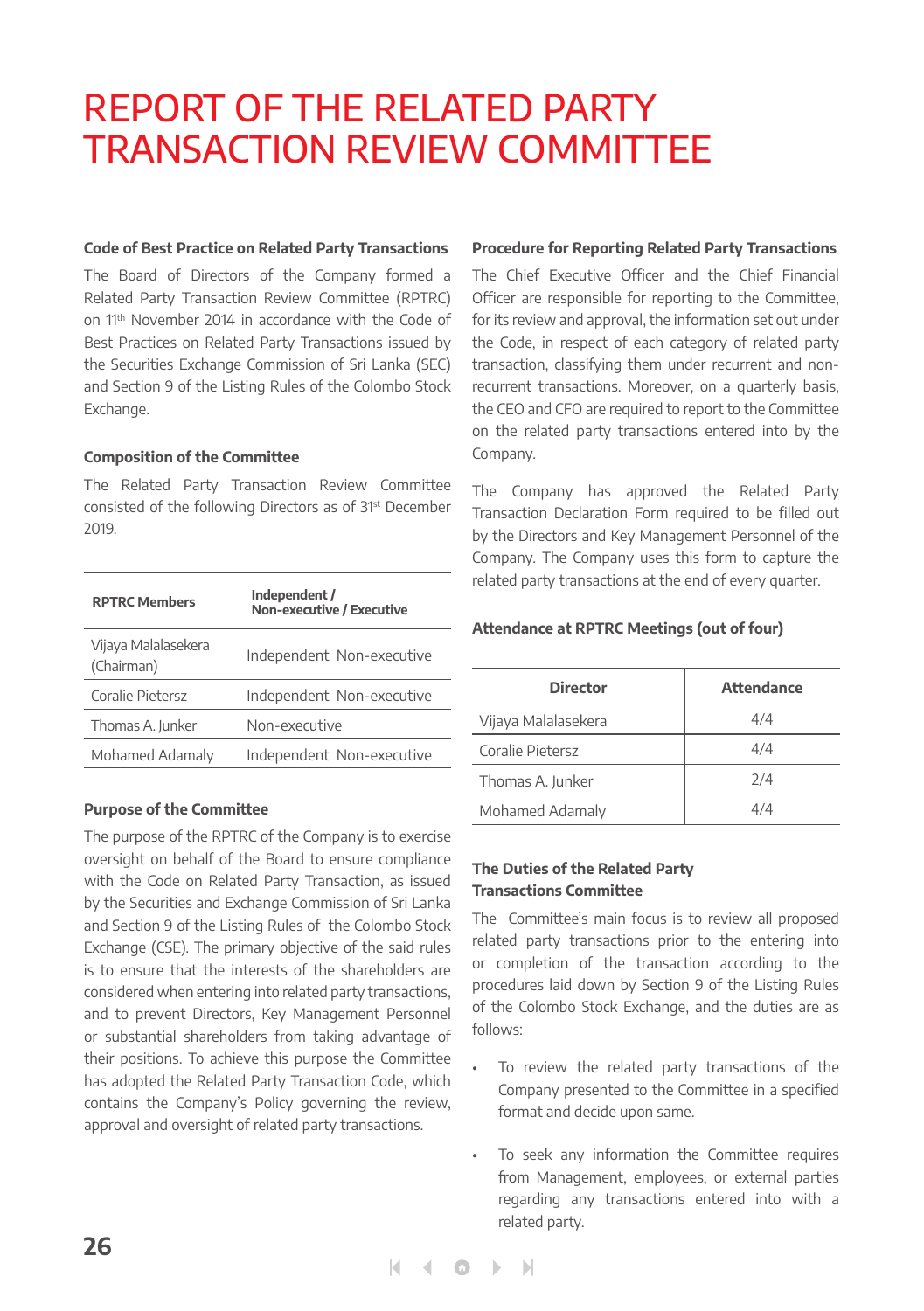# Report of the Related Party Transaction Review Committee

- To obtain expertise to assess all aspects of related party transactions where necessary, including obtaining appropriate professional and expert advice.
- To obtain, where necessary, approval of the Board prior to the execution of any related party transaction.
- To monitor that all related party transactions of the Company are transacted on normal commercial terms and are not prejudicial to the interests of the Company and its minority shareholders.
- To meet with the management, internal auditors / external auditors as necessary to carry out the assigned duties.
- To review the transfer of resources and services between related parties to ascertain the reasonableness regardless of whether a price / fee is charged.
- To review the economic and commercial substance of both recurrent / nonrecurrent related party transactions

## **Activities during the Year**

The Committee reviewed all related party transactions of the Company for the financial year ended 31st December 2019 on a quarterly basis. It observed that all related party transactions entered into during a quarter/ year were recurrent in nature and were necessary for routine operations of the Company. The Committee is of the opinion that the terms of these transactions were not more favourable to the related parties than those generally available to the public.

The activities and views of the Committee have been communicated to the Board of Directors, quarterly, through tabling the minutes of the Committee at Board Meetings.

# **Key Management Personnel**

The Board of Directors of the Company is considered as the Key Management Personnel (KMPs) of the Company including identified managers who are responsible for the management of the Company to establish greater transparency and governance.

Declarations are obtained from each KMP of the Company for the purpose of identifying related party transactions on a quarterly and annual basis to determine RPTs and to comply with the disclosure requirements, if any.

# **Declaration**

A declaration by the Board of Directors on compliance with the rules pertaining to related party transactions appears on the report of the Board of Directors on page 28 of this Annual Report.

Lijny at Estateste

**Vijay Malalasekera** Chairman‒Related Party Transaction Review Committee 11th February 2020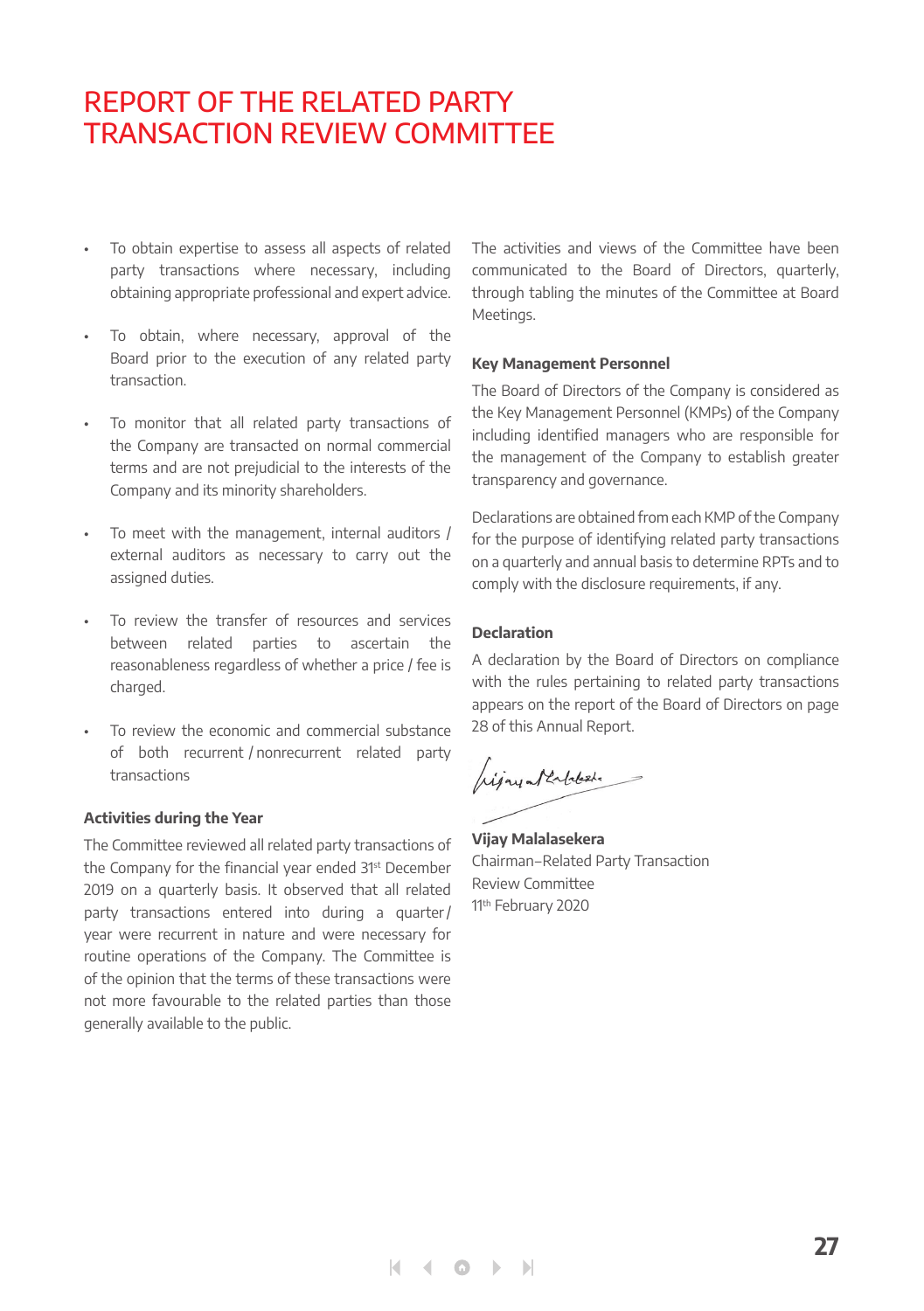The Board of Directors has pleasure in presenting the 29<sup>th</sup> Annual Report of your Company together with the Audited Financial Statements for the year ended 31<sup>st</sup> December 2019. The details set out herein provide the pertinent information required under Section 168 of the Companies Act, No. 7 of 2007, Listing Rules of the Colombo Stock Exchange and are guided by the recommended best Accounting Practices.

The Annual Report was approved by the Board of Directors on 11<sup>th</sup> February 2020.

# **Principal Activity**

The principal activity of the Company is Manufacturing Graphite. The main activities of the Company are broadly classified into Mining, Processing and Preparation, Production of Lubricants and the Sale of Graphite and Lubricants. There were no significant changes in the activities of the Company during the year under review.

# **Review of Operations**

A review of the Company's financial performance is described in the Chairman's Review on pages 5-6 and the CEO's Review on page 7. These reports, together with the audited Financial Statements, reflect the state of affairs of the Company.

# **Financial Statements**

The Financial Statements of the Company for the year ended 31st December 2019 have been prepared in accordance with Sri Lanka Accounting Standards (SLFRS/LKAS), with the inclusion of the signatures of the Chairman, Managing Director and Finance Director are given from page 42 and form a part of the Annual Report.

# **Corporate Donations**

During the year, donations amounting to Rs. 1.407 million were made by the Company, details of which are given in note 8 to the Financial Statements on page 62 of the Annual Report.

# **Results and Appropriations**

The Company's net profit before tax was at Rs. 116.4 million (2018-net profit Rs. 175.5 million). Results of the Company are given in the statement of profit or loss and other comprehensive income on page 41. Brief descriptions of the results and appropriations are given below.

| For the year ended 31st<br>December in Rs. '000s                                                                                                              | 2019     | 2018      |
|---------------------------------------------------------------------------------------------------------------------------------------------------------------|----------|-----------|
| The Net Profit/(Loss) after<br>providing for all expenses,<br>known liabilities, depreciation<br>on property, plant and<br>equipment and slow-moving<br>stock | 115,573  | 178,391   |
| Finance Cost                                                                                                                                                  | (4,807)  | (6,836)   |
| Finance Income                                                                                                                                                | 5,653    | 3,981     |
| <b>Profit before tax</b>                                                                                                                                      | 116,418  | 175,536   |
| Provision for taxation<br>including deferred tax                                                                                                              | (19,004) | (23, 314) |
| Net profit after tax                                                                                                                                          | 97,414   | 152,222   |
| Actuarial gain/loss of<br>defined benefit liability<br>recognised through other<br>comprehensive income<br>net of tax                                         | 332      | 128       |
| <b>Total Comprehensive</b><br>Income attributable to<br>shareholders excluding land<br>revaluation gain                                                       | 97,746   | 152,350   |
| Balance brought forward<br>from the previous year                                                                                                             | 368,330  | 215,980   |
| <b>Amount available for</b><br>appropriation                                                                                                                  | 466,076  | 368,330   |
| Final Dividend Paid                                                                                                                                           |          |           |
| <b>Balance to be carried</b><br>forward to next year                                                                                                          | 466,076  | 368,330   |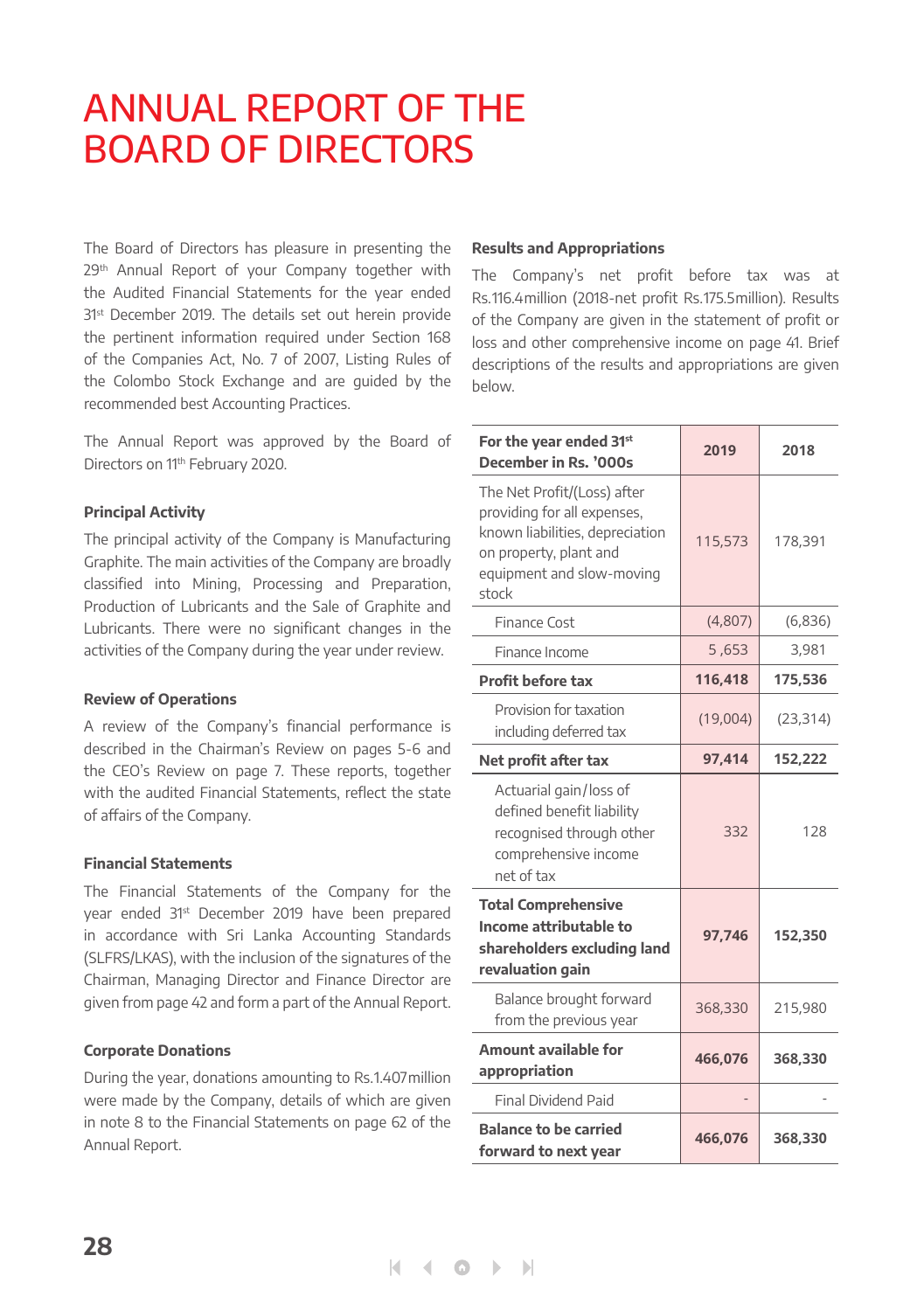### **Accounting Policies and Changes during the year**

The Company prepared the Financial Statements in accordance with the Sri Lanka Accounting Standards (SLFRS/LKAS). The significant accounting policies adopted in the preparation of the Financial Statements of the Company are given on pages 47 to 61. The Board of Directors wishes to confirm that there were no significant changes to the accounting policies used by the Company during the year under review vis-à-vis those used in the previous financial year except the application of SLFRS-16 Leases.

During the year under review the Company revisited the capitalisation of Drilling expenses classified as Capital Work-in-Progress based on the project status. Nevertheless, the Company continues to recognise and disclose the exploration, evaluation and development expenditure, consistent with its ultimate Parent Company.

# **Taxation**

A detailed statement of the income tax reconciliation of the accounting profits with the taxable profits is given in note 10 of the Financial Statements.

It is the policy of the Company to provide for deferred taxation on all known material timing differences between the carrying amounts of assets and liabilities for financial reporting purposes.

The deferred tax balances of the Company are given in note 22 of the Financial Statements.

### **Property, Plant and Equipment**

The carrying value of property, plant and equipment as at the reporting date amounted to Rs. 312.7 million compared to Rs. 304.5 million for 2018.

The total expenditure incurred on acquisition of property, plant and equipment during the year for the Company amounted to Rs. 34.5 million (2018 - Rs. 70.2 million).

Land recognised as property, plant and equipment in the Financial Statements of the Company is recorded at revalued amounts. The land was revalued by a professionally qualified independent valuer during the financial year 2018.

Details of property, plant and equipment and their movements are given in note 12 of the Financial Statements on page 65.

Information in respect of extent, location, and valuation of land and buildings held by the Company is detailed in note 12 of the Financial Statements.

# **Stated Capital and Reserves**

The stated capital of the Company as at 31<sup>st</sup> December 2019 was Rs. 102.074 million (2018 - Rs. 102.074 million) consisting of 94,632,904 Ordinary Shares as given in note 18 of the Financial Statements on page 70.

Total reserves of the Company as at 31<sup>st</sup> December 2019 amount to Rs. 476.3 million (2018 - Rs. 378.5 million) and the movement and composition are given in the Statement of Changes in Equity on page 43 of the Financial Statements.

# **Shareholder Information**

There were 9377 registered shareholders as at 31st December 2019. The distribution and composition of shareholders and the information relating to earnings, net assets per share, market value per share, and share trading is given in the Investor Information section on pages 85 and 86 of the Annual Report. As additional disclosures, float adjusted market capitalisation, public holding percentage and number of public shareholders are given in the Investor information section of the Annual Report.

# **Major Shareholders**

Details of the twenty largest shareholders of the Company and the percentage held by each of them are disclosed in the Investor information section of the Annual Report.

## **The Board of Directors**

The Board of Directors of the Company as at 31st December 2019 comprises: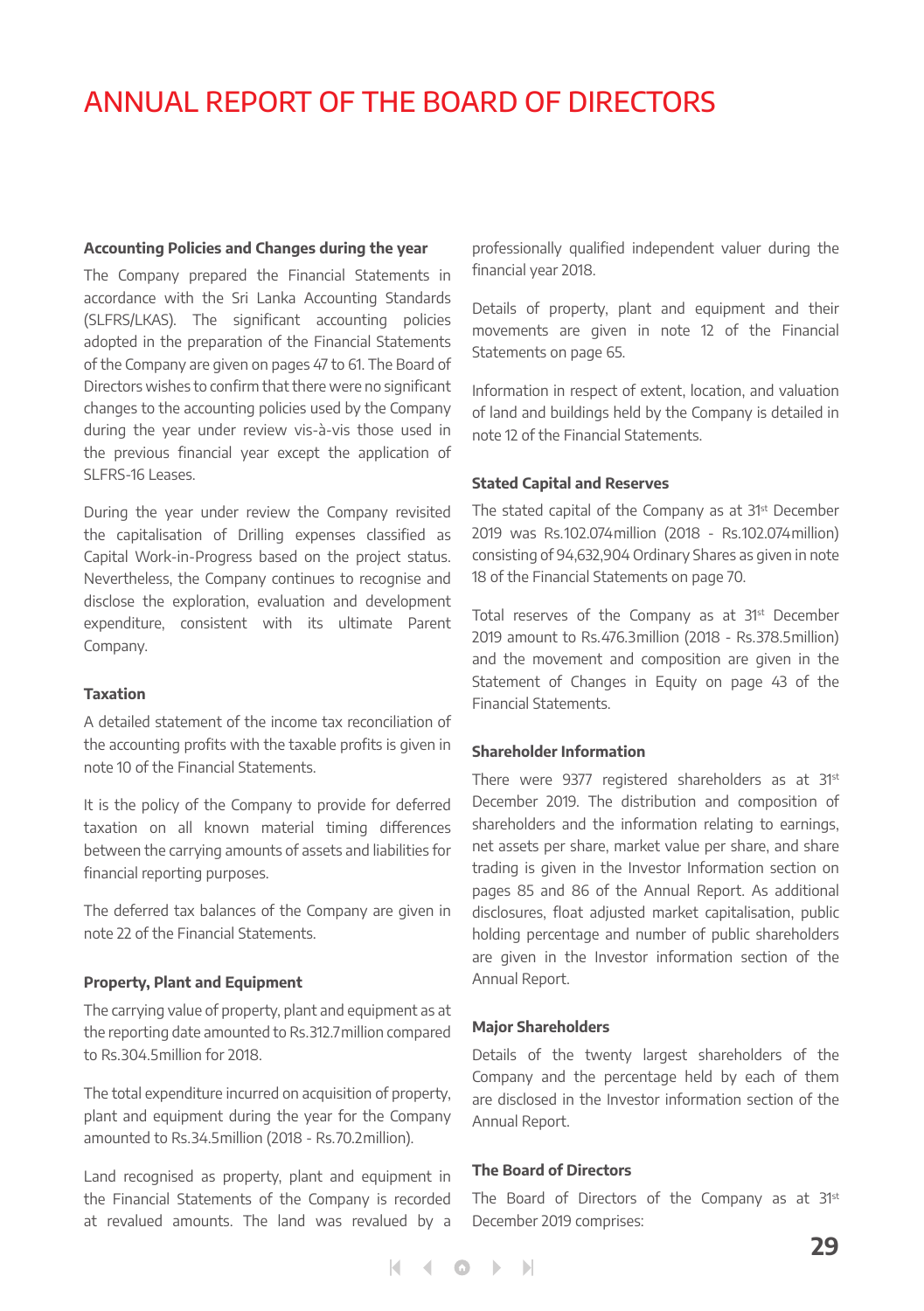| <b>Director</b>                                            | Independent /<br>Non-executive / Executive |
|------------------------------------------------------------|--------------------------------------------|
| Vijaya Malalasekera                                        | Independent Non-executive                  |
| Thomas A. Junker                                           | Non-executive                              |
| J. C. P. Jayasinghe                                        | Non-executive                              |
| Amila Jayasinghe                                           | Executive                                  |
| Coralie Pietersz                                           | Independent Non-executive                  |
| Sugath<br>Amarasinghe                                      | <b>Fxecutive</b>                           |
| Mohamed Adamaly                                            | Independent Non-executive                  |
| Roger Miller                                               | Non-executive                              |
| Ulla Neunzert<br>appointed 15 <sup>th</sup><br>August 2019 | Non-executive                              |

# **New Appointments and Re-appointment of Directors Who Are Over 70 Years of Age**

Ms. Ulla Neunzert was appointed a Director with effect from 15th August 2019.

There were no resignations during the year.

In accordance with the provisions of the Companies Act No. 7 of 2007, section 210, the Company has received notice from Graphit KropfmÜhl GmbH, the principal shareholder, giving notice to the Company of their intention to move a resolution to re-elect Mr. J. C. P. Jayasinghe, who reached the age of 76 years on 20th February 2020, for a further period of one year until conclusion of the next Annual General Meeting.

In accordance with the provisions of the Companies Act No. 7 of 2007, section 210, the Company has received a notice from Graphit KropfmÜhl GmbH, the principal shareholder, giving notice to the Company of their intention to move a resolution to re-elect Mr. V. P. Malalasekera, who attained the age of 74 years on

11<sup>th</sup> August 2019, for a further period of one year until conclusion of the next Annual General Meeting.

The Board has determined that Mr. Vijaya Malalasekera, who has served the Board for more than 10 years, is an Independent Director since he is not directly involved in the Management of the Company.

The Board, having considered the said fact, believes Mr. Vijaya Malalasekera should continue to serve on the Board as an Independent Director notwithstanding the fact that he has served on the Board for more than ten years, as it is beneficial to the Company and its Shareholders. 

# **Board Sub-Committees**

Information relating to members of the Audit Committee, Related Party Transaction Review Committee, and Remuneration Committee including reports of each of the committees and attendance of Directors at each of the Committee meetings, is disclosed in the Corporate Governance commentary section of the Annual Report.

# **Directors' interest and Interests Register**

The Company maintains an Interests Register, as required by the Companies Act No. 7 of 2007. Any interest in transaction disclosed to the Board by a Director in accordance with Section 192 of the Companies Act No. 7 of 2007 is duly recorded in the Interests Register. The Interests Register is available for inspection in keeping with the requirements of section 119 (1) (d) of the Companies Act No. 7 of 2007.

The Directors all have made a general disclosure relating to share dealings and indemnities and remuneration to the Board of Directors as permitted by Section 192 (2) of the Companies Act No. 7 of 2007 and no additional interests have been disclosed by any Director except as stated in note 25 of the Financial Statements on page 75.

The following entries have been made in the Interests Register maintained by the Company: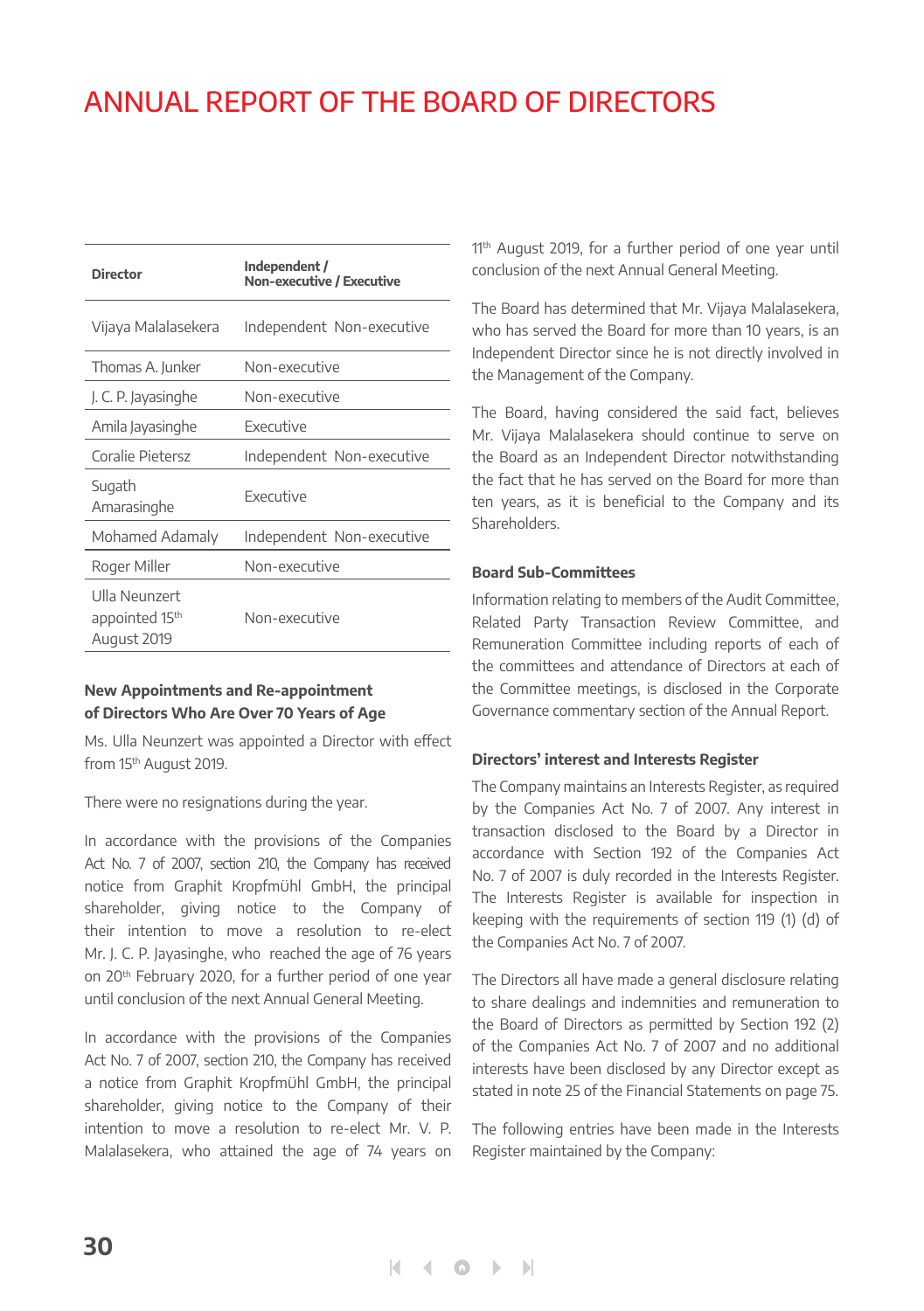Mr. Thomas A. Junker is also the Managing Director/ CEO Graphite of Graphit Kropfmühl GmbH, which owns 79.58 percent of the shareholding of Bogala Graphite Lanka PLC, Managing Director of Qingdao Kropfmühl Graphite Ltd and a Board Director, and a Board member of GK Graphite Ancuabe Graphite Mine, S. A.

Mr. Roger P. Miller is also the Founder and Managing Partner of Alterna Capital Partners, the Investment Manager of Alterna GK LLC which owns 10.33 percent of the shareholding of Bogala Graphite Lanka PLC.

Related party disclosures in terms of section 192 of the Companies Act No. 7 of 2007 are given below and disclosed in note 25 of the Financial Statements on page 75.

| Related Party<br>Name of                     | <b>Director</b>     | Relationship                                | Transaction<br>Nature of  | Jalue Rs.   |
|----------------------------------------------|---------------------|---------------------------------------------|---------------------------|-------------|
|                                              |                     |                                             | Sale of Goods             | 138,523,122 |
|                                              | Thomas<br>A. Junker | Managing<br>Director /                      | Purchase of<br>Goods      | 84,754,721  |
| Graphit<br>Kropfmühl<br>GmbH                 |                     | <b>CEO</b><br>Graphite                      | Technical<br>Service Fees | 40,725,270  |
|                                              | Ulla<br>Neunzert    | CFO                                         | Interest Paid             | 4,262,637   |
|                                              |                     |                                             | Loan<br>Settlement        | 35,087,694  |
| Qingdao<br>Kropfmühl<br>Graphite<br>Co. Ltd. | Thomas<br>A. Junker | Managing<br>Director /<br>Board<br>Director | Sale of Goods             | 14,487,588  |
| Graphite<br>Tyn spol.<br>S.r.o               | Thomas<br>A. Junker | Board<br>Director                           | Sale of Goods             | 15,163,041  |
| GК<br>Ancuabe<br>Graphite<br>Mine            | Thomas<br>A. Junker | Board<br>Director                           | Expenses<br>reimbursable  | 1,282,524   |

## **Related Party Transactions (RPTs)**

The Company's recurrent and non-recurrent transactions with related parties disclosed in note 25 to the Financial Statements in the Annual Report have complied with

the Colombo Stock Exchange Listing Rule 9.3.2 and the Sri Lanka Accounting Standard No. 24 - Related Party Disclosures.

During the financial year RPTs have been reviewed by the Related Party Transaction Review Committee and are in compliance with Section 9 of the CSE Listing Rules. The Related Party Transaction Review Committee Report is given on page 26 of the Annual Report whilst the Related Party Transactions are given in note 25 to the Financial Statements on page 75.

# **Corporate Governance**

The Board of Directors confirms that the Company is compliant with Section 7.10 of the Listing Rules of the CSE. The Directors declare, having considered all information and explanations made available to them, that:

- a) the Company complied with all applicable Laws and Regulations in conducting its business,
- b) the Directors have declared all material interests in contracts involving the Company and refrained from voting on matters in which they were materially interested,
- c) the Company has made every endeavour to ensure equitable treatment of all shareholders,
- d) the business is a going concern with supporting assumptions or qualifications as necessary, and
- e) they have conducted a review of internal controls covering financial, operational, and compliance controls and risk management and have obtained reasonable assurance of their effectiveness and successful adherence herewith.

The table from pages 17 to 18 shows the manner in which the Company has complied with Section 7.10 of the Listing Rules of the Colombo Stock Exchange (CSE) on Corporate Governance. The Corporate Governance Report is given on pages 10 to 21 of the Annual Report.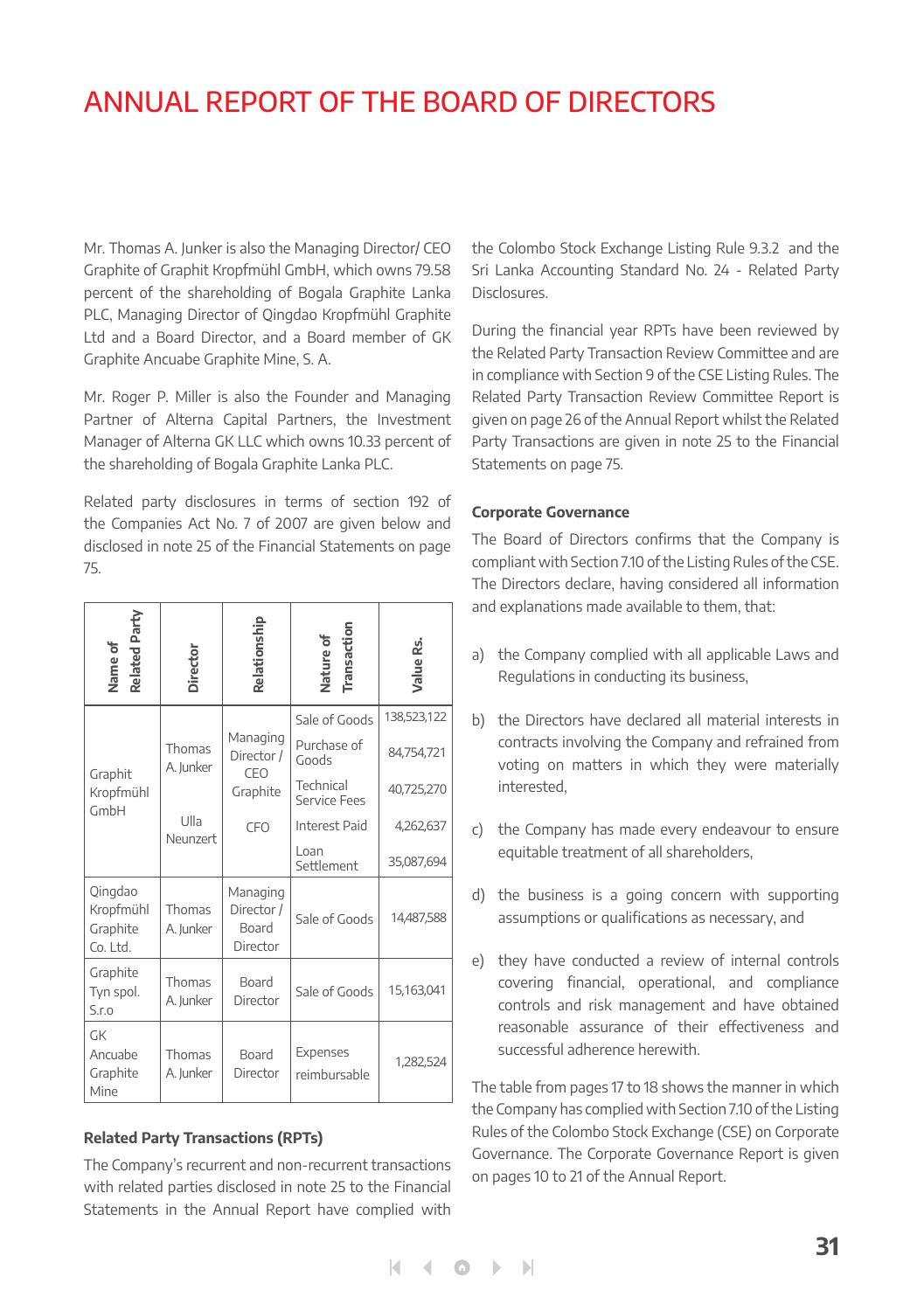# **Directors' Remuneration**

The Directors' emoluments and fees for the financial year ended 31st December 2019 are stated below and are also given in note 25 to the Financial Statements on page 75 of the Financial Statements.

# **Directors' Emoluments**

| Executive Directors     |     | Rs. 38,062,782 |
|-------------------------|-----|----------------|
| Non-executive Directors | Rs. | 3.152.477      |

#### **Directors' Responsibilities for Financial Statements**

The Directors are responsible for the preparation of the Financial Statements of the Company to reflect a true and fair view of the status of its affairs. The Directors are of the view that the Statement of Profit or Loss and Other Comprehensive Income, Statement of Financial Position, Statement of Changes in Equity, Statement of Cash Flows, Significant Accounting Policies and Notes thereto appearing on pages 47 to 61 have been prepared in conformity with Sri Lanka Financial Reporting Standards (SLFRS/LKAS) and provide the information required by the Companies Act No. 7 of 2007, and the Listing Requirements of the Colombo Stock Exchange.

The Statement of Directors' Responsibilities is given on page 34 of the Annual Report.

### **Directors' Shareholding**

The relevant interests of Directors in the shares of the Company as at 31st December 2019 and 31st December 2018 are as follows:

| <b>Director</b>                               | 31st<br><b>December</b><br>2019 | 31 <sup>st</sup><br><b>December</b><br>2018 |
|-----------------------------------------------|---------------------------------|---------------------------------------------|
| Vijaya Malalasekera                           | Nil                             | Nil                                         |
| Thomas A. Junker                              | Nil                             | Nil                                         |
| J. C. P. Jayasinghe                           | Nil                             | Nil                                         |
| Amila Jayasinghe                              | Nil                             | Nil                                         |
| Coralie Pietersz                              | Nil                             | Nil                                         |
| Sugath Amarasinghe                            | Nil                             | Nil                                         |
| Mohamed Adamaly                               | Nil                             | Nil                                         |
| Roger Miller                                  | Nil                             | Nil                                         |
| Ulla Neunzert - appointed<br>15th August 2019 | Nil                             | Nil                                         |

# **Statutory Payments**

The Directors confirm that to the best of their knowledge all statutory financial obligations to the Government and to the employees of the Company as at the reporting date have been either duly paid or adequately provided for in the Financial Statements. A confirmation of same is included in the Statement of Directors' Responsibilities on pages 34-35.

# **Compliance with Laws and Regulations**

To the best of the Directors' knowledge and belief, the Company has not engaged in any activity which contravenes the laws and regulations of the country.

# **Employees and Industrial Relations**

The number of persons employed by the Company as at  $31<sup>st</sup>$  December 2019 was 174 (2018 – 183). The Company is committed to pursuing various HR initiatives that provide a culture that recognises the competencies and commitment of its employees. Career growth and advancement opportunities facilitate the creation of value for themselves, the Company and other stakeholders.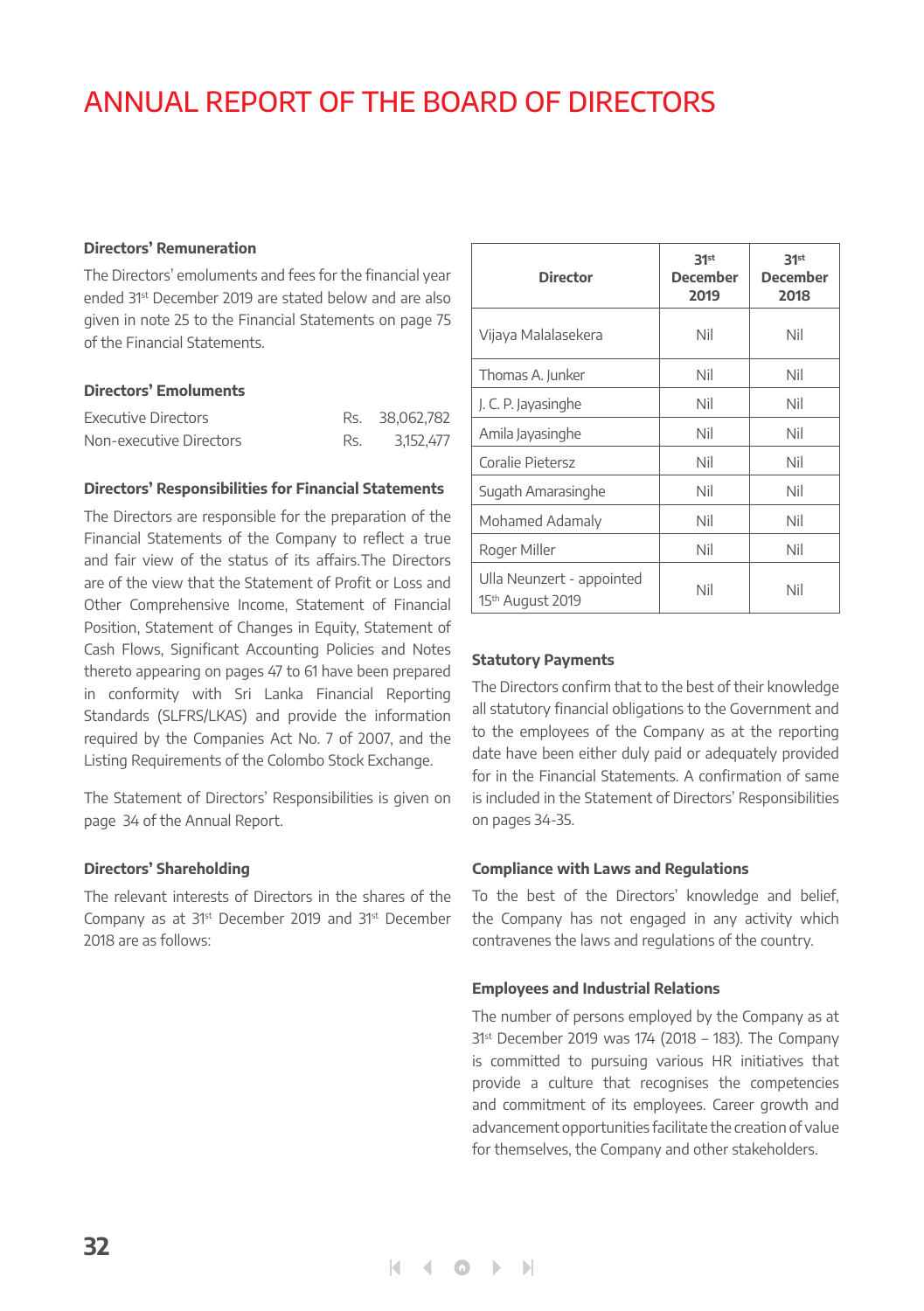### **Risk Management and Internal Control**

The Board confirms that there is an ongoing process for identifying, evaluating and managing any significant risks faced by the Company. Risk Assessment and evaluation is an integral part of the Company's planning cycle and the principal risks and mitigating actions in place are reviewed regularly by the Board and the Audit Committee.

The Board, through the involvement of the risk review and control, takes steps to gain assurance of the effectiveness of the Company's system of internal controls that are in place. The control system is designed to give assurance regarding the safeguarding of assets, the maintenance of proper accounting and the reliability of financial information generated.

The Audit Committee receives regular reports on the adequacy and effectiveness of the internal controls of the Company, the compliance with laws and regulations, and the established policies and procedures. The Audit Committee reviews the reports of the outsourced internal audit function regularly to ensure effective implementation of the systems and procedures.

However, any system can only provide reasonable and not absolute assurance that errors and irregularities are either prevented or detected within a reasonable period.

#### **Events after the Reporting Period**

There have been no events subsequent to the reporting period which would have material effect on the Company, requiring an adjustment to or a disclosure in the Financial Statements other than those disclosed above and in note 30 of the Financial Statements on page 83.

## **Going Concern**

The Board of Directors, after considering the financial position, operating conditions, regulatory and other factors including matters addressed in the Corporate Governance Report on page 10, have a reasonable expectation that the Company has adequate resources to continue in operational existence for the foreseeable future. Therefore, the going concern basis has been adopted in the preparation of the Financial Statements.

# **Appointment and Remuneration of Independent Auditors**

The Audit Committee reviews the appointment of the Auditors, their effectiveness, their independence and their relationship with the Company including the level of audit and non-audit fees paid to the Auditors. 

Based on the declaration made by Messrs KPMG, Chartered Accountants, and as far as the Directors are aware, the auditors do not have any relationship or interest in the Company. Details of the Auditors' remuneration are set out in note 8 to the Financial Statements on page 62.

The Independent Auditors' Report is in the Financial Statements section of the Annual Report.

## **Annual Report**

The Board of Directors approved the Company Financial Statements on the 11th of February 2020. The appropriate number of copies of this report will be submitted to the Colombo Stock Exchange and Sri Lanka Accounting and Auditing Standards Monitoring Board.

# **Annual General Meeting**

The Annual General Meeting will be held at the Ceylon Chamber of Commerce, No. 50, Nawam Mawatha, Colombo 02 on Saturday the 4th April 2020 at 10.30 am. The Notice of the Annual General Meeting is on page 87 of the Annual Report.

This Annual Report is signed for and on behalf of the Board of Directors. 

By order of the Board

**Corporate Services (Private) Limited** Secretaries

Ligney af Labelske

**Vijaya Malalasekera Amila Jayasinghe** 11th February 2020

 $APX$ 

Chairman CEO/Managing Director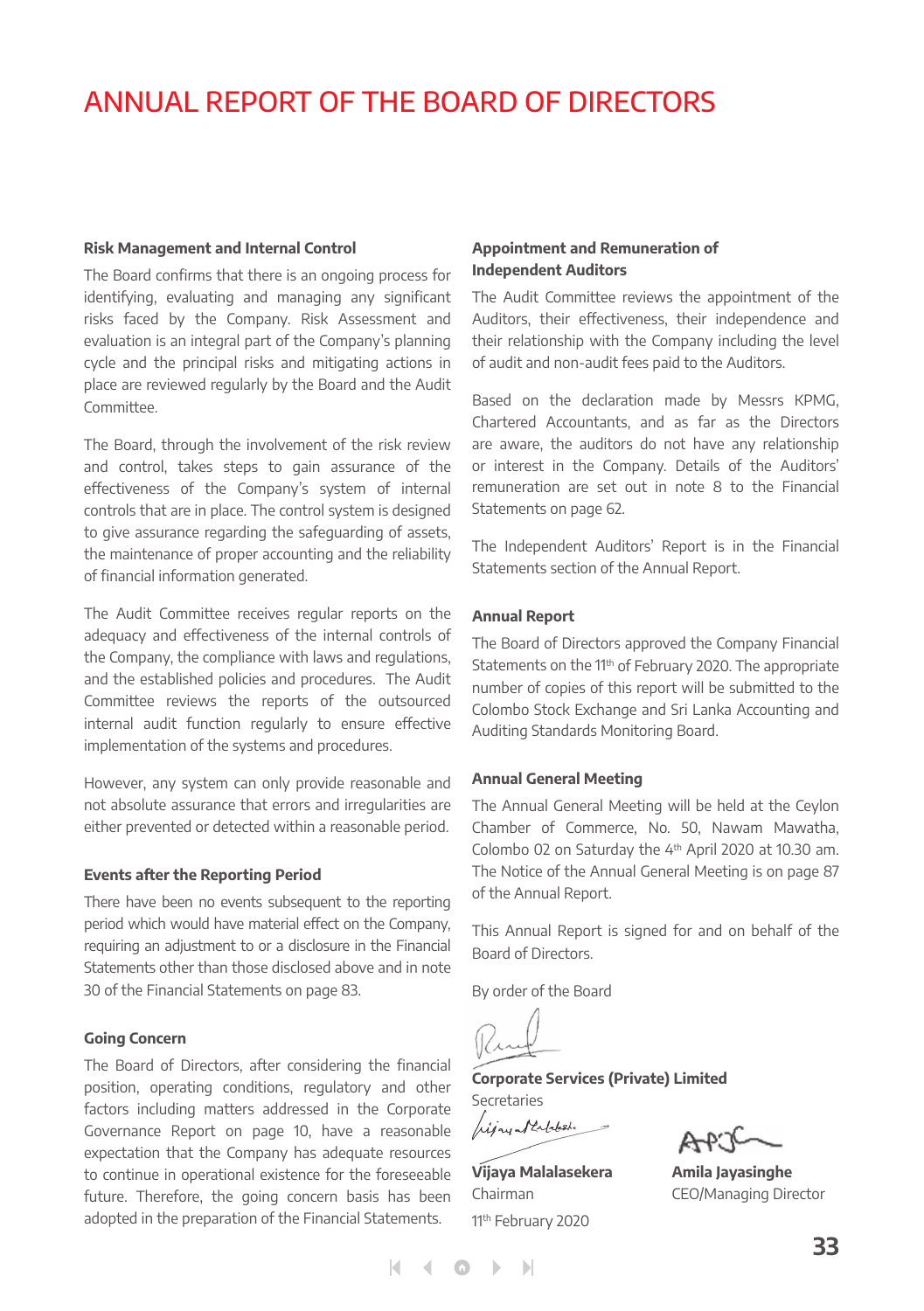# Statement of Directors' Responsibility

The responsibility of the Directors in relation to the Financial Statements is set out in the following statement. The Companies Act No. 7 of 2007 requires the Directors of the Company to be responsible for the preparation and presentation of the Financial Statements and other statutory reports. The responsibility of the auditors, in relation to the Financial Statements prepared in accordance with the provisions of the Companies Act No. 7 of 2007, is set out in the Report of the Auditors. 

The Directors are also responsible under Section 148, to ensure that the Company maintains proper accounting records to disclose, and enable the determination of, the financial position with reasonable accuracy, and to enable preparation of Financial Statements in accordance with the Companies Act No. 07 of 2007, the Sri Lankan Accounting and Auditing Standards Act No. 15 of 1995 and the Listing Rules of the Colombo Stock Exchange.

# **The Financial Statements comprise:**

- Statement of Financial Position, which presents a true and fair view of the state of affairs of the Company as at the end of the financial year
- Statement of Comprehensive Income, which presents a true and fair view of the profits and loss of the Company for the financial year
- Statement of Changes in Equity, Statement of Cash Flow and summary of Significant Accounting Policies and other explanatory notes.

# **The Directors Wish to Confirm That:**

- The Financial Statements have been prepared using appropriate accounting policies which have been selected and applied on a consistent basis and material departures, if any, are disclosed and explained, and
- Financial Statements for the year 2019 were prepared and presented in accordance with the Sri Lanka Accounting Standards (SLFRS/LKAS) and that reasonable and prudent judgement and estimates have been made so that the form and substance of transactions are properly reflected, and
- Financial Statements provide the information required in compliance with the Companies Act and the Listing Rules of the Colombo Stock Exchange, and
- The Financial Statements have been prepared using a financial reporting system that is directly reviewed by them at their quarterly meetings and also through the Audit Committee. The Board of Directors approves the interim Financial Statements following a review and recommendation by the Audit Committee, and
- They accept the responsibility for the integrity and objectivity of the Financial Statements presented in the 2019 Annual Report.

The Directors are of the opinion, based on their knowledge of the Company and review of its current business plans, that adequate resources are available to support the Company to continue its operation and to justify applying the going concern principle in preparing Financial Statements.

The Directors are also responsible for taking reasonable steps to safeguard the assets of the Company and to prevent and detect fraud and other irregularities. The Directors have established appropriate internal control systems with a view to providing reasonable, though not absolute, assurance that assets are safeguarded to carry on the business in an orderly manner.

The Directors are required to prepare the Financial Statements and to provide the Auditors with every opportunity to carry out any reviews and tests that they consider appropriate and necessary to give their audit opinion.

The Directors are of the view that they have discharged their responsibilities as set out in this statement.

# **Compliance Report**

The Directors confirm that to the best of their knowledge, all taxes, duties and levies payable on behalf of and in respect of the employees of the Company and all other known statutory dues as were due and payable by the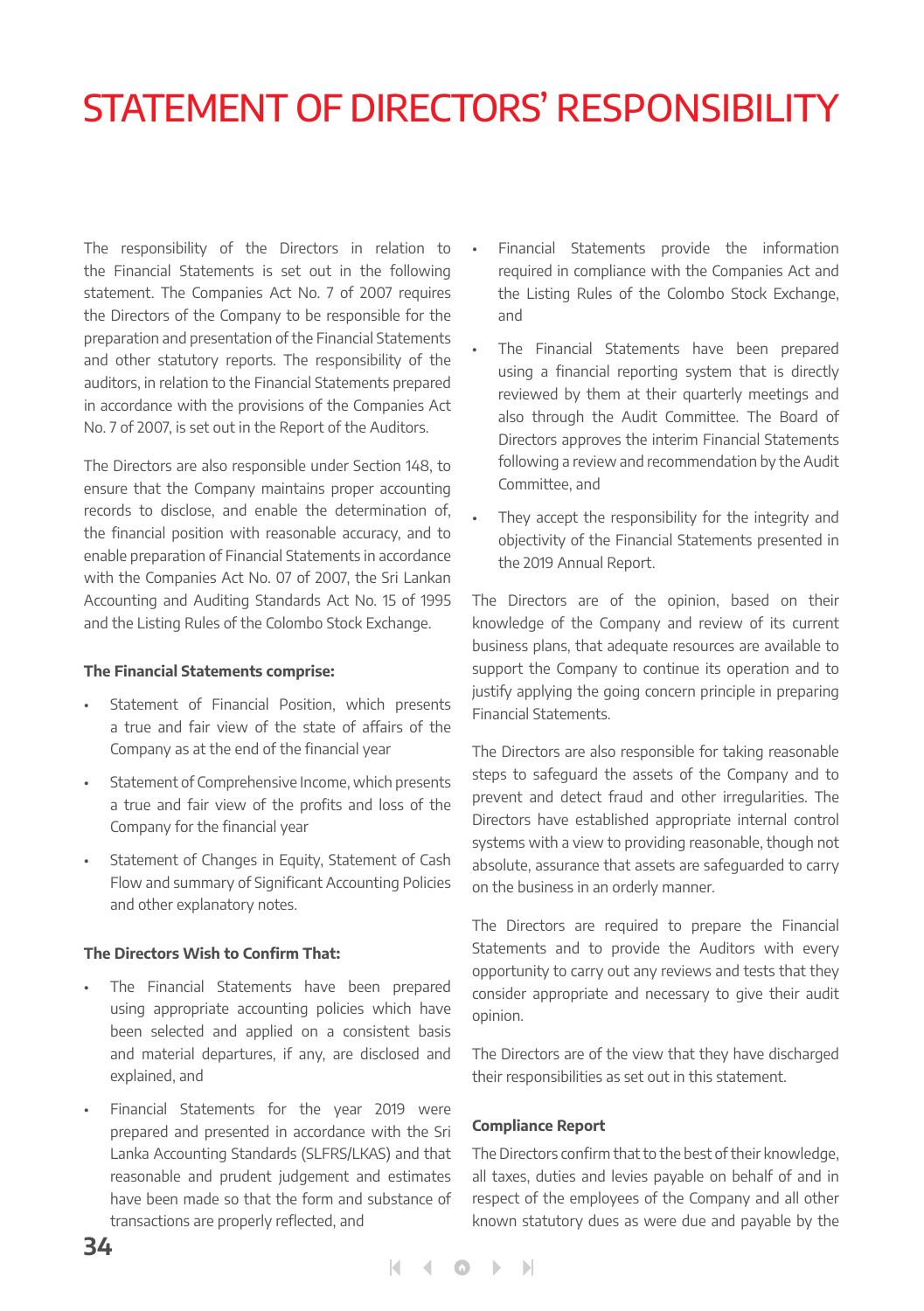# STATEMENT OF DIRECTORS' RESPONSIBILITY

Company to regulatory and statutory authorities as at the balance sheet date have been duly paid, or been adequately provided for in the Financial Statements.

By Order of the Board

**Corporate Services (Private) Limited** Secretaries 11th February 2020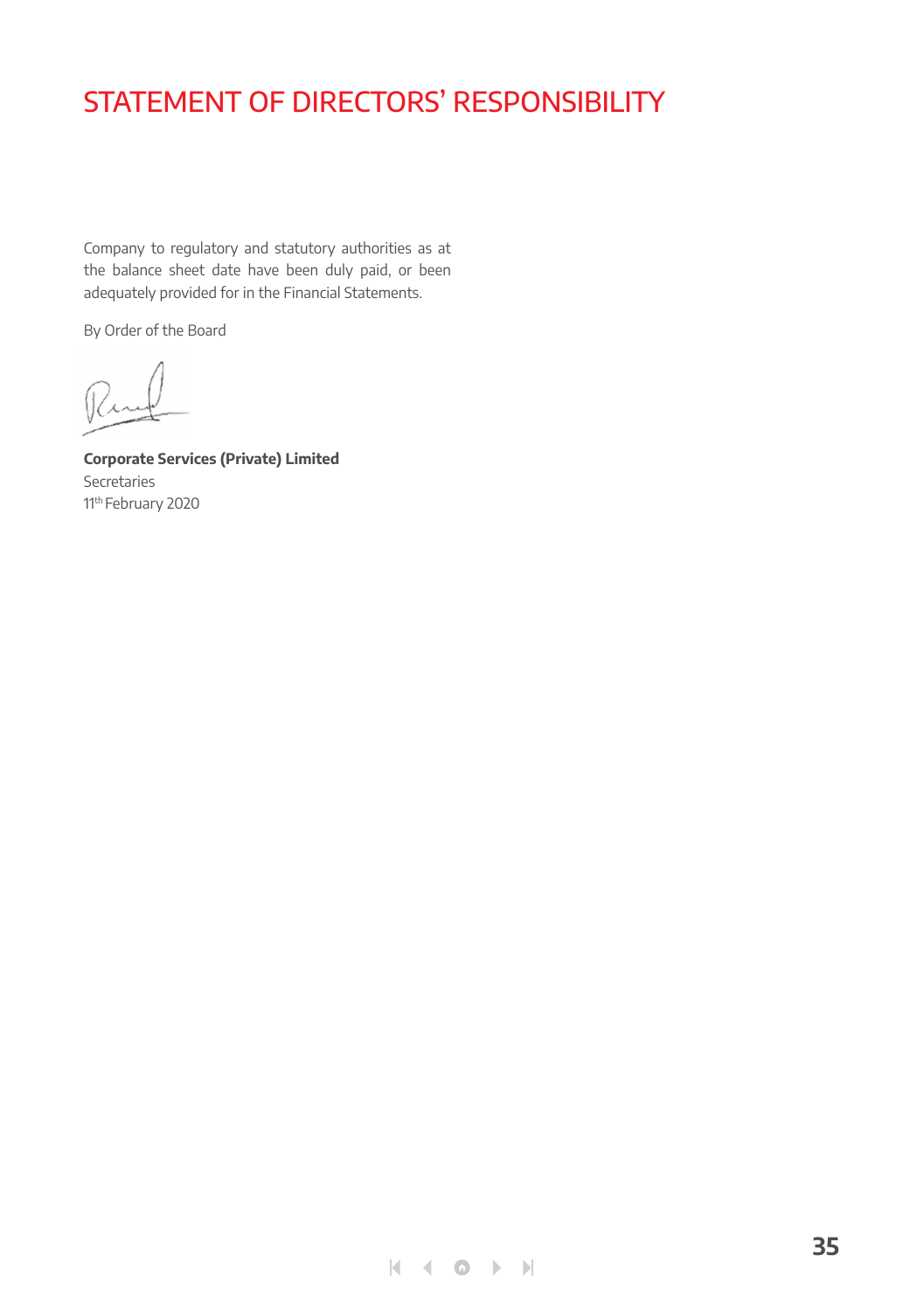# Independent Auditors' Report



KPMG (Chartered Accountants) 32A, Sir Mohamed Macan Markar Mawatha, P. O. Box 186, Colombo 00300, Sri Lanka.

Tel : +94 - 11 542 6426<br>Fax : +94 - 11 244 5872 Fax : +94 - 11 244 5872 +94 - 11 244 6058 Internet : www.kpmg.com/lk

# **INDEPENDENT AUDITORS' REPORT TO THE SHAREHOLDERS OF BOGALA GRAPHITE LANKA PLC**

Report on the Audit of the Financial Statements

#### **Opinion**

We have audited the Financial Statements of Bogala Graphite Lanka PLC ("the Company"), which comprise the statement of financial position as at 31st December 2019, and the statement of profit and loss and other comprehensive income, statement of changes in equity and statement of cash flows for the year then ended, and notes to the Financial Statements, including a summary of significant accounting policies as set out on pages 41 to 83 of this Annual Report.

In our opinion, the accompanying Financial Statements of the Company give a true and fair view of the financial position of the Company as at 31st December 2019, and of their financial performance and cash flows for the year then ended in accordance with Sri Lanka Accounting Standards.

#### **Basis for Opinion**

We conducted our audit in accordance with Sri Lanka Auditing Standards (SLAuSs). Our responsibilities under those standards are further described in the Auditor's Responsibilities for the Audit of the Financial Statements section of our report. We are independent of the Company in accordance with the Code of Ethics issued by CA Sri Lanka (Code of Ethics), and we have fulfilled our other ethical responsibilities in accordance with the Code of Ethics. We believe that the audit evidence we have obtained is sufficient and appropriate to provide a basis for our opinion.

# **Key Audit Matters**

Key audit matters are those matters that, in our professional judgement, were of most significance in our audit of the Company's Financial Statements of the current period. These matters were addressed in the context of our audit of the Company's Financial Statements as a whole, and in forming our opinion thereon, and we do not provide a separate opinion on these matters. 

**Revenue Recognition** - Refer to note 3.3 (page 49) accounting policy and note 6 (Financial Statement disclosures) of these Financial Statements.

The revenue of the Company for the year ended 31st December 2019 was Rs. 816 million.

| <b>Risk Description</b>                                                                                                                                                                                          | How the matter was addressed in our audit                                                                                                                                                                                                                                                     |  |
|------------------------------------------------------------------------------------------------------------------------------------------------------------------------------------------------------------------|-----------------------------------------------------------------------------------------------------------------------------------------------------------------------------------------------------------------------------------------------------------------------------------------------|--|
| $\mid$ the terms of individual sales transactions and $\mid$<br>revenue is generally recognised for graphite<br>and lubricant sales based on the shipping terms.<br>Accordingly, there is a risk that revenue is | The timing of revenue recognition depends on $\vert$ In this area, our audit procedures included, amongst others<br>Understanding and assessing the design, implementation and operating<br>۰<br>effectiveness of the key controls in respect of the Company's revenue<br>recognition process |  |
|                                                                                                                                                                                                                  | M.R. Mihular FCA<br>P.Y.S. Perera FCA<br>C.P. Javatilake FCA<br>Ms. S. Joseph FCA<br>T.J.S. Rajakarier FCA<br>W.W.J.C. Perera FCA<br>C.T.D.I. Desain FOA<br>Ma C.M.D. Jacques Louis ACA<br>$M N \cap C$ Alexandre $C \cap A$                                                                  |  |

KPMG, a Sri Lankan partnership and a memner firm of the KPMG network of independent member firms affiliated with KPMG International Cooperative ("KPMG International"), a Swiss entity.

Ms. S.M.B. Jayasekara ACA G.A.U. Karunaratne FCA R.H. Rajan FCA A.M.R.P. Alahakoon ACA W.K.D.C Abeyrathne FCA R.M.D.B. Rajapakse FCA M.N.M. Shameel ACA **Principals** - S.R.I. Perera FCMA(UK), LLB, Attorney-at-Law, H.S. Goonewardene ACA S.T.D.L. Perera FCA Ms. B.K.D.T.N. Rodrigo FCA Ms. C.T.K.N. Perera ACA

 $\mathbb{R}^2$  $\left\langle \right\rangle$   $\Omega$  $\rightarrow$   $\rightarrow$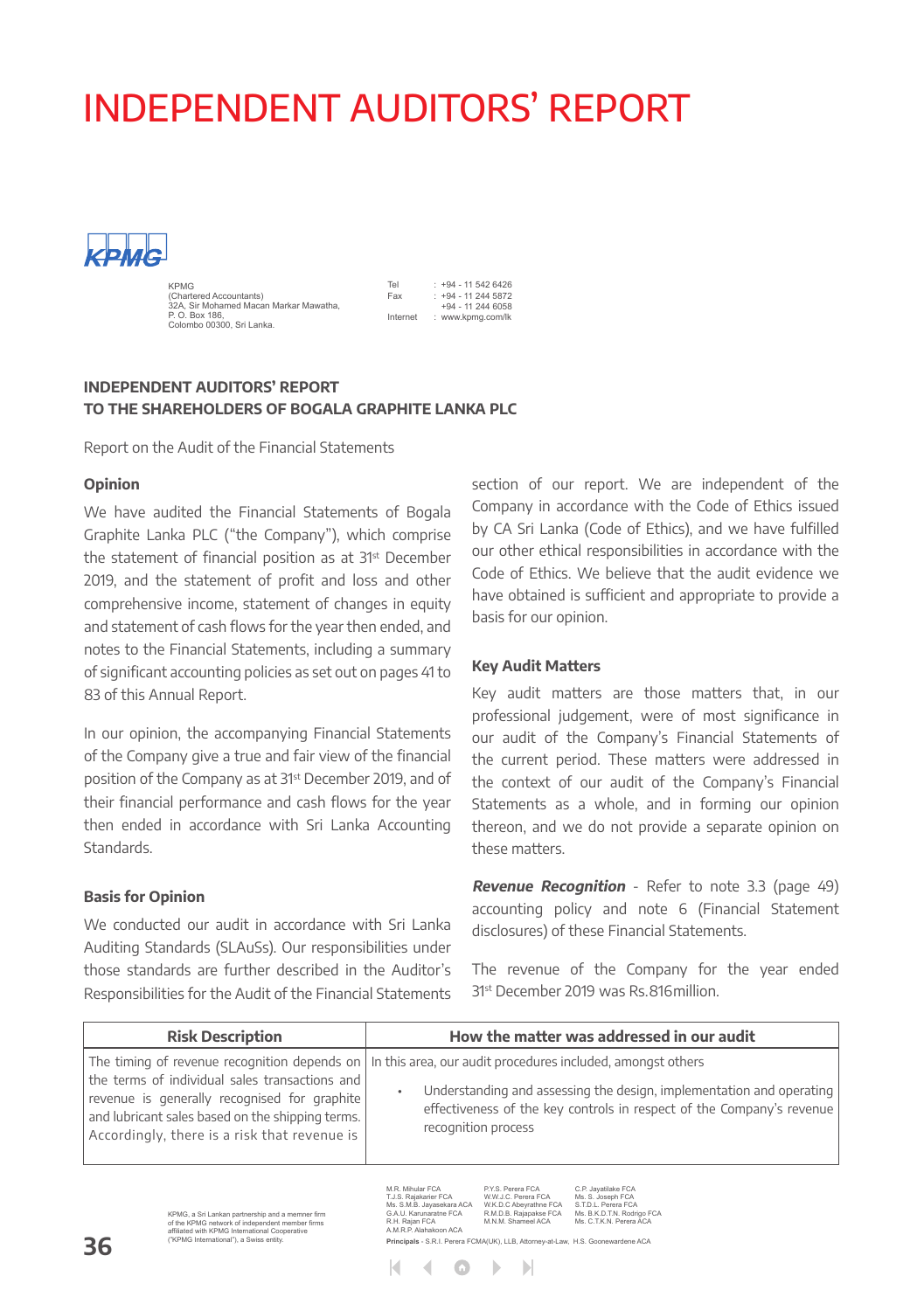| <b>Risk Description</b>                                                                                                                                                           | How the matter was addressed in our audit                                                                                                                                                                                                                                                                                                                                                                                                                                                                                                                     |
|-----------------------------------------------------------------------------------------------------------------------------------------------------------------------------------|---------------------------------------------------------------------------------------------------------------------------------------------------------------------------------------------------------------------------------------------------------------------------------------------------------------------------------------------------------------------------------------------------------------------------------------------------------------------------------------------------------------------------------------------------------------|
| recognised for sales of individual products<br>before the control of the goods sold has been<br>transferred to the customers and recognised<br>during incorrect reporting period. | Inspecting invoices raised to customers on a sample basis, to ensure<br>$\bullet$<br>revenue is measured and recognised in accordance with the contractual<br>terms of the contracts and the Company's accounting policies.<br>Assessing the appropriateness of the recognition of revenue on a gross<br>$\bullet$<br>or net basis.<br>On a sample basis testing revenue cut-off around the year-end date.<br>Testing of manual journal entries and reasonability of credit notes<br>approved.<br>Assessing the adequacy of Financial Statements disclosures. |

**Carrying value of Inventories** - Refer to note 3.7 (page 56) - accounting policy and note 15 (page 69) (Financial Statement disclosures) of the Financial Statements.

The Company carried inventories of Rs. 156 million as at 31<sup>st</sup> December 2019 at the lower of cost or net realisable value.

| <b>Risk Description</b>                                                                                                                                                                                                                                        | How the matter was addressed in our audit                                                                                                                                                                                                                                                |  |
|----------------------------------------------------------------------------------------------------------------------------------------------------------------------------------------------------------------------------------------------------------------|------------------------------------------------------------------------------------------------------------------------------------------------------------------------------------------------------------------------------------------------------------------------------------------|--|
| Assessing net realisable value is an area which<br>involves significant judgement, particularly with<br>regard to the estimation of provisions for slow-<br>moving and obsolete inventory. Therefore, there<br>is a risk that slow-moving inventories have not | In this area, our audit procedures included, amongst others:                                                                                                                                                                                                                             |  |
|                                                                                                                                                                                                                                                                | Testing the design, implementation and operating effectiveness of<br>the key controls management has established to manage inventories,<br>including purchases, sales and holding of inventories.                                                                                        |  |
| been adequately provided for.                                                                                                                                                                                                                                  | Assessing the valuation of reporting date, and inventory levels, including<br>$\bullet$<br>assessing the reasonability of judgement/estimate made regarding<br>obsolescence.                                                                                                             |  |
|                                                                                                                                                                                                                                                                | Evaluating the adequacy and consistency of provisioning for inventories<br>$\bullet$<br>at the reporting date and comparing with the Company's inventory<br>provision policy.                                                                                                            |  |
|                                                                                                                                                                                                                                                                | On a sample basis, comparing the carrying amounts of the Company's<br>inventories with net realisation value of those inventories subsequent to<br>the end of reporting period.                                                                                                          |  |
|                                                                                                                                                                                                                                                                | Testing the existence of inventories through physical verification as at<br>$\bullet$<br>year end for a sample selected based on the professional judgement.                                                                                                                             |  |
|                                                                                                                                                                                                                                                                | Assessing, on a sample basis, whether items in the inventory ageing<br>$\bullet$<br>report were classified within the appropriate ageing brackets by<br>comparing individual items in the report with underlying documentation,<br>including purchase invoices and goods received notes. |  |

**Accounting for capitalisation of exploration, evaluation and development cost -** Refer to note 3.4 (pages 49-51) accounting policy, note 12 and 13 (Financial Statement disclosures) of the Financial Statements.

As at reporting date, exploration, evaluation and development cost, capitalised under Property, Plant and Equipment and Intangible Assets, amounted to Rs. 33.6 million and Rs. 32.6 million.

**K 4 0 1 N**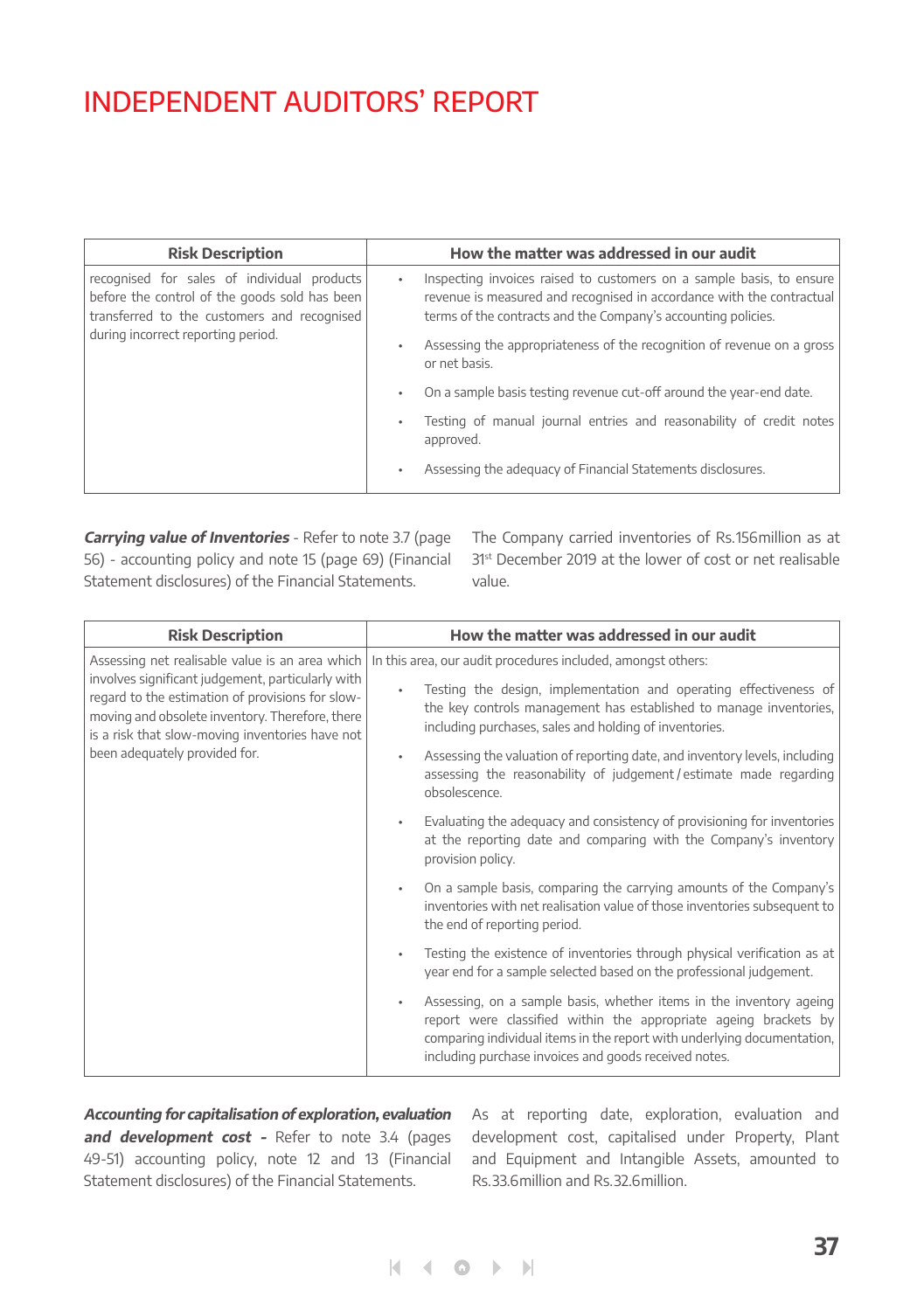| <b>Risk Description</b>                                                                                                                                                                                                                     | How the matter was addressed in our audit                                                                                                                                                                                                                                     |
|---------------------------------------------------------------------------------------------------------------------------------------------------------------------------------------------------------------------------------------------|-------------------------------------------------------------------------------------------------------------------------------------------------------------------------------------------------------------------------------------------------------------------------------|
| Capitalisation of costs incurred on exploration                                                                                                                                                                                             | In this area, our audit procedures included, amongst others:                                                                                                                                                                                                                  |
| and evaluation of potential mineral resources<br>under Intangible Assets, transfer of such costs<br>to Construction-in-Progress under Property,<br>Plant and Equipment when commercially<br>recoverable reserves are determined and finally | Understanding the cost allocation methodology applied by the Company<br>$\bullet$<br>(Mining cost capitalised and those expensed) and assessing whether<br>the classification of such costs is in compliance with the requirements of<br>Sri Lanka Accounting Standards.      |
| transfer to Mining Assets under Property, Plant<br>and Equipment on completion of development                                                                                                                                               | Testing a sample of cost capitalised for completeness, existence and<br>accuracy, with specific focus on major projects during the year.                                                                                                                                      |
| and commencement of production involve<br>judgement and estimates.                                                                                                                                                                          | Confirming whether the right to explore in the area of interest remained<br>$\bullet$<br>current as at reporting date with the renewal option to cover the<br>proposed period of the projects.                                                                                |
|                                                                                                                                                                                                                                             | Reviewing approved future budgeted expenditure and related work<br>programmes,                                                                                                                                                                                                |
|                                                                                                                                                                                                                                             | Obtaining a status report from the internal geologist specialist to<br>$\bullet$<br>understand the status of the ongoing exploration projects and assess<br>whether the projects are based on reasonable assessment of the<br>existence of economically recoverable reserves. |
|                                                                                                                                                                                                                                             | Assessing the competency, qualification, objectivity and independence of<br>۰<br>the internal geologist.                                                                                                                                                                      |
|                                                                                                                                                                                                                                             | Assessing whether any facts or circumstances indicate the need for<br>۰<br>impairment testing.                                                                                                                                                                                |
|                                                                                                                                                                                                                                             | We assessed the appropriateness of the accounting treatment and disclosure in<br>terms of SLFRS 6.                                                                                                                                                                            |

### **Other Information**

Management is responsible for the other information. The other information comprises the information included in the Annual Report, but does not include the Financial Statement and our auditors' report thereon.

Our opinion on the Financial Statements does not cover the other information and we will not express any form of assurance conclusion thereon.

In connection with our audit of the Financial Statements, our responsibility is to read the other information identified above when it becomes available and, in doing so, consider whether the other information is materially inconsistent with the Financial Statements or our knowledge obtained in the audit, or otherwise appears to be materially misstated. If, based on the work we have performed, we conclude that there is a material misstatement of this other information, we are required

to report that fact. We have nothing to report in this regard.

### **Responsibilities of Management and Those Charged with Governance for the Financial Statements**

Management is responsible for the preparation of Financial Statements that give a true and fair view in accordance with Sri Lanka Accounting Standards, and for such internal control as management determines is necessary to enable the preparation of Financial Statements that are free from material misstatement, whether due to fraud or error.

In preparing the Financial Statements, management is responsible for assessing the Company's ability to continue as a going concern, disclosing, as applicable, matters related to going concern and using the going

K.  $\langle$  $\bullet$  $\rightarrow$  $\mathbb{N}$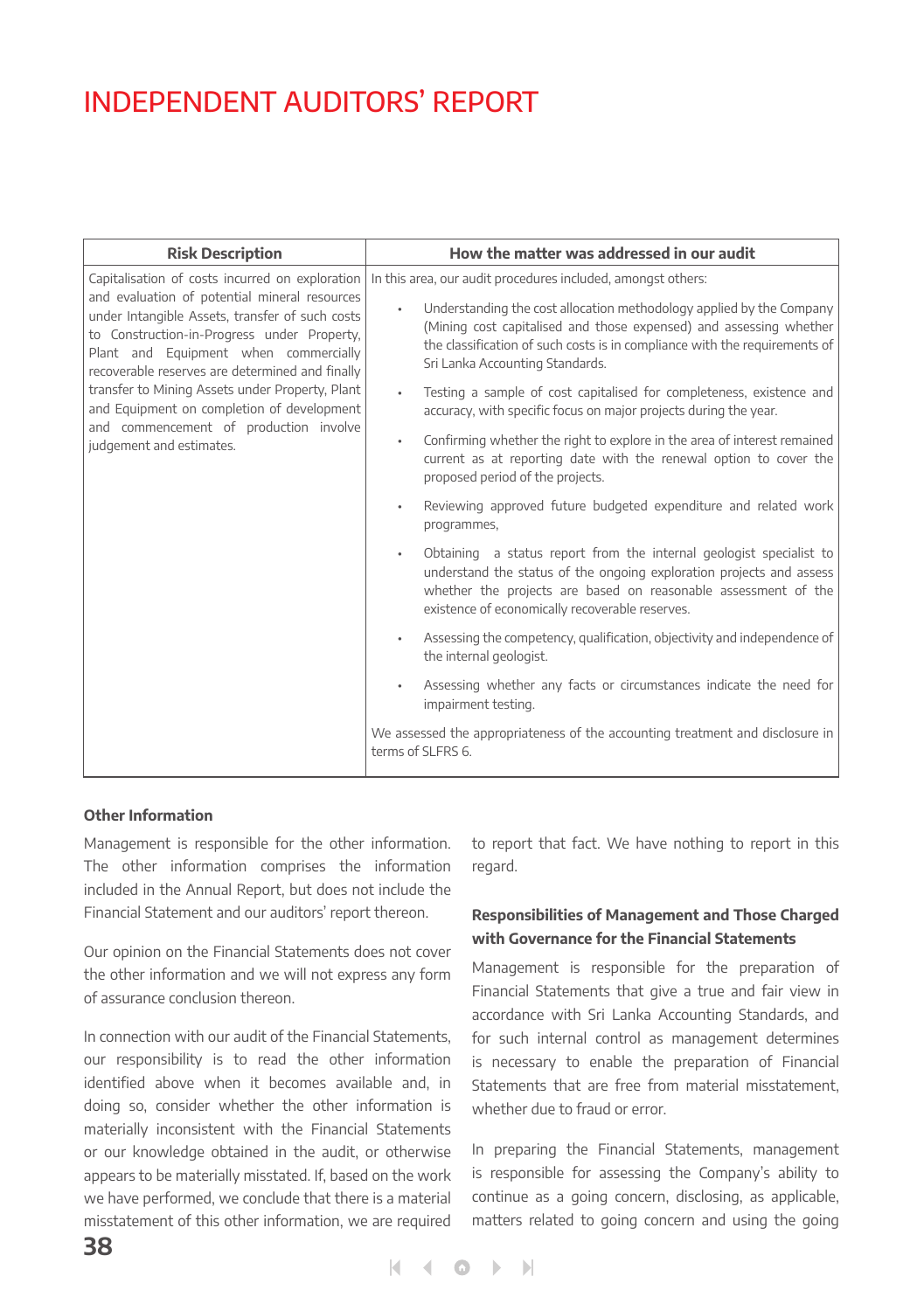concern basis of accounting unless management either intends to liquidate the Company or to cease operations, or has no realistic alternative but to do so.

Those charged with governance are responsible for overseeing the Company's financial reporting process.

### **Auditors' Responsibilities for the Audit of the Financial Statements**

Our objectives are to obtain reasonable assurance about whether the Financial Statements as a whole are free from material misstatement, whether due to fraud or error, and to issue an auditors' report that includes our opinion. Reasonable assurance is a high level of assurance, but is not a guarantee that an audit conducted in accordance with SLAuSs will always detect a material misstatement when it exists. Misstatements can arise from fraud or error and are considered material if, individually or in the aggregate, they could reasonably be expected to influence the economic decisions of users taken on the basis of these Financial Statements.

As part of an audit in accordance with SLAuSs, we exercise professional judgement and maintain professional scepticism throughout the audit. We also:

- Identify and assess the risks of material misstatement of the Financial Statements, whether due to fraud or error, design and perform audit procedures responsive to those risks, and obtain audit evidence that is sufficient and appropriate to provide a basis for our opinion. The risk of not detecting a material misstatement resulting from fraud is higher than for one resulting from error, as fraud may involve collusion, forgery, intentional omissions, misrepresentations, or the override of internal control.
- Obtain an understanding of internal control relevant to the audit in order to design audit procedures that are appropriate in the circumstances, but not for the purpose of expressing an opinion on the effectiveness of the Company's internal control.
- Evaluate the appropriateness of accounting policies used and the reasonableness of accounting estimates and related disclosures made by management.
- Conclude on the appropriateness of management's use of the going concern basis of accounting and, based on the audit evidence obtained, whether a material uncertainty exists related to events or conditions that may cast significant doubt on the Company's ability to continue as a going concern. If we conclude that a material uncertainty exists, we are required to draw attention in our auditors' report to the related disclosures in the Financial Statements or, if such disclosures are inadequate, to modify our opinion. Our conclusions are based on the audit evidence obtained up to the date of our auditors' report. However, future events or conditions may cause the Company to cease to continue as a going concern.
- Evaluate the overall presentation, structure and content of the Financial Statements, including the disclosures, and whether the Financial Statements represent the underlying transactions and events in a manner that achieves fair presentation.

We communicate with those charged with governance regarding, among other matters, the planned scope and timing of the audit and significant audit findings, including any significant deficiencies in internal control that we identify during our audit.

We also provide those charged with governance with a statement that we have complied with ethical requirements in accordance with the Code of Ethics regarding independence, and to communicate with them all relationships and other matters that may reasonably be thought to bear on our independence, and where applicable, related safeguards.

From the matters communicated with those charged with governance, we determine those matters that were of most significance in the audit of the Financial Statements of the current period and are therefore the key audit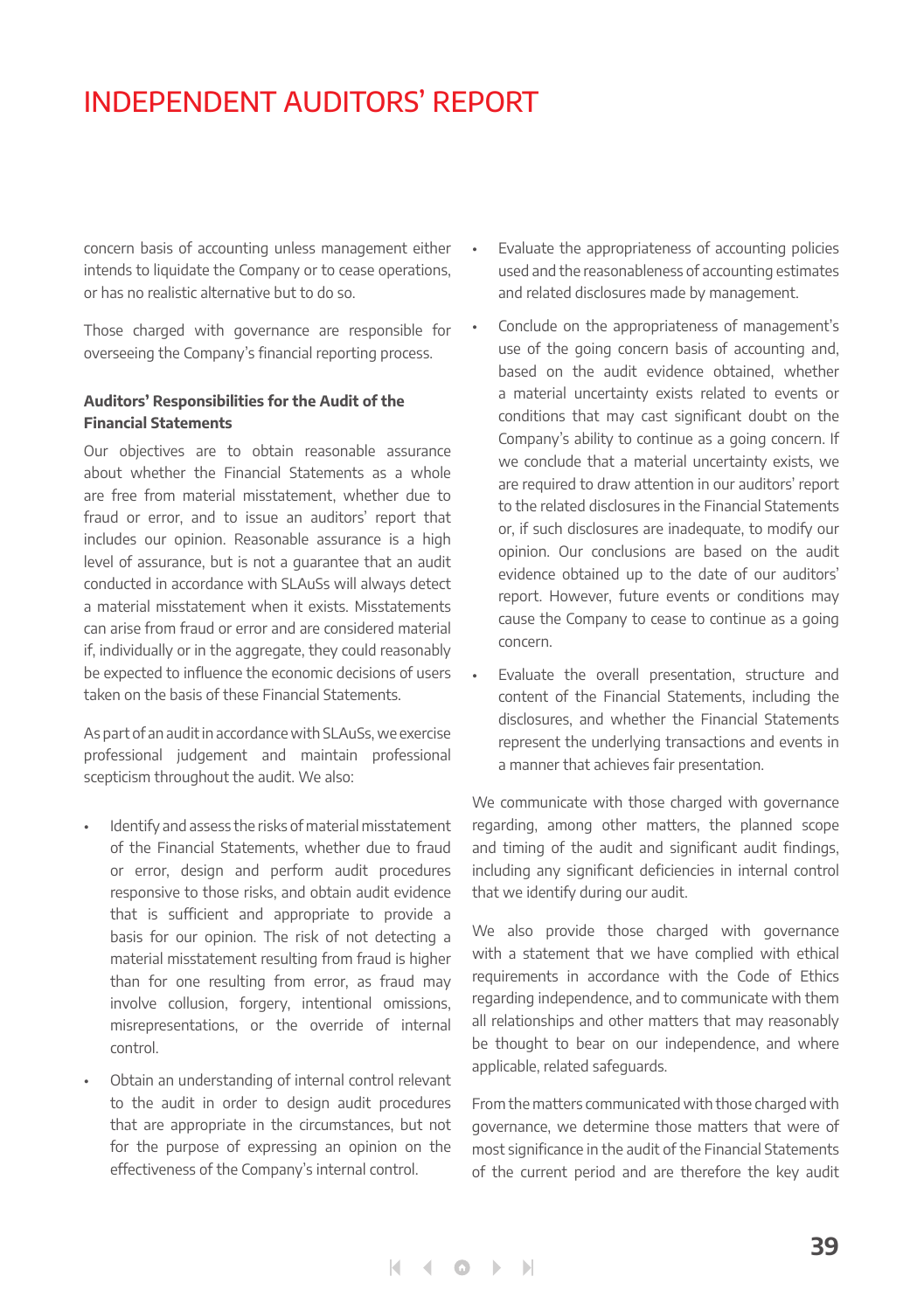matters. We describe these matters in our auditors' report unless law or regulation precludes public disclosure about the matter or when, in extremely rare circumstances, we determine that a matter should not be communicated in our report because the adverse consequences of doing so would reasonably be expected to outweigh the public interest benefits of such communication.

### **Report on Other Legal and Regulatory Requirements**

As required by section 163 (2) of the Companies Act No. 07 of 2007, we have obtained all the information and explanations that were required for the audit and, as far as appears from our examination, proper accounting records have been kept by the Company.

CA Sri Lanka membership number of the engagement partner responsible for signing this independent auditors' report is FCA 2294.

XNON

**KPMG** Colombo, Sri Lanka 11th February 2020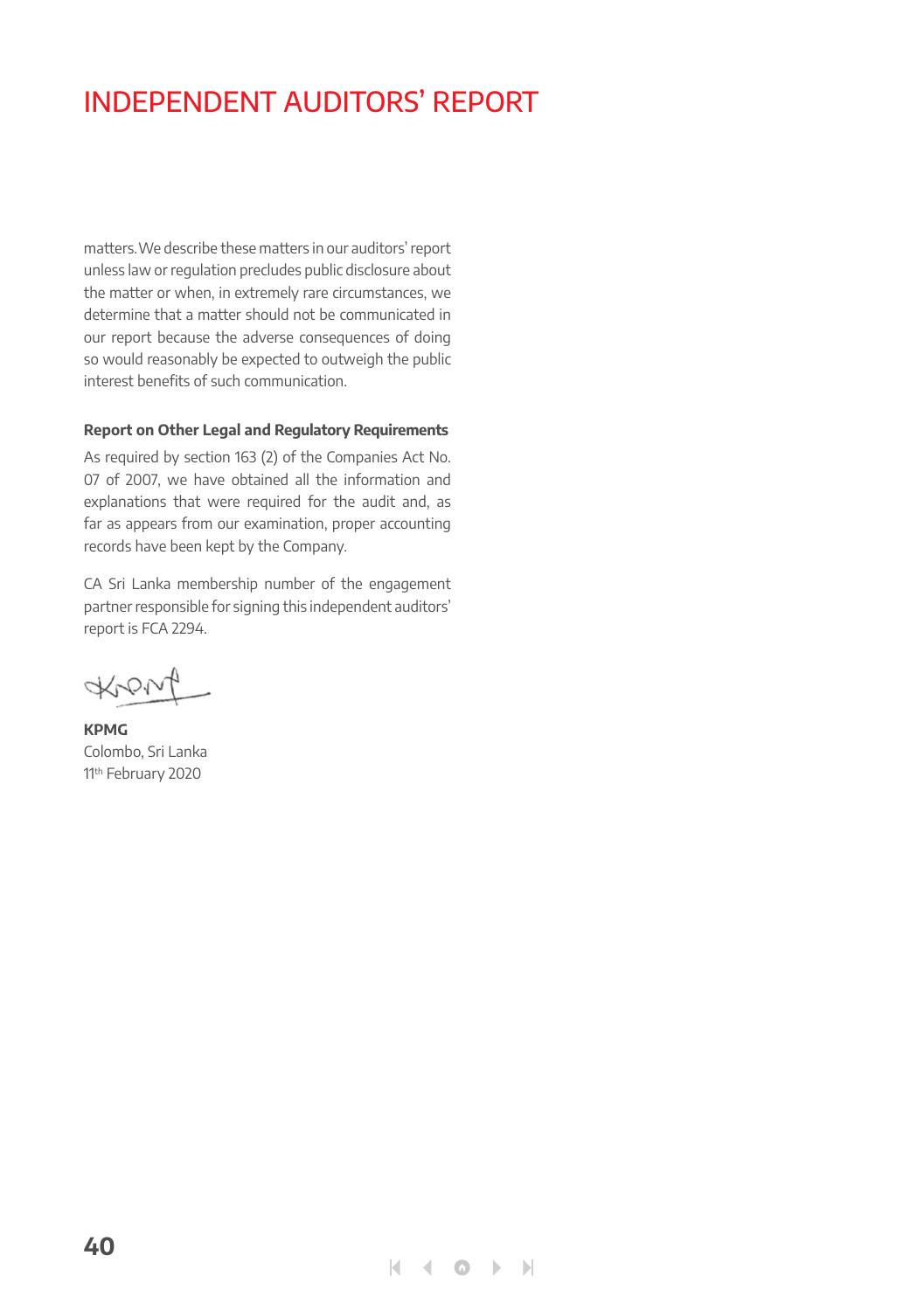# STATEMENT OF PROFIT OR LOSS AND Other Comprehensive Income

| Year ended 31st December                              |             | 2019            | 2018            |
|-------------------------------------------------------|-------------|-----------------|-----------------|
|                                                       | <b>Note</b> | Rs.             | Rs.             |
| Revenue                                               | 6           | 815,576,397     | 877,761,395     |
| Cost of sales                                         |             | (492, 604, 527) | (488, 289, 584) |
| <b>Gross profit</b>                                   |             | 322,971,870     | 389,471,811     |
| Other income                                          | 7           | 4,065,783       | 10,098,004      |
| Net exchange gain                                     |             | 270,283         | 2,726,295       |
| Administrative expenses                               |             | (103,885,718)   | (110,791,123)   |
| Selling and distribution expenses                     |             | (107, 849, 596) | (113, 113, 886) |
| <b>Profit from operations</b>                         | 8           | 115,572,622     | 178,391,101     |
| Finance income                                        |             | 5,652,643       | 3,981,033       |
| Finance expense                                       |             | (4,806,887)     | (6,835,799)     |
| Net finance income/(expense)                          | 9           | 845,756         | (2,854,766)     |
| <b>Profit before tax</b>                              |             | 116,418,378     | 175,536,335     |
| Income tax expenses                                   | 10          | (19,004,403)    | (23, 314, 276)  |
| Profit for the year                                   |             | 97,413,975      | 152,222,059     |
| Other comprehensive income for the year               |             |                 |                 |
| Items that will not be reclassified to profit or loss |             |                 |                 |
| Re-measurement of defined benefit liability           |             | 386,404         | 149,160         |
| - Related tax                                         |             | (54,097)        | (20, 882)       |
| Revaluation of freehold land                          |             |                 | 6,178,000       |
| - Related tax                                         |             |                 | (1,665,482)     |
| Other comprehensive income, net of tax                |             | 332,307         | 4,640,796       |
| <b>Total comprehensive income</b>                     |             | 97,746,283      | 156,862,855     |
| <b>Basic earnings per share (Rs.)</b>                 | 11          | 1.03            | 1.61            |

The Notes to the Financial Statements from pages 45 to 83 form an integral part of these Financial Statements. Figures in brackets indicate deductions.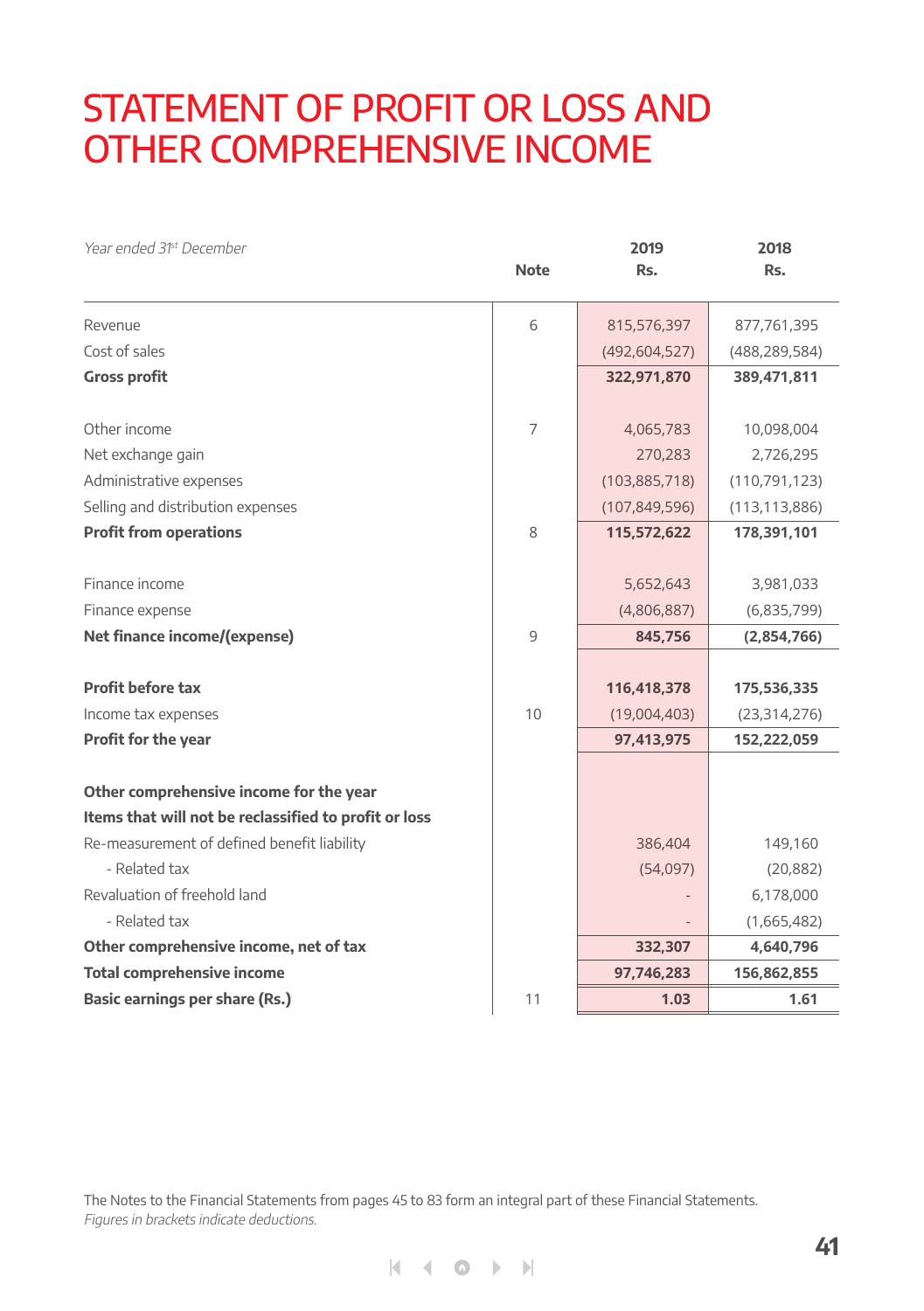# STATEMENT OF FINANCIAL POSITION

As at 31st December **2019 2018**

|                                                    | <b>Note</b> | Rs.                        | Rs.                       |
|----------------------------------------------------|-------------|----------------------------|---------------------------|
| <b>Assets</b>                                      |             |                            |                           |
| Property, plant and equipment                      | 12          | 312,772,277                | 304,569,556               |
| Intangible assets                                  | 13          | 32,814,638                 | 9,151,882                 |
| Other financial assets                             | 14          | 22,622,068                 | 24,586,401                |
| Non-current assets                                 |             | 368,208,983                | 338,307,839               |
|                                                    |             |                            |                           |
| Inventories<br>Trade and other receivables         | 15          | 156,267,378                | 115,531,681               |
|                                                    | 16          | 130,828,588                | 184,018,115               |
| Advances and prepayments<br>Other financial assets |             | 7,204,599                  | 9,433,136                 |
|                                                    | 14<br>17    | 14,439,648                 | 15,128,861                |
| Cash and cash equivalents<br><b>Current assets</b> |             | 145,326,789<br>454,067,002 | 62,463,017<br>386,574,810 |
| <b>Total assets</b>                                |             |                            |                           |
|                                                    |             | 822,275,985                | 724,882,649               |
| <b>Equity</b>                                      |             |                            |                           |
| Stated capital                                     | 18          | 102,074,201                | 102,074,201               |
| Reserves                                           | 19          | 10,230,816                 | 10,230,816                |
| Retained earnings                                  |             | 466,076,586                | 368,330,303               |
| <b>Total equity</b>                                |             | 578,381,603                | 480,635,320               |
| <b>Liabilities</b>                                 |             |                            |                           |
| Loans and borrowings                               | 20          | 45,542,921                 | 65,396,238                |
| Employee benefits                                  | 21          | 62,182,709                 | 57,217,883                |
| Deferred tax liabilities                           | 22          | 14,581,124                 | 16,160,604                |
| <b>Non-current liabilities</b>                     |             | 122,306,754                | 138,774,725               |
|                                                    |             |                            |                           |
| Trade and other payables                           | 23          | 64,047,904                 | 63,823,930                |
| Current tax liabilities                            | 24          | 14,553,697                 | 2,779,345                 |
| Loans and borrowings                               | 20          | 42,986,027                 | 38,869,329                |
| <b>Current liabilities</b>                         |             | 121,587,628                | 105,472,604               |
| <b>Total liabilities</b>                           |             | 243,894,382                | 244,247,329               |
| <b>Total equity and liabilities</b>                |             | 822,275,985                | 724,882,649               |

The Notes to the Financial Statements from pages 45 to 83 form an integral part of these Financial Statements. These Financial Statements have been prepared in compliance with the requirements of the Companies Act No. 07 of 2007.

S. Amarasinghe  $\overline{\cdot}$  .  $\Rightarrow$ 

#### **Finance Director**

The Board of Directors is responsible for the preparation and presentation of these Financial Statements. Approved for and on behalf of the Board of Directors:

Lijny at Lablache

**Director Director** 11th February 2020 Colombo

APJC

The Notes to the Financial Statements form an integral part of these Financial Statements. Figures in brackets indicate deductions.

**K 4 0 1 N**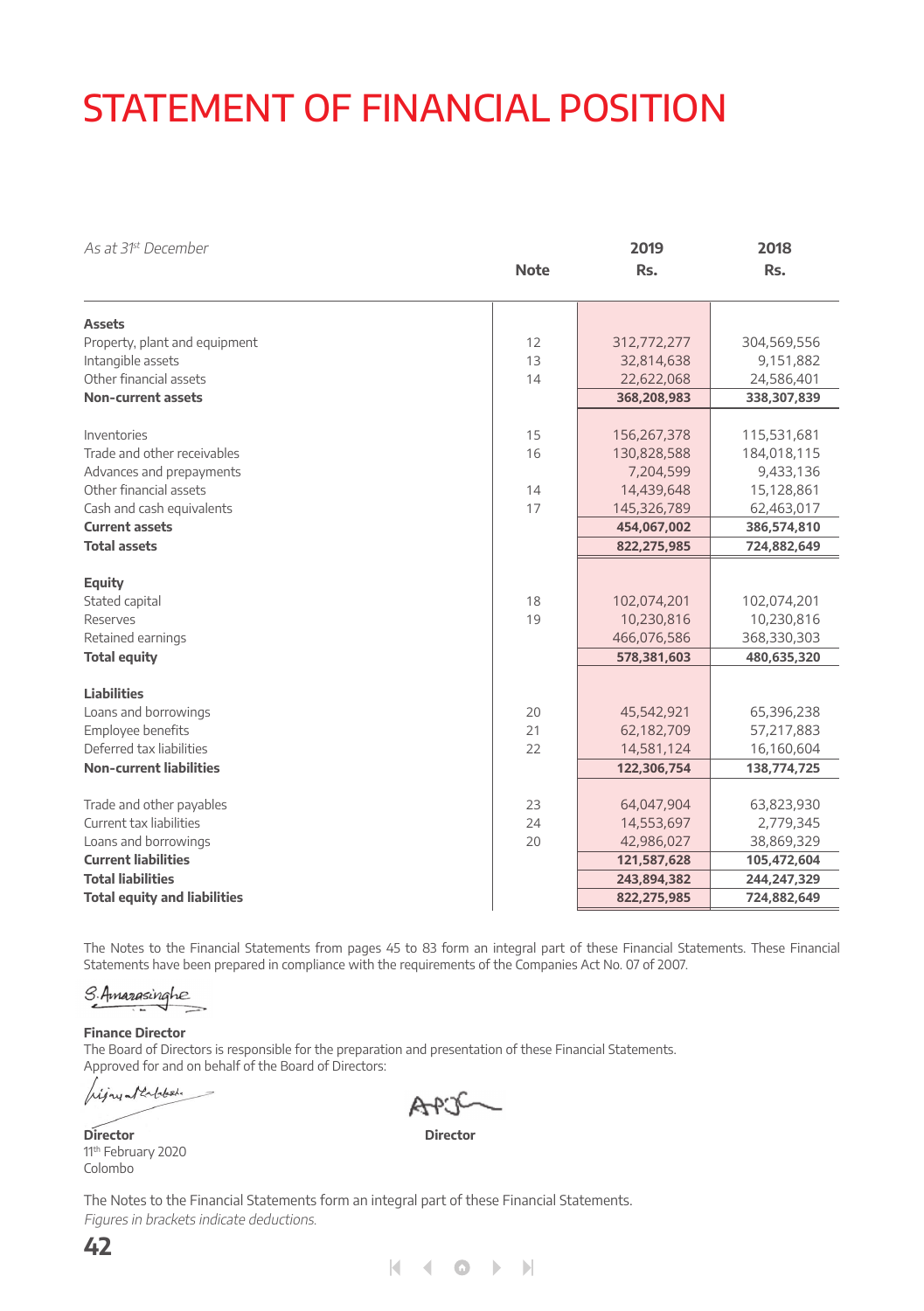# STATEMENT OF CHANGES IN EQUITY

| Year ended 31st December                                                          | <b>Stated</b><br><b>Capital</b><br>Rs. | <b>Revaluation</b><br><b>Reserve</b><br>Rs. | <b>Retained</b><br><b>Earnings</b><br>Rs. | <b>Total</b><br>Equity<br>Rs. |
|-----------------------------------------------------------------------------------|----------------------------------------|---------------------------------------------|-------------------------------------------|-------------------------------|
| Balance as at 1st January 2018                                                    | 102,074,201                            | 5,718,298                                   | 215,979,966                               | 323,772,465                   |
| Profit for the year                                                               |                                        |                                             | 152,222,059                               | 152,222,059                   |
| Other comprehensive income, net of income tax                                     |                                        |                                             |                                           |                               |
| - Actuarial gain on defined benefit plan                                          |                                        |                                             | 128,278                                   | 128,278                       |
| - Net gain on revaluation of land, net of tax                                     |                                        | 4,512,518                                   |                                           | 4,512,518                     |
| Total comprehensive income for the year                                           | L,                                     | 4,512,518                                   | 152,350,337                               | 156,862,855                   |
|                                                                                   |                                        |                                             |                                           |                               |
| <b>Transactions with owners of the Company</b>                                    |                                        |                                             |                                           |                               |
| Contributions and Distributions                                                   | ä,                                     |                                             |                                           |                               |
| Total transactions with owners of the Company                                     | $\overline{a}$                         |                                             |                                           |                               |
|                                                                                   |                                        |                                             |                                           |                               |
| <b>Balance as at 31st December 2018</b>                                           | 102,074,201                            | 10,230,816                                  | 368,330,303                               | 480,635,320                   |
|                                                                                   |                                        |                                             |                                           |                               |
| Balance as at 1st January 2019                                                    | 102,074,201                            | 10,230,816                                  | 368,330,303                               | 480,635,320                   |
| Profit for the year                                                               |                                        |                                             | 97,413,975                                | 97,413,975                    |
| Other comprehensive income, net of income tax                                     |                                        |                                             |                                           |                               |
| - Actuarial gain on defined benefit plan                                          | ä,                                     |                                             | 332,307                                   | 332,307                       |
| Total comprehensive income for the year                                           | ä,                                     |                                             | 97,746,283                                | 97,746,283                    |
| <b>Transactions with owners of the Company</b><br>Contributions and Distributions | ÷,                                     |                                             |                                           |                               |
| Total transactions with owners of the Company                                     |                                        |                                             |                                           |                               |
|                                                                                   |                                        |                                             |                                           |                               |

The Notes to the Financial Statements from pages 45 to 83 form an integral part of these Financial Statements. Figures in brackets indicate deductions.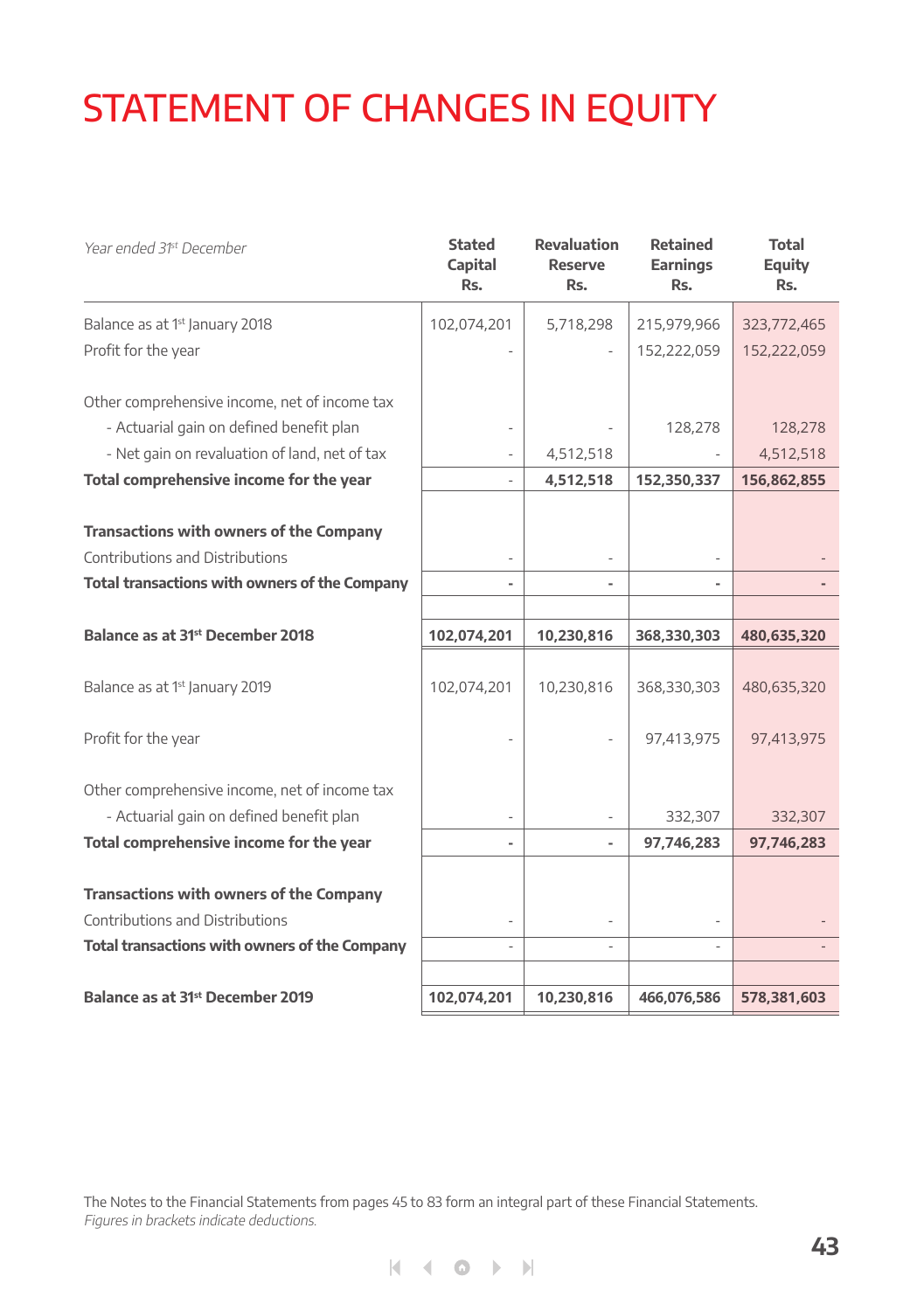# STATEMENT OF CASH FLOWS

Year ended 31st December **2019 2018**

|                                                     | Note           | Rs.            | Rs.            |
|-----------------------------------------------------|----------------|----------------|----------------|
| Cash flows from operating activities                |                |                |                |
| Profit before taxation                              |                | 116,418,378    | 175,536,335    |
| Adjustments for:                                    |                |                |                |
| Property, plant and equipment depreciation          | 12             | 41,910,071     | 37,055,122     |
| Intangible asset amortization                       | 13             | 132,510        | 55,212         |
| Effect on exchange loss on borrowings               | 20             | (4,002,123)    | 14,283,902     |
| Gain on sale of property, plant and equipment       | $\overline{7}$ | (1,089,386)    | (8,000,000)    |
| Interest expense                                    | Q              | 4,806,887      | 6,835,799      |
| Interest income                                     | 9              | (5,652,643)    | (3,981,033)    |
| Provision for slow-moving inventories               | 15             | 2,143,102      | 1,594,302      |
| Property, plant and equipment written off           | 12             |                | 300,041        |
| Provision for employee benefits                     | 21             | 10,305,586     | 9,689,807      |
| <b>Changes in working capital</b>                   |                |                |                |
| Inventories                                         |                | (42,878,799)   | (16, 246, 917) |
| Trade and other receivables                         |                | 48,828,713     | (44,889,699)   |
| Advance and prepayments                             |                | 2,228,537      | 3,146,052      |
| Other financial assets                              |                | 2,653,546      | (8,472,560)    |
| Trade and other payables                            |                | (387, 614)     | (8,727,143)    |
| Cash generated from operating activities            |                | 175,416,766    | 158, 179, 220  |
| Current taxes paid                                  | 24             | (4,502,814)    |                |
| Interest paid                                       | 9              | (4, 262, 637)  | (6,835,799)    |
| Gratuity paid                                       | 21             | (4,342,766)    | (6, 250, 378)  |
| Net cash generated from operating activities        |                | 162,308,548    | 145,093,043    |
| <b>Cash flows from investing activities</b>         |                |                |                |
| Interest received                                   | 9              | 5,652,643      | 3,981,033      |
| Proceeds from sale of property, plant and equipment | $\overline{7}$ | 1,089,387      | 8,059,143      |
| Acquisition of property, plant and equipment        | 12             | (24, 387, 284) | (70, 267, 309) |
| Acquisition of intangible assets                    | 13             | (17, 750, 882) | (9,207,094)    |
| Net cash used in investing activities               |                | (35, 396, 136) | (67, 434, 227) |
| <b>Cash flows from financing activities</b>         |                |                |                |
| Repayment of borrowings                             | 20             | (35,087,694)   | (66, 420, 933) |
| Repayment of lease liabilities                      | 20             | (8,960,946)    | (2,072,623)    |
| Net cash used in financing activities               |                | (44, 048, 640) | (68, 493, 556) |
| Net increase in cash and cash equivalents           |                | 82,863,772     | 9,165,261      |
| Cash and cash equivalents at 1st January            | 17             | 62,463,017     | 53,297,756     |
| Cash and cash equivalents at 31st December          | 17             | 145,326,789    | 62,463,017     |

The Notes to the Financial Statements from pages 45 to 83 form an integral part of these Financial Statements. Figures in brackets indicate deductions.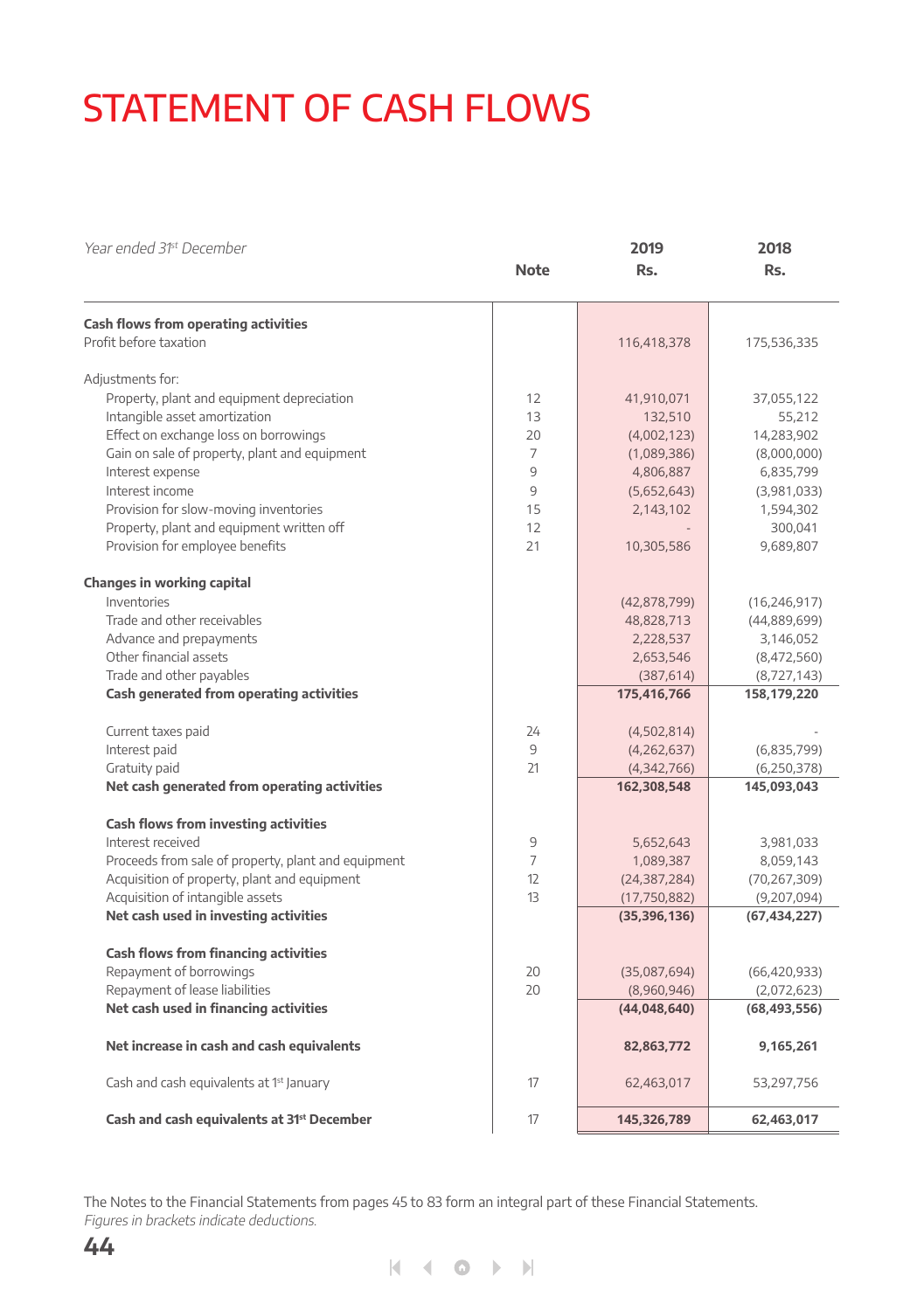### **1. REPORTING ENTITY**

### **1.1 Corporate information**

Bogala Graphite Lanka PLC is a limited liability Company incorporated and domiciled in Sri Lanka and whose shares are publicly traded on the Colombo Stock Exchange. The registered office and the principal place of business are located at Bogala Mines, Aruggammana.

The Company is primarily engaged in the Mining, Processing and Preparation, Production of Lubricants, and Sale of Graphite, and Lubricants.

### **1.2 Parent enterprise and Ultimate parent enterprise**

The Company's parent and ultimate undertaking is Graphit KropfmÜhl GmbH and AMG Advanced Metallurgical Group N.V. (Netherlands) respectively.

**1.3** The number of persons employed by the Company as at 31st December 2019 was 174.

#### **2. Basis of accounting**

### **2.1 Statement of compliance**

The Financial Statements of the Company have been prepared and presented in accordance with the Sri Lanka Accounting Standards (SLFRSs and LKASs) laid down by the Institute of Chartered Accountants of Sri Lanka, and in compliance with the requirements of the Companies Act No. 07 of 2007 and provide appropriate disclosures as required by the Listing Rules of the Colombo Stock Exchange. These Financial Statements, except for information on cash flows, have been prepared following accrual basis of accounting.

#### **2.2 Responsibility for Financial Statements**

The Board of Directors of the Company is responsible for the preparation and presentation of the Financial Statements of the Company per the provisions of the Companies Act No. 07 of 2007 and SLFRSs and LKASs.

The Board of Directors acknowledges their responsibility for Financial Statements as set out in the 'Annual Report of the Board of Directors' 'Statement of Directors' Responsibility' and the certification on the Statement of Financial Position.

These Financial Statements include the following components:

a Statement of Profit or Loss and Other Comprehensive Income, providing the information on the financial performance of the Company for the year under review. Refer to page 41;

a Statement of Financial Position providing information on the financial position of the Company as at the year-end. Refer to page 42;

a Statement of Changes in Equity, depicting all changes in shareholders' funds during the year under review of the Company. Refer to page 43;

a Statement of Cash Flows providing information to the users, on the ability of the Company to generate cash and cash equivalents and utilisation of those cash flows. Refer to page 44.

Notes to the Financial Statements comprising Accounting Policies and other explanatory information. Refer to pages 45 to 83.

## **2.3 Approval of Financial Statements by the Board of Directors**

The Financial Statements for year ended 31st December 2019 were authorised for issue by the Company's Board of Directors on 11<sup>th</sup> February, 2020.

### **2.4 Basis of measurement**

The Financial Statements of the Company have been prepared on the historical cost basis except for the following material items, which are measured on an alternative basis on each reporting date:

| ltems                                    | <b>Basis of</b><br><b>Measurement</b>                        | <b>Notes</b><br>No. |
|------------------------------------------|--------------------------------------------------------------|---------------------|
| Freehold Land                            | Fair Value                                                   | 34                  |
| Net Defined<br><b>Benefit Obligation</b> | Actuarially valued<br>and recognised at<br>the present value | 3.14                |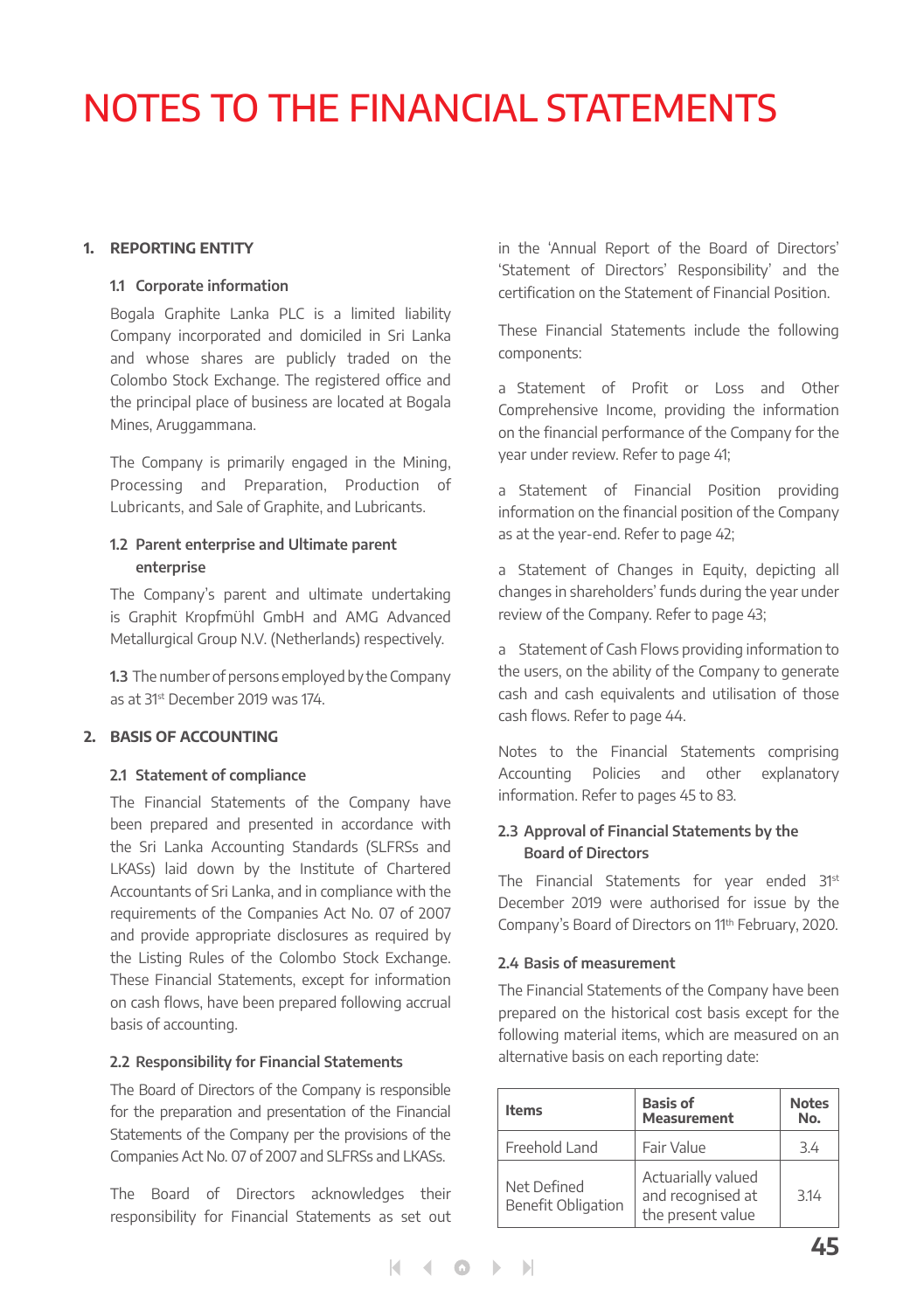#### **2.5 Going concern basis of accounting**

The Management has made an assessment of its ability to continue as a going concern and is satisfied that it has the resources to continue in business for the foreseeable future. Furthermore, the Management is not aware of any material uncertainties that may cast significant doubt upon the Company's ability to continue as a going concern. Therefore, the Financial Statements of the Company continue to be prepared on a going concern basis.

### **2.6 Offsetting**

Financial assets and financial liabilities are offset and the net amount reported in the Statement of Financial Position, only when there is a legally enforceable right to offset the recognised amounts and there is an intention to settle on a net basis or to realise the assets and settle the liabilities simultaneously. Income and expenses are not offset in the Profit or Loss, unless required or permitted by an Accounting Standard and as specifically disclosed in the Accounting policies of the Company.

#### **2.7 Materiality and aggregation**

Each material class of similar items is presented separately in the Financial Statements. Items of dissimilar nature or function are presented separately, unless they are immaterial as permitted by the Sri Lanka Accounting Standard - LKAS 1 on 'Presentation of Financial Statements'.

### **2.8 Comparative information**

Comparative information including quantitative, narrative and descriptive information is disclosed in respect of the previous period in the Financial Statements in order to enhance the understanding of the current period's Financial Statements and to enhance the inter-period comparability. The presentation and classification of the Financial Statements of the previous year are amended, where relevant, for better presentation and to be comparable with those of the current year.

#### **2.9 Functional and presentation currency**

The Financial Statements are presented in Sri Lankan Rupees (LKR), which is the Company's functional currency. All amounts have been rounded to the nearest rupee, unless otherwise indicated.

#### **2.10 Use of judgements and estimates**

In preparing the Financial Statements of the Company in conformity with SLFRSs and LKASs, the management has made judgements, estimates and assumptions which affect the application of Accounting Policies and the reported amounts of assets, liabilities, income and expenses. Actual results may differ from these estimates.

Estimates and underlying assumptions are reviewed on an ongoing basis. Revisions to accounting estimates are recognised prospectively.

#### **a. Judgements**

Information about judgements made in applying accounting policies that have the most significant effects on the amounts recognised in the Financial Statements:

#### **Assumptions and estimation uncertainties**

Information about assumptions and estimation uncertainties that have a significant risk of resulting in a material adjustment in the year ended  $31st$ December 2019 is included in the following notes:

**Note 3.12** measurement of defined benefit obligations: key actuarial assumptions

**Note 3.2.2** recognition of deferred tax assets: availability of future taxable profit against which tax losses carried forward can be used

**Note 3.4** revaluation of freehold land and useful lives of PPE

**Note 3.9** recognition and measurement of provisions and contingencies: key assumptions about the likelihood and magnitude of an outflow of resources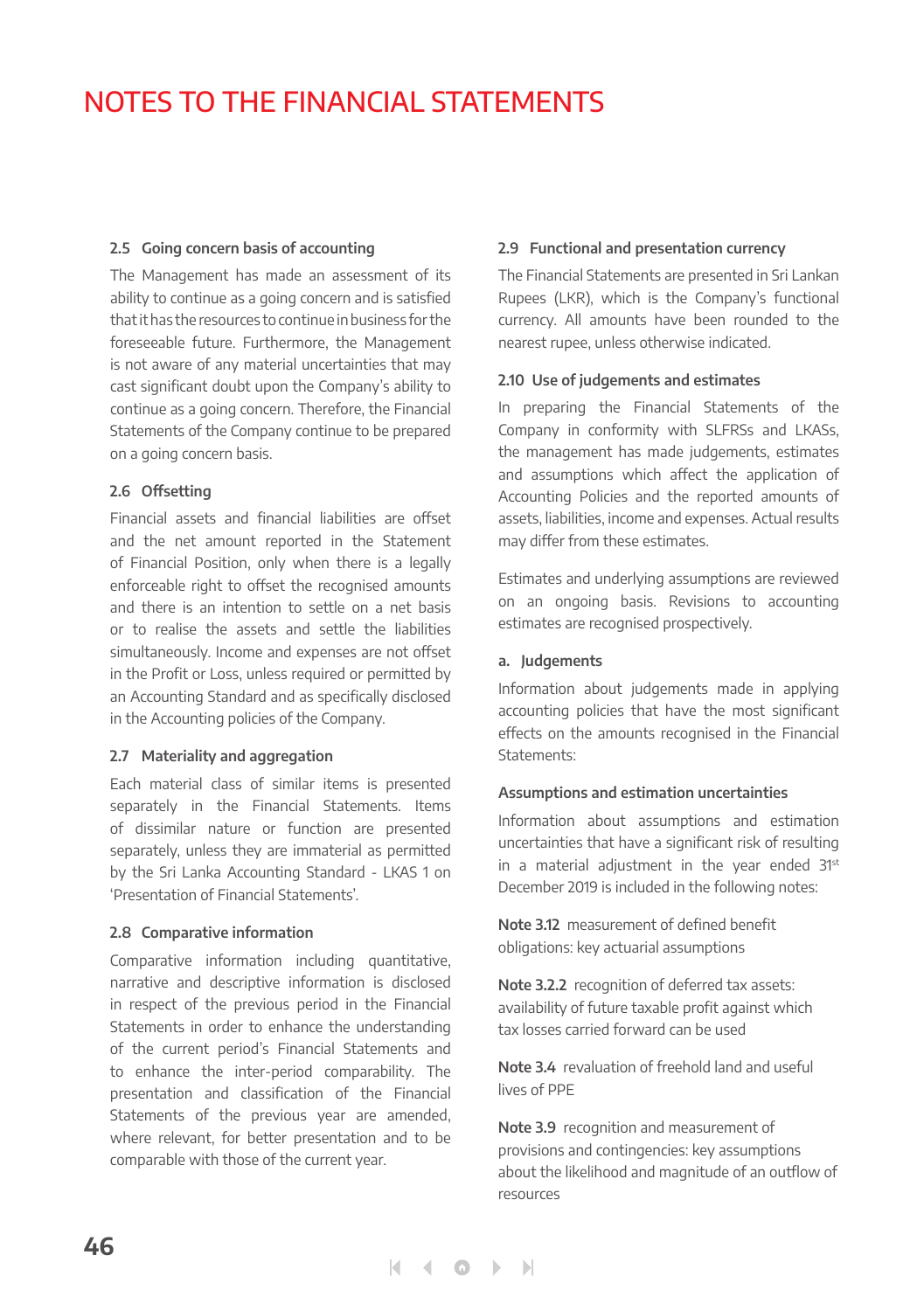#### **2.11 Measurement of fair values**

Fair value-related disclosures for freehold land which is measured at fair value are summarised as follows.

Fair value is the price that would be received when selling an asset or paid when transferring a liability in an orderly transaction between market participants at the measurement date. The fair value measurement is based on the presumption that the transaction to sell the asset or transfer the liability takes place either:

- in the principal market for the asset or liability; or
- in the absence of a principal market, in the most advantageous market for the asset or liability

The principal or the most advantageous market must be accessible by the Company.

The fair value of an asset or a liability is measured using the assumptions that market participants would use when pricing the asset or liability, assuming that market participants act in their economic best interest.

A fair value measurement of a non-financial asset takes into account a market participant's ability to generate economic benefits by using the asset in its highest and best use or by selling it to another market participant that would use the asset in its highest and best use.

All assets and liabilities for which fair value is measured or disclosed in the Financial Statements are categorised within the fair value hierarchy, described as follows, based on the lowest level input that is significant to the fair value measurement as a whole:

**Level 1** Quoted (unadjusted) market prices in active markets for identical assets or liabilities

**Level 2** Valuation techniques for which the lowest level input that is significant to the fair value measurement is directly or indirectly observable

**Level 3** Valuation techniques for which the lowest level input that is significant to the fair value measurement is unobservable

Fair value of the Land has been determined under Level 3 valuation.

The Company's Management Committee determines the policies and procedures for recurring fair value measurement of freehold land. External valuers are involved for valuation of freehold land. Involvement of external valuers is decided upon annually by the Management Committee after discussion with and approval by the Company's Audit Committee. Selection criteria include market knowledge, reputation, independence and whether professional standards are maintained. At each reporting date, the Management Committee analyses the movements in the values of assets and liabilities which are required to be re-measured or re-assessed according to the Company's accounting policies.

## **3. SIGNIFICANT ACCOUNTING POLICIES**

The accounting policies set out below have been applied consistently to all periods presented in the Financial Statements of the Company, unless otherwise indicated. These accounting policies have been applied consistently by the Company.

#### **3.1.1 Foreign currency translations**

The Financial Statements are presented in Sri Lankan Rupees, which is also the Company functional currency as explained in note 2.9.

#### **3.1.2 Foreign currency transactions and balances**

Transactions in foreign currencies are translated into functional currency, which is Sri Lankan Rupees, using the exchange rates prevailing at the dates of the transactions.

Monetary assets and liabilities denominated in foreign currencies are translated at the spot rate of the functional currency prevailing at the reporting date.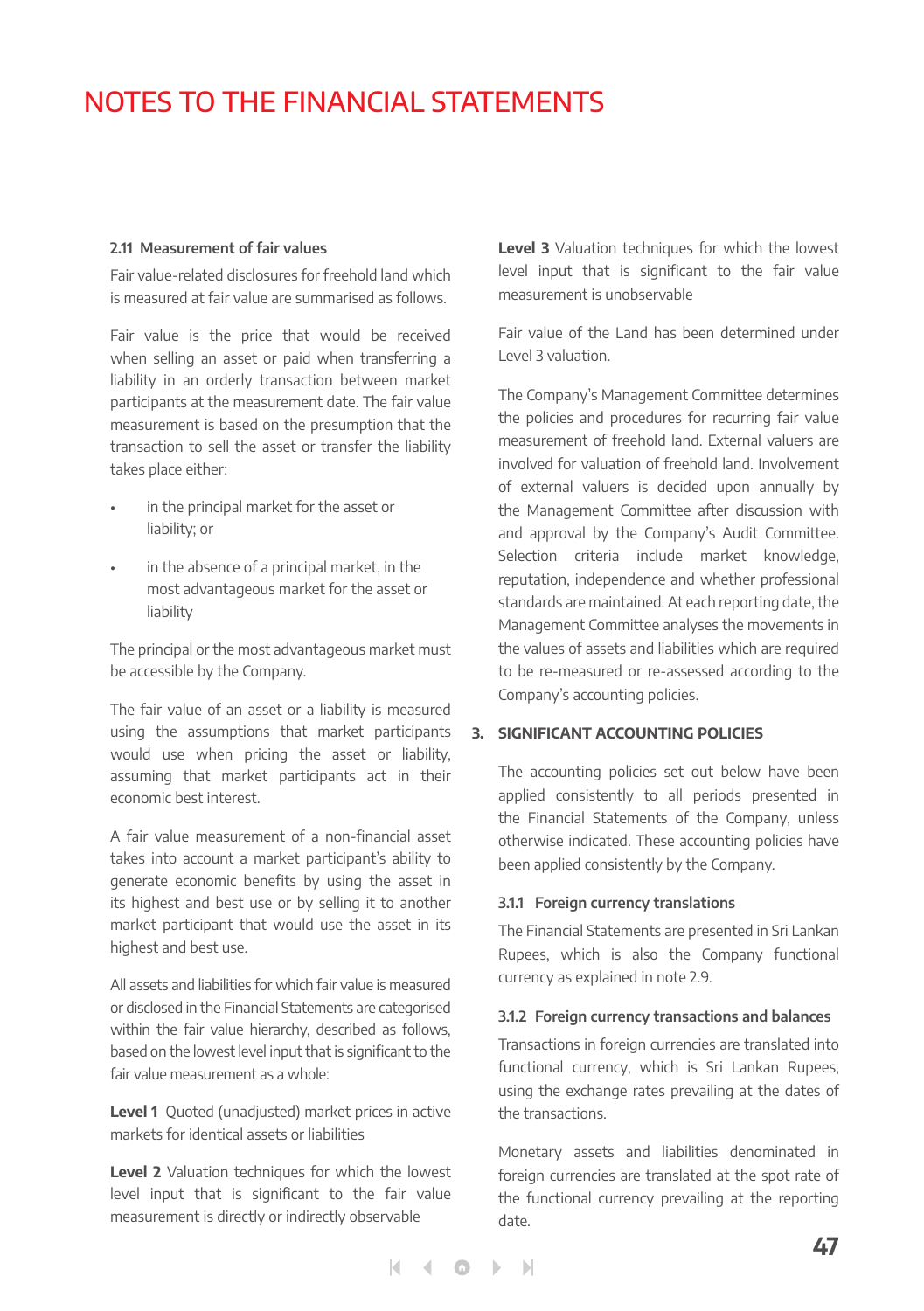Foreign exchange differences arising on translation of foreign exchange transactions are recognised in the Statement of Profit or Loss.

Non-monetary assets and liabilities denominated in foreign currencies that are measured at fair value are retranslated to the functional currency at the exchange rate at the date that the fair value was determined. Foreign currency differences arising on retranslation are recognised in profit or loss except for differences arising on the retranslation of availablefor-sale equity instruments, which are recognised in other comprehensive income. Non-monetary items that are measured in terms of historical cost in a foreign currency are translated using the exchange rate at the date of the transaction.

#### **3.2 Income tax expense**

Income tax expense for the year comprises current and deferred tax including adjustments to previous years and changes in tax provisions. It is recognised in Profit or Loss except to the extent it relates to items recognised directly in Equity or in Other Comprehensive Income (OCI).

#### **3.2.1 Current tax**

Current tax comprises the expected tax payable or receivable on the taxable income or loss for the year and any adjustment to the tax payable or receivable in respect of previous years. It is measured using tax rates enacted or substantively enacted at the reporting date.

Accordingly, provision for taxation is made on the basis of the accounting profit for the year, as adjusted for taxation purposes, in accordance with the provisions of the Inland Revenue Act No. 24 of 2017 and amendments thereto, at the rates specified in note 10 on page 63. This note also includes the major components of tax expense, the effective tax rates and a reconciliation between the profit before tax and tax expense, as required by the Sri Lanka Accounting Standard - LKAS 12 on Income Taxes.

#### **3.2.2 Deferred tax**

Deferred tax is recognised in respect of temporary differences between the carrying amounts of assets and liabilities for financial reporting purposes and the amounts used for taxation purposes. Deferred tax is not recognised for:

- temporary differences on the initial recognition of assets or liabilities in a transaction that is not a business combination and that affects neither accounting nor taxable profit or loss;
- temporary differences related to investments in subsidiaries to the extent that it is probable that they will not reverse in the foreseeable future; and
- taxable temporary differences arising on the initial recognition of goodwill.

Deferred tax assets are recognised for unused tax losses, unused tax credits and deductible temporary differences to the extent that it is probable that future taxable profits will be available against which they can be used. Deferred tax assets are reviewed at each reporting date and are reduced to the extent that it is no longer probable that the related tax benefit will be realised.

Unrecognised deferred tax assets are reassessed at each reporting date and recognised to the extent that it has become probable that future taxable profits will be available against which they can be used.

Deferred tax is measured at the tax rates that are expected to be applied to temporary differences when they reverse, using tax rates enacted or substantively enacted at the reporting date.

The measurement of deferred tax reflects the tax consequences that would follow the manner in which the Company expects, at the reporting date, to recover or settle the carrying amount of its assets and liabilities.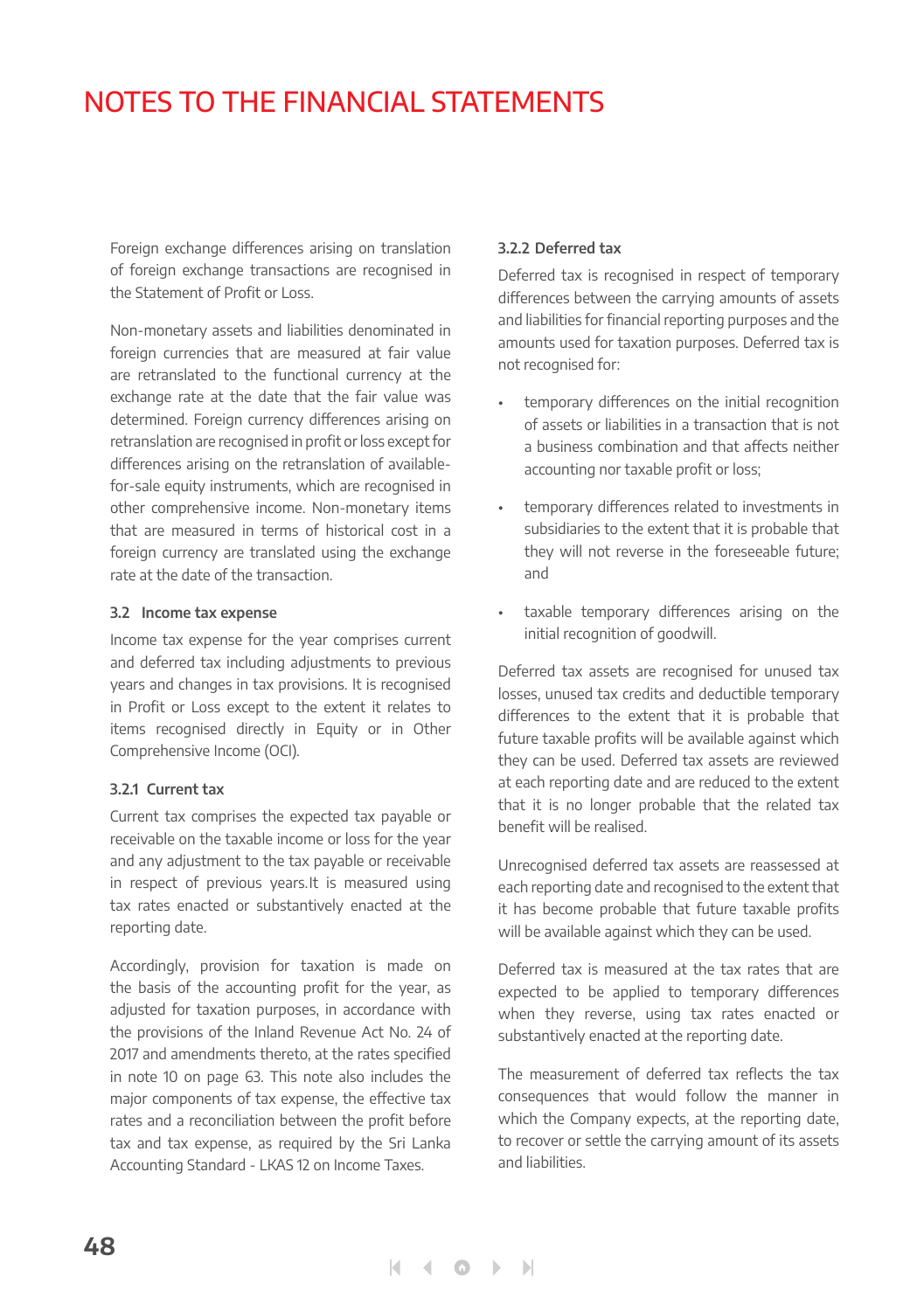Additional taxes that arise from the distribution of dividends by the Company are recognised at the same time that the liability to pay the related dividend is recognised. These amounts are generally recognised in profit or loss as they generally relate to income arising from transactions that were originally recognised in profit or loss.

### **3.2.3 Sales tax**

Revenues, expenses and assets are recognised net of the amount of sales tax, except:

- when the sales tax incurred on a purchase of assets or services is not recoverable from the taxation authority, in which case the sales tax is recognised as part of the cost of acquisition of the asset or as part of the expense item, as applicable;
- when receivables and payables that are stated with the amount of sales tax included;
- when the net amount of sales tax recoverable from, or payable to, the taxation authority is included as part of receivables or payables in the statement of financial position.

#### **3.3 Revenue**

#### **3.3.1 Revenue recognition**

Revenue from Contract with Customers

Revenue is measured based on the consideration specified in a contract with a customer. The Company recognises revenue when it transfers control over goods or services to a customer.

SLFRS 15, which was adopted by the Company from 1<sup>st</sup> January 2018, establishes a comprehensive framework for determining whether, how much and when revenue is recognised. Under SLFRS 15, revenue is recognised when a customer obtains control of the goods or services, Determining the timing of the transfer of control – at a point in time or over time – requires judgement.

Under SLFRS 15, revenue is recognised to the extent that it is highly probable that a significant reversal in the amount of cumulative revenue recognised will not occur.

# **3.4 Property, plant and equipment**

# **Basis of recognition**

Property, plant and equipment are recognised if it is probable that future economic benefits associated with the asset will flow to the Company and cost of the asset can be measured reliably.

#### **Basis of measurement**

All property, plant and equipment are initially measured at its cost. Cost includes expenditure that is directly attributable to the acquisition of the asset and subsequent costs (as explained under 'subsequent costs'). The cost of self-constructed assets include the cost of materials, direct labour, any other costs directly attributable to bringing the asset to a working condition for its intended use, the costs of dismantling and removing the items and restoring the site on which they are located and borrowing costs that are directly attributable to the asset under construction.

When parts of an item of property or equipment have different useful lives, they are accounted for as separate items (major components) of property and equipment.

Purchased software which is integral to the functionality of the related equipment is capitalised as part of that equipment.

#### **Cost model**

Property, plant and equipment (excluding freehold land) is stated at cost, net of accumulated depreciation and accumulated impairment losses, if any.

When an asset's carrying value is higher than its estimated recoverable amount, the carrying value is written down to its recoverable amount.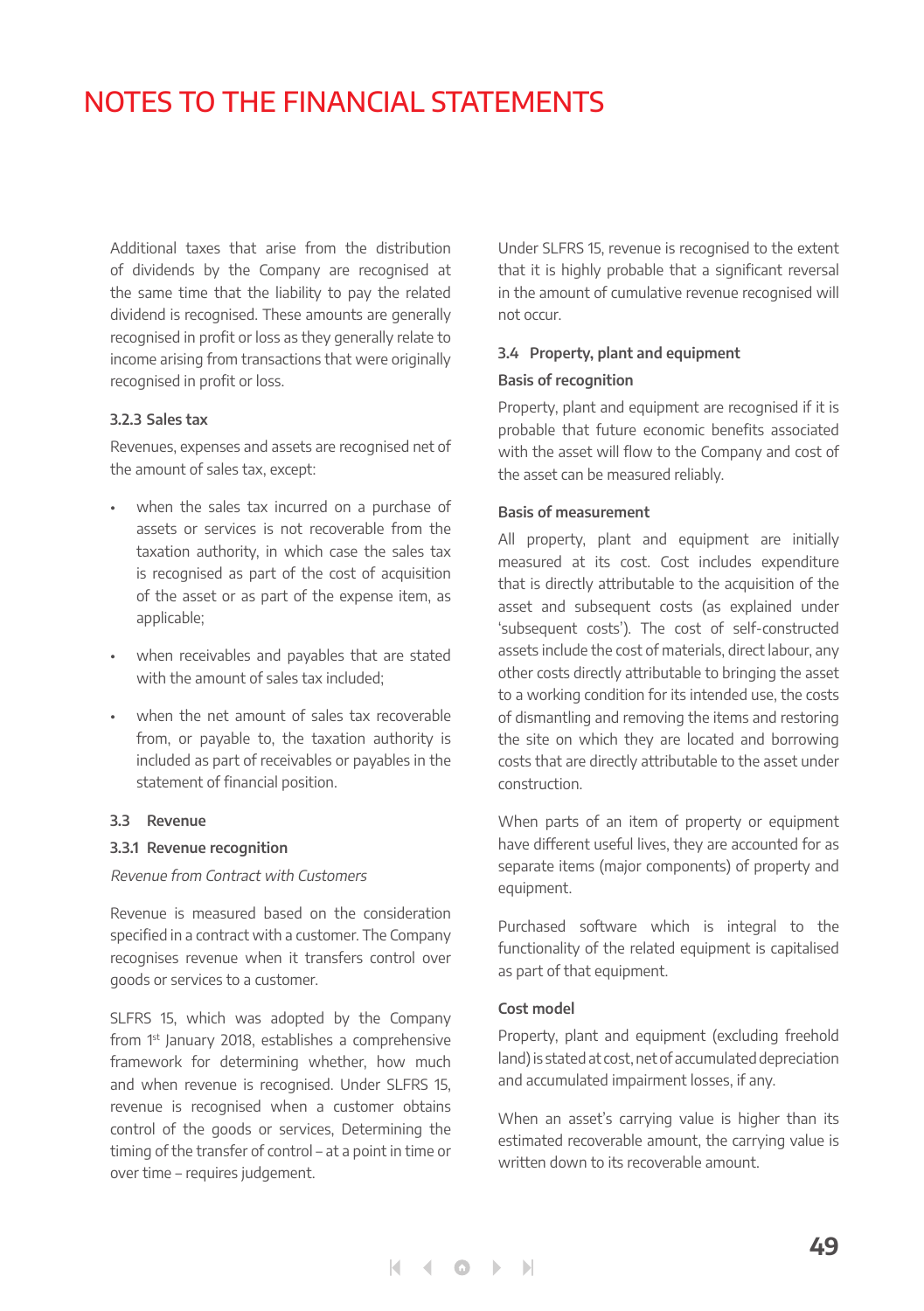#### **Revaluation model**

The Company applies the revaluation model for the entire class of freehold land for measurement after initial recognition. Company policy is to revalue all freehold land every five years or when there is a substantial difference between the fair value and the carrying amount.

Any revaluation surplus is recognised in Other Comprehensive Income and accumulated in equity in the revaluation reserve, except to the extent that it reverses a revaluation decrease of the same asset previously recognised in Profit or Loss, in which case the increase is recognised in Profit or Loss.

A revaluation deficit is recognised in Profit or Loss, except to the extent that it offsets an existing surplus on the same asset recognised in the revaluation reserve. Upon disposal, any revaluation reserve relating to particular assets being sold is transferred to retained earnings.

#### **Subsequent costs**

When significant parts of a property, plant and equipment are required to be replaced at regular intervals, the Company derecognises the replaced part, and recognises the new part with its own associated useful life and depreciates accordingly. Ongoing repair and maintenance costs are expensed as incurred.

#### **Derecognition**

An item of property, plant and equipment is derecognised upon disposal, replacement or when no future economic benefits are expected from its use. Any gain or loss arising on derecognition of the asset is included in Profit or Loss in the period the asset is derecognised.

#### **Depreciation**

Depreciation is based on straight-line method over the estimated useful lives of the assets. Freehold land is not depreciated

Depreciation of an asset begins from the date it is available for use or, in respect of self-constructed assets, from the date that the asset is completed and ready for use. Depreciation ceases at the earlier of the date that the asset is classified as held for sale and the date that the asset is derecognised.

The estimated useful lives of the assets are as follows:

| <b>Class of asset</b>                 | Years                    |
|---------------------------------------|--------------------------|
| Buildings on freehold land            | 25                       |
| Road development                      | 10                       |
| Access tunnels / Mining assets        | $5 - 20$                 |
| Plant and machinery                   | $5 - 20$                 |
| Other equipment                       | 10                       |
| Office equipment                      | 5                        |
| Furniture and fittings                | 5                        |
| Computer equipment                    | 3                        |
| Motor vehicles                        | 5                        |
| Right-of-use asset - Motor<br>vehicle | Over the<br>lease period |
| Right-of-use asset - Machinery        | 4                        |

Residual values, useful lives and method of depreciation are reviewed at each financial year-end and adjusted if appropriate.

#### **Impairment of property, plant and equipment**

The carrying value of property, plant and equipment is reviewed for impairment when events or changes in circumstances indicate the carrying value may not be recoverable. If any such indication exists and where the carrying value exceeds the estimated recoverable amount the assets are written down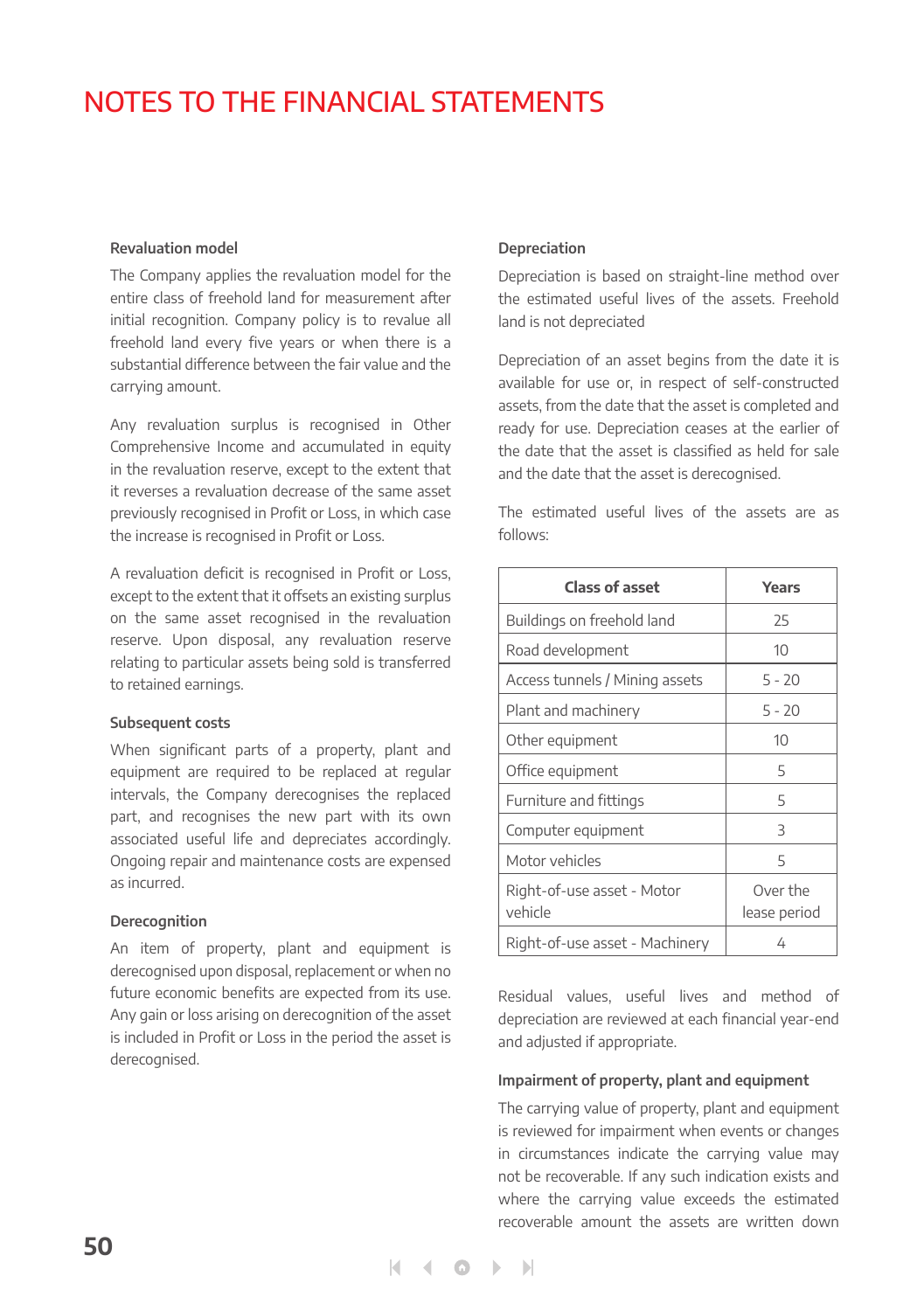to their recoverable amount. Impairment losses are recognised in the Income Statement unless it reverses a previous revaluation surplus for the same asset.

#### **Capital work-in-progress**

Capital work-in-progress is stated at cost, including borrowing costs, less any accumulated impairment losses. These would be transferred to the relevant asset category in property, plant and equipment when the asset is completed and available for use, i.e. when it is in the location and condition necessary for it to be capable of operating in the manner intended by management.

#### **Mining assets**

#### **a) Recognition of mining assets**

Costs associated with developing mine reserves are recognised in property, plant and equipment when they are established as commercially viable. These costs can include amounts that were previously recognised as intangible assets during the exploration and evaluation phase of the mine development.

### **b) Exploration, evaluation and development expenditures**

Exploration and evaluation expenditures relate to costs incurred on the exploration and evaluation of potential mineral resources. These costs are recorded as Intangible Assets while exploration is in progress. When commercially recoverable reserves are determined, and such development receives the appropriate approvals, capitalised exploration and evaluation expenditures are transferred to construction-in-progress under Property, Plant and Equipment. Upon completion of development and commencement of production, capitalised development costs as well as exploration and evaluation expenditures are transferred to Mining Assets under Property, Plant and Equipment and depreciated using the straight-line method over 5-20 years. 

Further, the capitalisation of development expenditure is related only to the expenditure incurred on developing Access Tunnels. The costs incurred on Drives and Winzes are recognised in the profit or loss as and when they are incurred under Development activities.

#### **3.5 Intangible assets**

#### **Recognition and measurement**

### **(a) Exploration and evaluation expenditure**

Assets which are included in intangible assets include exploration and evaluation expenditures incurred on finding graphite reserves. When commercially recoverable reserves are determined, and such development receives the appropriate approvals, capitalised exploration and evaluation expenditures are transferred to construction-in-progress under Property, Plant and Equipment. Exploration and evaluation expenditure is measured at cost as and when it is incurred until the development commences.

### **(b) Software and license**

Other intangible assets, software and licenses, that are acquired by the Company and have finite useful lives are measured at cost less accumulated amortisation and any accumulated impairment losses.

#### **Subsequent expenditure**

Subsequent expenditure is capitalised only when it increases the future economic benefits embodied in the specific asset to which it relates. All other expenditure, including expenditure on internally generated goodwill and brands, is recognised in profit or loss as incurred.

#### **Amortisation**

Amortisation is calculated to write off the cost of intangible assets less their estimated residual values using the straight-line method over its estimated useful life, and is recognised in profit or loss.

The estimated useful life for licenses is 3 years.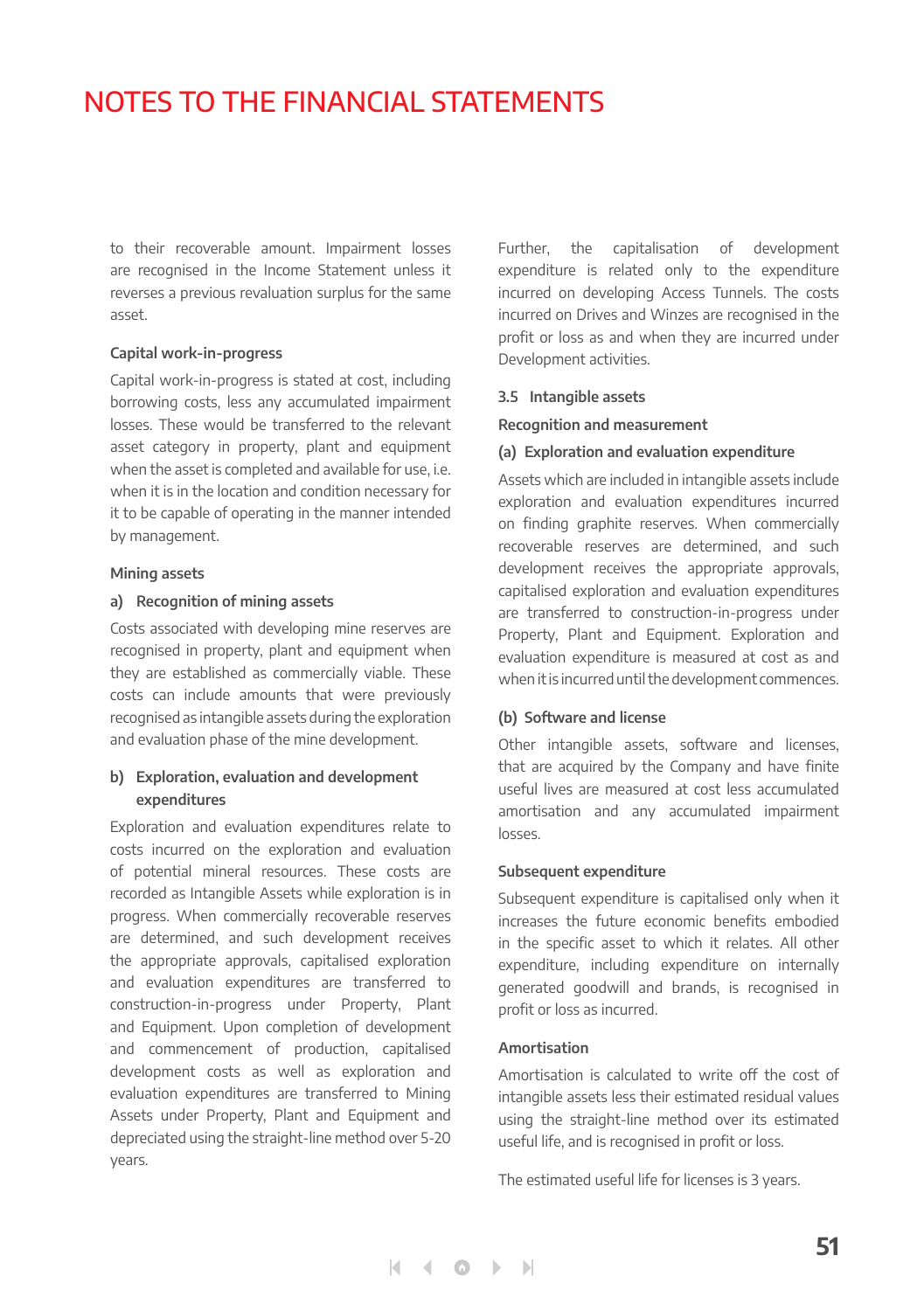#### **3.6 Financial instruments**

#### **(a) Recognition and initial measurement**

Trade receivables are initially recognised when they are originated. All other financial assets and financial liabilities are initially recognised when the Company becomes a party to the contractual provisions of the instrument.

A financial asset (unless it is a trade receivable without a significant financing component) or financial liability is initially measured at fair value plus, for an item not at Fair Value Through Profit or Loss (FVTPL), transaction costs that are directly attributable to its acquisition or issue. A trade receivable without a significant financing component is initially measured at the transaction price.

#### **(b) Classification and subsequent measurement**

On initial recognition, a financial asset is classified as measured at: amortised cost; Fair Value Through Other Comprehensive Income (FVOCI) - debt investment; FVOCI - equity investment; or FVTPL.

Financial assets are not reclassified subsequent to their initial recognition unless the Company changes its business model for managing financial assets, in which case all affected financial assets are reclassified on the first day of the first reporting period following the change in the business model.

A financial asset is measured at amortised cost if it meets both of the following conditions and is not designated as at FVTPL:

- it is held within a business model whose objective is to hold assets to collect contractual cash flows; and
- its contractual terms give rise on specified dates to cash flows that are solely payments of principal and interest on the principal amount outstanding.

A debt investment is measured at FVOCI if it meets both of the following conditions and is not designated as at FVTPL:

- it is held within a business model whose objective is achieved by both collecting contractual cash flows and selling financial assets; and
- its contractual terms give rise on specified dates to cash flows that are solely payments of principal and interest on the principal amount outstanding.

On initial recognition of an equity investment that is not held for trading, the Company may irrevocably elect to present subsequent changes in the investment's fair value in OCI. This election is made on an investment-by-investment basis.

All financial assets not classified as measured at amortised cost or FVOCI as described above are measured at FVTPL. This includes all derivative financial assets. On initial recognition, the Company may irrevocably designate a financial asset that otherwise meets the requirements to be measured at amortised cost or at FVOCI as at FVTPL if doing so eliminates or significantly reduces an accounting mismatch that would otherwise arise.

#### **Financial assets - Business model assessment:**

The Company makes an assessment of the objective of the business model in which a financial asset is held at a portfolio level because this best reflects the way the business is managed and information is provided to management. The information considered includes:

- the stated policies and objectives for the portfolio and the operation of those policies in practice. These include whether management's strategy focuses on earning contractual interest income, maintaining a particular interest rate profile, matching the duration of the financial assets to the duration of any related liabilities or expected cash outflows or realising cash flows through the sale of the assets;
- how the performance of the portfolio is evaluated and reported to the Group's management;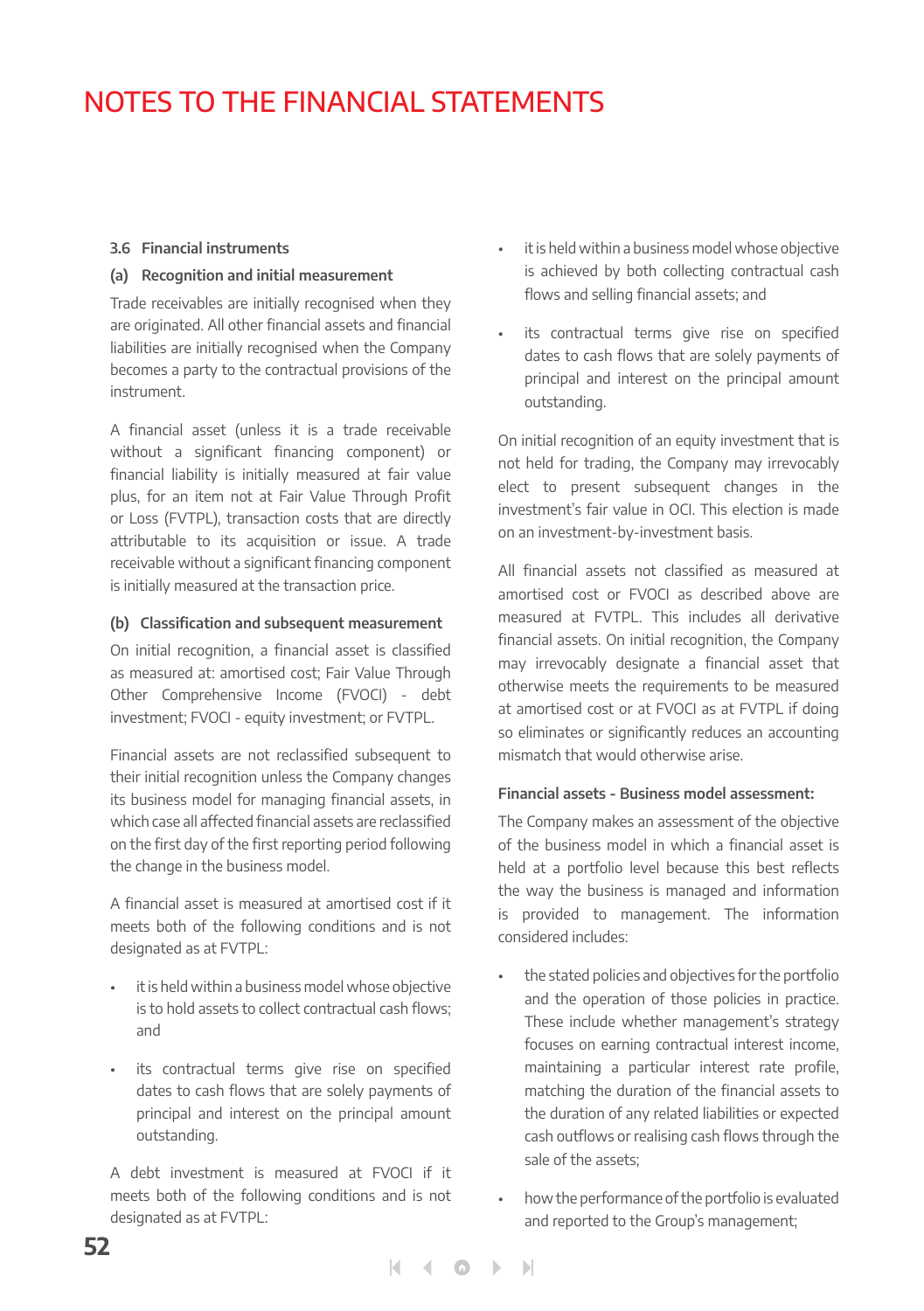- the risks that affect the performance of the business model (and the financial assets held within that business model) and how those risks are managed;
- how managers of the business are compensated - e.g. whether compensation is based on the fair value of the assets managed or the contractual cash flows collected; and
- the frequency, volume and timing of sales of financial assets in prior periods, the reasons for such sales and expectations about future sales activity.

Transfers of financial assets to third parties in transactions that do not qualify for derecognition are not considered sales for this purpose, consistent with the Company's continuing recognition of the assets. Financial assets that are held for trading or are managed and whose performance is evaluated on a fair value basis are measured at FVTPL.

## **Financial assets - Assessment whether contractual cash flows are solely payments of principal and interest:**

For the purposes of this assessment, 'principal' is defined as the fair value of the financial asset on initial recognition. 'Interest' is defined as consideration for the time value of money and for the credit risk associated with the principal amount outstanding during a particular period of time and for other basic lending risks and costs (e.g. liquidity risk and administrative costs), as well as a profit margin.

In assessing whether the contractual cash flows are solely payments of principal and interest, the Company considers the contractual terms of the instrument. This includes assessing whether the financial asset contains a contractual term that could change the timing or amount of contractual cash flows such that it would not meet this condition. In making this assessment, the Company considers:

- contingent events that would change the amount or timing of cash flows;
- terms that may adjust the contractual coupon rate, including variable-rate features;
- prepayment and extension features; and
- terms that limit the Group's claim to cash flows from specified assets (e.g. non-recourse features).

A prepayment feature is consistent with the solely payments of principal and interest criterion if the prepayment amount substantially represents unpaid amounts of principal and interest on the principal amount outstanding, which may include reasonable additional compensation for early termination of the contract. Additionally, for a financial asset acquired at a discount or premium to its contractual par amount, a feature that permits or requires prepayment at an amount that substantially represents the contractual par amount plus accrued (but unpaid) contractual interest (which may also include reasonable additional compensation for early termination) is treated as consistent with this criterion if the fair value of the prepayment feature is insignificant at initial recognition.

### **Financial liabilities - Classification, subsequent measurement and gains and losses**

Financial liabilities are classified as measured at amortised cost or FVTPL. A financial liability is classified as at FVTPL if it is classified as held-for-trading, it is a derivative or it is designated as such on initial recognition. Financial liabilities at FVTPL are measured at fair value and net gains and losses, including any interest expense, are recognised in profit or loss. Other financial liabilities are subsequently measured at amortised cost using the effective interest method. Interest expense and foreign exchange gains and losses are recognised in profit or loss. Any gain or loss on derecognition is also recognised in profit or loss.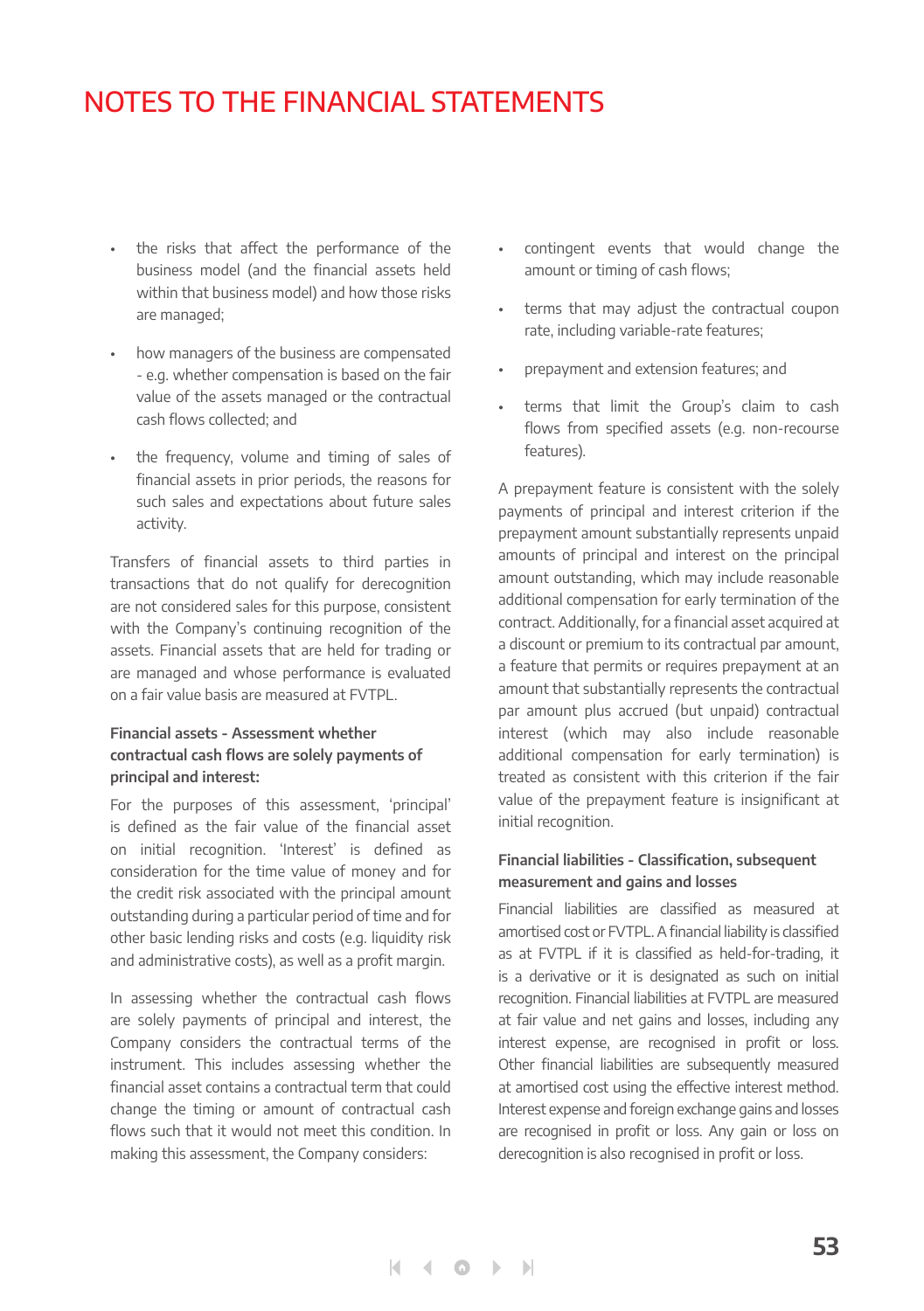### **Financial assets - Subsequent measurement and gains and losses**

| Financial assets<br>at FVTPL             | These assets are subsequently<br>measured at fair value. Net gains<br>and losses, including any interest or<br>dividend income, are recognised in<br>profit or loss.                                                                                                                                                                                                                  |  |  |
|------------------------------------------|---------------------------------------------------------------------------------------------------------------------------------------------------------------------------------------------------------------------------------------------------------------------------------------------------------------------------------------------------------------------------------------|--|--|
| <b>Financial assets</b><br>at amortised  | These assets are subsequently<br>measured at amortised cost using<br>the effective<br>interest<br>method.<br>The amortised cost is reduced by<br>impairment losses. Interest income,<br>foreign exchange gains and losses<br>and impairment are recognised in<br>profit or loss. Any gain or loss on<br>derecognition is recognised in profit<br>or loss.                             |  |  |
| Debt<br>investments at<br><b>FVOCI</b>   | These<br>assets<br>are subsequently<br>measured at fair value. Interest<br>income calculated using the effective<br>interest method, foreign exchange<br>gains and losses and impairment are<br>recognised in profit or loss. Other<br>net gains and losses are recognised<br>in OCI. On derecognition, gains<br>and losses accumulated in OCI are<br>reclassified to profit or loss. |  |  |
| Equity<br>investments at<br><b>FVOCI</b> | assets are subsequently<br>These<br>measured at fair value. Dividends<br>are recognised as income in profit<br>or loss unless the dividend clearly<br>represents a recovery of part of<br>the cost of the investment. Other<br>net gains and losses are recognised<br>in OCI and are never reclassified to<br>profit or loss.                                                         |  |  |

# **Derecognition Financial assets**

The Company derecognises a financial asset when the contractual rights to the cash flows from the financial asset expire, or it transfers the rights to receive the contractual cash flows in a transaction in which substantially all of the risks and rewards of ownership of the financial asset are transferred or in which the Company neither transfers nor retains substantially all of the risks and rewards of ownership and it does not retain control of the financial asset.

The Company enters into transactions whereby it transfers assets recognised in its statement of financial position, but retains either all or substantially all of the risks and rewards of the transferred assets. In these cases, the transferred assets are not derecognised.

## **Financial liabilities**

The Company derecognises a financial liability when its contractual obligations are discharged or canceled, or expire. The Company also derecognises a financial liability when its terms are modified and the cash flows of the modified liability are substantially different, in which case a new financial liability based on the modified terms is recognised at fair value.

On derecognition of a financial liability, the difference between the carrying amount extinguished and the consideration paid (including any non-cash assets transferred or liabilities assumed) is recognised in profit or loss.

### **Offsetting**

Financial assets and financial liabilities are offset and the net amount presented in the statement of financial position when, and only when, the Company currently has a legally enforceable right to set off the amounts and it intends either to settle them on a net basis or to realise the asset and settle the liability simultaneously.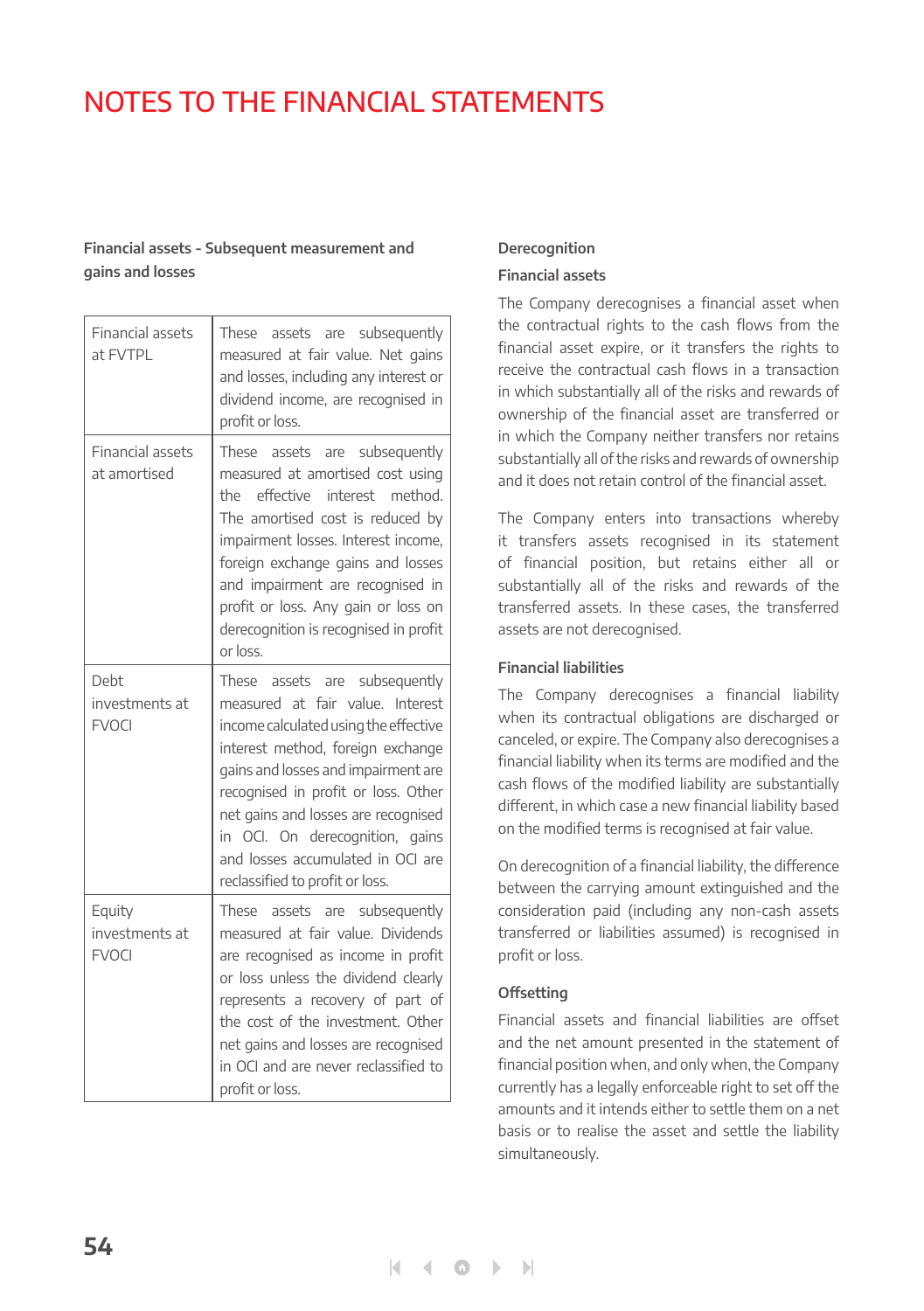#### **Impairment policy**

### **Non-derivative financial assets‒Financial instruments and contract assets**

Loss allowances for trade receivables is always measured at an amount equal to lifetime estimated credit loss, (ECLs).

When determining whether the credit risk of a financial asset has increased significantly since initial recognition and when estimating ECLs, the Company considers reasonable and supportable information that is relevant and available without undue cost or effort. This includes both quantitative and qualitative information and analysis, based on the Company's historical experience and informed credit assessment and includes forward-looking information.

The Company assumes that the credit risk on a financial asset has increased significantly if it is more than 30 days past due.

The Company considers a financial asset to be in default when:

- the borrower is unlikely to pay its credit obligations to the Company in full, without recourse by the Company to actions such as realising security (if any is held); or
- the financial asset is more than 90 days past due.

Lifetime ECLs are the ECLs that result from all possible default events over the expected life of a financial instrument.

Twelve-month ECLs are the portion of ECLs that result from default events that are possible within the 12 months after the reporting date (or a shorter period if the expected life of the instrument is less than 12 months).

The maximum period considered when estimating ECLs is the maximum contractual period over which the Company is exposed to credit risk.

#### **Measurement of ECLs**

ECLs are a probability-weighted estimate of credit losses. Credit losses are measured as the present value of all cash shortfalls (i.e. the difference between the cash flows due to the entity in accordance with the contract and the cash flows that the Company expects to receive).

ECLs are discounted at the effective interest rate of the financial asset.

#### **Credit-impaired financial assets**

At each reporting date, the Company assesses whether financial assets carried at amortised cost and debt securities at FVOCI are credit-impaired. A financial asset is 'credit-impaired' when one or more events that have a detrimental impact on the estimated future cash flows of the financial asset have occurred.

Evidence that a financial asset is credit-impaired includes the following observable data:

- significant financial difficulty of the borrower or issuer;
- a breach of contract such as a default or being more than 180 days past due;
- the restructuring of a loan or advance by the Company on terms that the Company would not consider otherwise;
- it is probable that the borrower will enter bankruptcy or other financial reorganisation; or
- the disappearance of an active market tor a security because of financial difficulties.

## **Presentation of allowance for ECL in the statement of financial position**

Loss allowances for financial assets measured at amortised cost are deducted from the gross carrying amount of the assets.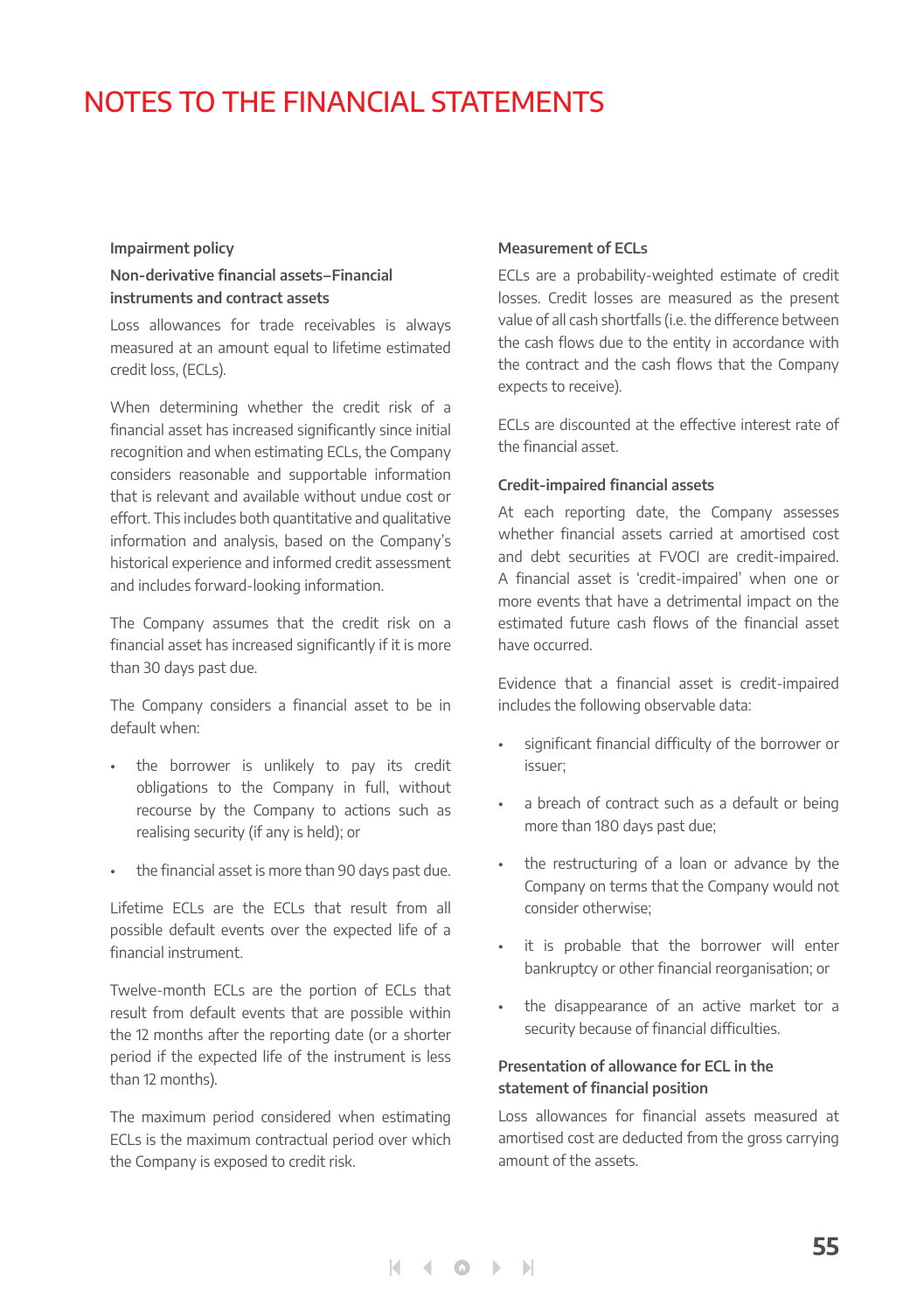#### **Impairment Policy: Non-financial assets**

The carrying amounts of the Company's nonfinancial assets, other than deferred tax assets, are reviewed at each reporting date to determine whether there is any indication of impairment. If any such indication exists, then the asset's recoverable amount is estimated. For intangible assets that have indefinite useful lives or that are not yet available for use, the recoverable amount is estimated each year at the same time.

The recoverable amount of an asset is the greater of its value in use and its fair value less costs to sell. In assessing value in use, the estimated future cash flows are discounted to their present value using a pre-tax discount rate that reflects current market assessments of the time value of money and the risks specific to the asset. For the purpose of impairment testing, assets that cannot be tested individually are grouped together into the smallest group of assets that generates cash inflows from continuing use that are largely independent of the cash inflows of other assets.

An impairment loss is recognised if the carrying amount of an asset exceeds its estimated recoverable amount. Impairment losses are recognised in profit or loss.

An impairment loss in respect of other assets, recognised in prior periods, is assessed at each reporting date for any indications that the loss has decreased or no longer exists. An impairment loss is reversed if there has been a change in the estimates used to determine the recoverable amount. An impairment loss is reversed only to the extent that the asset's carrying amount does not exceed the carrying amount that would have been determined, net of depreciation or amortisation, if no impairment loss had been recognised.

#### **3.7 Inventories**

Inventories are valued at the lower of cost and net realisable value.

Costs incurred in bringing each product to its present location and condition are accounted for as follows:

Raw materials-Purchased cost on a weighted average cost basis

Finished goods and work-in-progress–Direct cost incurred on excavation, cost of raw materials, processing, finishing and manufacturing overheads (excluding borrowing cost)

Net realisable value is the estimated selling price in the ordinary course of business, less estimated costs of completion and the estimated costs necessary to make the sale.

#### **Impairment of non-financial assets**

The Company assesses at each reporting date whether there is an indication that an asset may be impaired. If any indication exists, or when annual impairment testing for an asset is required, the Company estimates the asset's recoverable amount.

An asset's recoverable amount is the higher of an asset's or cash-generating unit's (CGU) fair value less costs to sell and its value in use and is determined for an individual asset, unless the asset does not generate cash inflows that are largely independent of those from other assets or groups of assets. When the carrying amount of an asset or CGU exceeds its recoverable amount, the asset is considered impaired and is written down to its recoverable amount.

Impairment losses of continuing operations, including impairment on inventories, are recognised in the statement of profit or loss in expense categories consistent with the function of the impaired asset, except for properties previously revalued with the revaluation taken to OCI. For such properties, the impairment is recognised in OCI up to the amount of any previous revaluation.

For assets, an assessment is made at each reporting date to determine whether there is an indication that previously recognised impairment losses no longer exist or have decreased.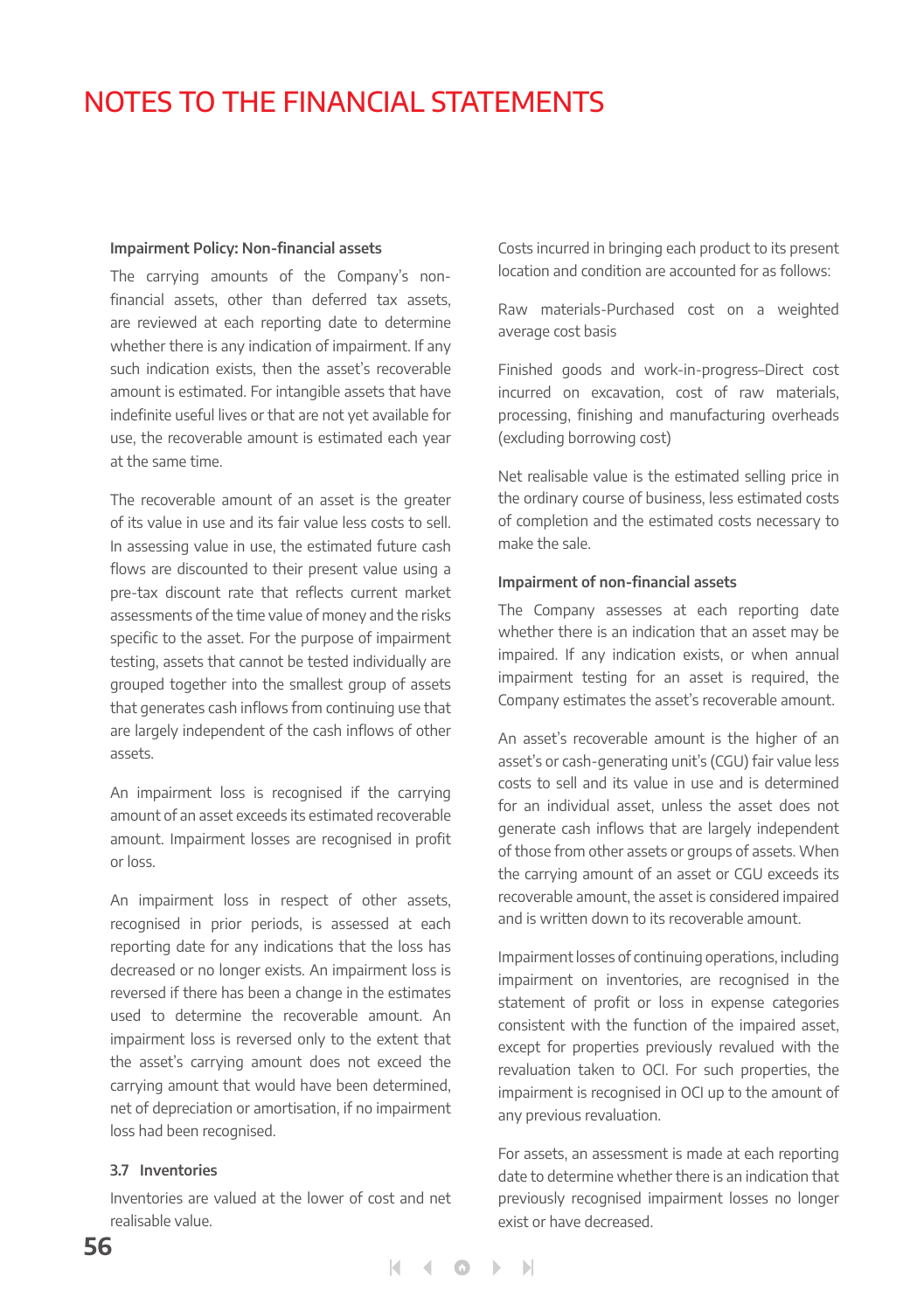#### **3.8 Cash and cash equivalents**

Cash and cash equivalents in the statement of financial position comprise cash at banks and in hand.

For the purpose of the statement of cash flow, cash and cash equivalents consist of cash as defined above, net of outstanding bank overdrafts as they are considered an integral part of the Company's cash management.

#### **3.9 Provisions**

Provisions are recognised when a legal or constructive obligation exists as a result of a past event and it is probable that an outflow of benefits will be required to settle the obligation and it can be reliably estimated and it is probable that an outflow of economic benefits will be required to settle the obligation. Provisions are determined by discounting the expected future cash flows at a pre-tax rate that reflects current market assessments of the time value of money and the risks specific to the liability.

#### **3.10 Commitments and contingencies**

Provisions are made for all obligations existing as at the reporting date when it is probable that such obligation will result in an outflow of resources and reliable estimate can be made of the quantum of the outflow.

Contingent liabilities are possible obligations whose existence will be confirmed only by uncertain future events or present obligations where the transfer of economic benefit is not probable or cannot be reliably measured. Contingent liabilities are not recognised in the Statement of Financial Position but are disclosed unless they are remote.

#### **3.11 Leases**

The Company has applied SLFRS 16 using the modified retrospective approach and therefore the comparative information has not been restated and continues to be reported under LKAS 17 and IFRIC 4. The details of accounting policies under LKAS 17 and IFRIC 4 are disclosed separately

#### **a) Policy applicable from 1st January 2019**

At inception of a contract, the Company assesses whether a contract is, or contains, a lease. A contract is, or contains, a lease if the contract conveys the right to control the use of an identified asset for a period of time in exchange for consideration. To assess whether a contract conveys the right to control the use of an identified asset, the Company assesses whether:

- the contract involves the use of an identified asset – this may be specified explicitly or implicitly, and should be physically distinct or represent substantially all of the capacity of a physically distinct asset. If the supplier has a substantive substitution right, then the asset is not identified;
- the Company has the right to obtain substantially all of the economic benefits from use of the asset throughout the period of use; and
- the Company has the right to direct the use of the asset. The Company has this right when it has the decision-making rights that are most relevant to changing how and for what purpose the asset is used. In rare cases where the decision about how and for what purpose the asset is used is predetermined, the Company has the right to direct the use of the asset if either:
- the Company has the right to operate the asset; or
- the Company designed the asset in a way that predetermines how and for what purpose it will be used.

This policy is applied to contracts entered into on or after 1st January 2019.

#### **As a lessee**

At commencement or on modification of a contract that contains a lease component, the Company allocates the consideration in the contract to each lease component on the basis of its relative stand-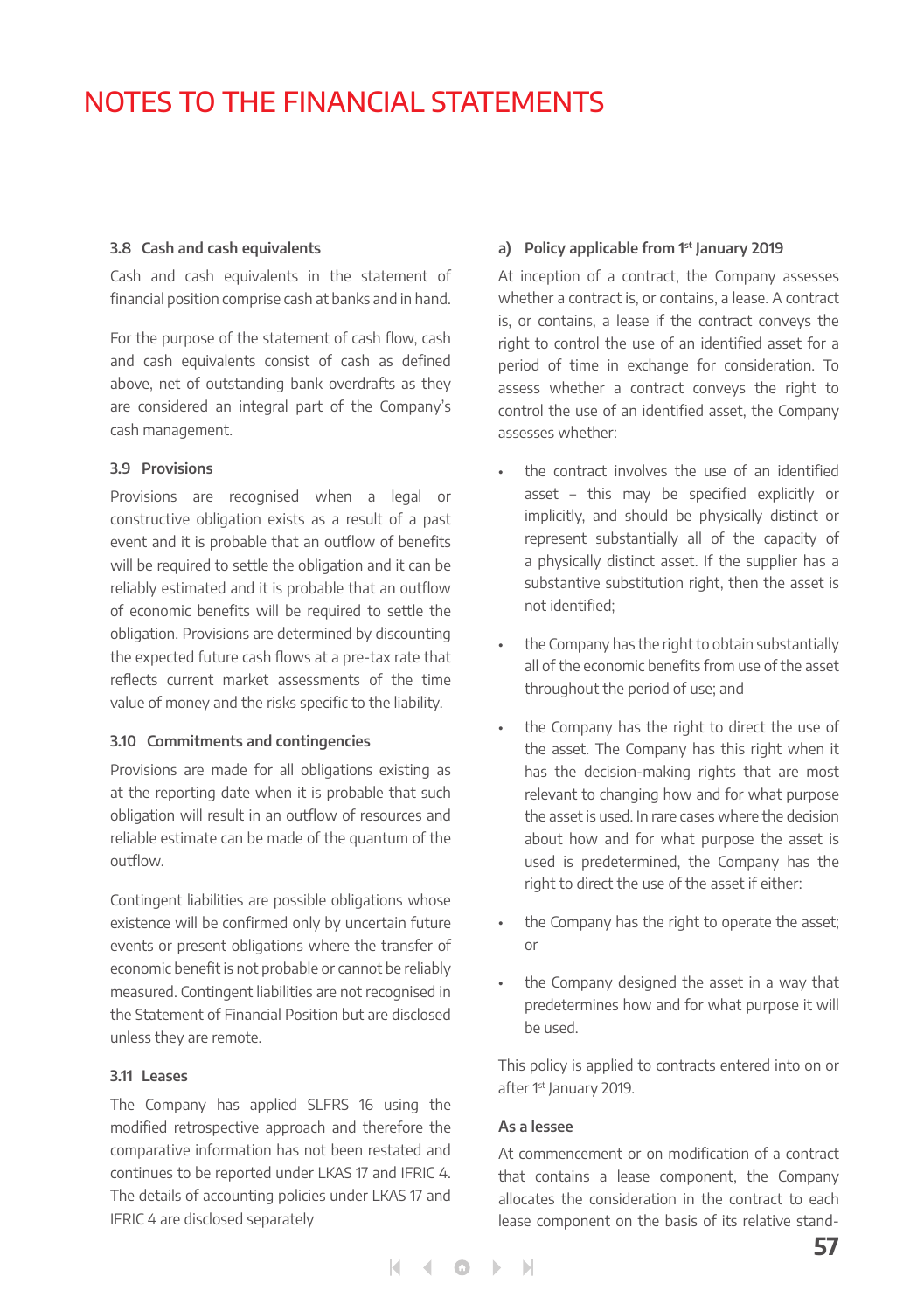alone prices. However, for the leases of property the Company has elected not to separate non-lease components and account for the lease and non-lease components as a single lease component.

The Company recognises a right-of-use asset and a lease liability at the lease commencement date. The right-of-use asset is initially measured at cost, which comprises the initial amount of the lease liability adjusted for any lease payments made at or before the commencement date, plus any initial direct costs incurred and an estimate of costs to dismantle and remove the underlying asset or to restore the underlying asset or the site on which it is located, less any lease incentives received.

The right-of-use asset is subsequently depreciated using the straight-line method from the commencement date to the end of the lease term, unless the lease transfers ownership of the underlying asset to the Company by the end of the lease term or the cost of the right-of-use asset reflects that the Company will exercise a purchase option. In that case the right-of-use asset will be depreciated over the useful life of the underlying asset, which is depreciated over four years. In addition, the right-of-use asset is periodically reduced by impairment losses, if any, and adjusted for certain re-measurements of the lease liability.

The lease liability is initially measured at the present value of the lease payments that are not paid at the commencement date, discounted using the interest rate implicit in the lease or, if that rate cannot be readily determined, the Company's incremental borrowing rate. Generally, the Company uses its incremental borrowing rate as the discount rate.

The Company determines its incremental borrowing rate by obtaining interest rates from various external financing sources and makes certain adjustments to reflect the terms of the lease and type of the asset leased.

Lease payments included in the measurement of the lease liability comprise the following:

- fixed payments, including in-substance fixed payments;
- variable lease payments that depend on an index or a rate, initially measured using the index or rate as at the commencement date;
- amounts expected to be payable under a residual value guarantee; and
- the exercise price under a purchase option that the Company is reasonably certain to exercise, lease payments in an optional renewal period if the Company is reasonably certain to exercise an extension option, and penalties for early termination of a lease unless the Company is reasonably certain not to terminate early.

The lease liability is measured at amortised cost using the effective interest method. It is remeasured when there is a change in future lease payments arising from a change in an index or rate, if there is a change in the Company's estimate of the amount expected to be payable under a residual value guarantee, if the Company changes its assessment of whether it will exercise a purchase, extension or termination option or if there is a revised in-substance fixed lease payment.

When the lease liability is remeasured in this way, a corresponding adjustment is made to the carrying amount of the right-of-use asset, or is recorded in profit or loss if the carrying amount of the right-ofuse asset has been reduced to zero.

The Company presents right-of-use assets that do not meet the definition of investment property in 'property, plant and equipment' and lease liabilities in 'loans and borrowings' in the statement of financial position.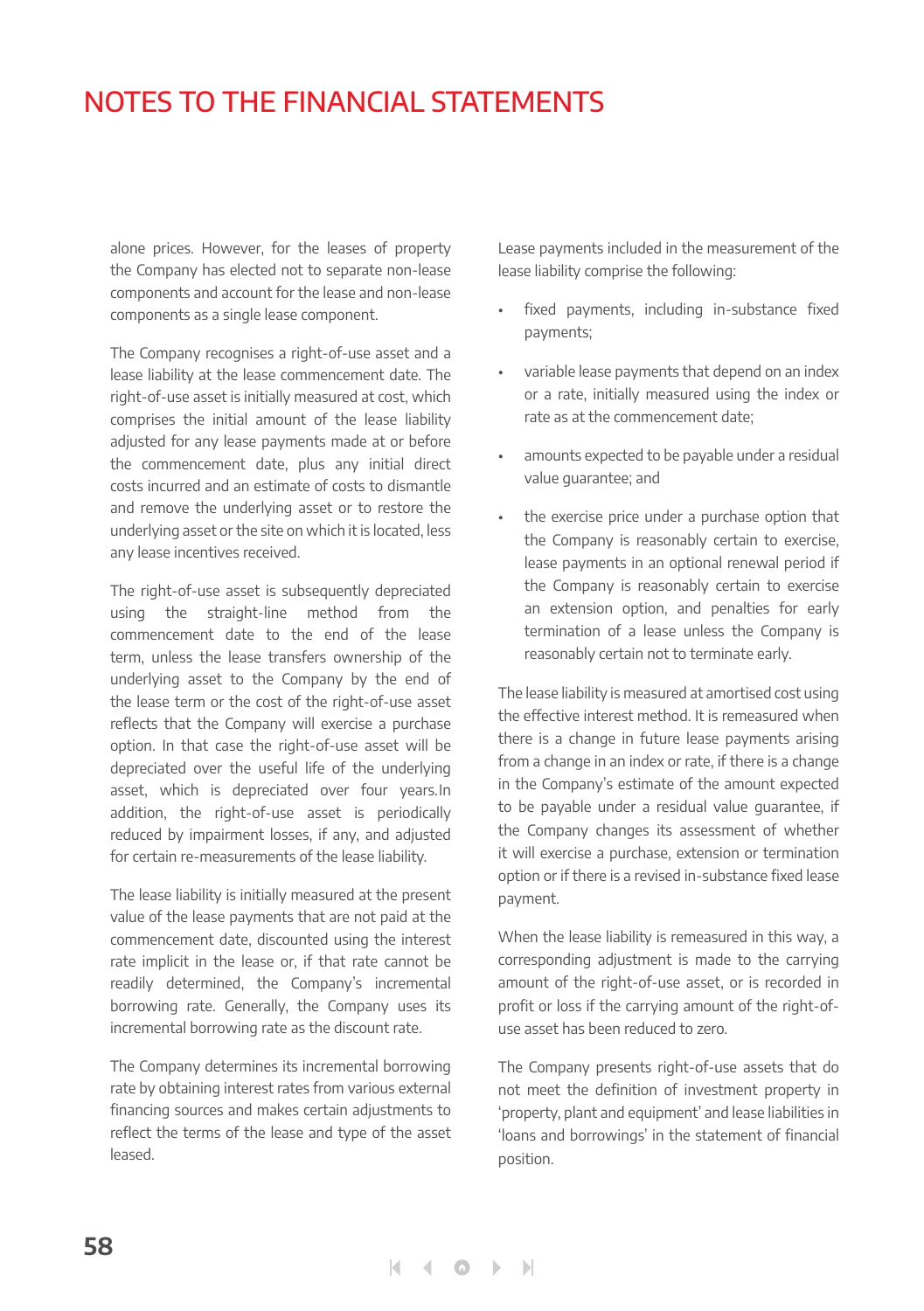#### **Short-term leases and leases of low-value assets**

The Company has elected not to recognize right-of-use assets and lease liabilities for leases of low-value assets and short-term leases, including IT equipment. The Company recognises the lease payments associated with these leases as an expense on a straight-line basis over the lease term.

#### **b) Policy applicable before 1st January 2019**

For contracts entered into before 1<sup>st</sup> January 2019, the Company determined whether the arrangement was or contained a lease based on the assessment of whether:

- fulfillment of the arrangement was dependent on the use of a specific asset or assets; and
- the arrangement had conveyed a right to use the asset. An arrangement conveyed the right to use the asset if one of the following was met:
- the purchaser had the ability or right to operate the asset while obtaining or controlling more than an insignificant amount of the output;
- the purchaser had the ability or right to control physical access to the asset while obtaining or controlling more than an insignificant amount of the output; or
- facts and circumstances indicated that it was remote that other parties would take more than an insignificant amount of the output, and the price per unit was neither fixed per unit of output nor equal to the current market price per unit of output.

#### **As a lessee**

In the comparative period, as a lessee the Company classified leases that transferred substantially all of the risks and rewards of ownership as finance leases. When this was the case, the leased assets were measured initially at an amount equal to the lower of their fair value and the present value of the minimum lease payments. Minimum lease payments were the payments over the lease term that the lessee was required to make, excluding any contingent rent. Subsequent to initial recognition, the assets were accounted for in accordance with the accounting policy applicable to that asset.

Assets held under other leases were classified as operating leases and were not recognised in the Company's statement of financial position. Payments made under operating leases were recognised in profit or loss on a straight-line basis over the term of the lease. Lease incentives received were recognised as an integral part of the total lease expense, over the term of the lease.

#### **3.12 Employee benefits**

#### **Defined contribution plans**

A defined contribution plan is a post-employment benefit plan under which an entity pays fixed determinable contributions into a separate entity and will have no legal or constructive obligation to pay further amounts.

Employees are eligible to Employees' Provident Fund (EPF) contributions and Employees' Trust Fund (ETF) contributions per the respective statutes. These obligations come within the scope of a defined contribution plan per LKAS-19 on 'Employee Benefits'. Obligations for contributions to defined contribution plans are recognised in Profit or Loss as incurred.

#### **Defined benefit obligation**

In accordance with the Gratuity Act No. 12 of 1983, a liability arises for a defined benefit obligation to employees.

Such defined benefit obligation is a post-employment benefit obligation falling within the scope of Sri Lanka Accounting Standard LKAS-19 on 'Employee Benefits'.

The liability recognised in the Statement of Financial Position is the present value of the defined benefit obligation at the reporting date. The calculation is performed annually by a qualified actuary using the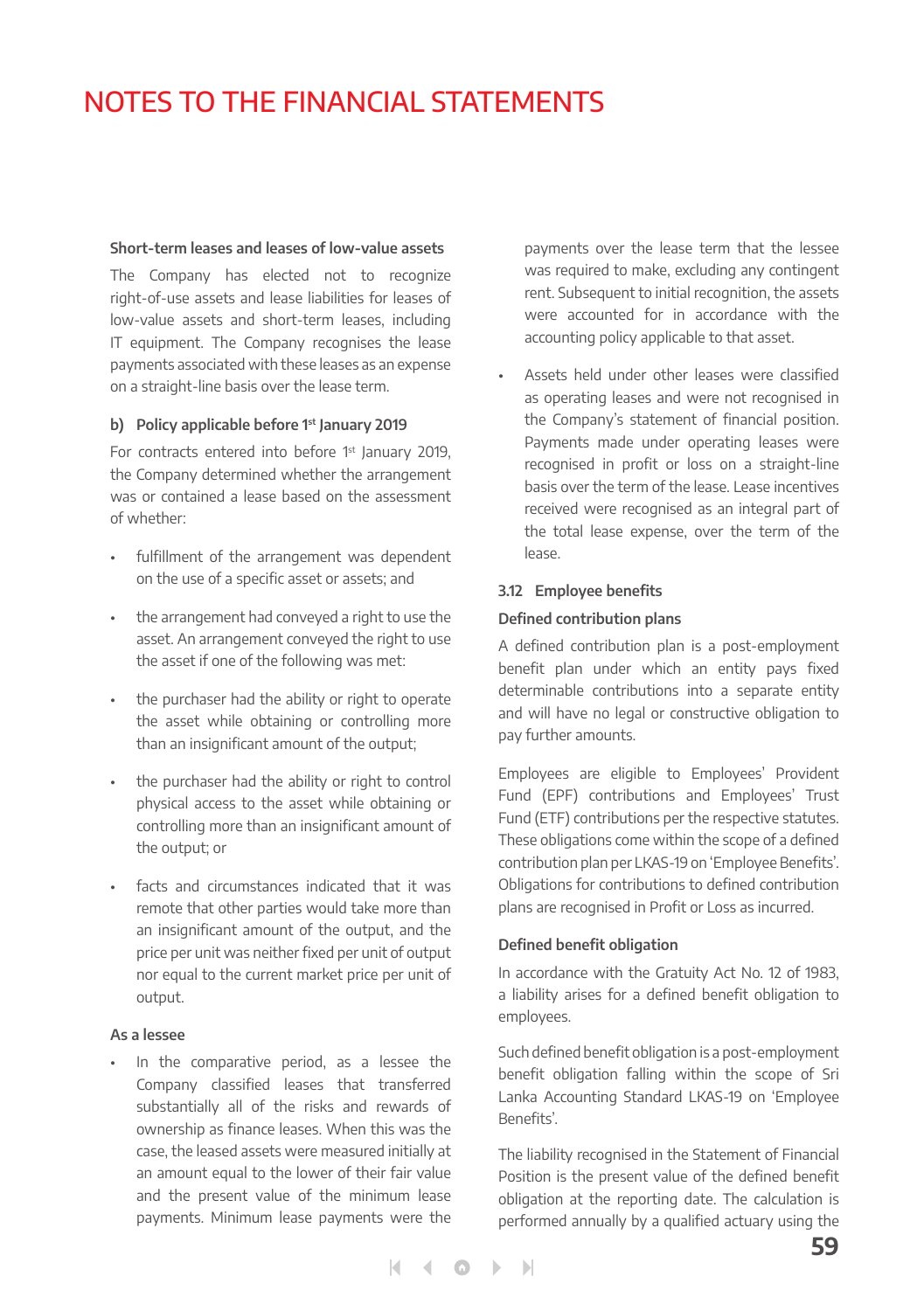projected unit credit method (PUC). Any actuarial gains and losses arising are recognised immediately in Other Comprehensive Income. The discount rate has been derived considering the yield of government bonds.

The liability is not externally funded.

### **4. Changes in Significant Accounting Policies**

The Company has initially applied SLFRS 16-Leases from 1st January 2019.

The Company applied SLFRS 16 using the modified retrospective approach, under which Right-of-Use of underlying asset (ROU asset) and lease liability were recognised at equal amounts as at 1<sup>st</sup> January 2019. Accordingly, the comparative information presented for 2018 is not restated. The details of the changes in accounting policies are disclosed below. Additionally, the disclosure requirements in SLFRS 16 have not generally been applied to comparative information.

#### **4.1 Definition of a lease**

Previously, the Company determined at contract inception whether an arrangement was or contained a lease under IFRIC 4 - Determining whether an Arrangement contains a Lease. The Company now assesses whether a contract is or contains a lease based on the definition of a lease, as explained in note 3.11.

On transition to SLFRS 16, the Company elected to apply the practical expedient to grandfather the assessment of which transactions are leases. The Company applied SLFRS 16 only to contracts that were previously identified as leases. Contracts that were not identified as leases under LKAS 17 and IFRIC 4 were not reassessed for whether there is a lease under SLFRS 16. Therefore, the definition of a lease under SLFRS 16 was applied only to contracts entered into or changed on or after 1<sup>st</sup> January 2019.

#### **4.2 As a lessee**

The Company previously classified leases as operating leases based on its assessment of whether the lease transferred significantly all of the risks and rewards incidental to ownership of the underlying asset to the Company. Under SLFRS 16, the Company recognizes right-of-use assets and lease liabilities for most of these leases. These leases are on balance sheet.

#### **Leases classified as operating leases under LKAS 17**

Previously, the Company classified property leases as operating leases under LKAS 17. On transition, for these leases, lease liabilities were measured at the present value of the remaining lease payments, discounted at the Company's incremental borrowing rate as at 1<sup>st</sup> January 2019. Right-of-use assets are measured at an amount equal to the lease liability, adjusted by the amount of any prepaid or accrued lease payments; the Company applied this approach to all other leases.

The Company has tested its right-of-use assets for impairment on the date of transition and has concluded that there is no indication that the rightof-use assets are impaired.

The Company used a number of practical expedients when applying SLFRS 16 to leases previously classified as operating leases under LKAS 17. In particular, the Company:

- did not recognise right-of-use assets and liabilities for leases for which the lease term ends within 12 months of the date of initial application;
- did not recognise right-of-use assets and liabilities for leases of low-value assets;
- excluded initial direct costs from the measurement of the right-of-use asset at the date of initial application; and
- used hindsight when determining the lease term.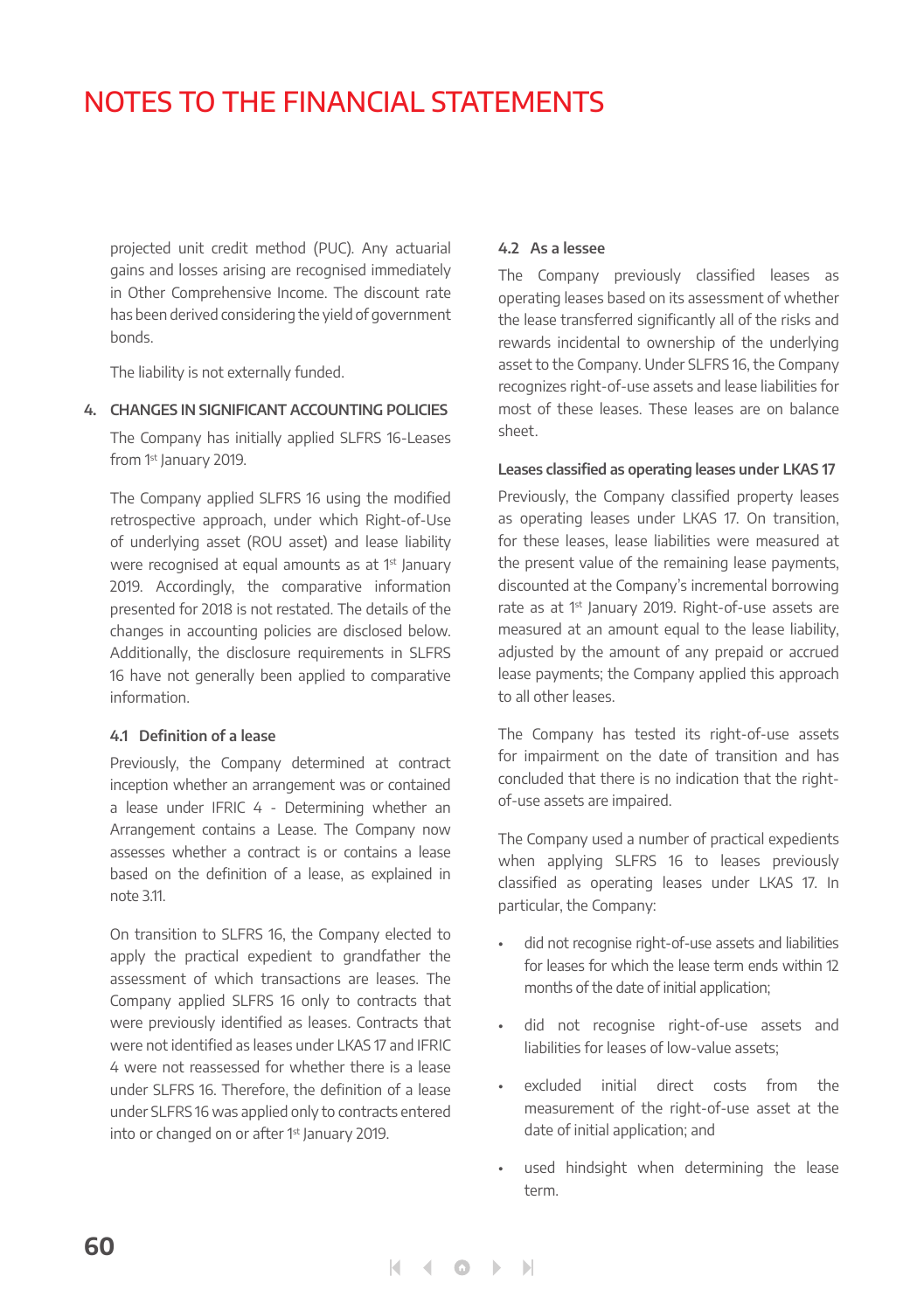#### **4.3 Impact on transition**

On transition to SLFRS 16, the Company recognised additional right-of-use assets and additional lease liabilities, recognising the difference in retained earnings. The impact on transition is summarised below.

| As at 1 <sup>st</sup> January 2019                    | Rs.        |  |
|-------------------------------------------------------|------------|--|
| Right-of-use asset - Property,<br>plant and equipment | 20.689.744 |  |
| Lease Liability                                       | 20,689,744 |  |
| <b>Retained Earnings</b>                              |            |  |

When measuring lease liabilities for leases that were classified as operating leases, the Company discounted lease payments using its incremental borrowing rate at 1<sup>st</sup> January 2019. The weighted average rate applied is Euro 5.3%.

The above right-of-use asset refers to drilling machinery which is used for the exploration and evaluation of potential graphite resources. Therefore, on the adoption of SLFRS 16 - Leases, the related depreciation charge of right-of-use asset and interest charge on lease liability, have been capitalised as part of exploration and evaluation expenditure under Intangible Asset.

#### **5. Standards issued but not yet adopted**

A number of new standards and amendments to standards are effective for annual periods beginning after 1<sup>st</sup> January 2019 and earlier application is permitted; however, the Company has not early adopted them in preparing these consolidated Financial Statements.

The following amended standards are not expected to have a significant impact on the Company's Financial Statements.

- Amendments to References to Conceptual Framework in SLFRS Standards.
- Definition of a Business (Amendments to SLFRS 3).
- SLFRS 17-Insurance Contracts.

SLFRS 17-Insurance Contracts establishes principles for the recognition, measurement, presentation and disclosure of insurance contracts. SLFRS 17 introduces a new measurement model for insurance contracts and becomes effective in 2022.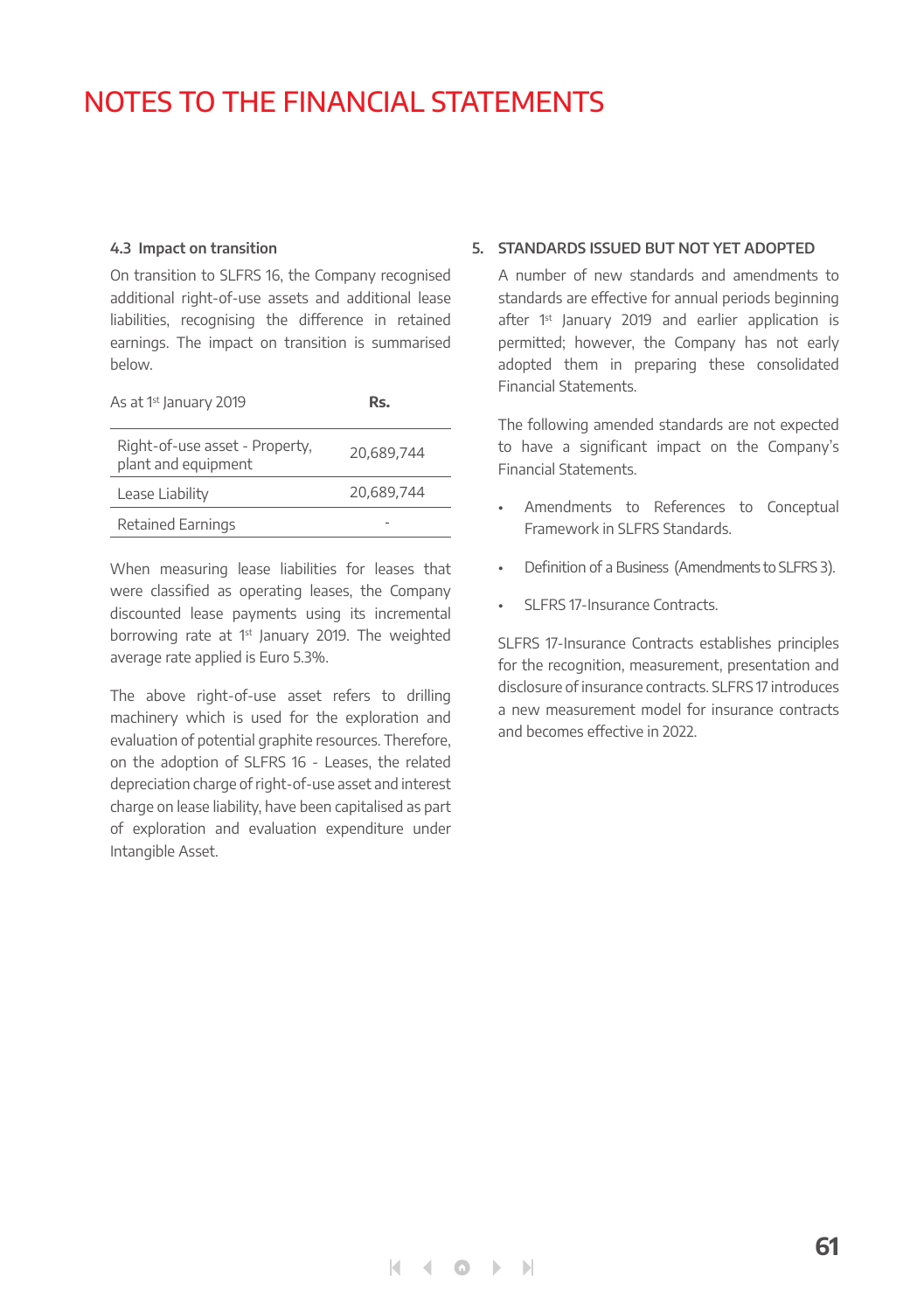### **7. OTHER INCOME**

**7.1** Miscellaneous income mainly consists of rental income received from Dialog Tower and sale of discarded stone

#### **8. PROFIT FROM OPERATIONS**

Profit from operations is stated after charging all expenses including the following: Directors' remuneration Auditors' remuneration Audit and audit-related fees Non-audit fees Professional charges Depreciation of property, plant and equipment Amortisation of intangible assets Impairment provision on inventories Royalty charges on exports (note 8.1) Technical service fees (note 8.2) Donations 1,407,445 1,458,859 Legal charges Death compensation cost (note 8.3) Early retirement compensation cost (note 8.4) Staff costs (note 8.5)

8.1 Royalty charges are paid to GSMB (Geological Survey and Mines Bureau) on Graphite sales at 7% and 6% for Export and Local sales respectively.

**8.2** Technical service fee is paid to Graphit KropfmÜhl GmbH at 5% on total sales of the Company.

**8.3** Death compensation cost relates to the provision made for compensation to be paid to the aggrieved family of the mine worker who died during working hours in the mine on 28<sup>th</sup> January 2017. Consequently, the Company decided to pay the salary of the deceased employee until his retirement age to the aggrieved

| Year ended 31st December |                                                   | 2019        | 2018        |
|--------------------------|---------------------------------------------------|-------------|-------------|
|                          |                                                   | Rs.         | Rs.         |
|                          | 6. REVENUE                                        |             |             |
|                          | Export sales                                      | 809,307,867 | 874,450,440 |
|                          | Local sales                                       | 6,268,530   | 3,310,955   |
|                          |                                                   | 815,576,397 | 877,761,395 |
| 7.                       | <b>OTHER INCOME</b>                               |             |             |
|                          | Income from sales of obsolete items               | 1,045,528   | 925,163     |
|                          | Gain on disposal of property, plant and equipment | 1,089,386   | 8,000,000   |
|                          | Miscellaneous income (note 7.1)                   | 1,930,869   | 1,172,841   |
|                          |                                                   | 4,065,783   | 10,098,004  |

| 41,215,259  | 38,985,593  |
|-------------|-------------|
| 860,000     | 830,000     |
|             |             |
| 633,120     | 470.513     |
| 41,910,071  | 37,055,122  |
| 132,510     | 55,212      |
| 2,143,102   | 1,594,302   |
| 44,707,398  | 49,149,486  |
| 40,725,270  | 43,888,070  |
| 1.407.445   | 1,458,859   |
| 758,904     | 1,043,635   |
| 480.022     | 635.362     |
| 2,280,698   | 5,868,002   |
| 259.661.735 | 252,529,934 |
|             |             |

family on a monthly basis. Accordingly, a provision of Rs. 8.5 million is being recognised in the Financial Statements for a period of 152 months from year 2017. The current year provision includes the increment for the employee.

**8.4** Early retirement compensation cost includes the amounts paid to the outgoing employees as compensation amounts decided by the Company. The basis of compensation was equal for all the employees. The number of employees who left the Company was 3 and 1 for 2018 and 2019 respectively.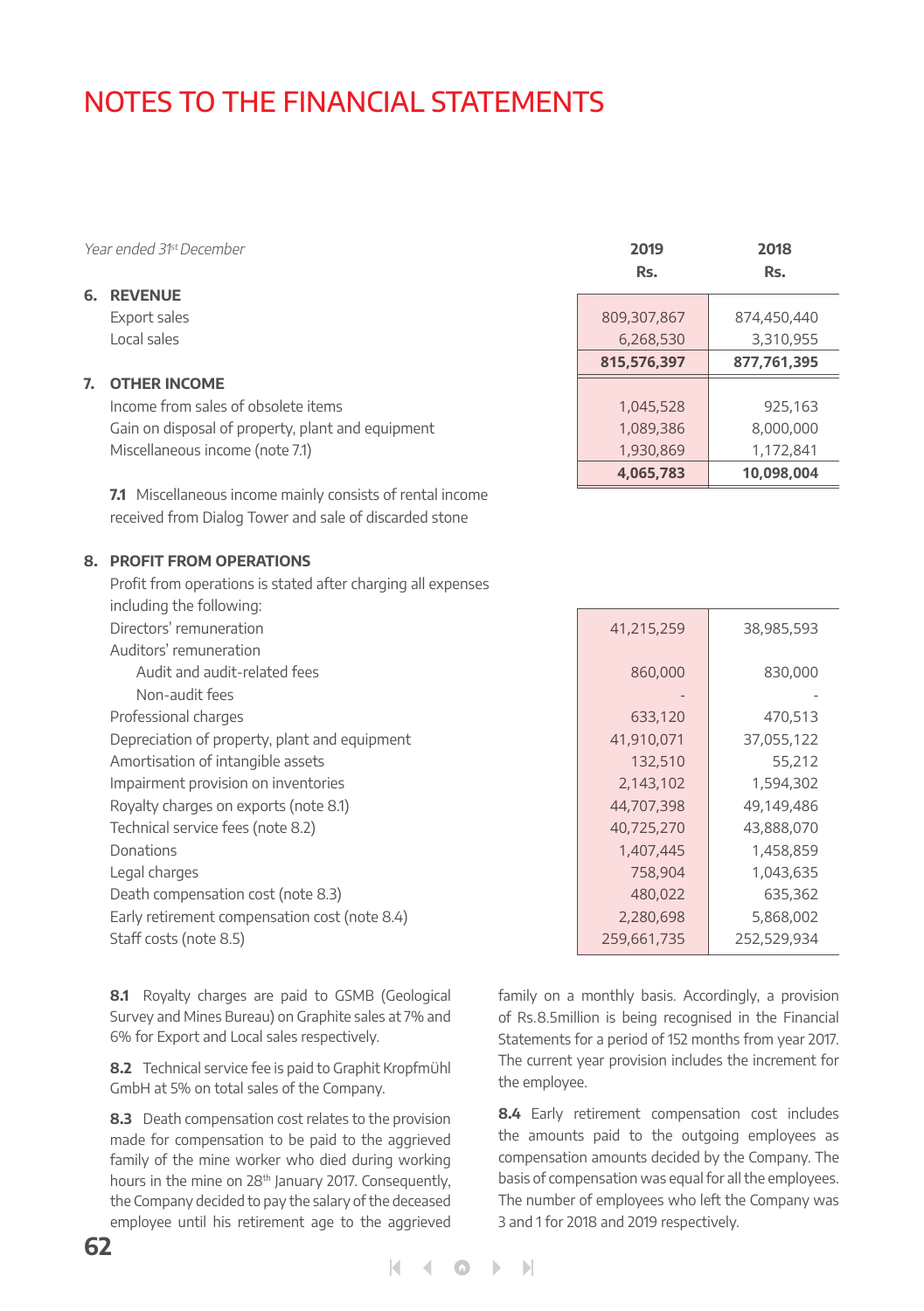Year ended 31st December

#### **8. PROFIT FROM OPERATIONS (Cont.)**

#### **8.5 Staff costs**

Staff costs reported above include benefits paid to the Executive Directors during the year.

**8.5.1** Performance bonuses relate to the bonuses paid by the Company for executive and non-executive staff

#### **9. NET FINANCE INCOME/(EXPENSE)**

Interest income on staff loans Interest income on savings deposits **Finance income** 

Interest on interest-bearing borrowings Finance charge on lease liabilities **Finance expense (4,806,887) (6,835,799) Net finance income / (expense) recognised in profit or loss 845,756 (2,854,766)**

#### **10. INCOME TAX EXPENSES**

The Company is liable for Income tax at the rate of 14% (2018 - 12% / 14%) on profit derived from export sales in respect of IRD Act No. 24 of 2017, which came into effect from 1st April 2018. A provision has been

| 8. PROFIT FROM OPERATIONS (Cont.)                           | 2019        | 2018        |
|-------------------------------------------------------------|-------------|-------------|
|                                                             | Rs.         | Rs.         |
| 8.5 Staff costs                                             |             |             |
| Salaries and wages                                          | 138,874,940 | 130,432,239 |
| Defined contribution plan cost - EPF and ETF                | 24,069,539  | 23,208,843  |
| Defined benefit plan cost - retiring gratuity (note 21.2.1) | 10,305,586  | 9,689,807   |
| Performance bonuses (note 8.5.1)                            | 15,091,837  | 17,904,773  |
| Overtime                                                    | 7,112,295   | 9,262,988   |
| Other staff expenses                                        | 64,207,538  | 62,031,284  |
|                                                             | 259,661,735 | 252,529,934 |
|                                                             |             |             |

based on their individual and company performance during the year.

| 3,638,690   | 3,500,367     |
|-------------|---------------|
| 2,013,953   | 480,666       |
| 5,652,643   | 3,981,033     |
|             |               |
| (4,262,637) | (6, 129, 055) |
| (544, 250)  | (706, 744)    |
| (4,806,887) | (6,835,799)   |
| 845,756     | (2,854,766)   |
|             |               |

|                                                          | 19.004.403  | 23.314.276 |
|----------------------------------------------------------|-------------|------------|
|                                                          |             |            |
| Deferred taxation                                        | (1,633,577) | 14,694,484 |
| Adjustment for prior years                               | (17.821)    | (333.529)  |
|                                                          |             |            |
| Current tax expense (note 10.1)                          | 20,655,801  | 8.953.321  |
|                                                          |             |            |
| The charge for income tax expense is made up as follows: |             |            |

made in these Financial Statements on account of income taxes in view of adjusted taxable profits of the Company.

**K 4 0 1 1**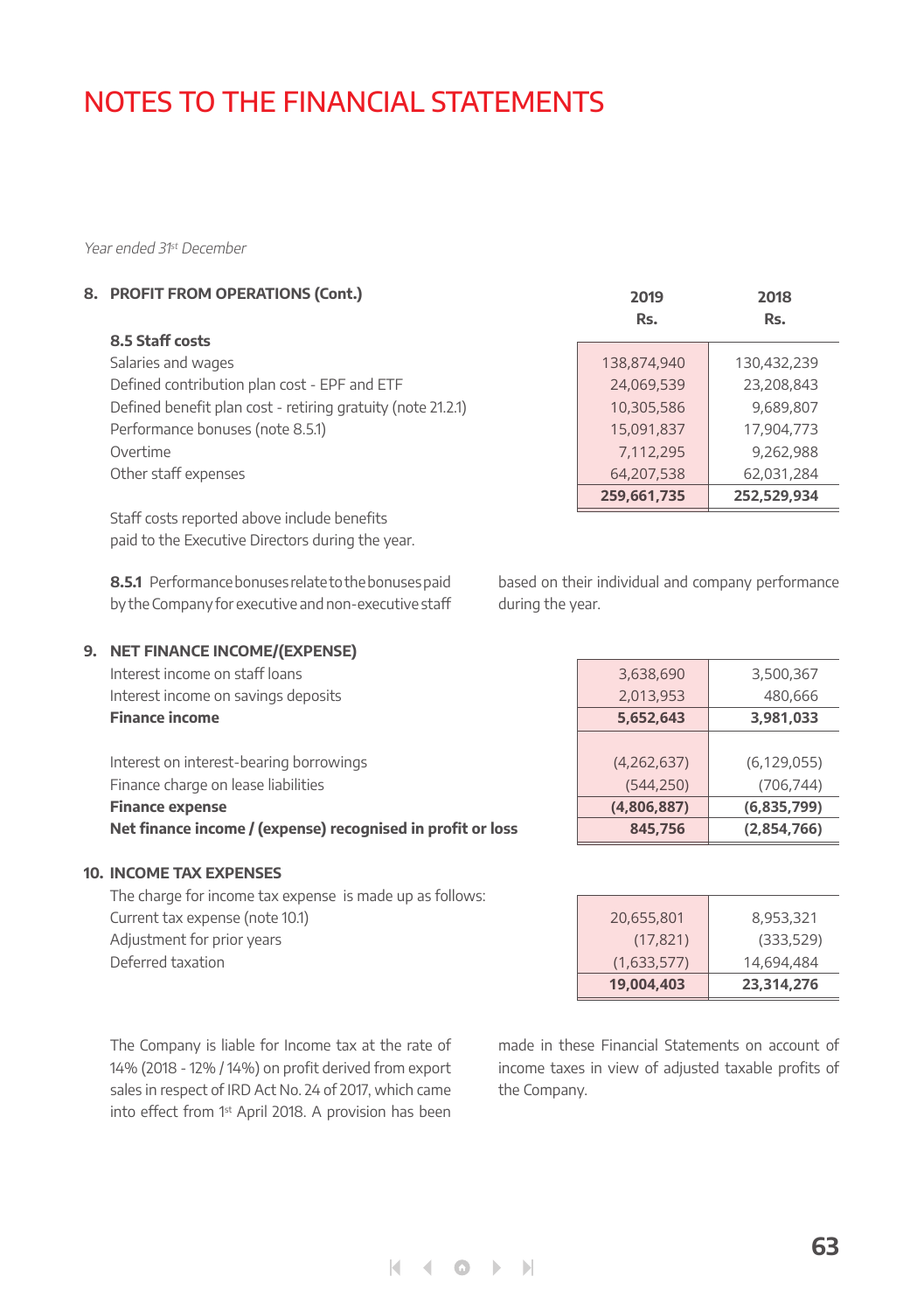Year ended 31st December

| 10. INCOME TAX EXPENSE (Cont.)                                 | 2019              | 2018          |
|----------------------------------------------------------------|-------------------|---------------|
|                                                                | Rs.               | Rs.           |
| 10.1 Reconciliation of accounting profit to income tax expense |                   |               |
| Accounting profit before tax from continuing operations        | 116,418,378       | 175,536,335   |
| Aggregated disallowable expenses                               | 65,917,064        | 76,761,069    |
| Aggregated allowable expenses                                  | (40, 446, 652)    | (45,852,672)  |
| Aggregated other income                                        | 5,652,643         | 7,626,955     |
| Statutory deductions - Tax loss (note 10.1.1)                  |                   | (136,990,251) |
| <b>Taxable profit</b>                                          | 147,541,433       | 77,081,436    |
|                                                                |                   |               |
| Statutory tax rate                                             |                   |               |
| - Tax rate 12%                                                 |                   | 4,615,912     |
| - Tax rate 14%                                                 | 20,655,801        | 4,337,409     |
| <b>Current tax expense</b>                                     | 20,655,801        | 8,953,321     |
|                                                                |                   |               |
| 10.1.1 Tax loss analysis is as follows:                        |                   |               |
| Tax losses brought forward                                     |                   | 135,493,643   |
| Adjustment in respect of prior years                           |                   | 1,496,608     |
| Set off against current year profits                           |                   | (136,990,251) |
| Tax losses carried forward (note 22.4)                         | $\qquad \qquad =$ |               |
|                                                                |                   |               |
| 10.2 Recognition of deferred tax origination/(reversal)        |                   |               |
| in the comprehensive income                                    |                   |               |
| Profit or loss                                                 | (1,633,577)       | 14,694,484    |
| Other comprehensive income                                     | (54,097)          | (1,686,364)   |
|                                                                | (1,687,674)       | 13,008,120    |

### **11. BASIC EARNINGS PER SHARE**

 The calculation of basic earnings per share is based on the profit attributable to ordinary shareholders and

Profit attributable to ordinary shareholders Weighted average number of ordinary shares B**asic earnings per share (Rs. ) 1.03 1.61**

## **11.1 Diluted earnings per share**

There were no potentially diluted ordinary shares as at 31st December 2019 and there have been no transactions involving ordinary shares or potential the weighted average number of shares outstanding during the year.

| 1.03       | 1.61        |
|------------|-------------|
| 94,632,904 | 94,632,904  |
| 97,413,975 | 152,222,059 |

ordinary shares at the reporting date which would require restatement of EPS.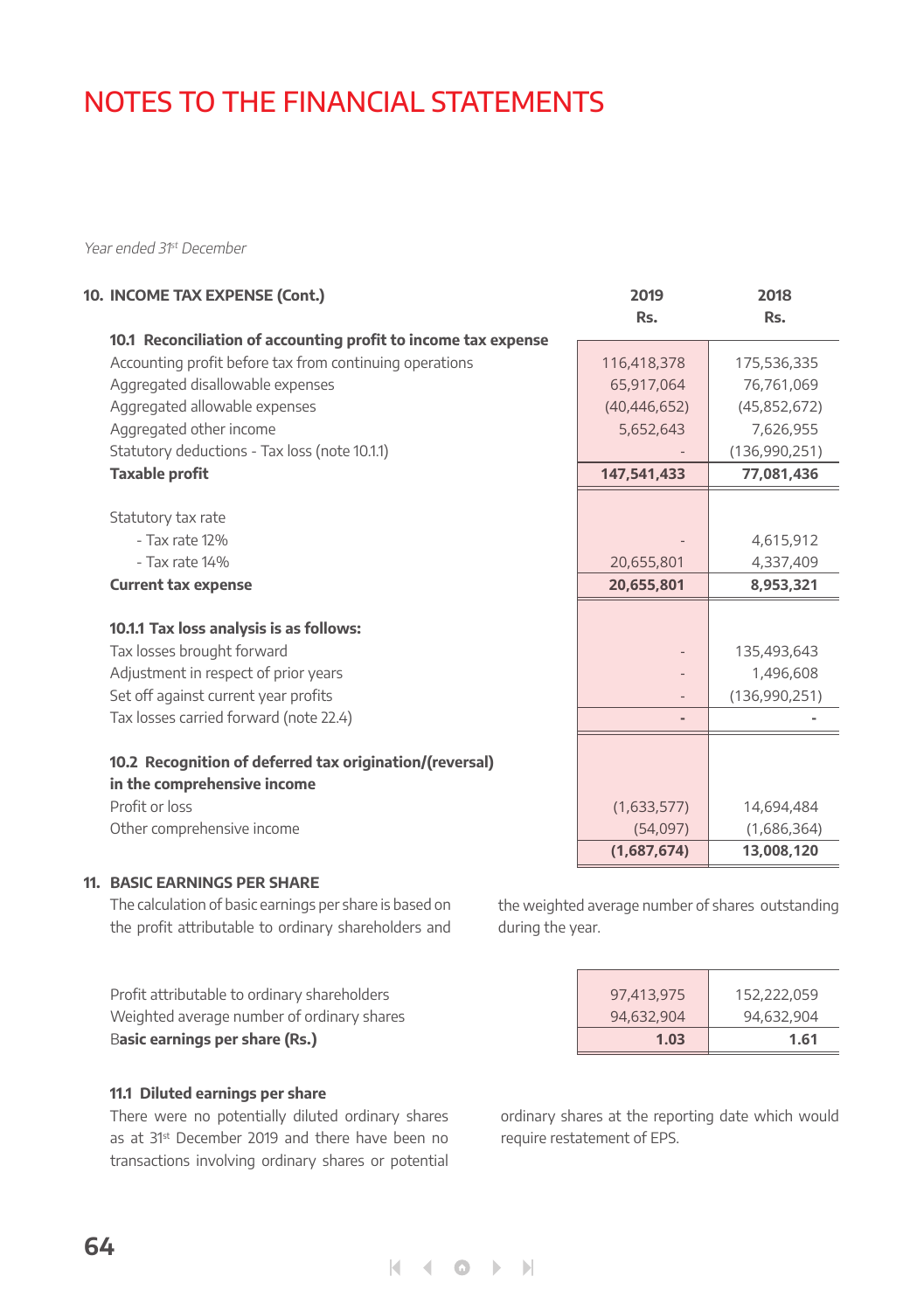### **12. PROPERTY, PLANT AND EQUIPMENT**

As at 31st December

|                                                                                     | Freehold   | <b>Buildings</b><br>on freehold | Road              | Access<br>tunnels / | Plant and     | Other      | Office<br>Furniture |              |               |             |            |                 |              |                |                |  | Computer | Asset<br>Motor |  |  | Right-of-Use | <b>Capital WIP</b> |  | <b>Total</b> | Total |
|-------------------------------------------------------------------------------------|------------|---------------------------------|-------------------|---------------------|---------------|------------|---------------------|--------------|---------------|-------------|------------|-----------------|--------------|----------------|----------------|--|----------|----------------|--|--|--------------|--------------------|--|--------------|-------|
|                                                                                     | land       | land                            | develop-<br>-ment | Mining<br>assets    | machinery     | equipment  | equipment           | and fittings | equipment     | vehicles    | Machinerv  | Mining<br>costs | Others       | 2019           | 2018           |  |          |                |  |  |              |                    |  |              |       |
| Cost                                                                                | Rs.        | Rs.                             | Rs.               | Rs.                 | Rs.           | Rs.        | Rs.                 | Rs.          | Rs.           | Rs.         | Rs.        | Rs.             | Rs.          | Rs.            | Rs.            |  |          |                |  |  |              |                    |  |              |       |
| Balance as at 1st January 2019                                                      | 17,600,000 | 52,348,922                      | 12.807.789        | 235,104,809         | 316,154,689   | 62.347.821 | 9.878.557           | 2.834.027    | 8,006,174     | 38,990,804  |            | 33,668,316      | 3,965,920    | 793,707,829    | 738.334.039    |  |          |                |  |  |              |                    |  |              |       |
| Recognition of right-of-use asset on<br>initial application of SLFRS 16 (note 12.8) |            |                                 |                   |                     |               |            |                     |              |               |             | 20,689,744 |                 |              | 20,689,744     |                |  |          |                |  |  |              |                    |  |              |       |
| Adjusted balance as at 1st January 2019                                             | 17,600,000 | 52,348,922                      | 12,807,789        | 235,104,809         | 316, 154, 689 | 62,347,821 | 9,878,557           | 2,834,027    | 8,006,174     | 38,990,804  | 20,689,744 | 33,668,316      | 3,965,920    | 814,397,573    | 738,334,039    |  |          |                |  |  |              |                    |  |              |       |
| Revaluation surplus                                                                 |            |                                 |                   |                     |               |            |                     | $\sim$       |               |             |            |                 |              |                | 6,178,000      |  |          |                |  |  |              |                    |  |              |       |
| Additions                                                                           |            |                                 |                   |                     | 2,981,063     | 329,152    |                     |              | 594,660       | 15,886,000  |            |                 | 14,676,409   | 34,467,284     | 70,267,309     |  |          |                |  |  |              |                    |  |              |       |
| Disposals                                                                           |            |                                 |                   |                     | (1, 137, 000) |            | (179, 078)          | (76, 543)    | (84, 500)     | (1,404,851) |            |                 |              | (2,881,971)    | (20,771,478)   |  |          |                |  |  |              |                    |  |              |       |
| Transfers from<br>CWIP - Others                                                     |            | 3.973.623                       |                   |                     | 12.316.018    | 470,000    | 1,156,578           |              |               |             |            |                 | (17,916,219) |                |                |  |          |                |  |  |              |                    |  |              |       |
| Write-offs                                                                          |            | (115, 200)                      |                   | (82, 465, 985)      | (6, 278, 707) | (908, 584) | (227, 163)          | (45, 950)    | (2, 236, 668) |             |            |                 |              | (92, 278, 257) | (300, 041)     |  |          |                |  |  |              |                    |  |              |       |
| Balance as at 31st December 2019                                                    | 17,600,000 | 56,207,345                      | 12,807,789        | 152,638,824         | 324,036,064   | 62,238,389 | 10.628.894          | 2.711.534    | 6.279.666     | 53,471,953  | 20,689,744 | 33.668.316      | 726.110      | 753,704,629    | 793,707,829    |  |          |                |  |  |              |                    |  |              |       |
| Accumulated depreciation and                                                        |            |                                 |                   |                     |               |            |                     |              |               |             |            |                 |              |                |                |  |          |                |  |  |              |                    |  |              |       |
| impairment losses<br>Balance as at 1st January 2019                                 |            | 28,134,990                      | 6.586.522         | 166.165.178         | 211.745.927   | 39.789.769 | 7.048.581           | 2.799.081    | 7.670.903     | 19.197.322  |            |                 |              | 489,138,273    | 472.795.486    |  |          |                |  |  |              |                    |  |              |       |
| Depreciation charged to profit or loss                                              |            | 1,472,817                       | 1,077,120         | 11,997,170          | 16,070,336    | 3,680,083  | 977,586             | 34.706       | 346,296       | 6,253,958   |            |                 |              | 41,910,071     | 37,055,122     |  |          |                |  |  |              |                    |  |              |       |
| Depreciation capitalised to                                                         |            |                                 |                   |                     |               |            |                     |              |               |             |            |                 |              |                |                |  |          |                |  |  |              |                    |  |              |       |
| exploration and evaluation asset<br>(note 12.8)                                     |            |                                 |                   |                     |               |            |                     |              |               |             | 5,044,236  |                 |              | 5,044,236      |                |  |          |                |  |  |              |                    |  |              |       |
| Disposals                                                                           |            |                                 |                   |                     | (1, 137, 000) |            | (179, 078)          | (76, 543)    | (84, 500)     | (1,404,851) |            |                 |              | (2,881,972)    | (20, 712, 335) |  |          |                |  |  |              |                    |  |              |       |
| Write-off                                                                           |            | (115, 200)                      |                   | (82, 465, 985)      | (6, 278, 707) | (908, 584) | (227, 163)          | (45, 950)    | (2, 236, 668) |             |            |                 |              | 92,278,257)    |                |  |          |                |  |  |              |                    |  |              |       |
| Balance as at 31st December 2019                                                    |            | 29,492,607                      | 7,663,642         | 95,696,363          | 220,400,556   | 42,561,268 | 7,619,926           | 2,711,294    | 5,696,031     | 24,046,429  | 5,044,236  |                 |              | 440,932,352    | 489,138,273    |  |          |                |  |  |              |                    |  |              |       |
| Carrying amount                                                                     |            |                                 |                   |                     |               |            |                     |              |               |             |            |                 |              |                |                |  |          |                |  |  |              |                    |  |              |       |
| Balance as at 31st December 2019                                                    | 17,600,000 | 26,714,738                      | 5,144,147         | 56,942,461          | 103,635,508   | 19,677,121 | 3,008,968           | 240          | 583,635       | 29,425,524  | 15,645,508 | 33,668,316      | 726,110      | 312,772,277    |                |  |          |                |  |  |              |                    |  |              |       |
| Balance as at 31st December 2018                                                    | 17,600,000 | 24,213,932                      | 6,221,267         | 68,939,631          | 104,408,762   | 22,558,052 | 2,829,976           | 34,946       | 335,271       | 19,793,482  |            | 33,668,316      | 3,965,920    |                | 304,569,556    |  |          |                |  |  |              |                    |  |              |       |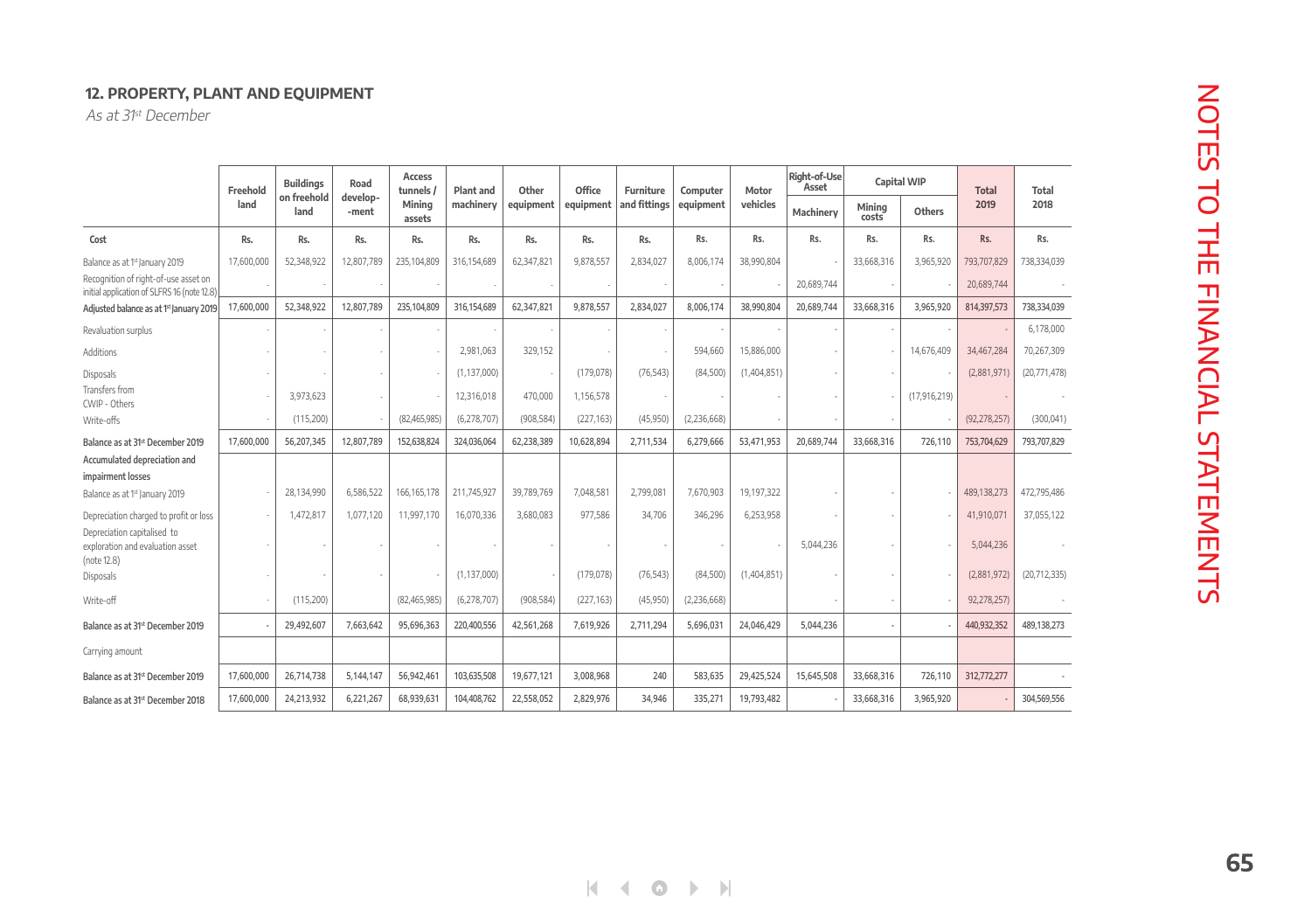As at 31<sup>st</sup> December

## **12. PROPERTY, PLANT AND EQUIPMENT (Cont.)**

## **12.1 Revaluation of freehold land**

Freehold land was revalued as at 31st December 2018 by Mr. N. M Jayatilake (F.I.V), who is a professionally qualified independent valuer. The valuation method adopted was open market value on an existing-use basis without considering mineral deposits and underground works.

The value of freehold land has been written up to correspond with the market value and the details are as follows:

| Location                              | <b>Extent</b>       | Cost<br>Rs. | <b>Freehold land</b><br>revalued<br>Rs. | Price per perch<br>Rs. | Pledged   | No of<br><b>Buildings</b> |
|---------------------------------------|---------------------|-------------|-----------------------------------------|------------------------|-----------|---------------------------|
| Welathuduwa village,<br>Kotiyakumbura | 13.2268<br>hectares |             | 9,600,000                               | 100,000 - 800,000      | <b>No</b> | 48                        |
| Welathuduwa village,<br>Kotiyakumbura | 9.7159<br>hectares  | 5,703,702   | 4,900,000                               |                        | <b>No</b> |                           |
| Kendawa village,<br>Bulathkohupitiya  | 7.2361<br>hectares  |             | 3,100,000                               | 150,000 - 600,000      | <b>No</b> | 4                         |
|                                       |                     | 5,703,702   | 17,600,000                              |                        |           |                           |

Description of the valuation technique used together with narrative description on sensitivity of the fair value measurement to changes in significant unobservable inputs is as follows:

| <b>Valuation technique</b>                                                                                                                                                                                                                                                                                                                                                                                 | <b>Significant</b><br>unobservable<br>inputs                            | Sensitivity of fair value<br>measurement<br>to inputs                                                       |
|------------------------------------------------------------------------------------------------------------------------------------------------------------------------------------------------------------------------------------------------------------------------------------------------------------------------------------------------------------------------------------------------------------|-------------------------------------------------------------------------|-------------------------------------------------------------------------------------------------------------|
| This method considers the selling price of a similar property<br>within a reasonably recent period of time in determining the fair $\vert$ perch for land<br>value of the property being revalued. This involves evaluation of  <br>recent active market prices of similar assets, making appropriate<br>adjustments for any differences in the nature, location or<br>condition of the specific property. | Price per<br>according to<br>respective lots<br>(as disclosed<br>above) | Estimated fair value<br>would increase/<br>(decrease) if the price<br>per perch would be<br>higher/(lower). |

The fair value measurement for the freehold land of the Company has been categorised at Level 3. Fair value measurement based on the inputs to the valuation technique used was unobservable.

Significant increases (decreases) in estimated price per perch in isolation would result in a significantly higher (lower) fair value on a linear basis.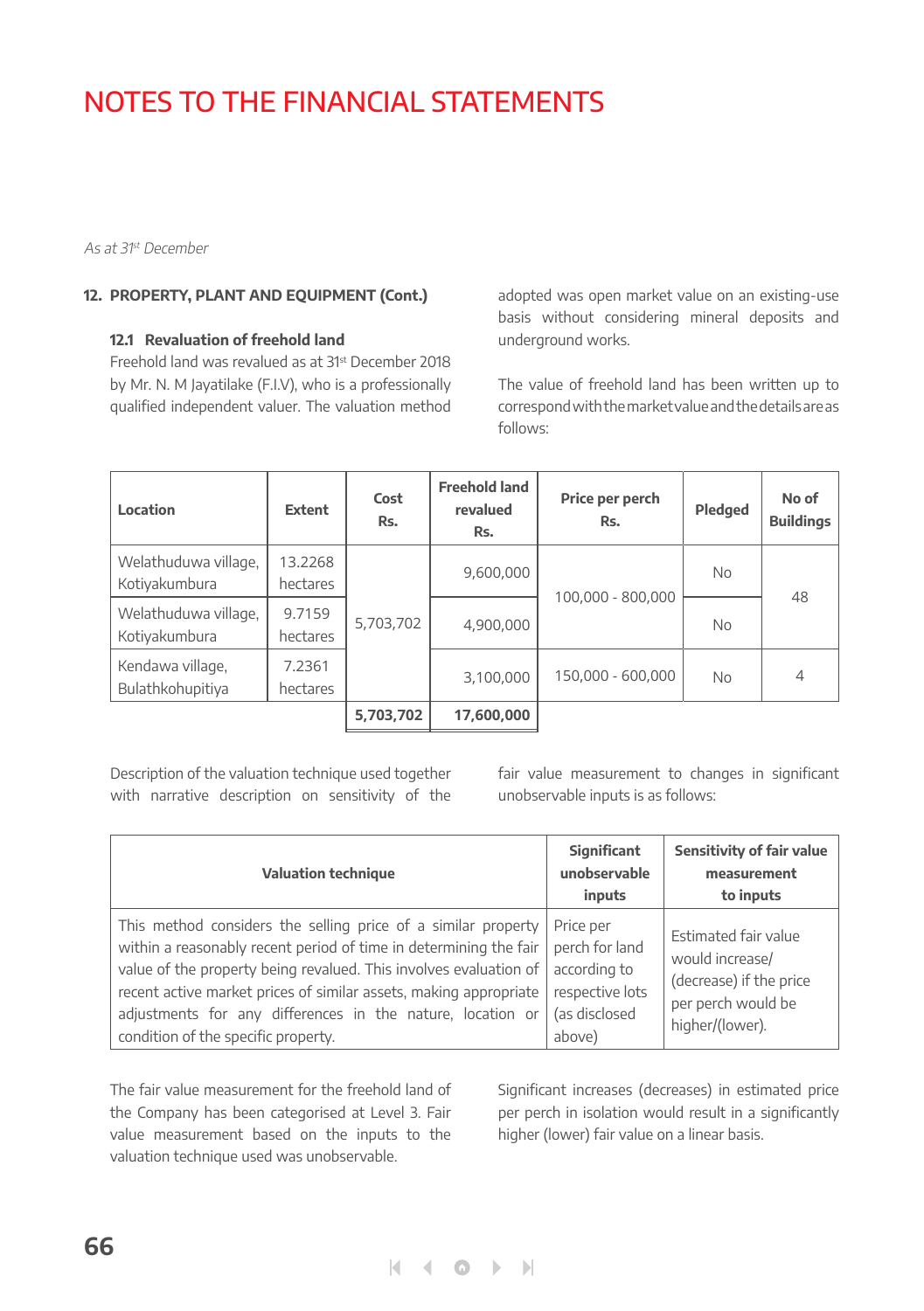As at 31st December

#### **12.2 Capital WIP - Mining cost**

As set out in note 3.4 (b), the Company has capitalised Rs. 33.6 million relating to a major drilling programme. The results of the drilling programme data were used to calculate the estimated resources by our internal Geologist. The three-to-four-year development programme has already commenced. Accordingly, the cost of exploration and evaluation of Rs. 33.6 million after assessment has been classified under Construction-in-Progress - Mining asset in PPE.

#### **12.3 Transfers from Capital WIP - Others**

These are the transfers made to respective asset categories from other capital projects in relation to the operations inside and outside the mine. The major projects capitalised during the year were generator upgrade, spiral classifier for flotation plant and underground panel update.

#### **12.4 Fully depreciated but still in use**

The cost of fully depreciated property, plant and equipment of the Company which are still in use amounted to Rs.126,994,335 as at 31<sup>st</sup> December 2019. (2018 - Rs. 252,780,928).

### **12.5 Permanent fall in value of property, plant and equipment**

There is no permanent fall in the value of property, plant and equipment which requires a provision for impairment as at the reporting date.

### **12.6 Title restriction on property, plant and equipment**

There were no restrictions existing on the title to the property, plant and equipment of the Company as at the reporting date.

#### **12.7 Assets pledged as collateral**

There were no assets pledged as collateral as at the reporting date.

#### **12.8 Right-of-use asset**

As explained in note 4, the Company adopted SLFRS 16 - Leases on 1 January 2019. Due to the transition method chosen by the Company in applying SLFRS 16, comparative information has not been restated to reflect the new requirements. Accordingly, the right-of-use asset relating to machinery has been recognised on 1<sup>st</sup> January 2019. As explained in note 4.3.1, the depreciation charge of right-of-use asset has been capitalised in exploration and evaluation expenditure under Intangible Asset.

### **12.9 Motor vehicles on lease**

During the year, motor vehicles on lease, previously reported under "Assets on finance lease" in property, plant and equipment, have been reclassified to "Motor vehicles" for consistency.

 $M \leftarrow \bullet \bullet M$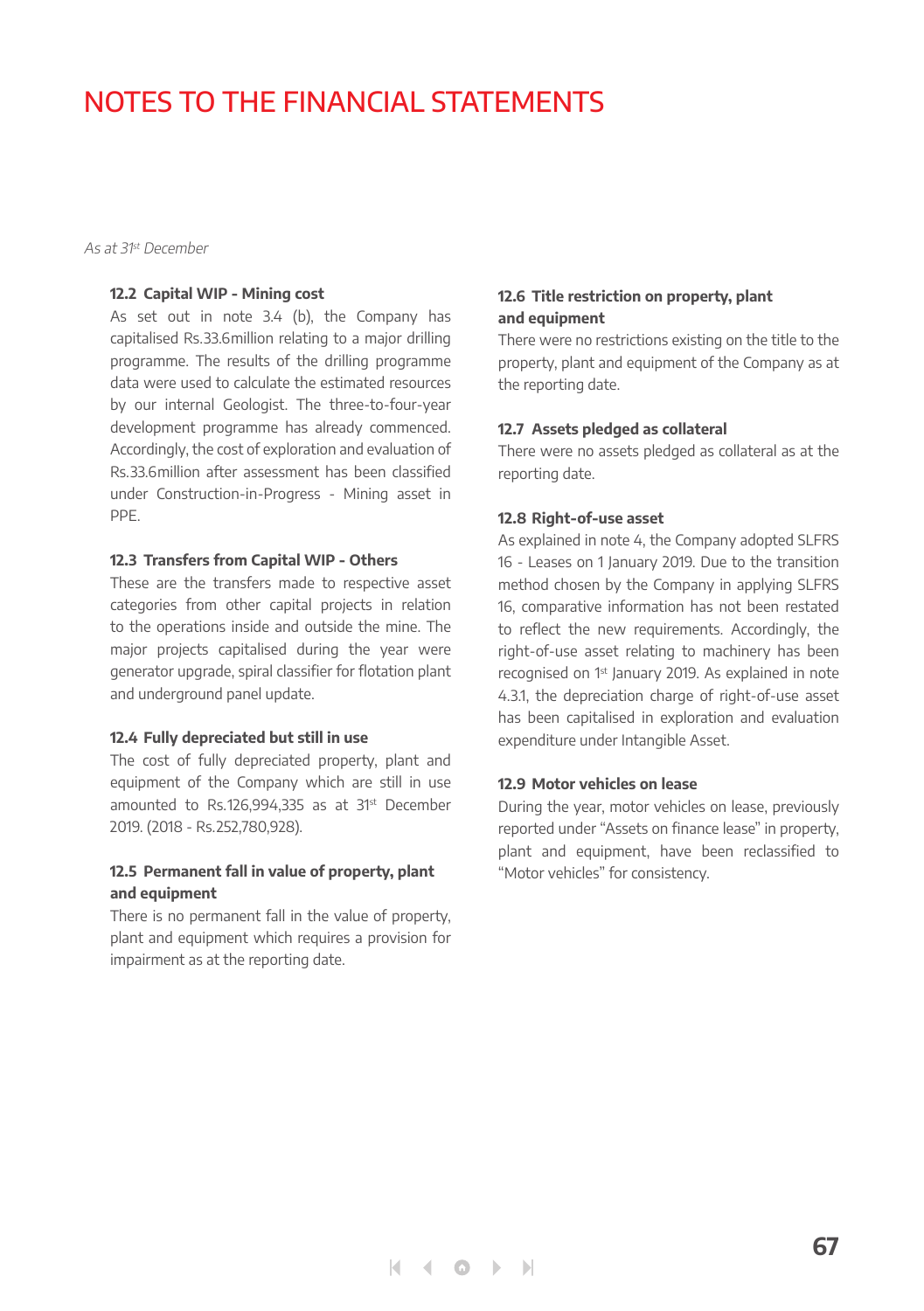As at 31<sup>st</sup> December

| As at 31 <sup>st</sup> December                     |              | <b>Exploration</b> |            |              |
|-----------------------------------------------------|--------------|--------------------|------------|--------------|
|                                                     | Software and | and Evaluation     | Total      | <b>Total</b> |
|                                                     | licenses     | <b>Expenditure</b> | 2019       | 2018         |
| <b>13. INTANGIBLE ASSETS</b>                        | Rs.          | Rs.                | Rs.        | Rs.          |
| Cost                                                |              |                    |            |              |
| Balance as at 1 <sup>st</sup> January               | 8,238,328    | 8,809,566          | 17,047,894 | 7,840,800    |
| Additions (note 13.1)                               |              | 17,750,882         | 17,750,882 | 9,207,094    |
| Interest expense capitalised (note 20.2.2)          |              | 1,000,148          | 1,000,148  |              |
| Depreciation charge capitalised (note 12.8)         | ۰            | 5,044,236          | 5,044,236  |              |
| <b>Balance as at 31st December</b>                  | 8,238,328    | 32,604,832         | 40.843.160 | 17.047.894   |
| <b>Amortisation</b>                                 |              |                    |            |              |
| Balance as at 1 <sup>st</sup> Jan                   | 7,896,012    |                    | 7,896,012  | 7,840,800    |
| Charge of the year                                  | 132,510      | ٠                  | 132,510    | 55,212       |
| <b>Balance as at 31st December</b>                  | 8,028,522    | ۰                  | 8,028,522  | 7,896,012    |
|                                                     |              |                    |            |              |
| Carrying value as at 31 <sup>st</sup> December 2019 | 209,806      | 32,604,832         | 32,814,638 | 9,151,882    |

**13.1** Exploration and evaluation expenditure recorded under intangible assets above refers to the expenditure associated with exploration of potential graphite resources in Rangala mine in the year 2018, and Pankohena mine during the year. Both mines

are owned by the Company. The exploration project continues further as the technical and commercial viabilities were not demonstrable as at the reporting date. (Refer to note 3.5)

| <b>14. OTHER FINANCIAL ASSETS</b>     | 2019<br>Rs.    | 2018<br>Rs.  |
|---------------------------------------|----------------|--------------|
| Loans to Company employees            | 37,061,716     | 39,715,262   |
| The movement of loans is as follows;  |                |              |
| Balance as at 1 <sup>st</sup> January | 39,715,262     | 31,242,702   |
| Loans granted                         | 27.706.068     | 29,130,560   |
| Loan repayments                       | (30, 359, 615) | (20,658,000) |
| <b>Balance as at 31st December</b>    | 37,061,716     | 39,715,262   |
|                                       |                |              |
| Non-current                           | 22,622,068     | 24,586,401   |
| Current                               | 14,439,648     | 15,128,861   |
|                                       | 37,061,716     | 39,715,262   |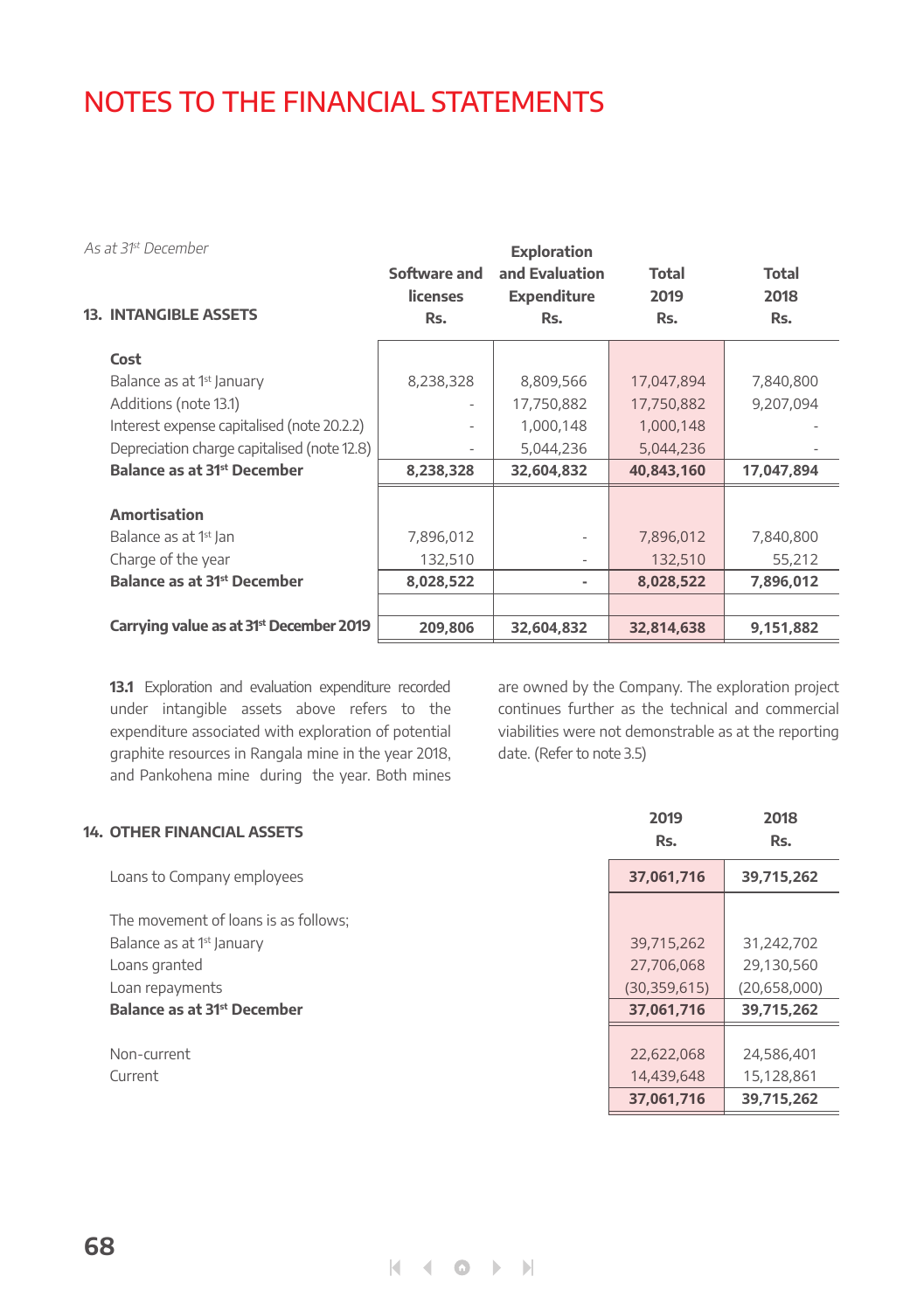As at 31<sup>st</sup> December

| <b>15. INVENTORIES</b>                        | 2019<br>Rs. | 2018<br>Rs. |
|-----------------------------------------------|-------------|-------------|
|                                               |             |             |
| Raw materials - Lubricants                    | 15,383,048  | 26,315,135  |
| Raw materials - Graphite                      | 50,864,157  | 19,573,396  |
| Work-In-Progress - Graphite                   | 13,799,152  | 5,383,579   |
| Finished goods - Graphite                     | 6,371,400   | 1,672,220   |
| Consumables and spares                        | 63,911,808  | 70,017,199  |
|                                               | 150,329,565 | 122,961,529 |
| Impairment for slow-moving stocks (note 15.1) | (3,222,022) | (7,429,848) |
|                                               | 147,107,543 | 115,531,681 |
| Goods in transit                              | 9,159,835   |             |
|                                               | 156,267,378 | 115,531,681 |
|                                               |             |             |
| 15.1 Impairment for slow-moving stocks        |             |             |
| Balance as at 1 <sup>st</sup> January         | 7,429,848   | 6,449,076   |
| Provision for the year                        | 2,143,102   | 1,594,302   |
| Write-off against provisions                  | (6,350,928) | (613,530)   |
| <b>Balance as at 31st December</b>            | 3,222,022   | 7,429,848   |
|                                               |             |             |

### **16. TRADE AND OTHER RECEIVABLES**

### **16.1 Age analysis of total trade receivables**

| Trade receivables                                        | 58,432,606                           | 77,350,429                             |
|----------------------------------------------------------|--------------------------------------|----------------------------------------|
| Trade receivables due from related companies (note 25.3) | 13,061,074                           | 29,055,637                             |
| Total trade receivables (note 16.1)                      | 71,493,680                           | 106,406,066                            |
| VAT receivables<br>Other receivables                     | 58,930,815<br>404.093<br>130,828,588 | 75,168,617<br>2.443.432<br>184,018,115 |

| 16.1 Age analysis of total trade receivables<br>Neither past due nor impaired | 71,493,680               | 93,961,102  |  |
|-------------------------------------------------------------------------------|--------------------------|-------------|--|
| Past due but not impaired                                                     |                          |             |  |
| $0-30$ days                                                                   | $\overline{\phantom{a}}$ | 4,084,388   |  |
| 31-60 days                                                                    | $\overline{\phantom{a}}$ | 8,360,576   |  |
| $61-90$ days                                                                  | $\sim$                   |             |  |
| Over 90 days                                                                  | $\sim$                   |             |  |
|                                                                               | 71,493,680               | 106,406,066 |  |
|                                                                               |                          |             |  |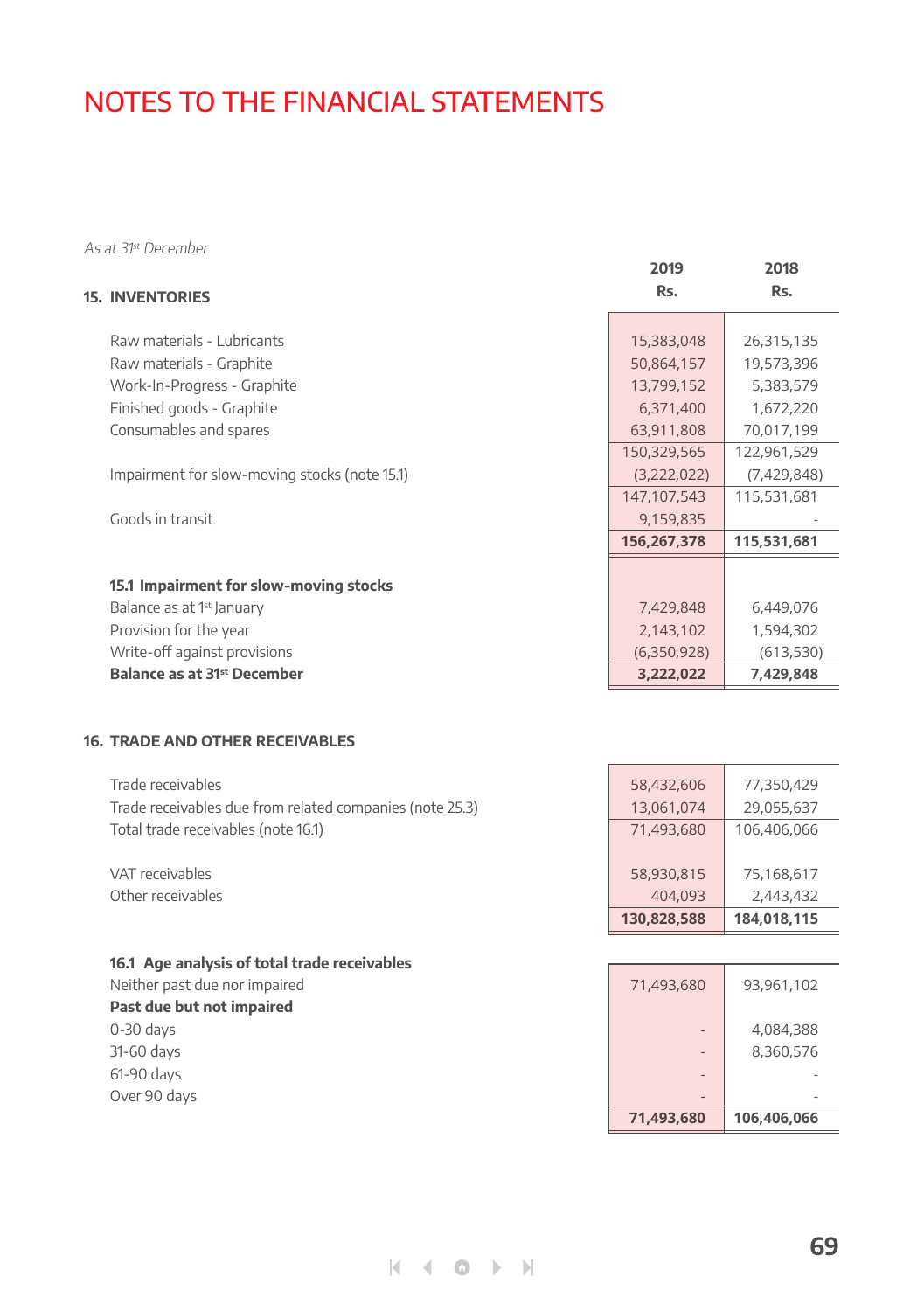As at 31<sup>st</sup> December

| 17. CASH AND CASH EQUIVALENTS                         | 2019<br>Rs. | 2018<br>Rs. |
|-------------------------------------------------------|-------------|-------------|
| Cash in hand                                          | 216,155     | 217,409     |
| Cash at bank                                          | 145,110,634 | 62,245,608  |
| Cash and cash equivalents per statement of cash flows | 145,326,789 | 62,463,017  |
|                                                       |             |             |

|                            |               | 2019        |               | 2018        |
|----------------------------|---------------|-------------|---------------|-------------|
| <b>18. STATED CAPITAL</b>  | <b>Number</b> | Rs.         | <b>Number</b> | Rs.         |
| Fully paid ordinary shares | 94,632,904    | 102,074,201 | 94,632,904    | 102,074,201 |
|                            | 94,632,904    | 102,074,201 | 94,632,904    | 102,074,201 |
|                            |               |             | 2019          | 2018        |
|                            |               |             | Rs.           | Rs.         |

|                                         | 10,230,816 | 10,230,816 |
|-----------------------------------------|------------|------------|
| Revaluation reserve                     |            |            |
| 19.1 The movement is as follows:        |            |            |
| Balance as at 1 <sup>st</sup> January   | 10,230,816 | 5,718,298  |
| Revaluation                             | $\sim$     | 4,512,518  |
| Balance as at 31 <sup>st</sup> December | 10,230,816 | 10,230,816 |

The revaluation reserve relates to the revaluation of freehold land.

### **20. LOANS AND BORROWINGS**

### **Non-current**

## **Current**

# **20.1 The movement of the loan is as follows:**

| ZU. LUANS AND BURRUWINGS                      |              |                |
|-----------------------------------------------|--------------|----------------|
| Loans from Graphit Kropfmühl GmbH (note 20.1) | 62,125,909   | 100,307,243    |
| Lease Liability (note 20.2)                   | 26,403,038   | 3,958,324      |
|                                               | 88,528,947   | 104,265,567    |
| Non-current                                   |              |                |
| Loan from Graphit Kropfmühl GmbH              | 26,625,390   | 63,831,869     |
| Lease Liability                               | 18,917,531   | 1,564,369      |
|                                               | 45.542.921   | 65,396,238     |
| Current                                       |              |                |
| Loan from Graphit Kropfmühl GmbH              | 35,500,520   | 36,475,374     |
| Lease Liability                               | 7,485,508    | 2,393,955      |
|                                               | 42,986,027   | 38,869,329     |
| 20.1 The movement of the loan is as follows:  |              |                |
| Balance as at the beginning of the year       | 100,307,243  | 152,444,274    |
| Loans obtained                                |              |                |
| Repayments                                    | (35,087,694) | (66, 420, 933) |
| Effect on exchange loss                       | (3,093,640)  | 14,283,902     |
| Balance as at the end of the year             | 62,125,909   | 100,307,243    |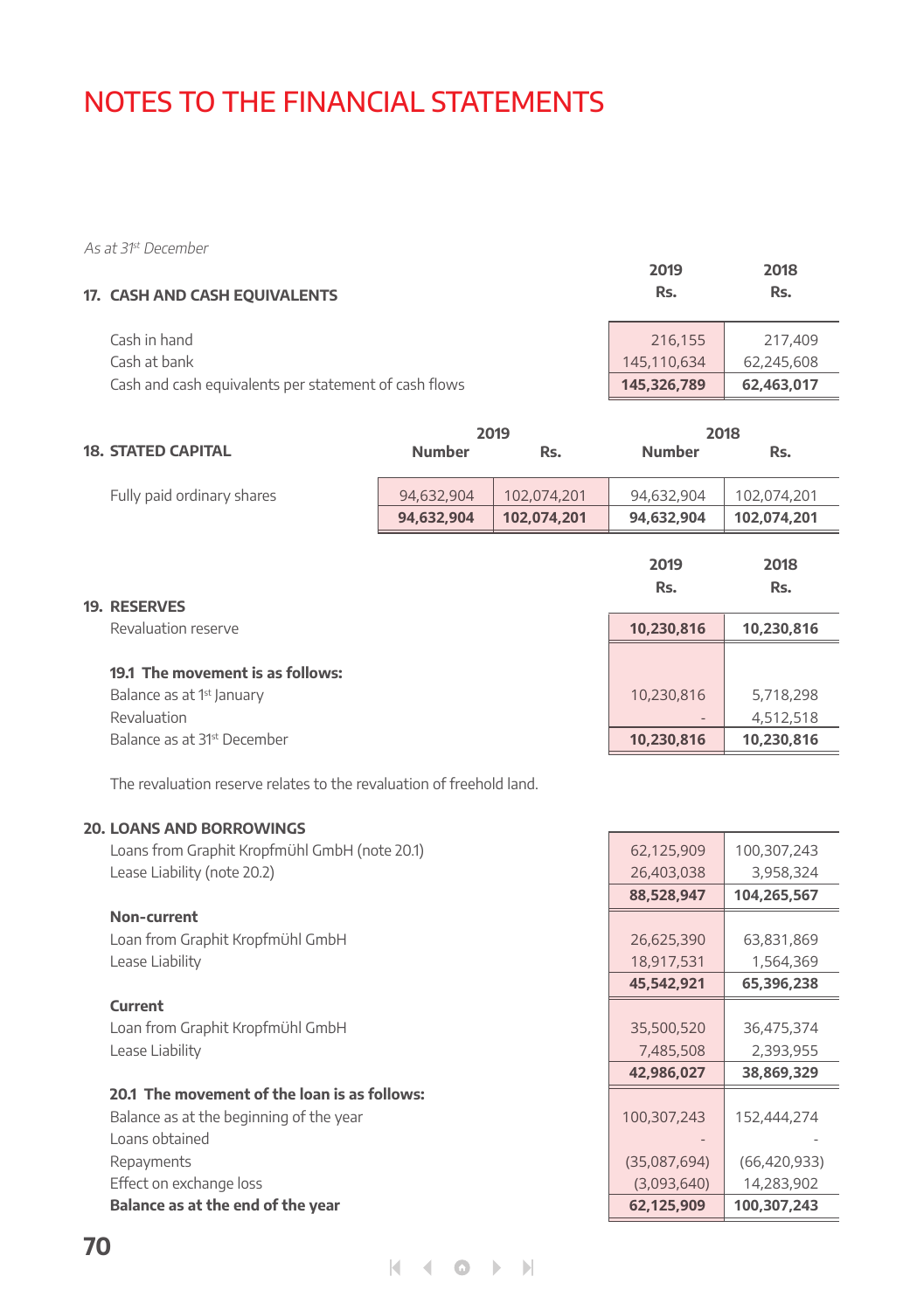As at 31<sup>st</sup> December

### **20. LOANS AND BORROWINGS (Cont.)**

# **Terms and conditions of the loan**

 Graphit KropfmÜhl GmbH Loan The repayment terms of borrowing and the security offered to the loan are set out below:

| Rate of interest                                | EURO 5.53%                 |
|-------------------------------------------------|----------------------------|
| Terms of repayment - equal capital installments | EURO 43,616.25             |
|                                                 | (Quarterly)                |
| Grace period                                    | 2 years up to October 2011 |
| Loan repayment period                           | 10 years ending 2021       |
| Security offered                                | NII.                       |

|                                                          | Rs.         | Rs.         |
|----------------------------------------------------------|-------------|-------------|
| 20.2 Lease liabilities                                   |             |             |
| Balance as at 1 <sup>st</sup> January                    | 3,958,324   | 6,030,947   |
| Recognition of lease liability on initial application of |             |             |
| SLFRS 16 (note 4.3)                                      | 20.689.744  |             |
| Adjusted balance as at the beginning of the year         | 24,648,068  | 6,030,947   |
|                                                          |             |             |
| Lease obtained during the year                           | 10,080,000  |             |
| Interest expense recognised in finance expense           | 544,250     | 659,486     |
| Interest expense capitalised (note 20.2.2)               | 1,000,148   |             |
| Exchange gain (note 20.2.1)                              | (908, 483)  |             |
| Repayment during the year                                | (8,960,946) | (2,732,109) |
| <b>Balance as at 31st December</b>                       | 26,403,038  | 3,958,324   |

20.2.1 Exchange gain relates to revaluation of lease liability payable in Euro as at reporting date at closing exchange rate.

**20.2.2** As explained in note 4.3.1, the interest charge on lease liability relating to drilling machinery has been capitalised in exploration and evaluation expenditure under Intangible Asset.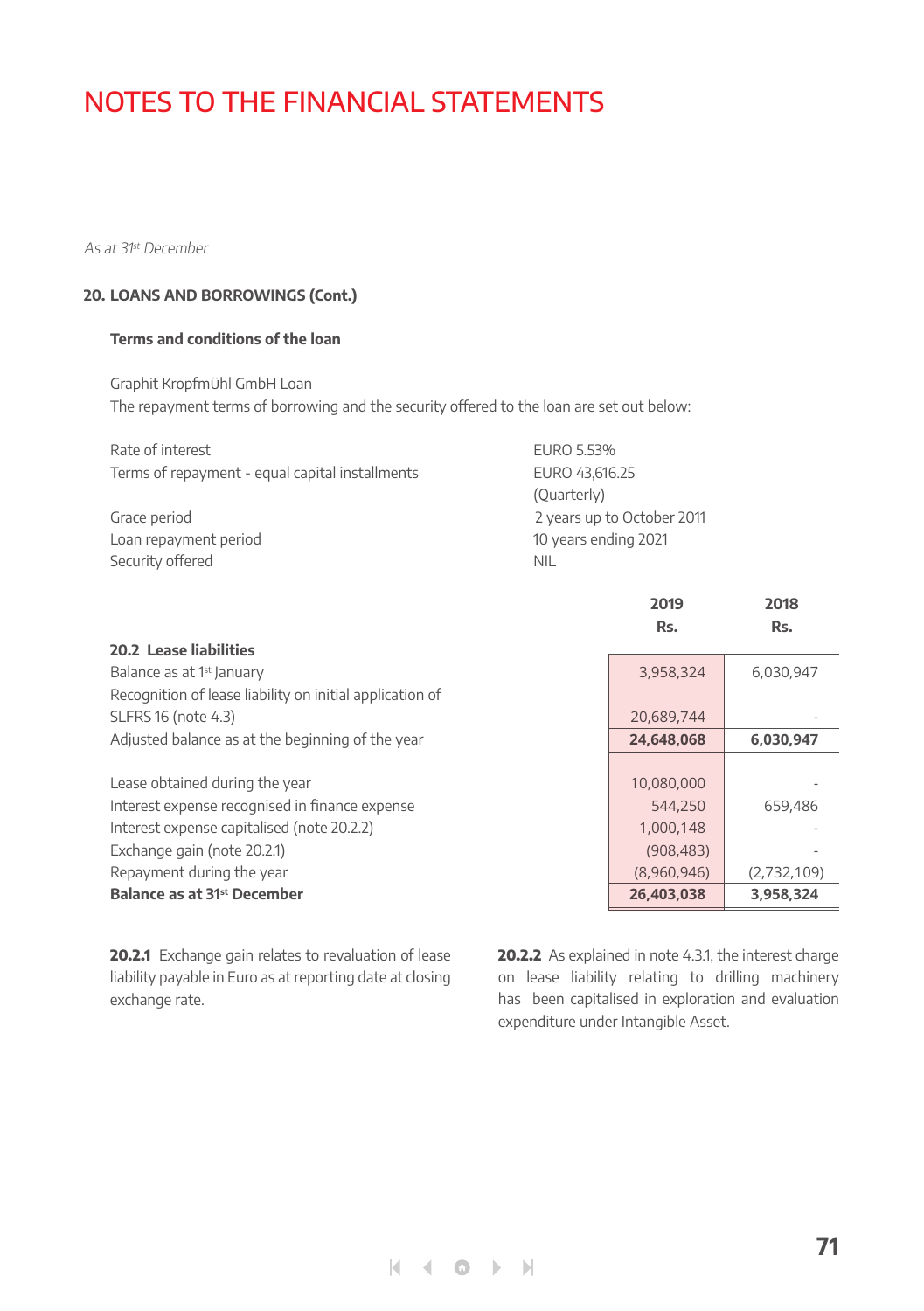As at 31<sup>st</sup> December

### **21. EMPLOYEE BENEFITS**

| 21.1 Defined contribution plans                              |             |               |
|--------------------------------------------------------------|-------------|---------------|
| The following contributions have been made to the Employees' |             |               |
| Provident Fund and Employees' Trust Fund during the year.    | 2019        | 2018          |
|                                                              | Rs.         | Rs.           |
| Employees' Provident Fund                                    |             |               |
| Employers' contribution                                      | 19,624,081  | 18,567,074    |
| Employees' contribution                                      | 16,353,401  | 16,145,282    |
| Employees' Trust Fund                                        | 4,906,020   | 4,641,769     |
|                                                              |             |               |
| 21.2 Defined benefit plan                                    |             |               |
| Balance at the beginning of the year                         | 57,217,883  | 53,927,614    |
| Provision recognised during the year (note 21.2.1)           | 10,305,586  | 9,689,807     |
| Actuarial gain during the year (note 21.2.2)                 | (386, 404)  | (149, 160)    |
|                                                              | 67,137,065  | 63,468,261    |
| Payments made during the year                                | (4,342,766) | (6, 250, 378) |
| Payable during the year                                      | (611, 591)  |               |
| Balance at the end of the year                               | 62,182,709  | 57,217,883    |
|                                                              |             |               |
| 21.2.1 Provision recognised in the profit or loss            |             |               |
| Current service cost                                         | 4,011,618   | 3,757,769     |
| Interest on obligation                                       | 6,293,968   | 5,932,038     |
|                                                              | 10,305,586  | 9,689,807     |
| 21.2.2 Provision recognised in other comprehensive income    |             |               |
| Actuarial gain for the year                                  | (386, 404)  | (149, 160)    |

An actuarial valuation for gratuity liability was carried out as at 31<sup>st</sup> December 2019 by Mr. M. Poopalanathan, AIA, of Messrs Actuarial and Management Consultants (Pvt) Ltd., a firm of professional actuaries.

Discount rate Salary increment rate The following assumptions and data were used in valuing the defined benefit obligation by the actuarial valuer.

| 11% | 11% |
|-----|-----|
|     |     |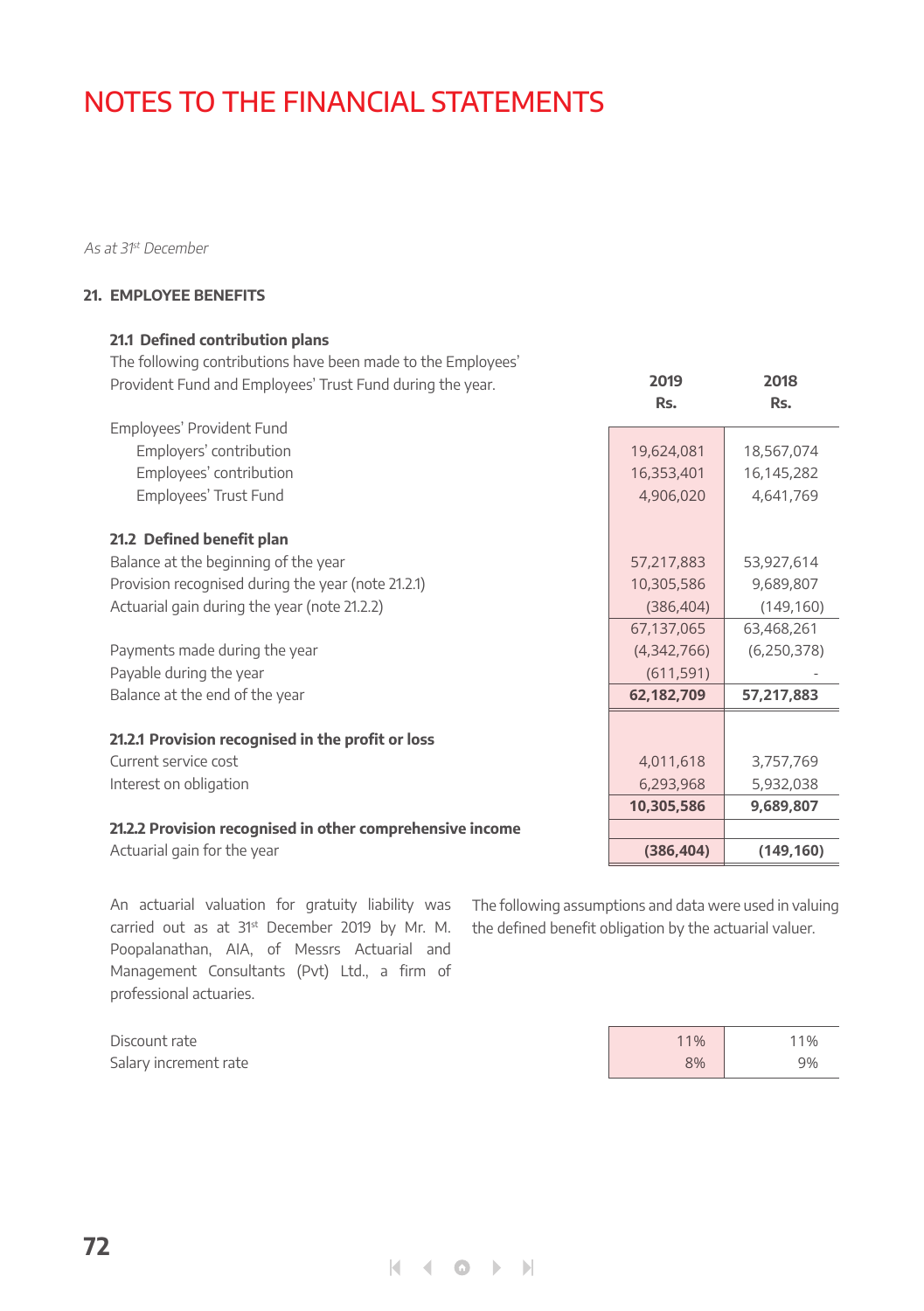As at 31st December

#### **21. EMPLOYEE BENEFITS (Cont.)**

#### **21.2 Defined benefit plan (Cont.)**

Assumptions regarding future mortality are based on A67/70 mortality table, issued by the Institute of Actuaries, London.

Normal retirement age of an individual is assumed to be 55 years and employees over 55 years are assumed to retire on their respective next birthdays.

According to the Payment of Gratuity Act No. 12 of 1983, the liability for gratuity to an employee arises only on completion of five years of continuous service.

#### **21.2.3 Sensitivity analysis**

If there is a change in the assumption by 1%, the following would be the impact on employee benefits.

> **2019 Rs.**

**2018 Rs.**

|                       |                | 2019           | 2018           |                |  |
|-----------------------|----------------|----------------|----------------|----------------|--|
|                       | Increase by 1% | Decrease by 1% | Increase by 1% | Decrease by 1% |  |
| Discount rate         | (3,750,031)    | 4.151.462      | (3,569,865)    | 3,963,568      |  |
| Salary increment rate | 4,541,766      | (4, 155, 432)  | 4,321,750      | (3,942,631)    |  |

#### **22. DEFERRED TAXATION**

Net deferred tax liabilities

Deferred tax liabilities (note 22.1) 24,940,471 26,471,185 Deferred tax assets (note 22.2) (10,359,347) (10,310,581)

The movement on the deferred tax account is as follows:

| 22.1 | <b>Deferred tax liabilities</b>                                |             |                |
|------|----------------------------------------------------------------|-------------|----------------|
|      | Balance as at 1 <sup>st</sup> January                          | 26.471.185  | 26,298,732     |
|      | Reversed during the year through profit or loss                | (1,530,714) | (1,493,029)    |
|      | Originated during the year through other comprehensive income  |             | 1,665,482      |
|      | <b>Balance as at 31st December</b>                             | 24,940,471  | 26,471,185     |
|      |                                                                |             |                |
|      | 22.2 Deferred tax assets                                       |             |                |
|      | Balance as at 1 <sup>st</sup> January                          | 10,310,581  | 26,518,976     |
|      | (Reversed) / Originated during the year through profit or loss | 102.863     | (16, 187, 513) |
|      | Reversed during the year through other comprehensive income    | (54,097)    | (20, 882)      |
|      | <b>Balance as at 31st December</b>                             | 10,359,347  | 10,310,581     |
|      |                                                                |             |                |

 **14,581,124 16,160,604**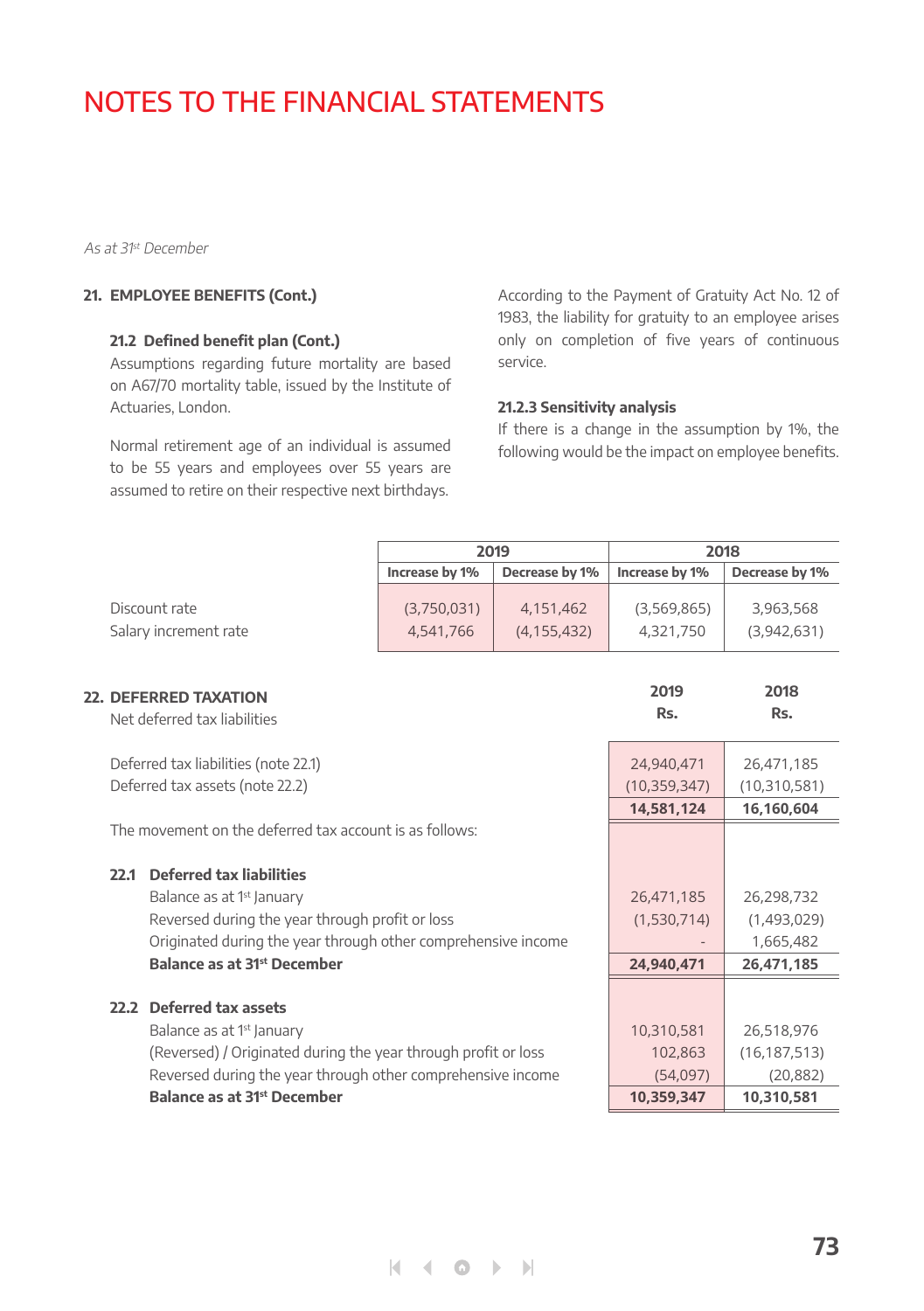As at 31<sup>st</sup> December

#### **22. DEFERRED TAXATION (Cont.)**

| Deferred tax assets and liabilities are  | 2019                                  |                          |                                       | 2018                     |
|------------------------------------------|---------------------------------------|--------------------------|---------------------------------------|--------------------------|
| attributable to the following:           | <b>Temporary</b><br>difference<br>Rs. | <b>Tax effect</b><br>Rs. | <b>Temporary</b><br>difference<br>Rs. | <b>Tax effect</b><br>Rs. |
| <b>Deferred tax liabilities</b>          |                                       |                          |                                       |                          |
| Property, plant and equipment            | 165,700,161                           | 23,198,023               | 177,106,295                           | 24,794,881               |
| Revaluation of freehold land (note 22.3) | 11,896,298                            | 1,665,482                | 11,896,298                            | 1,665,482                |
| Intangible assets                        | 77,285                                | 10,820                   | 77,297                                | 10,822                   |
| Right-of-Use Asset                       | 15,645,509                            | 2,190,369                |                                       |                          |
| Lease Liability                          | (15, 173, 009)                        | (2, 124, 223)            |                                       |                          |
|                                          | 177,673,744                           | 24,940,471               | 189,079,890                           | 26,471,185               |
| Deferred tax assets                      |                                       |                          |                                       |                          |
| Employee benefits                        | (62, 182, 709)                        | (8,705,579)              | (57, 217, 883)                        | (8,010,504)              |
| Provision for death compensation         | (8,590,609)                           | (1,202,685)              | (8,999,270)                           | (1, 259, 898)            |
| Impairment provision for inventories     | (3,222,022)                           | (451,083)                | (7,429,848)                           | (1,040,179)              |
| Tax loss (note 22.4)                     |                                       |                          |                                       |                          |
|                                          | (73, 995, 340)                        | (10, 359, 347)           | (73, 647, 001)                        | (10, 310, 581)           |
| Net deferred tax liabilities             | 103,678,404                           | 14,581,124               | 115,432,889                           | 16,160,604               |

**22.3** Per the new Inland Revenue Act which came into effect from 1st April 2018, Business Assets will attract Capital Gains Tax at the corporate tax rate, at the time of disposal. Accordingly the Land under revaluation model, which is considered as a business asset by the entity, computed a deferred tax liability on revaluation reserve as at reporting date.

#### **22.4 Tax loss**

During the last year, the Company has claimed its tax losses outstanding in full per Inland Revenue Act No. 24 of 2017, which came into effect from 1st April 2018. Accordingly, no deferred tax asset has been recognised during the year in these Financial Statements. Refer to note 10.1.1.

**2019**

**2018**

|                                                | Rs.        | Rs.        |
|------------------------------------------------|------------|------------|
| <b>23. TRADE AND OTHER PAYABLES</b>            |            |            |
| Trade payables - Others                        | 9,563,652  | 16,464,673 |
| Trade payables - Related companies (note 25.2) | 9,132,458  | 8.789.850  |
| Other Payables - Related companies (note 25.2) | 3,324,911  | 3,984,604  |
| Sundry creditors                               | 5,110,459  | 5,759,566  |
| Accrued expenses                               | 36,916,425 | 28,825,237 |
|                                                | 64,047,904 | 63,823,930 |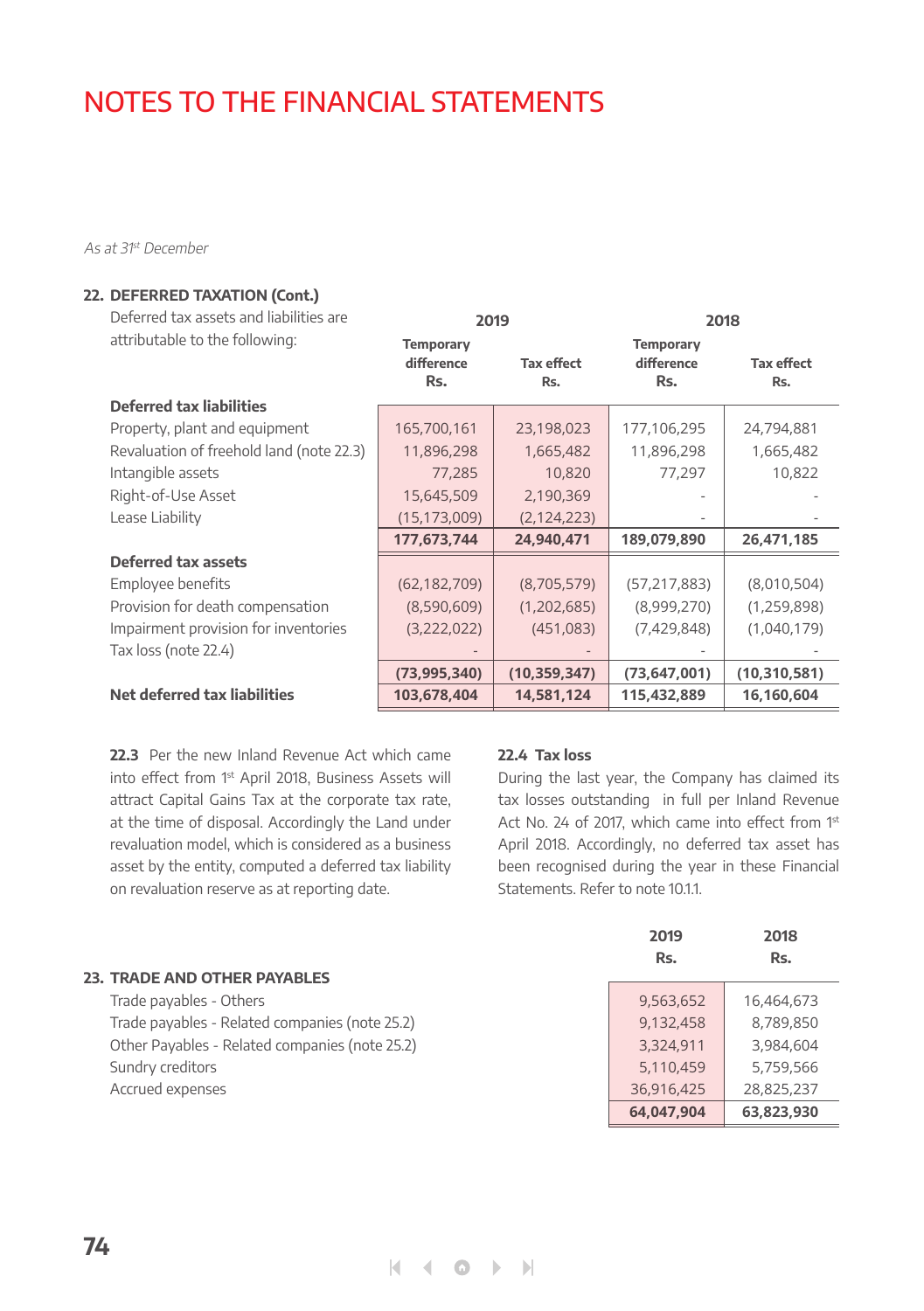As at 31st December

|                                       | 2019       | 2018        |
|---------------------------------------|------------|-------------|
|                                       | Rs.        | Rs.         |
| <b>24. CURRENT TAXATION</b>           |            |             |
| Balance as at 1 <sup>st</sup> January | 2,779,345  | (1,544,612) |
| Provision for the year                | 20,655,801 | 8,953,321   |
| Adjustments for prior years           | (17, 821)  | (333,529)   |
| Tax payments                          | 4,502,814  |             |
| ESC setoff                            | 4,216,379  | (4,250,677) |
| WHT setoff                            | (144, 435) | (45, 158)   |
| Current tax liability                 | 14,553,697 | 2,779,345   |
|                                       |            |             |

#### **25. RELATED PARTY DISCLOSURES**

The Company carried out transactions in the ordinary course of its business with parties who are defined as related parties per Sri Lanka Accounting Standard - LKAS 24 on 'Related Party Disclosures', the details of which are reported below.

According to Sri Lanka Accounting Standard - LKAS 24 on 'Related Party Disclosures', Key Management Personnel are those having authority and responsibility for planning, directing and controlling the activities of the entity directly or indirectly. Accordingly, the Board of Directors of the Company have been classified as KMP.

Being the parent and ultimate undertaking, Graphit Kropfmühl GmbH and AMG Advanced Metallurgical Group N.V (Netherlands) respectively as noted in note 1.2, the Board of directors have the authority and responsibility for planning, directing and controlling the activities of the entity directly or indirectly. Accordingly, the Board of Directors of the parent company have also been classified as KMP.

#### **25.1 Transactions with KMP of the Company are as follows:**

| Name of KMP          | <b>Relationship</b>   | <b>Nature of transaction</b> | Amount<br>(Rs.) | Balance as at 31 <sup>st</sup><br>December 2019<br>(Rs.) |
|----------------------|-----------------------|------------------------------|-----------------|----------------------------------------------------------|
|                      |                       | Staff loan granted           | ۰               |                                                          |
| Mr. A. P. Jayasinghe | Managing Director/CEO | Staff loan repaid            | (2,347,917)     |                                                          |
| Mr. Sugath           |                       | Staff loan granted           | 153,841         | 387,500                                                  |
| Amarasinghe          | Finance Director/CFO  | Staff loan repaid            | (303,841)       |                                                          |

The above loans were granted to the executive directors in their capacity as employees.

| 25.2 Compensation to Key Management<br>Personnel of the Company is as follows: | 2019<br>Rs. | 2018<br>Rs. |
|--------------------------------------------------------------------------------|-------------|-------------|
| Short-term employee benefits                                                   |             |             |
| <b>Executive Directors - Emoluments</b>                                        | 38,062,782  | 34,851,434  |
| Non-Executive Directors - Fees and other benefits                              | 3,152,477   | 4,134,159   |
|                                                                                | 41.215.259  | 38,985,593  |
| <b>Post-employment benefits</b>                                                |             |             |
| Executive Directors                                                            | 5,606,828   | 4,528,861   |
| <b>Total compensation applicable to KMP</b>                                    | 46,822,087  | 43,514,454  |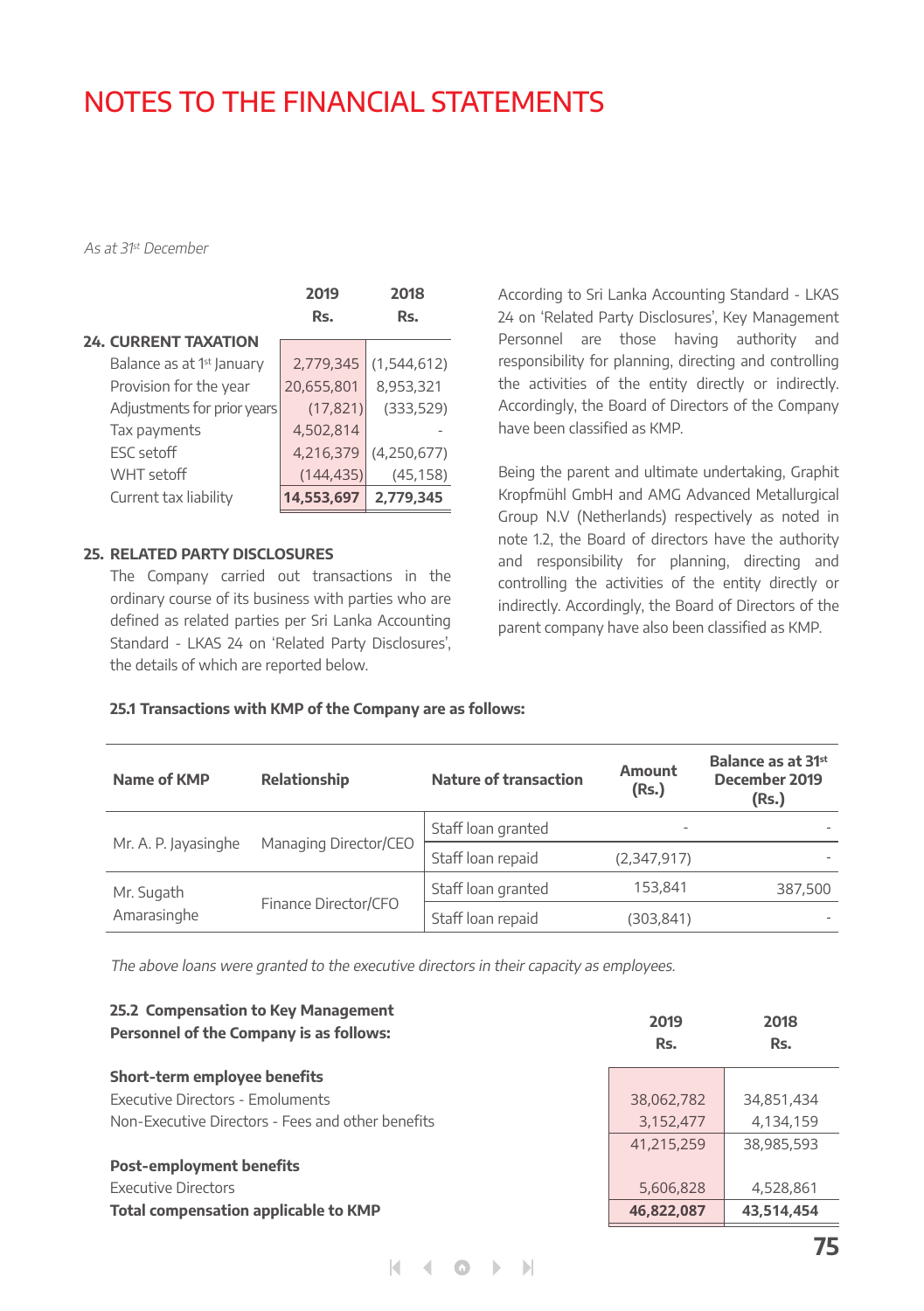#### **25. RELATED PARTY DISCLOSURES (Cont.)**

**25.3** Transactions with related companies

| Name of the company and its relationship                                                                           |                           |                 |                                                                                                              |                |                  |                |                          |                          |                |                 |
|--------------------------------------------------------------------------------------------------------------------|---------------------------|-----------------|--------------------------------------------------------------------------------------------------------------|----------------|------------------|----------------|--------------------------|--------------------------|----------------|-----------------|
|                                                                                                                    |                           | Parent          | <b>Affiliate</b>                                                                                             |                | <b>Affiliate</b> |                |                          | <b>Affiliate</b>         |                | <b>Total</b>    |
| <b>Nature of transaction</b>                                                                                       | Graphit Kropfmühl<br>GmbH |                 | <b>GK Ancuabe Graphite Mine</b><br>Qingdao Kropfmüehl<br>Graphite Tyn, spol. s.r.o<br>Graphite (Co.)<br>S.A. |                |                  |                |                          |                          |                |                 |
|                                                                                                                    | 2019<br>Rs.               | 2018<br>Rs.     | 2019<br>Rs.                                                                                                  | 2018<br>Rs.    | 2019<br>Rs.      | 2018<br>Rs.    | 2019<br>Rs.              | 2018<br>Rs.              | 2019<br>Rs.    | 2018<br>Rs.     |
| <b>Recurrent related party</b><br>transactions<br>Balance receivable / (payable)<br>as at 01 <sup>st</sup> January | (95, 907, 157)            | (154, 383, 398) | 4,825,005                                                                                                    | 3,566,405      | 7,056,092        | 9,646,787      |                          |                          | (84,026,060)   | (141, 170, 206) |
| Sale of goods / services                                                                                           | 138,523,122               | 124,308,351     | 15,163,041                                                                                                   | 87,024,315     | 14,487,588       | 18,631,482     |                          |                          | 168, 173, 752  | 229,964,148     |
| Purchase of goods / services                                                                                       | (84, 754, 721)            | (82, 408, 731)  |                                                                                                              |                |                  | (1,446,467)    | ٠                        |                          | (84, 754, 721) | (83, 855, 198)  |
| Expenses reimbursable from<br>related companies                                                                    |                           | 1,515,511       |                                                                                                              |                |                  |                | 1,282,524                |                          | 1,282,524      | 1,515,511       |
| Finance cost (Interest expenses)                                                                                   | (4,262,637)               | (6, 129, 055)   |                                                                                                              |                |                  |                |                          | $\overline{a}$           | (4, 262, 637)  | (6, 129, 055)   |
| Technical service fee payments                                                                                     | (40, 725, 270)            | (43,888,070)    |                                                                                                              |                |                  |                |                          |                          | (40, 725, 270) | (43,888,070)    |
| Repayment of loans and<br>borrowings                                                                               | 35,087,694                | 66,420,933      |                                                                                                              |                |                  |                |                          |                          | 35,087,694     | 66,420,933      |
| Net settlements                                                                                                    | (19,644,380)              | 12,941,206      | (19,988,046)                                                                                                 | (85, 765, 715) | (14.476.175)     | (19, 775, 710) | (1, 282, 524)            |                          | (55, 391, 125) | (92,600,221)    |
| Net exchange loss                                                                                                  | 3,093,639                 | (14, 283, 902)  |                                                                                                              |                |                  |                |                          |                          | 3,093,639      | (14, 283, 902)  |
| Balance receivable / (payable)<br>as at 31 <sup>st</sup> December on<br>recurrent transactions                     | (68, 589, 710)            | (95, 907, 157)  |                                                                                                              | 4,825,005      | 7,067,506        | 7,056,092      |                          |                          | (61, 522, 204) | (84,026,060)    |
|                                                                                                                    |                           |                 |                                                                                                              |                |                  |                |                          |                          |                |                 |
| Above balance included in                                                                                          | 2019<br>Rs.               | 2018<br>Rs.     | 2019<br>Rs.                                                                                                  | 2018<br>Rs.    | 2019<br>Rs.      | 2018<br>Rs.    | 2019<br>Rs.              | 2018<br>Rs.              | 2019<br>Rs.    | 2018<br>Rs.     |
| Trade receivables                                                                                                  | 5,993,568                 | 17,174,540      |                                                                                                              | 4,825,005      | 7,067,506        | 7,056,092      | $\overline{\phantom{a}}$ |                          | 13,061,074     | 29,055,637      |
| Trade payables                                                                                                     | (9, 132, 458)             | (8,789,850)     |                                                                                                              |                |                  |                |                          |                          | (9, 132, 458)  | (8,789,850)     |
| Other payables                                                                                                     | (3,324,911)               | (3,984,604)     |                                                                                                              |                |                  | ×              |                          | ÷.                       | (3,324,911)    | (3,984,604)     |
| Loans and borrowings                                                                                               | (62, 125, 909)            | (100, 307, 243) |                                                                                                              |                |                  |                | $\overline{\phantom{a}}$ |                          | (62, 125, 909) | (100, 307, 243) |
|                                                                                                                    | (68, 589, 710)            | (95, 907, 157)  | $\overline{\phantom{a}}$                                                                                     | 4,825,005      | 7,067,506        | 7,056,092      | $\overline{\phantom{a}}$ | $\overline{\phantom{a}}$ | (61, 522, 204) | (84,026,060)    |

25.3.1 Total aggregated value of the sales made to Graphit Kropfmühl, Graphite Tyn and Qingdao Kropfmühl are 17%, 1.9% and 1.8% respectively of the total revenue of the Company. There has not been any non-recurrent related party transactions during the year. **Terms and conditions:** All related party transactions have been conducted on agreed commercial terms with the respective parties

NOTES TO T HE FINAN NOTES TO THE FINANCIAL STATEMENTS STATEMENTS

Year ended 31st December

Year ended 31<sup>st</sup> December

 $\mathbb{R}$ 4 **0 H**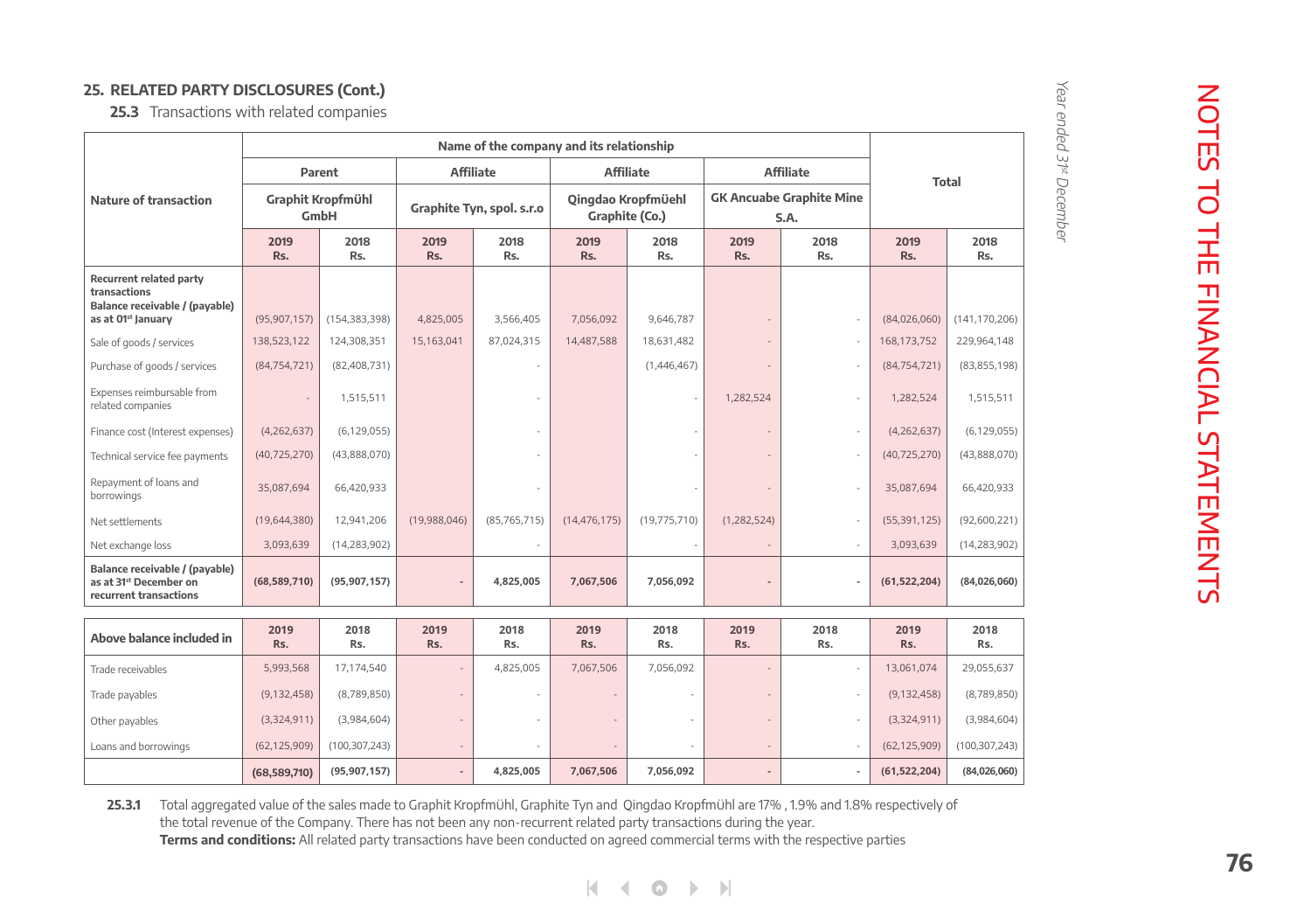As at 31st December

#### **26. FAIR VALUES OF FINANCIAL INSTRUMENTS**

**Fair value of assets and liabilities** The fair values of financial assets and financial

liabilities, together with the carrying amounts

shown in the statement of financial position, are as follows:

|                                       | 31st December 2019           |                          | 31st December 2018    |                          |  |
|---------------------------------------|------------------------------|--------------------------|-----------------------|--------------------------|--|
|                                       | <b>Carrying value</b><br>Rs. | <b>Fair value</b><br>Rs. | Carrying value<br>Rs. | <b>Fair value</b><br>Rs. |  |
| Assets carried at amortised cost      |                              |                          |                       |                          |  |
| Other financial assets                | 37.061.716                   | 37.061.716               | 39.715.262            | 39.715.262               |  |
| Trade receivables                     | 71,493,680                   | 71,493,680               | 106,406,066           | 106,406,066              |  |
| Cash and cash equivalents             | 145,326,789                  | 145,326,789              | 62,463,017            | 62,463,017               |  |
|                                       | 253,882,185                  | 253,882,185              | 208.584.345           | 208.584.345              |  |
| Liabilities carried at amortised cost |                              |                          |                       |                          |  |
| Loans and borrowings                  | 88,528,948                   | 88,528,948               | 104.265.567           | 104,265,567              |  |
| Trade payables                        | 18,696,110                   | 18,696,110               | 25.254.523            | 25.254.523               |  |
|                                       | 107,225,058                  | 107.225.058              | 129,520,090           | 129,520,090              |  |

The carrying amount of cash and cash equivalents approximate the fair value due to the relatively short maturity of the financial instruments. This includes cash balances as well. For all the other items the carrying value has been considered as the fair value due to the timing of the cash flows.

The Company does not have any financial assets or liabilities carried at fair value as at the reporting date.

#### **Non-financial assets measured at fair value**

The valuation technique and inputs used in measuring the fair value of freehold land are given in note 12.1.

#### **27. FINANCIAL RISK MANAGEMENT**

#### **27.1 Overview**

The Company has exposure to the following risks from its use of financial instruments:

- 1. Credit risk
- 2. Liquidity risk
- 3. Market risk
- 4. Operational risk

#### **Introduction and overview**

This note presents information about the Company's exposure to each of the above risks, the Company's objectives, policies and processes for measuring and managing risk, and the Company's management of capital. Further quantitative disclosures are included throughout these Financial Statements.

**K 4 0 1 1**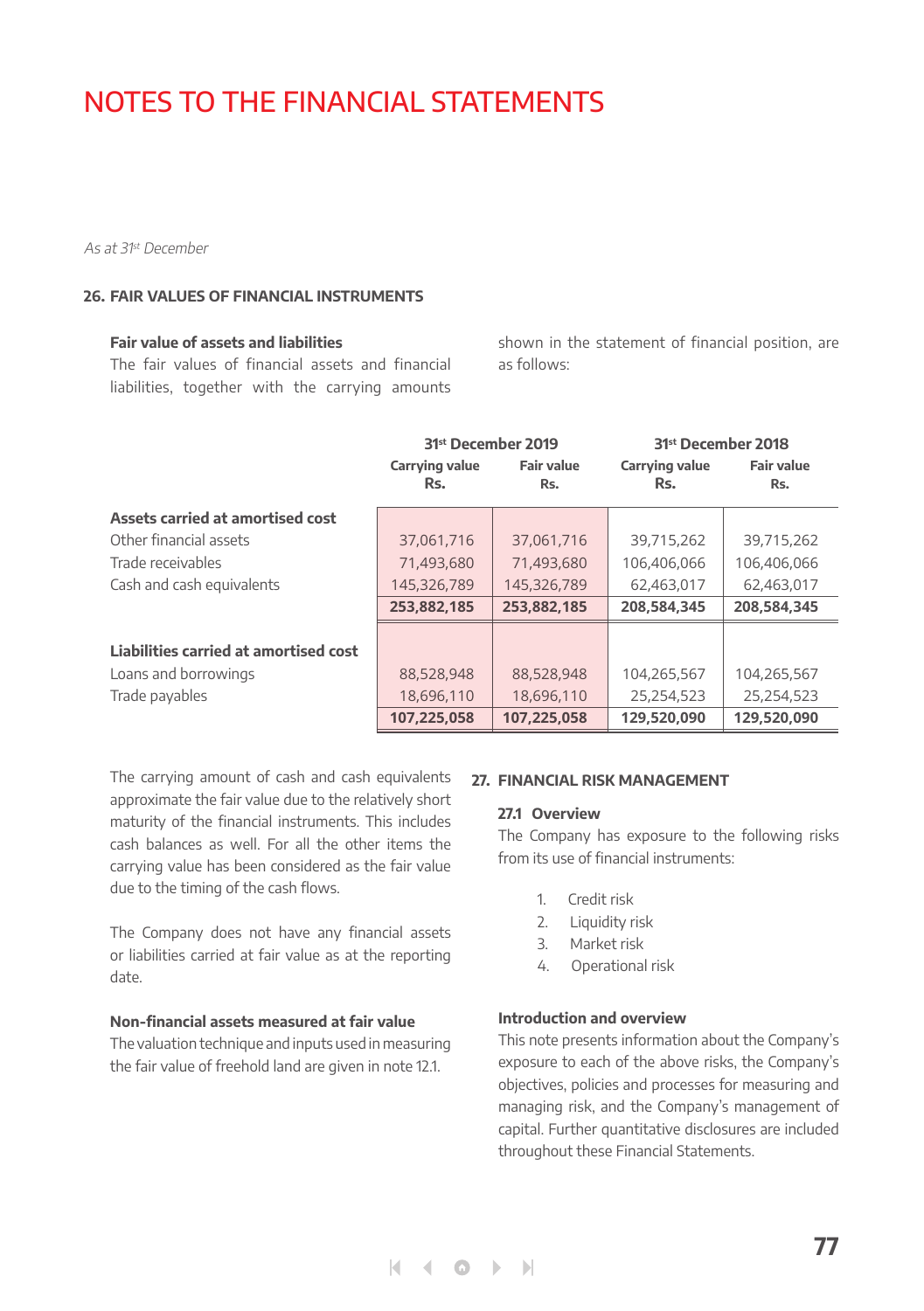Year ended 31st December

#### **27. FINANCIAL RISK MANAGEMENT (Cont.)**

#### **27.2 Risk management framework**

The Board of Directors has overall responsibility for the establishment and oversight of the Company's risk management framework. The Board is responsible for developing and monitoring the Company's risk management policies.

The Company's risk management policies are established to identify and analyse the risks faced by the Company, to set appropriate risk limits and controls, and to monitor risks and adherence to limits. Risk management policies and systems are reviewed regularly to reflect changes in market conditions and the Company's activities. The Company, through its training and management standards and procedures, aims to develop a disciplined and constructively controlled environment in which all employees understand their roles and obligations.

#### **27.3 Credit risk**

Credit risk is the risk of financial loss to the Company if a customer or counterparty to a financial instrument fails to meet its contractual obligations, and arises principally from the Company's receivables from customers and investment securities.

#### **Trade and other receivables**

The Company's exposure to credit risk is influenced mainly by the individual characteristics of each customer. However, management also considers the demographics of the Company's customer base, including the default risk of the industry and country in which customers operate, as these factors may have an influence on credit risk, particularly in the currently deteriorating economic circumstances. However, geographically there is no concentration of credit risk.

The Management Committee has established a credit policy under which each new customer is analysed individually for creditworthiness before the Company's standard payment and delivery terms and conditions are offered. The Company's review includes external ratings, when available, and in some cases bank references. Purchase limits are established for each customer, which represent the maximum open amount without requiring approval from the Management Committee; these limits are reviewed quarterly. Customers who fail to meet the Company's benchmark creditworthiness may transact with the Company only on a prepayment basis.

The Company establishes an allowance for impairment that represents its estimate of incurred losses in respect of trade and other receivables. The main components of this allowance are a specific loss component that relates to individually significant exposures, and a collective loss component established for Companies of similar assets in respect of losses that have been incurred but not yet identified. The collective loss allowance is determined based on historical data of payment statistics for similar financial assets.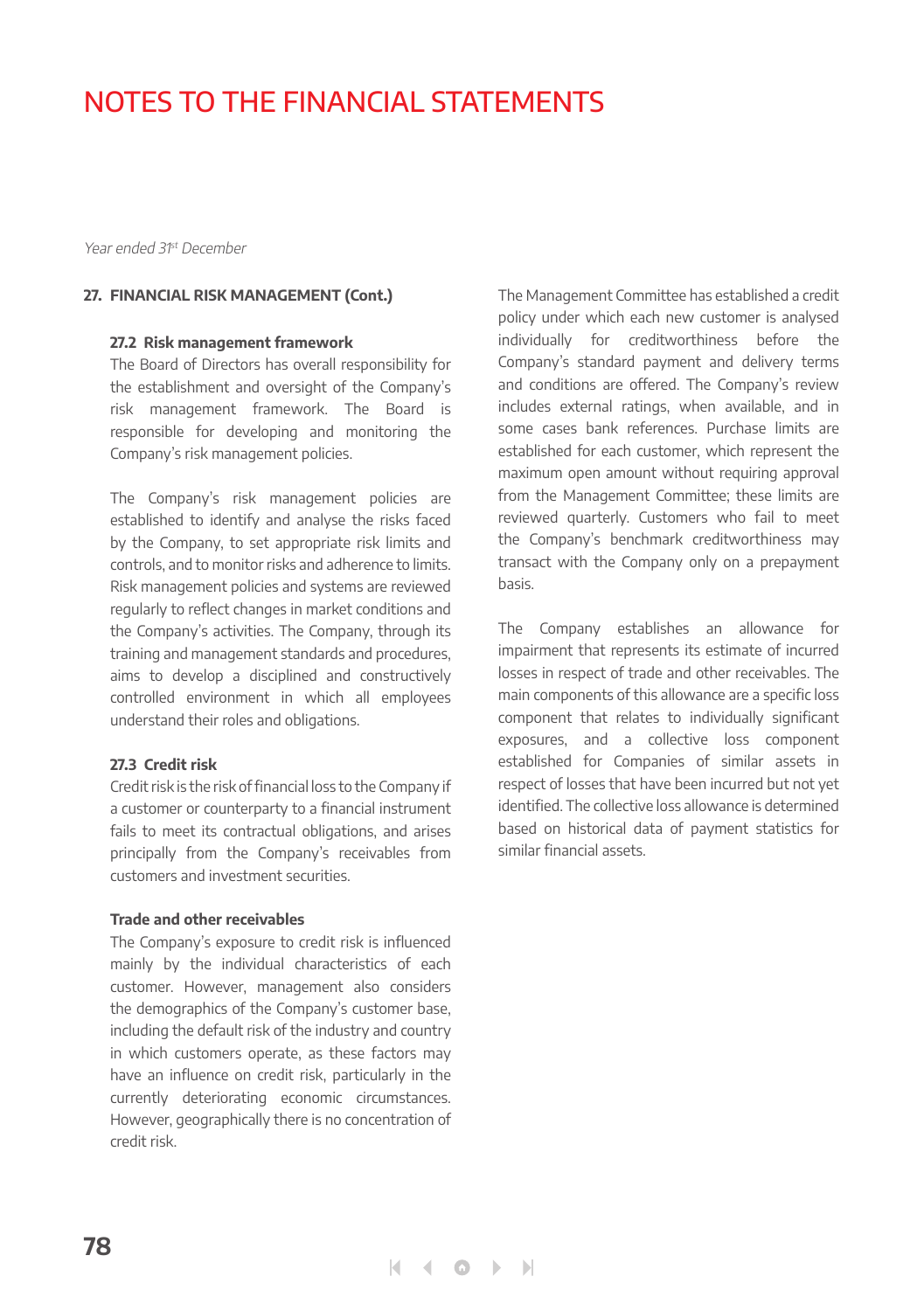Year ended 31st December

**27. FINANCIAL RISK MANAGEMENT (Cont.)**

**27.3** Credit risk (Cont.)

**27.3.1 Exposure to credit risk**

The carrying amount of financial assets represents

the maximum credit exposure. The maximum exposure to credit risk at the reporting date was:

|                                                                                                                  | 2019<br>Rs.                | 2018<br>Rs.                |
|------------------------------------------------------------------------------------------------------------------|----------------------------|----------------------------|
| Trade receivables<br>Cash and cash equivalents                                                                   | 71,493,680<br>145,326,789  | 106,406,066<br>62,463,017  |
| The maximum exposure to credit risk for loans and receivables at the<br>reporting date currency-wise:            |                            |                            |
| <b>EUR</b><br><b>GBP</b><br><b>USD</b>                                                                           | 203.48<br>238.35<br>181.50 | 209.07<br>231.94<br>182.71 |
| <b>Impairment losses</b><br>The aging of trade receivables at the end of the reporting period<br>was as follows: |                            |                            |
| Neither past due nor impaired<br>Past due but not impaired<br>Due and impaired                                   | 71,493,680                 | 93,961,102<br>12,444,964   |

**27.4 Liquidity risk**

Liquidity risk is the risk that the Company will encounter difficulty in meeting the obligations associated with its financial liabilities that are settled by delivering cash or another financial asset. The Company's approach to managing liquidity is to ensure, as far as possible, that it will always have sufficient liquidity to meet its liabilities when due, under both normal and stressed conditions, without incurring unacceptable losses or risking damage to the Company's reputation.

The Company uses activity-based costing to cost its products and services, which assists it in monitoring cash flow requirements and optimising its cash return on investments. Typically the Company ensures that it has sufficient cash on demand to meet expected operational expenses for a period of 60 days, including the servicing of financial obligations; this excludes the potential impact of extreme circumstances that cannot reasonably be predicted, such as natural disasters.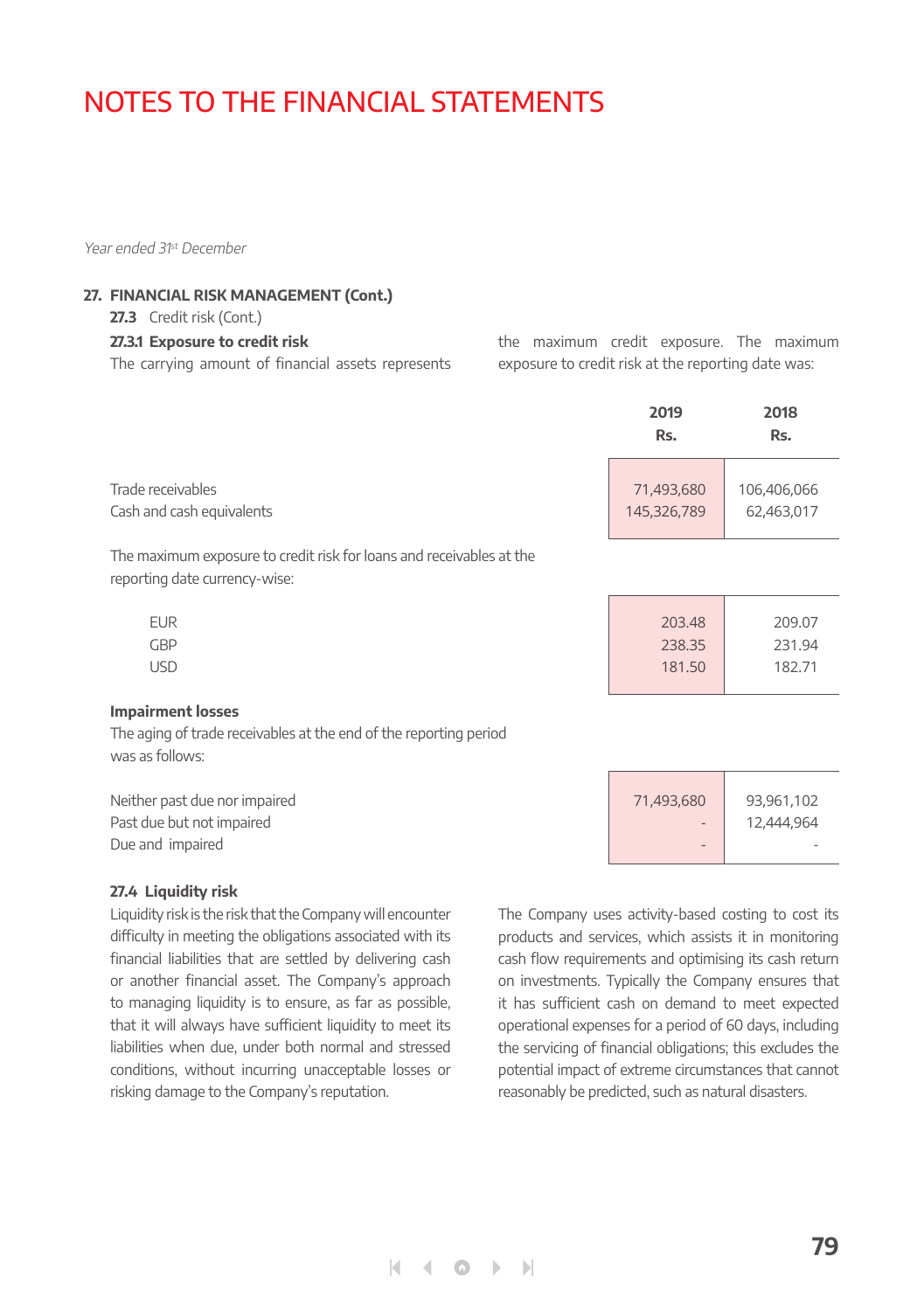Year ended 31st December

#### **27. FINANCIAL RISK MANAGEMENT (Cont.)**

**27.4** Liquidity risk (Cont.)

#### **27.4.1 Exposure to liquidity risk**

The following are the remaining contractual maturities

**As at 31st December 2019** Non-derivative financial liabilities Loans and borrowings 188,528,948 | 11,099,501 | 31,886,526 | 45,542,921 Trade payables 18,696,110 18,696,110 **107,225,058 29,795,611 31,886,526 45,542,921 As at 31st December 2018** Non-derivative financial liabilities Loans and borrowings 104,265,567 9,685,381 29,183,936 65,396,250 Trade payables 25,254,523 25,254,523 **129,520,090 34,939,904 29,183,936 65,396,250 Carrying amount Rs.  Less than 3 months Rs.  3 - 12 months Rs.  > 5 years Rs.**

#### **27.4.2 Management of liquidity risk**

The Company's approach to managing liquidity is to ensure, as far as possible, that it will always have sufficient liquidity to meet its liabilities when due, under both normal and stressed conditions, without incurring unacceptable losses or risking damage to the Company's reputation. The Company's policy is to hold cash and undrawn overdraft facilities at a level sufficient to ensure that the Company has available funds to meet its liabilities.

#### **27.5 Market risk**

Market risk is the risk that changes in market prices, such as foreign exchange rates, interest rates and equity prices will affect the Company's income or the value of its holdings of financial instruments. The objective of market risk management is to manage and control market risk exposures within acceptable parameters, while optimising the return.

#### **27.5.1 Currency risk**

Currency risk is the risk that the value of financial instruments will fluctuate due to changes on foreign exchange rates. The Company monitors the fluctuations in foreign currencies with appropriate strategies to minimise risk.

of financial liabilities at the reporting date.

The Company's exposure to the risk of changes in foreign exchange rates relates primarily to the Company's operating activities (when revenue or expense is denominated in a foreign currency) and loans and borrowings.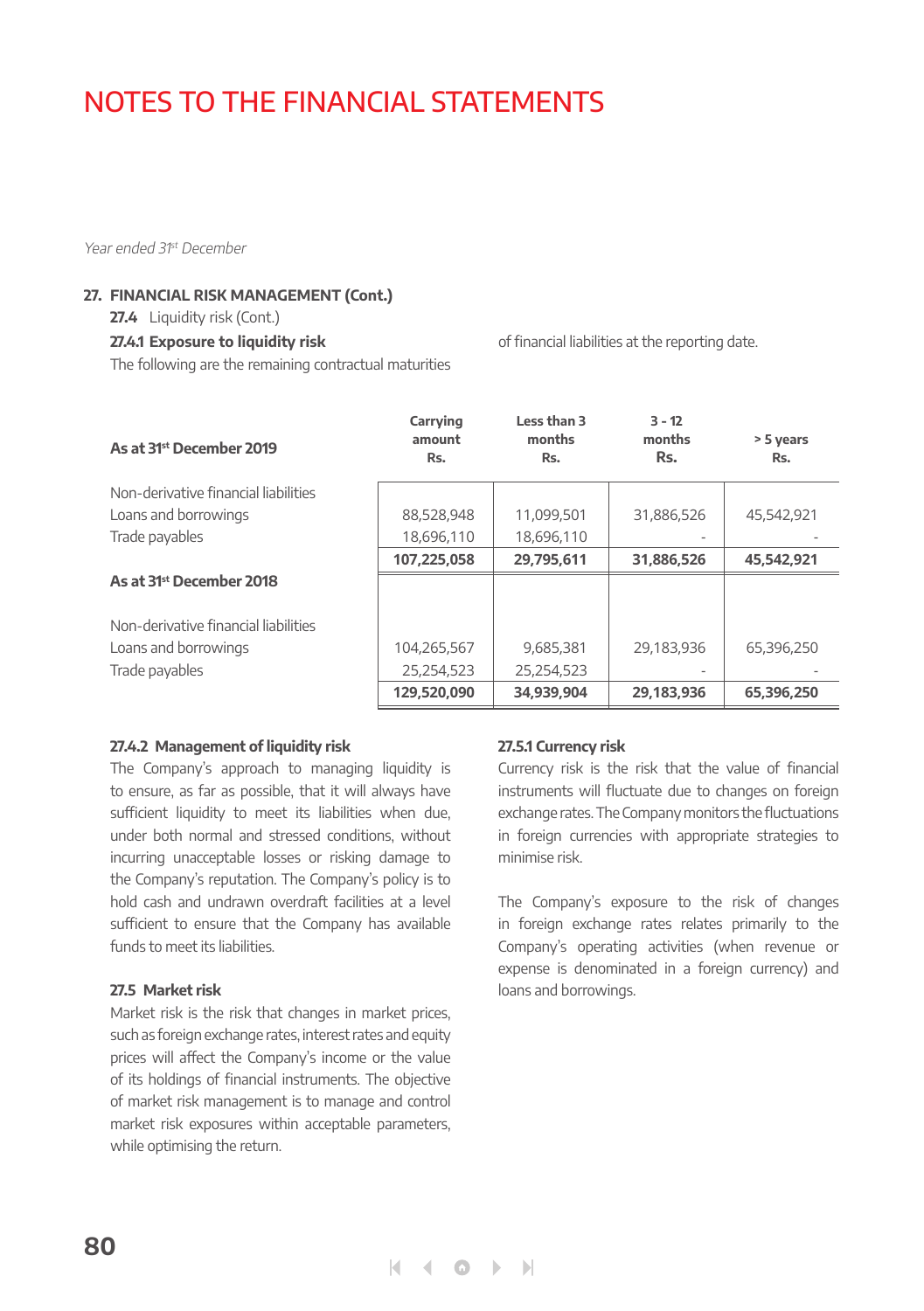Year ended 31st December

#### **27. FINANCIAL RISK MANAGEMENT (Cont.)**

**27.5** Market risk (Cont.) **27.5.1 Currency risk (Cont.)**

| The following significant exchange rates | Average rate |        | <b>Reporting date spot rate</b> |        |  |
|------------------------------------------|--------------|--------|---------------------------------|--------|--|
| were applied during the year:            | 2018<br>2019 |        | 2019                            | 2018   |  |
| <b>EUR</b>                               | 200.22       | 192.76 | 203.48                          | 209.07 |  |
| USD                                      | 178.88       | 163.57 | 181.50                          | 182.71 |  |
| GBP                                      | 228.11       | 217.25 | 238.35                          | 231.94 |  |

The Company's exposure to foreign currency risk is as follows:

exposure to currency risk as reported to the management of the Company is as follows:

The summary quantitative data about the Company's

|                                                 | 31 <sup>st</sup> December 2019 |                          | 31st December 2018 |            |
|-------------------------------------------------|--------------------------------|--------------------------|--------------------|------------|
|                                                 | <b>EUR</b>                     | <b>USD</b>               | <b>EUR</b>         | <b>USD</b> |
| Cash and cash equivalents                       | 285,432                        | 158,665                  | 83,339             | 99,609     |
| Trade receivables                               | 175,298                        | 197.377                  | 270,766            | 272,550    |
| Loans and borrowings - GK                       | 305,314                        | $\overline{\phantom{a}}$ | 479,779            |            |
| Trade payables                                  | 46,288                         | 891                      | 39,841             | 18,933     |
| Net statement of financial<br>position exposure | 812,332                        | 356,933                  | 873,725            | 391,092    |

| The following significant exchange rates | Average rate |        | Year-end spot rate |        |  |
|------------------------------------------|--------------|--------|--------------------|--------|--|
| have been applied:                       | 2019         | 2018   | 2019               | 2018   |  |
| <b>EUR</b>                               | 200.22       | 192.76 | 203.48             | 209.07 |  |
| JSD                                      | 178.88       | 163.57 | 181.50             | 182.71 |  |

#### **Sensitivity analysis**

A reasonably possible strengthening (weakening) of the Euro and US dollar against all other currencies at 31<sup>st</sup> December would have affected the measurement of financial instruments denominated in a foreign currency, and affected equity and profit or loss by the amounts shown below. This analysis assumes that all other variables, in particular interest rates, remain constant and ignores any impact of forecast sales and purchases.

|                                | <b>Profit or loss</b> |           | Equity, net of tax |           |  |
|--------------------------------|-----------------------|-----------|--------------------|-----------|--|
| 31 <sup>st</sup> December 2019 | Strengthening         | Weakening | Strengthening      | Weakening |  |
| EUR (1% movement)              | 8.123                 | (8, 123)  | 8.123              | (8, 123)  |  |
| USD (1% movement)              | 3,569                 | (3,569)   | 3,569              | (3,569)   |  |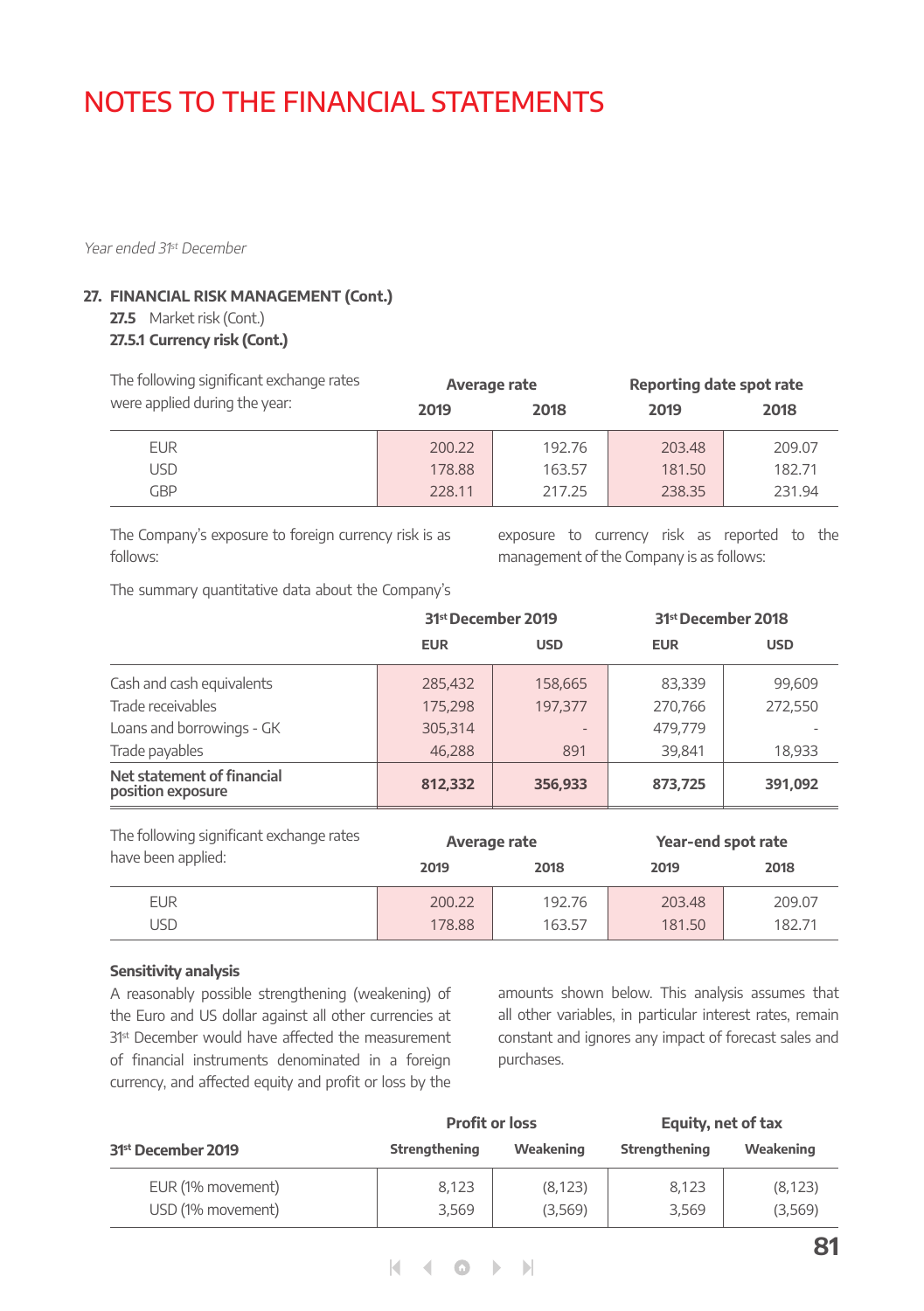Year ended 31st December

#### **27. FINANCIAL RISK MANAGEMENT (Cont.)**

27.5 Market risk (Cont.) **27.5.1 Currency risk (Cont.)**

|                                        | <b>Profit or loss</b>      |                    | Equity, net of tax |                    |  |
|----------------------------------------|----------------------------|--------------------|--------------------|--------------------|--|
| 31 <sup>st</sup> December 2018         | Strengthening<br>Weakening |                    | Strengthening      | Weakening          |  |
| EUR (1% movement)<br>USD (1% movement) | 8,737<br>3,911             | (8,737)<br>(3,911) | 8,737<br>3.911     | (8,737)<br>(3,911) |  |

#### **27.5.2 Interest rate risk**

Interest rate risk is the risk that the fair value or future cash flows of a financial instrument will fluctuate because of changes in market interest rates. The Company's exposure to the risk of changes in market interest rates relates primarily to the Company's longterm debt obligations.

#### **Sensitivity analysis**

A change of 50 basis points in interest rates at the end of the reporting period would have increased/ (decreased) profit or loss by the amounts shown below.

The Company's interest rate includes a fixed rate of 5.53%.

| $5.53\%$ . | Increase/ decrease Effect on profit<br>in basis points | before tax |
|------------|--------------------------------------------------------|------------|
| 2019       | $+50$                                                  | (310, 630) |
|            | $-50$                                                  | 310,630    |
| 2018       | $+50$                                                  | (501, 536) |
|            | $-50$                                                  | 501,536    |

#### **28. CAPITAL COMMITMENTS**

There were no contracts for capital expenditure of material amounts approved or contracted for as at the reporting date.

#### **29. CONTINGENT LIABILITIES**

There have been no material Contingent liabilities outstanding as at the reporting date except as stated below:

#### **29.1 Case No. 10180M**

A supplier/constructor had filed a case against the Company on 21<sup>st</sup> February 2019 in relation to a road construction project undertaken by him and claimed that the Company had not paid the due amount as set out by the agreement. The Company counterfiled the case, stating that the work had not been completed as set out by the contract. The first trial is fixed for 10<sup>th</sup> February 2020. Based on the confirmation received from the Company lawyer, the outcome of the case cannot be assessed as at reporting date. As such no provision was required to be made in the Financial Statements as at reporting date.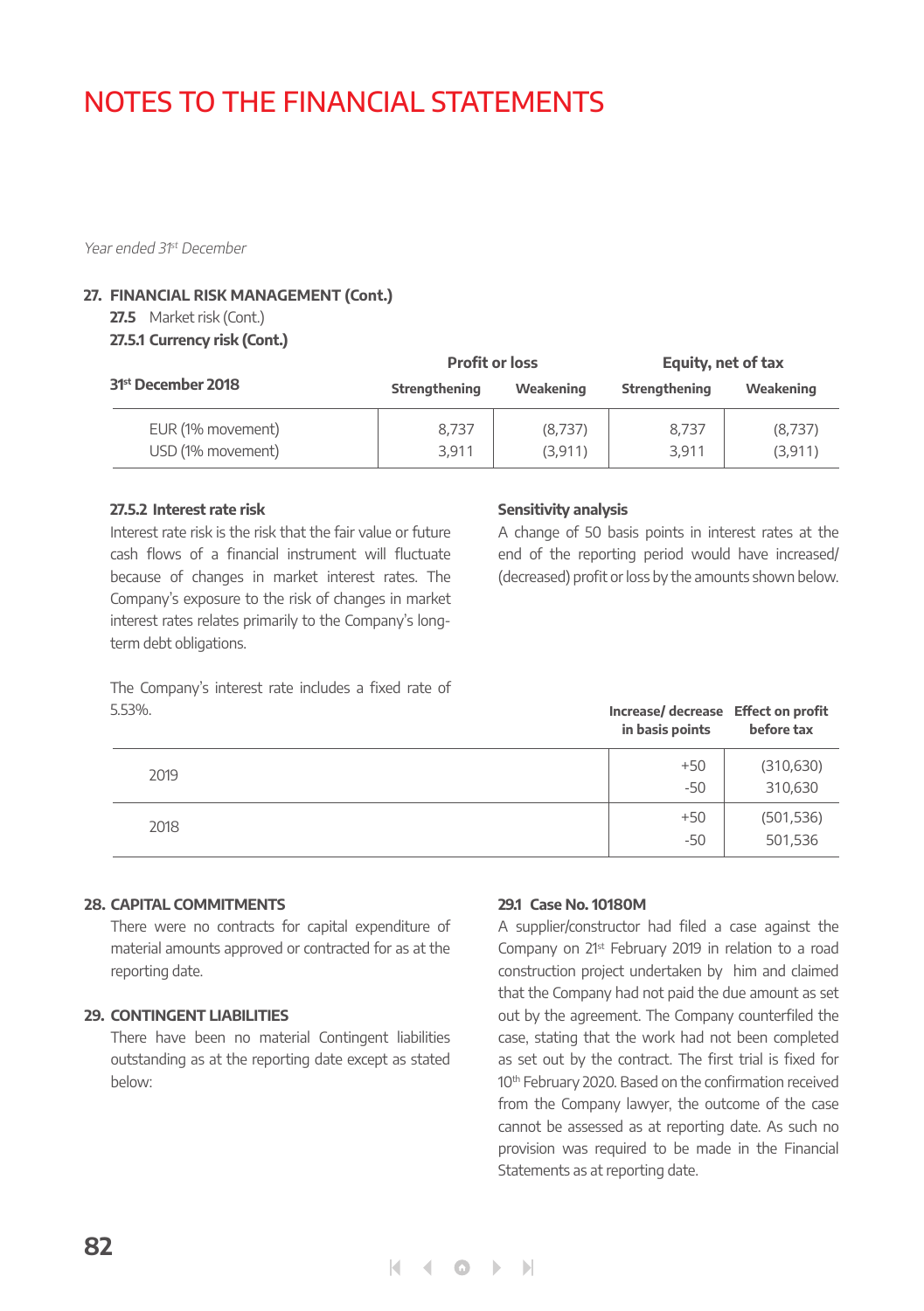Year ended 31st December

#### **30. EVENTS AFTER THE REPORTING DATE**

No circumstances have arisen since the reporting date which would require adjustments to or disclosure in the Financial Statements.

### **31. DIRECTORS' RESPONSIBILITY FOR FINANCIAL REPORTING**

The Board of Directors is responsible for the preparation and presentation of the Financial Statements in accordance with Sri Lanka Accounting Standards (Refer page 34).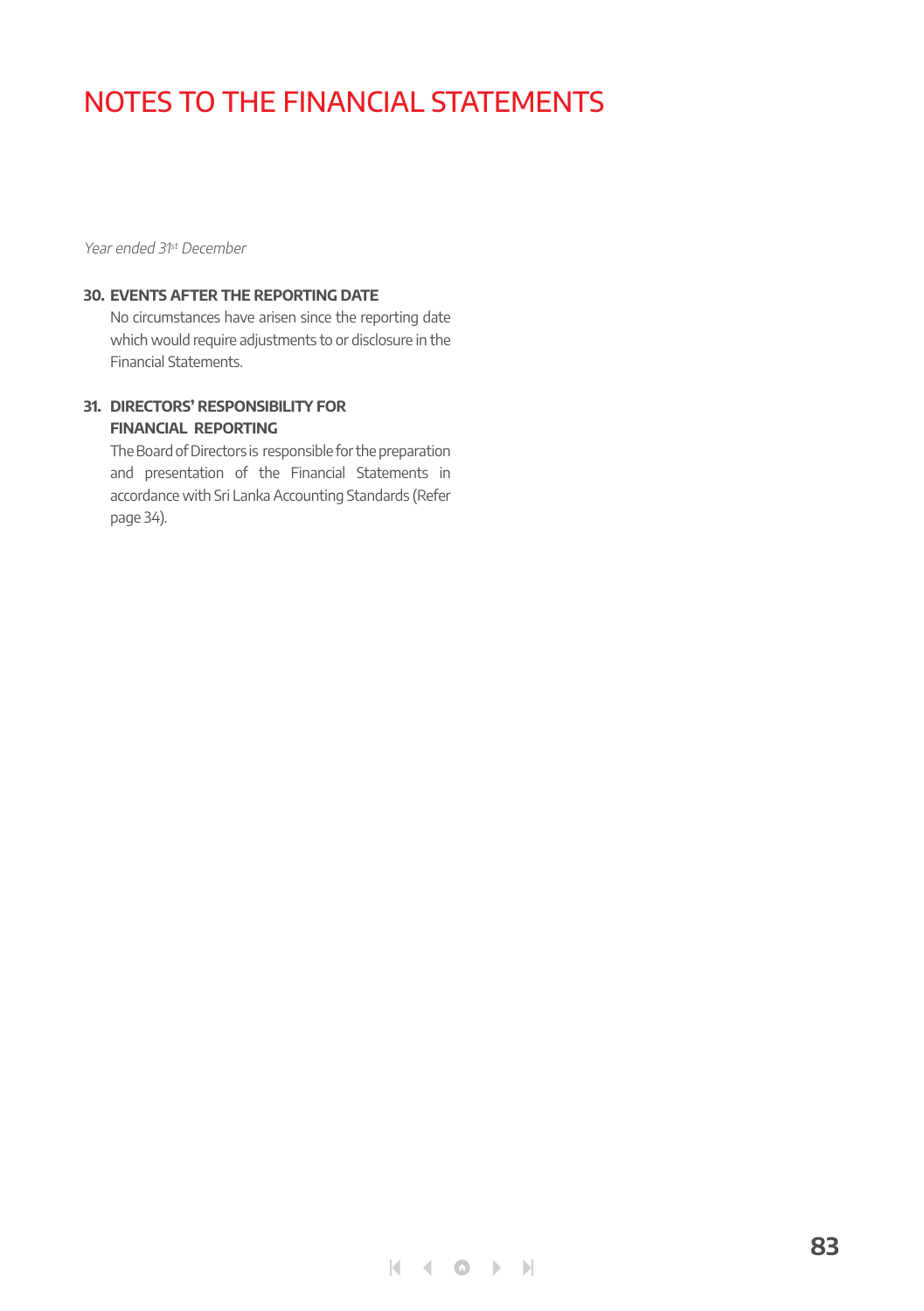#### **TEN-YEAR FINANCIAL SUMMARY**

(In Rupees '000)

|                                               |               | 2019       | 2018       | 2017       | 2016       | 2015     | 2014    | 2013    | 2012                                                              | 2011     | 2010    |
|-----------------------------------------------|---------------|------------|------------|------------|------------|----------|---------|---------|-------------------------------------------------------------------|----------|---------|
| <b>Trading Results</b>                        |               |            |            |            |            |          |         |         |                                                                   |          |         |
| Turnover                                      |               | 815,576    | 877,761    | 732,888    | 702,454    | 582,861  | 607,425 | 535,758 | 556,226                                                           | 399,324  | 386,373 |
| <b>Gross Profit</b>                           |               | 322,972    | 389,472    | 255,039    | 270,374    | 186,600  | 239,628 | 177,488 | 184,222                                                           | 115,004  | 130,098 |
| Other Income                                  |               | 9,718      | 14,079     | 7,773      | 14,127     | 3,287    | 9,440   | 7,718   | 13,813                                                            | 6,925    | 36,132  |
| Profit/(Loss) before Interest                 |               | 121,225    | 182,372    | (12, 971)  | 88,249     | 16,538   | 92,223  | 47,757  | 40,741                                                            | 38,069   | 88,405  |
| Interest Cost                                 |               | (4,807)    | (6,836)    | (8,015)    | 8,931      | 10,232   | 13,796  | 17,928  | 18,548                                                            | 16,406   | 15,144  |
| Profit/(Loss) after Interest before Tax       |               | 116,418    | 175,536    | (20, 986)  | 79,318     | 6,306    | 78,426  | 29,829  | 22,193                                                            | 21,663   | 73,261  |
| Taxation                                      |               | (19,004)   | (23, 314)  | 1,332      | 5,512      | 6,150    | 3,968   | 5,072   | 1,652                                                             | (1, 552) | (2,844) |
| Net Profit/(Loss)                             |               | 97,414     | 152,222    | (19, 653)  | 73,806     | 156      | 74,459  | 24,757  | 23,845                                                            | 20,111   | 70,417  |
| Other comprehensive income/(loss), net of tax |               | 332        | 4,641      | (5,877)    | 610        | 1,554    | 2,075   | 126     | 1,738                                                             |          |         |
| Total Comprehensive Income for the Year       |               | 97,746     | 156,863    | (25, 531)  | 73,196     | (1, 398) | 72,384  | 24,656  | 22,108                                                            |          |         |
| <b>Balance Sheet</b>                          |               |            |            |            |            |          |         |         |                                                                   |          |         |
| <b>Stated Capital</b>                         |               | 102,074    | 102,074    | 102,074    | 102,074    | 80,074   | 80,074  | 80,074  | 80,074                                                            | 80,074   | 80,074  |
| Reserves                                      |               | 476,307    | 378,561    | 221,698    | 247,229    | 198,233  | 189,328 | 116,944 | 92,313                                                            | 82,009   | 76,135  |
| Shareholders' Funds                           |               | 578,382    | 480,635    | 323,772    | 349,303    | 278,307  | 269,402 | 197,018 | 172,362                                                           | 162,083  | 156,209 |
| Property, Plant & Equipment                   |               | 312,772    | 304,570    | 265,539    | 259,841    | 253,503  | 270,451 | 297,136 | 282,859                                                           | 275,276  | 242,700 |
| Current & Non-Current Assets                  |               | 476,689    | 411,161    | 343,188    | 319,844    | 271,116  | 263,130 | 238,042 | 241,997                                                           | 227,833  | 255,636 |
| <b>Current Liabilities</b>                    |               | 121,588    | 105,473    | 138,871    | 69,395     | 66,717   | 61,645  | 86,875  | 81,542                                                            | 80,198   | 40,674  |
| Non-Current Liabilities                       |               | 122,307    | 138,775    | 146,083    | 160,987    | 179,595  | 203,389 | 253,684 | 270,952                                                           | 260,827  | 301,453 |
| Net Assets                                    |               | 578,382    | 480,635    | 323,772    | 349,303    | 278,307  | 269,402 | 197,018 | 172,362                                                           | 162,083  | 156,209 |
| <b>Key Indicators</b>                         |               |            |            |            |            |          |         |         |                                                                   |          |         |
| Gross Profit to Turnover                      | $\%$          | 39.6%      | 44%        | 35%        | 38%        | 32%      | 39%     | 33%     | 33%                                                               | 29%      | 33.67%  |
| Net Income to Turnover                        | $\frac{0}{0}$ | 11.94%     | 17.34%     | $-2.68%$   | 10.51%     | 0.03%    | 12.26%  | 4.62%   | 4.29%                                                             | 5.04%    | 18.23%  |
| Earnings per Share                            | Rupees        | 1.03       | 1.61       | $-0.21$    | 0.78       | 0.00     | 1.57    | 0.52    | 0.50                                                              | 0.43     | 1.49    |
| Price Earnings Ratio                          | Times         | 16         | 8          | (64)       | 18         | 9,839    | 19.89   | 35.17   | 47.03                                                             | 91.76    | 39.31   |
| Market Value per Share as at 31st December    | Rupees        | 16.00      | 13.30      | 13.30      | 14.40      | 32.40    | 31.30   | 18.40   | 23.70                                                             | 39.00    | 58.50   |
| Return on Equity                              | $\%$          | 16.84%     | 31.67%     | $-6.07%$   | 21.13%     | 0.06%    | 27.64%  | 12.57%  | 13.83%                                                            | 12.41%   | 45.08%  |
| Net Assets per Share                          | Rupees        | 6.11       | 5.08       | 3.42       | 3.69       | 5.88     | 5.69    | 4.16    | 3.64                                                              | 3.43     | 3.30    |
| No. of Shares in Issue                        | <b>Nos</b>    | 94,632,904 | 94,632,904 | 94,632,904 | 94,632,904 |          |         |         | 47,316,452 47,316,452 47,316,452 47,316,452 47,316,452 47,316,452 |          |         |

#### **Notes:**

1) In Year 2004 a loan of Euro 1,000,000 obtained from GK was converted to 11,768,000 shares

**Contract Contract** 

2) In year 2009 a further 7,587,452 shares were issued by capitalising Euro loan due to GK.

3) In year 2010 BGL reduced its stated capital to Rs.80,074,201 by setting off the accumulated losses as at 31/12/2009 of Rs.467,067,988 against the stated capital of Rs.547,142,189 without affecting the number of shares in issue.

4) In year 2016, Company capitalised a sum of Rs.22.0million of retained earnings and issued 47,316,452 shares in the proportion of 1:1 shares to the shareholders.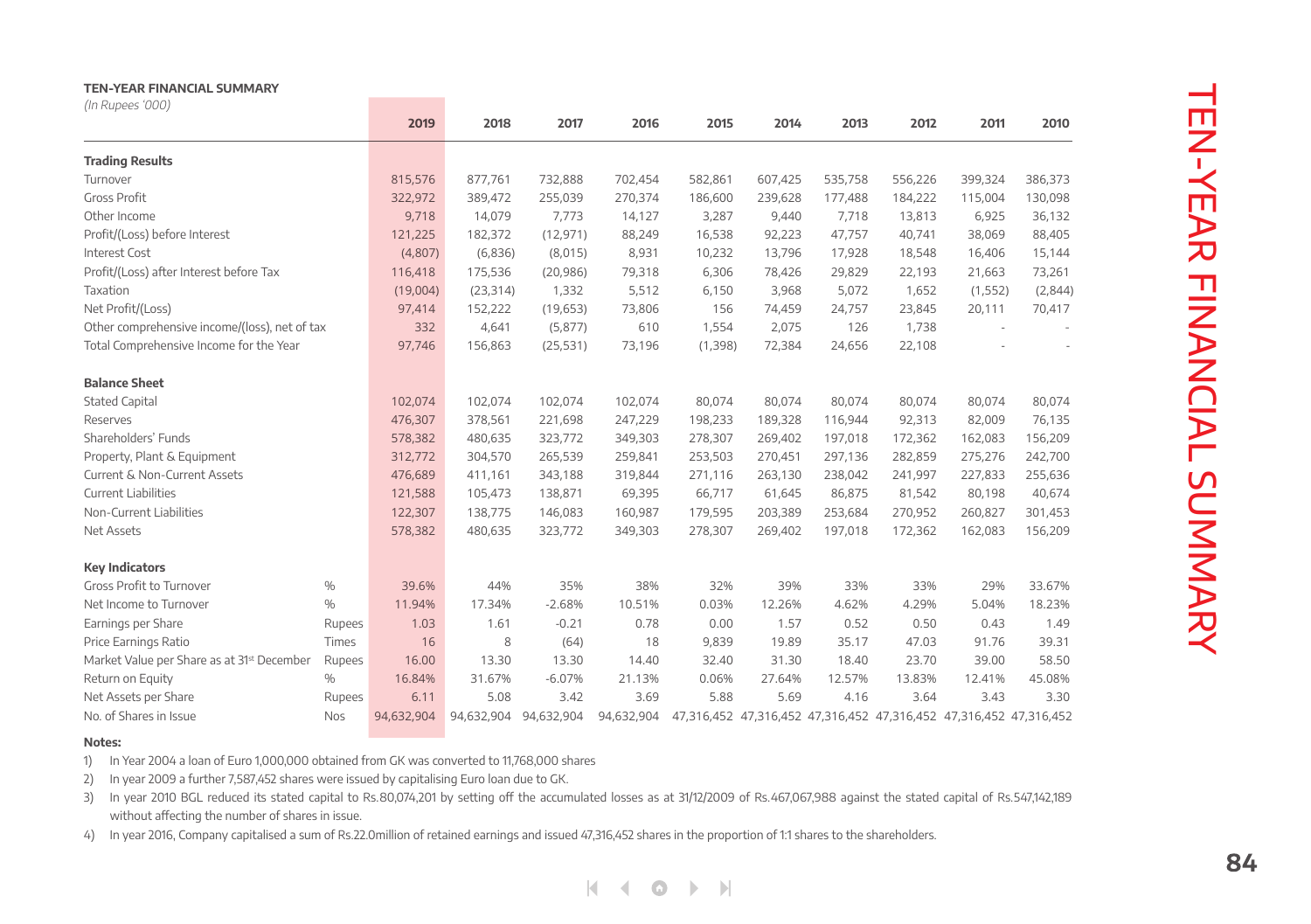# Investor information

As at 31st December

#### **Top 20 shareholders of the Company**

|                 | <b>Name of Shareholders</b>                                                        | No. Of<br><b>Shares</b> | $\frac{0}{0}$ |
|-----------------|------------------------------------------------------------------------------------|-------------------------|---------------|
| 1               | GRAPHIT KROPFMÜHL GMBH                                                             | 75,310,068              | 79.58         |
| $\overline{2}$  | <b>ALTERNA GK LLC</b>                                                              | 9,775,580               | 10.33         |
| 3               | SECRETARY TO THE TREASURY                                                          | 509,000                 | 0.54          |
| 4               | <b>BANSEI SECURITIES CAPITAL</b><br>(PVT) LTD / DAWI INVESTMENT<br>TRUST (PVT) LTD | 394,231                 | 0.42          |
| 5               | MRS. N. TIRIMANNE                                                                  | 374,200                 | 0.40          |
| 6               | PEOPLE'S LEASING & FINANCE PLC /<br>L. P. HAPANGAMA                                | 309,046                 | 0.33          |
| 7               | MR. W. A. DE SILVA (DECEASED)                                                      | 181,800                 | 0.19          |
| 8               | MR. A. J. M. JINADASA                                                              | 175.000                 | 0.18          |
| 9               | MR. D. M. KODIKARA                                                                 | 121,386                 | 0.13          |
| 10 <sup>1</sup> | UNIVOGUE GARMENTS (PVT)<br>LIMITED.                                                | 99,000                  | 0.10          |
| 11              | <b>BIMPUTH FINANCE PLC</b>                                                         | 79,092                  | 0.08          |
| 12              | PEOPLE'S LEASING & FINANCE<br>PLC / DR. H. S. D. SOYSA &<br>MRS. G. SOYSA          | 70,750                  | 0.07          |
| 13              | MRS.N. MULJIE                                                                      | 69,902                  | 0.07          |
| 14              | PEOPLE'S LEASING & FINANCE PLC /<br>L. H. L. M. P. HARADASA                        | 68,824                  | 0.07          |
| 15              | <b>ASHA FINANCIAL SERVICES</b><br>LIMITED / MR. C. N.<br>PAKIANATHAN               | 63,400                  | 0.07          |
| 16              | MR. K. S. M. RODRIGO                                                               | 57,999                  | 0.06          |
| 17              | MR. N. A. WITHANA                                                                  | 57,274                  | 0.06          |
| 18              | MR. M. S. HIRIPITIYA                                                               | 53,026                  | 0.06          |
| 19              | <b>CITIZENS DEVELOPMENT</b><br><b>BUSINESS FINANCE PLC /</b><br>T. K. FERNANDO     | 42,600                  | 0.05          |
| 20              | DR. K. SRIRANJAN                                                                   | 40,000                  | 0.04          |

#### **Shares not taken into account to compute public holding**

| GRAPHIT KROPFMÜHL GMBH | 75,310,068 | 79.58 |
|------------------------|------------|-------|
| ALTERNA GK LLC         | 9,775,580  | 10.33 |
| <b>TOTAL</b>           | 85,085,648 | 89.91 |

#### **Percentage of public holding as at 31st December 2019**

| Total number of Shareholders    | 9.377          |
|---------------------------------|----------------|
| Total number of Shareholders    |                |
| holding the Public Shares       | 9.375          |
| Number of Shares held by Public | 9.547.256      |
| Float-adjusted market           |                |
| Capitalisation of LKR           | 152,775,360.22 |
|                                 |                |

In terms of rule 7.13.1 (b) of the Listing Rules of the Colombo Stock Exchange, the Company qualifies under option two of the minimum public holding requirement.

| Number of shares representing        |            |
|--------------------------------------|------------|
| stated capital                       | 94.632.904 |
| Total number of shareholders         | 9.377      |
| Net Assets Value per Share as at     |            |
| 31st December 2019 (2018 - Rs. 5.08) | Rs. 6.11   |

**10.09%**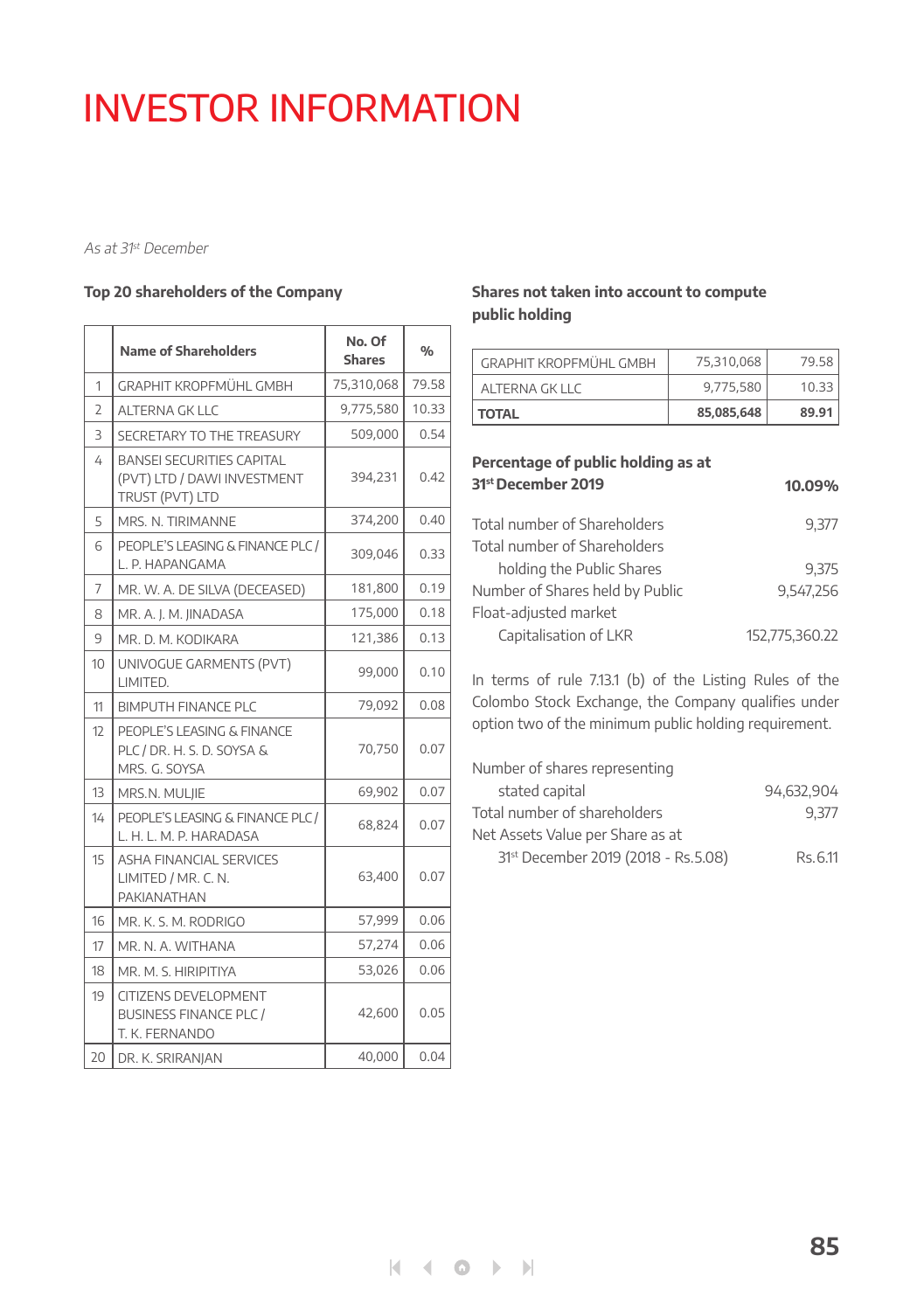### Investor information

#### As at 31st December

### **Shareholders Distribution Schedule**

| <b>Shareholding</b> | No. of<br><b>Shareholders</b> | Total No. of<br><b>Shares</b> | $\frac{0}{0}$ |
|---------------------|-------------------------------|-------------------------------|---------------|
| $1 - 1000$          | 8,360                         | 2,839,454                     | 3.00          |
| $1001 - 5000$       | 819                           | 1,882,385                     | 1.99          |
| 5001 - 10000        | 115                           | 879,116                       | 0.93          |
| 10001 - 50000       | 65                            | 1,262,371                     | 1.33          |
| 50001 - 100000      | 9                             | 619,267                       | 0.65          |
| 100001 - 500000     | 6                             | 1,555,663                     | 1.64          |
| 500001 - 1000000    |                               | 509,000                       | 0.54          |
| OVER 1000000        | $\mathcal{P}$                 | 85,085,648                    | 89.91         |
| <b>TOTAL</b>        | 9,377                         | 94,632,904                    | 100.00        |

#### **Share-trading details for the year 2019**

| Highest Market Price (09-10-2019)     | Rs. | 17.10         |
|---------------------------------------|-----|---------------|
| Lowest Market Price (17-05-2019)      | Rs. | 9.80          |
| Market Price as at 31st December 2019 | Rs. | 16.00         |
| Traded Share Volume                   |     | 1,261,512     |
| No of Trades                          |     | 1.579         |
| <b>Trading Turnover</b>               |     | 17,787,577.80 |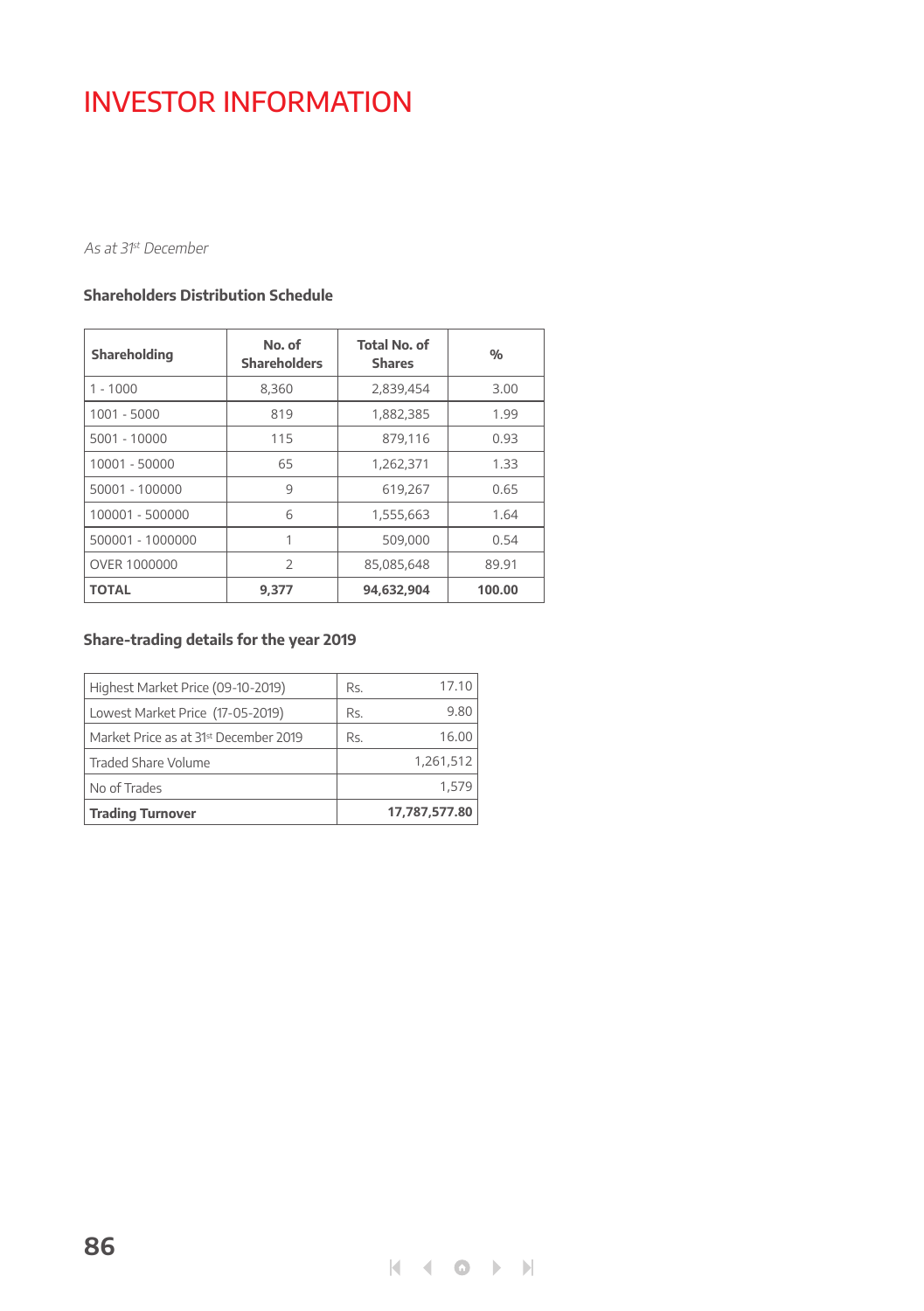# Notice of Meeting

NOTICE IS HEREBY GIVEN THAT the Twenty-Ninth Annual General Meeting of the Company will be held at 10.30 a.m. on Saturday the 04<sup>th</sup> April 2020 at the Ceylon Chamber of Commerce Auditorium at No. 50, Navam Mawatha, Colombo 02 for the following purposes:

#### **AGENDA**

- 1. To receive and consider the Annual Report of the Board together with the Financial Statements of the Company for the year ended 31st December 2019 together with the Auditors' Report thereon.
- 2. To propose the following resolution as an ordinary resolution for the reappointment of Mr. J. C. P. Jayasinghe, who has reached the age of 76 years.

"IT IS HEREBY RESOLVED that the age limit referred to in section 210 of the Companies Act No. 07 of 2007 shall not apply to Mr. J. C. P Jayasinghe, who has reached the age of 76 years prior to this Annual General Meeting, and that he be reappointed as a Director of the Company".

3. To propose the following resolution as an ordinary resolution for the reappointment of Mr. V. P. Malalasekera, who has reached the age of 74 years. 

"IT IS HEREBY RESOLVED that the age limit referred to in section 210 of the Companies Act No. 07 of 2007 shall not apply to Mr. V. P. Malalasekera, who has reached the age of 74 years prior to this Annual General Meeting, and that he be reappointed as a Director of the Company".

- 4. To re-appoint KPMG, Chartered Accountants, 32 A, Sir Mohamed Macan Markar Mawatha, Colombo 03 as the Auditors of the Company until the next Annual General Meeting at a remuneration to be agreed upon with them by the Board of Directors and to audit the Financial Statements of the Company for the accounting period ending 31st December 2020.
- 5. To authorise the Directors to determine contributions to charities for the ensuing year.

By Order of the Board **CORPORATE SERVICES (PRIVATE) LIMITED** Secretaries BOGALA GRAPHITE LANKA PLC

Colombo on this 10th day of March 2020

#### **Note:**

Any member entitled to attend and vote at this meeting is entitled to appoint a proxy to attend and vote in his/her stead and a form of proxy is sent herewith for this purpose. A proxy need not be a member of the Company.

A completed form of proxy must be deposited at the Registered Office of the Company at No. 216, De Saram Place, Colombo 10 not less than 48 hours before the time appointed for the holding of the meeting.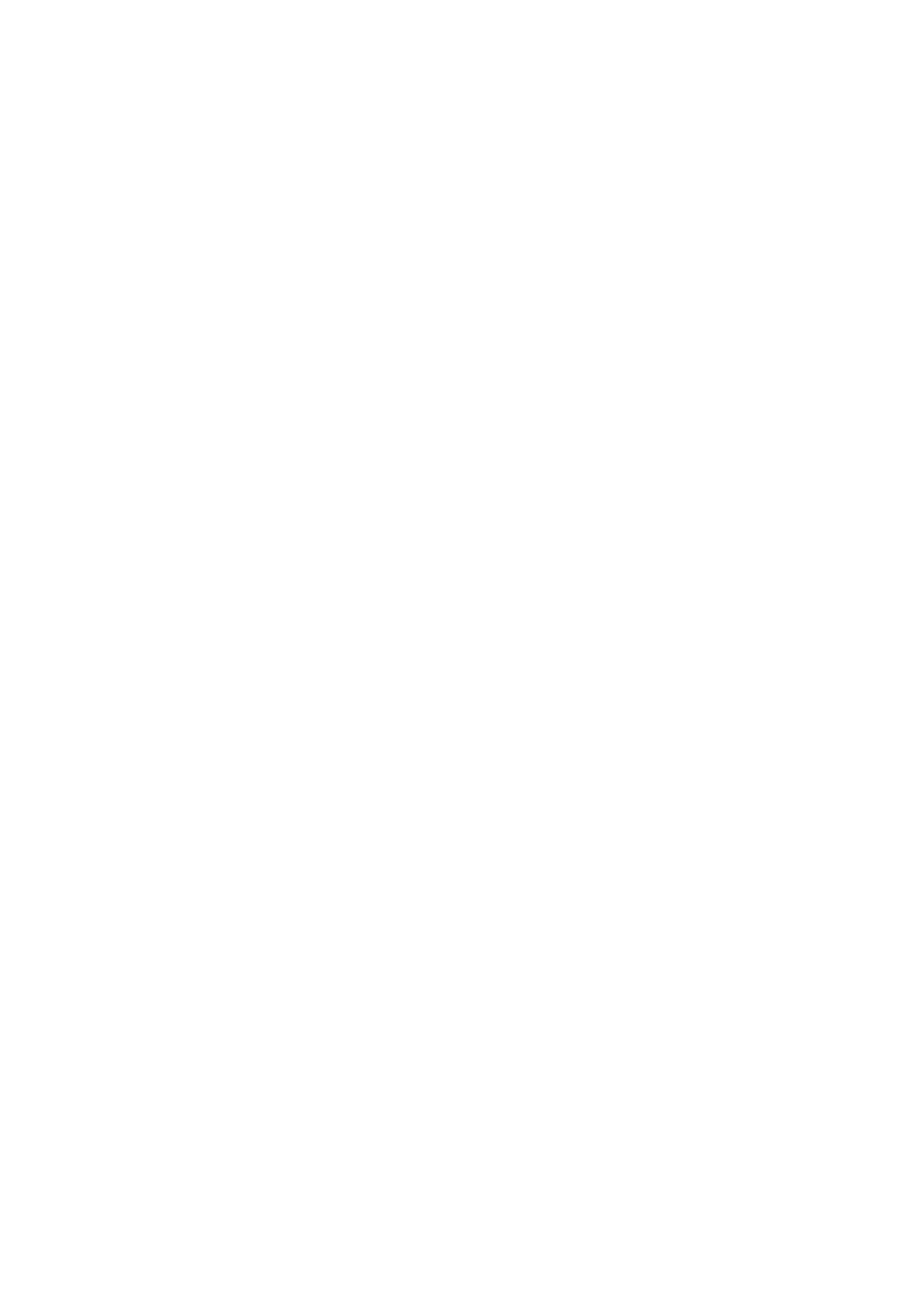# **FORM OF PROXY**

- 1  $\bar{1}$ 

| failing him Mr. Roger Miller or failing him Mr. J. C. P. Jayasinghe or failing him Mr. A. P. Jayasinghe or failing him |
|------------------------------------------------------------------------------------------------------------------------|
| Mr. T. A. Junker or failing him Ms. M. C. Pietersz or failing her Mr. A. S. R. Amarasinghe or failing him              |
| Mr. M. Adamally or failing him Ms. Ulla Neunzert as my/our proxy to speak/vote for me/us and on my/our behalf          |
| at the 29th Annual General Meeting of the Company to be held on the 04th day of April 2020 at 10.30 a.m. and at        |
| any adjournment thereof and at every poll which may be taken in connection with such meeting.                          |

As witness my/our hand this ...................day of .......................... Two Thousand and Twenty.

Signature

#### Note:

Delete what is inapplicable.

\*Please bring your National Identity Card.

#### **INSTRUCTIONS AS TO COMPLETION**

- 1. The instrument appointing a proxy may be in writing under the hands of the appointor or of its attorney duly authorised in writing under the hand of the appointor or of its attorney duly authorised in writing or if such appointor is a corporation under its common seal or the hand of its attorney or duly authorised person.
- 2. The instrument appointing a proxy and the Power of Attorney or other authority, if any, under which it is signed or a notarially certified copy of the Power of Attorney or other authority will have to be deposited at the Registered Office of the Company not less than 48 hours before the time appointed for the holding of the meeting.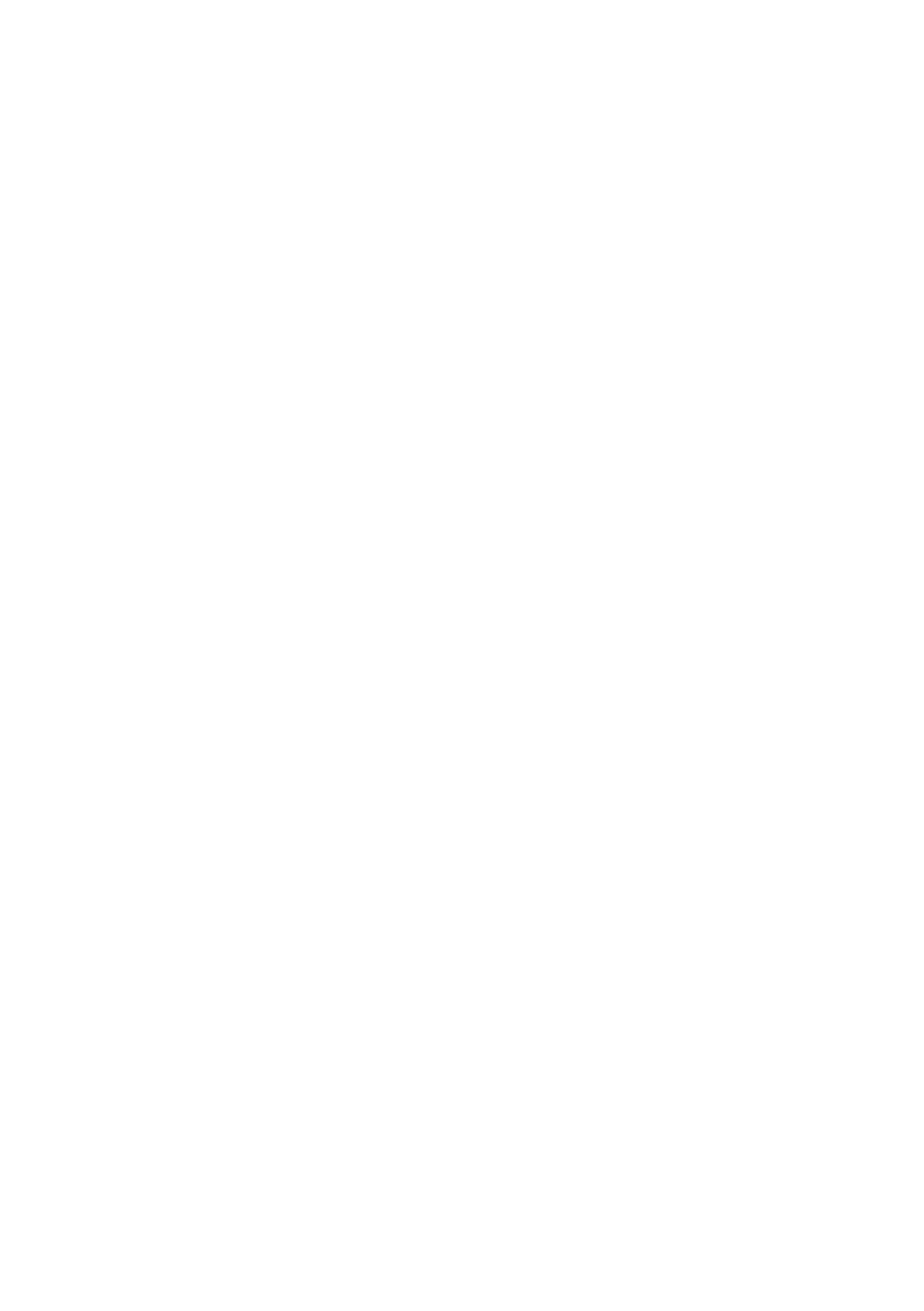# Corporate Information

- **1.** Name of the Company *Bogala Graphite Lanka PLC*
- 
- **3.** Date of Incorporation **11th March 1991**
- **4. Company Registration Number** PQ 218
- 

#### **6. Board of Directors**

Mr. Vijaya Malalasekera Chairman Mr. Thomas A. Junker Vice Chairman Mr. J. C. P. Jayasinghe Mr. Roger Miller Mr. Amila Jayasinghe CEO / Managing Director Ms. Coralie Pietersz Mr. Sugath Amarasinghe CFO / Finance Director Mr. Mohamed Adamaly Ms. Ulla Neunzert

#### **8. Secretaries Lawyers**

Corporate Services (Private) Limited F J & G De Saram 216, De Saram Place, Colombo 10. 216 De Saram Place, Colombo 10. Tel: 004718200 Fax: 004718220 Tel: 0114605100 Fax: 0112669769 Email: csl@figdesaram.com Email: fjgdesaram@fjgdesaram.com

### **9. External Auditors Internal Auditors**

KPMG B. R. De Silva & Company Chartered Accountants Chartered Accountants 32A, Sir Mohammed Macan Markar Mw., 22/4, Vijaya Kumaranathunga Mawatha, Colombo 03. Colombo 05.

#### **10. Bankers People's Bank**

#### **11. Management Committee**

Assistant General Manager (Underground) Chaminda Ekanayake Assistant General Manager (Processing) Anura Liyanage Assistant General Manager (Engineering Services / Safety, Health & Environment) Saliya Gunasekara Assistant General Manager (Finance) Ms. Devika Kumari Manager Human Resources & Administration Kithsiri Muhandiram Manager IT **Manager IT** Ruwan Jayakody Manager Mining **I. V. Sunil** Deputy Processing Manager Nalin Samantha Mine Service Manager / Geologist Kithsiri Palandagama Manager Public Relations & Stores Hemantha Jayasinghe

**2. <b>Legal Form A** Public Quoted Company with limited liability incorporated under the provisions of Companies Act No. 7 of 2007 **5. Nature of Business** Mining, Processing and Preparation, Production of Lubricants, and Sale of Graphite and Lubricants

**7. Business Address Bogala Mines, 71041 Aruggammana** Website : www.gk-graphite.lk

Union Bank

**K 4 0 1 1**